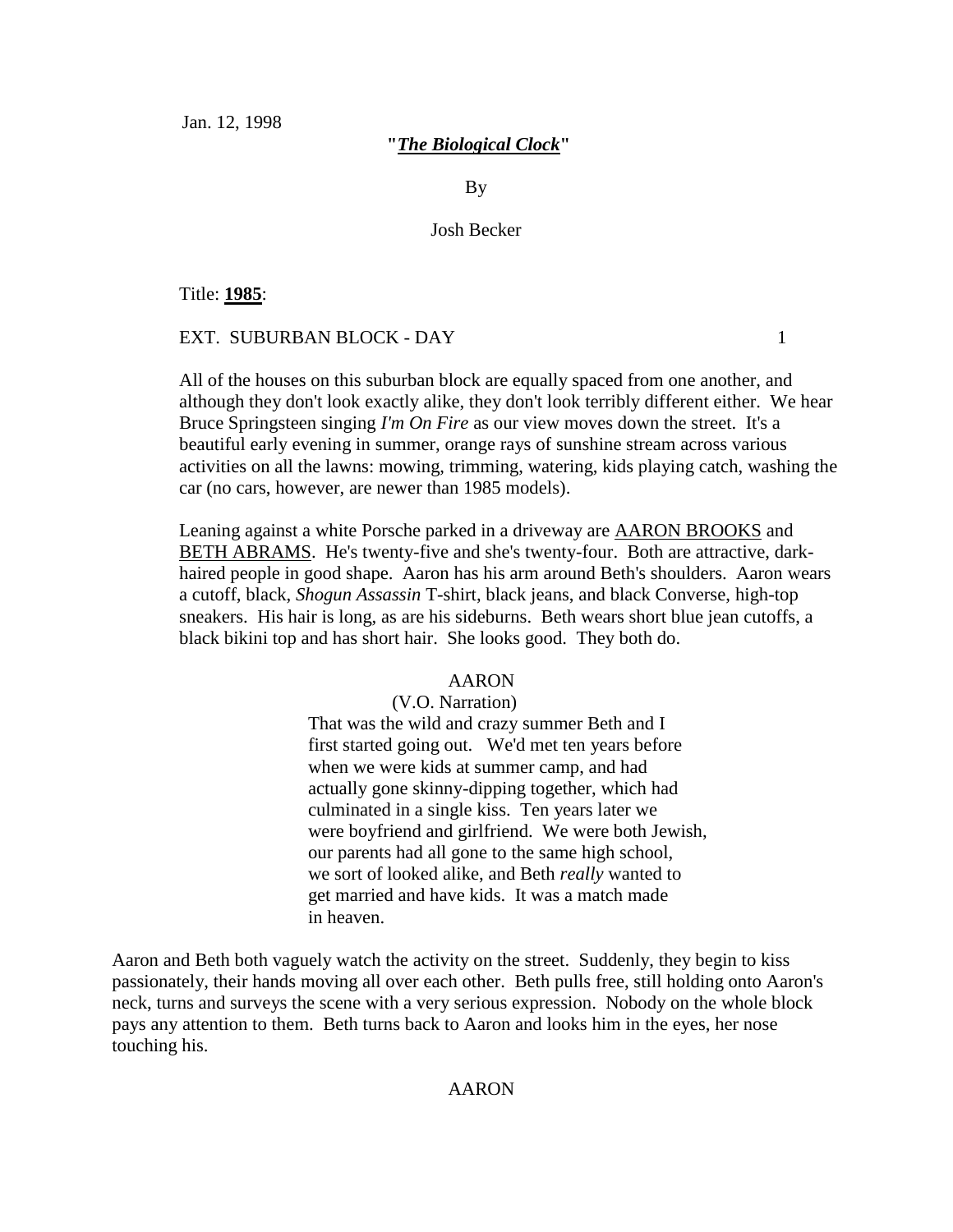(smiles)

Hi.

# BETH

Hi.

Beth gives Aaron a devious look, then lowers both of her hands out of view. Two zippers in succession are heard opening. Aaron looks all around in a panic. Beth shifts around a little bit, as does Aaron, and suddenly they're doin' the funky thang up against the side of the Porsche. Aaron rests his face on Beth's shoulder. He looks around and no one's watching - *really*. Aaron shrugs, closes his eyes and gets into it.

## AARON

(V.O. Narration) We had sex at least five times a day, everywhere and anywhere it struck us: while driving, on top of the washing machine, or, simply, in plain view of the entire neighborhood. Sexually, Beth was the most exciting woman I had ever gone out with . . .

We see the whole block again as we first saw it, rows of houses, activity everywhere.

SLOW MOTION MONTAGE: Suddenly, sprinklers and hoses go on, water spraying in circles, straight up, thick streams hitting plants, and trees, and the sides of cars in a spattering cascade of glittering droplets.

Aaron's face twists into an expression of total hilarity and he bursts out laughing. This is the funniest thing that's ever happened to him, or, certainly, one of them.

People turn and look to see what's so funny, but there's nothing to see. Beth is in Aaron's arms, laughing along with him.

#### DISSOLVE:

# INT. BETH'S PARENT'S HOUSE/LIVING ROOM - DAY 2

Aaron and Beth are all snuggled up on the couch. David Bowie and Queen doing *Under Pressure* is on the radio.

# AARON

(V.O. Narration) . . . However, there was one fundamental problem with the relationship . . .

Aaron tries to start a conversation.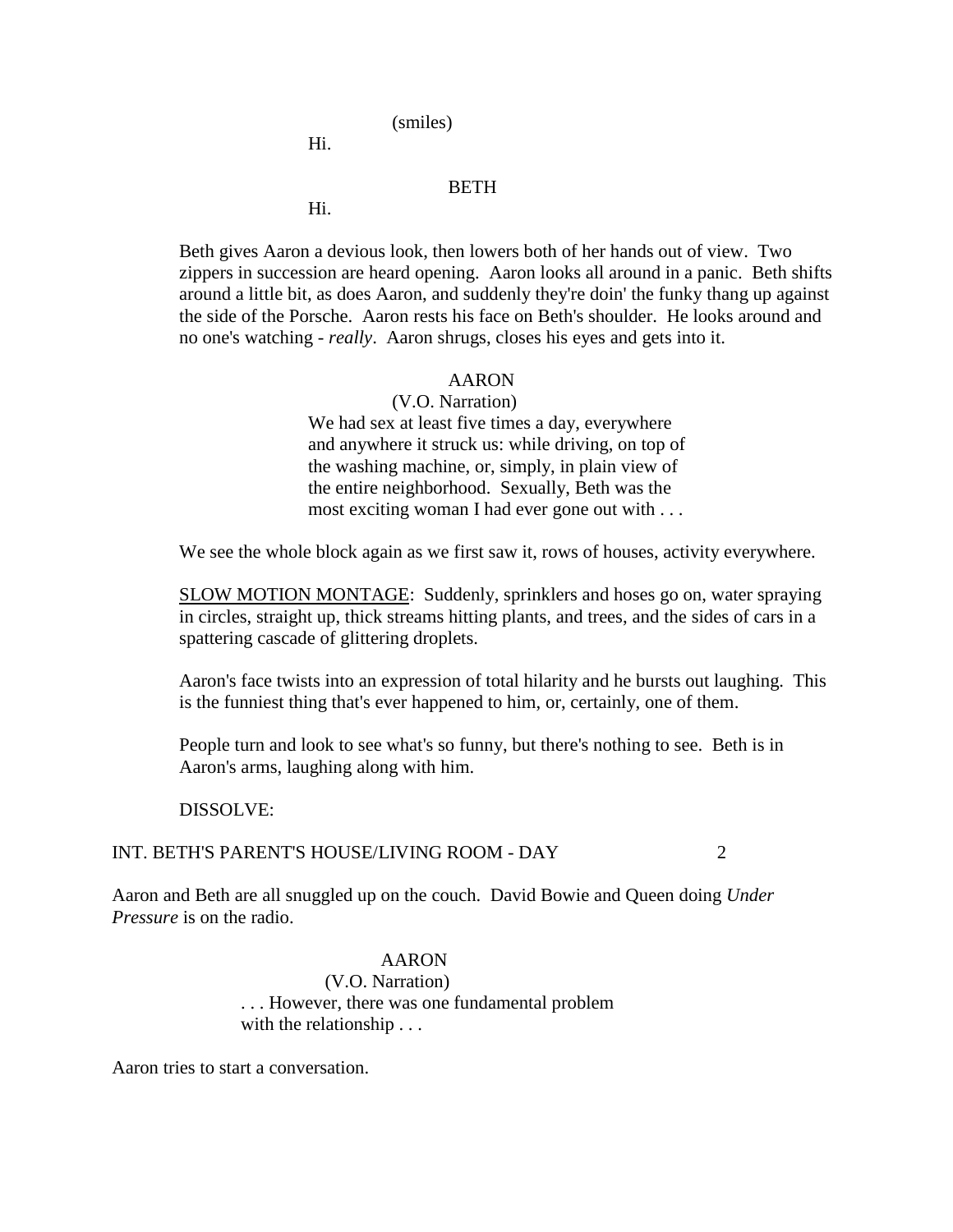So, how's school?

# BETH

Fine.

Beth kisses Aaron's neck.

# AARON

That's it? Fine?

# BETH

Uh-huh.

Beth chews on Aaron's earlobe.

AARON

You're just about to graduate law school, isn't there more?

# **BETH**

More of what?

AARON I don't know. Devious classmates? Mean profs? Interesting points of law, perhaps?

# **BETH**

No, not really. Kiss me.

Aaron kisses her, then tries again.

AARON Seen any good movies lately?

# BETH

Uh-uh.

She goes back to nuzzling his neck. The phone rings, and Beth answers it.

# BETH

(into phone) Hello? Oh, Kate, hi, how are you? Great, I'm great. I'm here with Aaron. Uh-huh, yeah . . . (Listens for a second) . . . Kate, he's sitting right here. . . . No, no, no.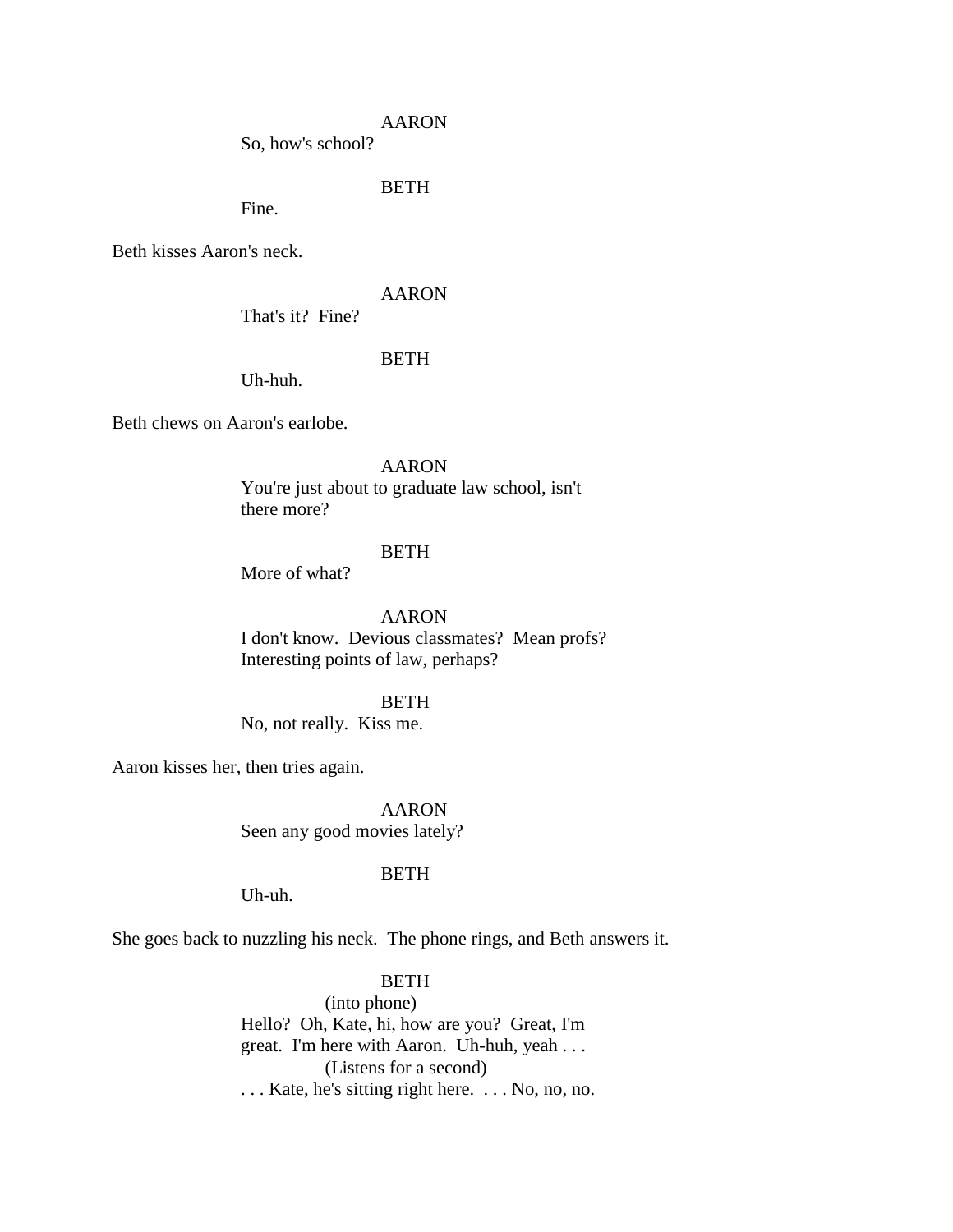But Terri's old boyfriend, Brad, is seeing Karen . . . He keeps sending her chocolate, and since I set the two of them up, I think I deserve a percentage of it, don't you? And another thing . . .

Aaron watches and listens in amazement as Beth just goes on and on . . .

# AARON

(V.O.)

Clearly, Beth had plenty to say, just not to me. Whatever the reasons for these problems, I knew deep-down that Beth and I were not really meant for each other, even if the sex was phenomenal . . .

#### DISSOLVE:

## EXT. RUTTED DRIVEWAY/KATE'S PARENT'S HOUSE - DAY 3

Beth and Aaron drive along a bouncing, rutted driveway in Beth's VW. They see big dogs chasing little dogs across a vast, unkempt lawn, surrounded by woods. Aaron and Beth drive up in front of a low, ramshackle house with a half dozen cars parked outside.

#### **BETH**

Kate has eight sisters and one brother, and they all have their own dogs. AARON And they all live at home?

#### BETH

No. But you never know which ones will be here.

Beth and Aaron knock on the front door. Dogs start barking from all over the place and going crazy. Women between the ages of eighteen and thirty begin appearing from everywhere, not one resembling the other, and grab the dogs collars and hush them. It's a Chinese fire-drill.

The front door opens and KATE CUMMINGS appears - slim, tall, wearing tight, tiger-striped pants, with blonde tiger-stripe streaks in her red hair, and a tight, white tank-top that shows the outline of her breasts perfectly - Aaron feels like he's wearing X-ray specs and is doing his best to be nonchalant, however he is clearly impressed. He and Kate shake hands.

> AARON Hi, I'm Aaron Brooks.

KATE I know, Beth's told me about you.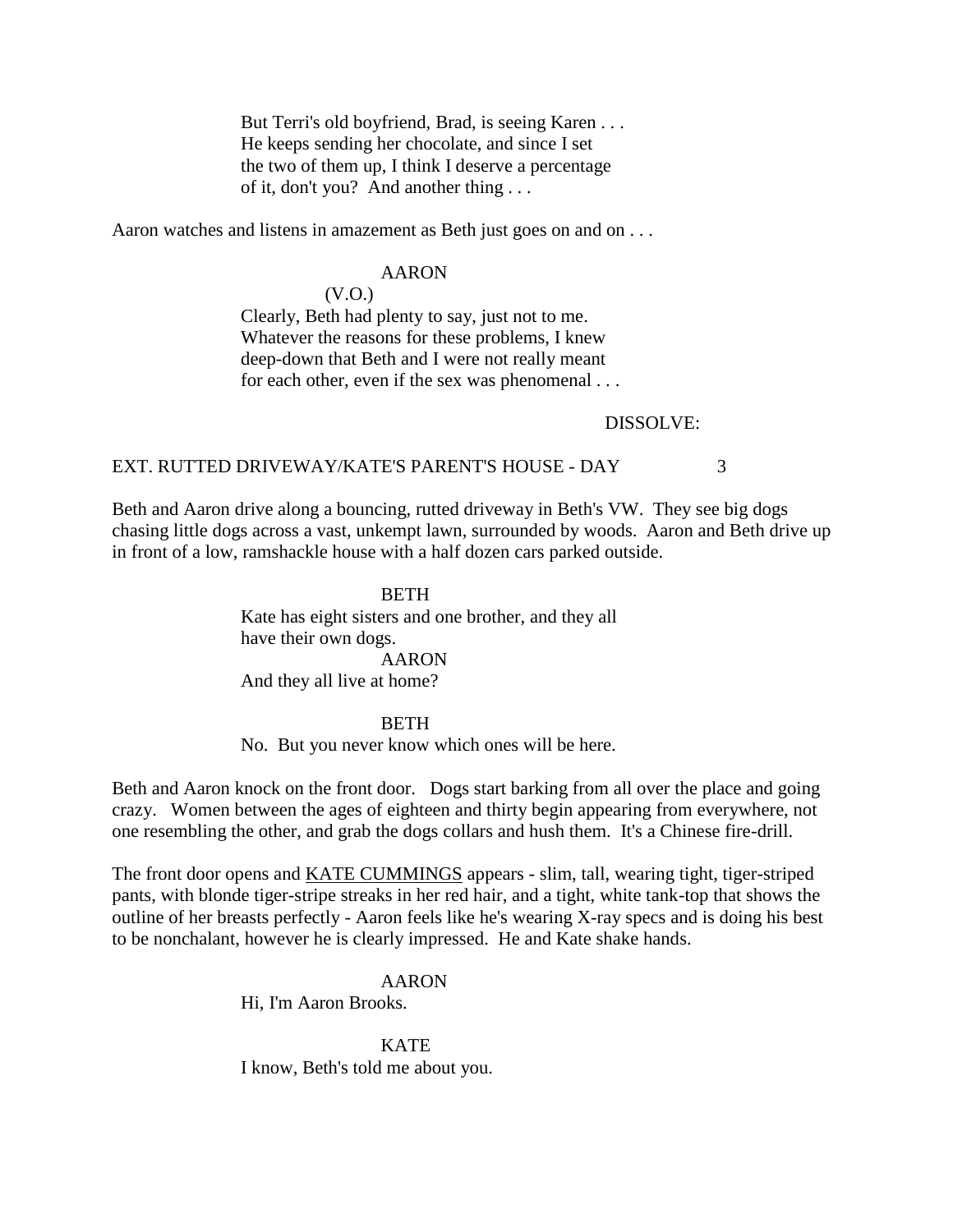Favorable reports, I hope.

## KATE

In some ways. (to Beth) He's not *that* good-looking.

Beth grabs Kate's hand.

# **BETH**

(reprovingly) Hey, *friend*, let's go say hi to your mom.

They all head inside. Aaron can't keep his eyes off of Kate.

# EXT. COUNTRY ROAD - DAY 4

The three of them walk up a country road smoking a joint. Beth and Kate are in front talking incessantly, Aaron is a little behind, watching and listening.

# AARON

(V.O. Narration) Kate had nearly completed her Masters in English and wanted to be a writer. I had dropped out of college, and I, too, wanted to be a writer. I personally felt that I had a better chance than Kate in that I was not trained to do anything else, whereas she was a copy editor. Kate seemed like she had an enormous amount to say, although, as yet, not to me, either . . . I immediately realized that I liked Kate better than Beth. But, was it possible to have the sexuality of Beth combined with the intelligence of Kate? Ah! That was the real question.

Aaron is particularly admiring of Kate's svelte, tiger-striped, derriere. He glances up to find Beth looking straight at him. He's caught.

#### AARON

(smiles)

Hi.

#### **KATE**

You always check out your girlfriend's friends?

Beth crosses her arms, looking at Aaron expectantly.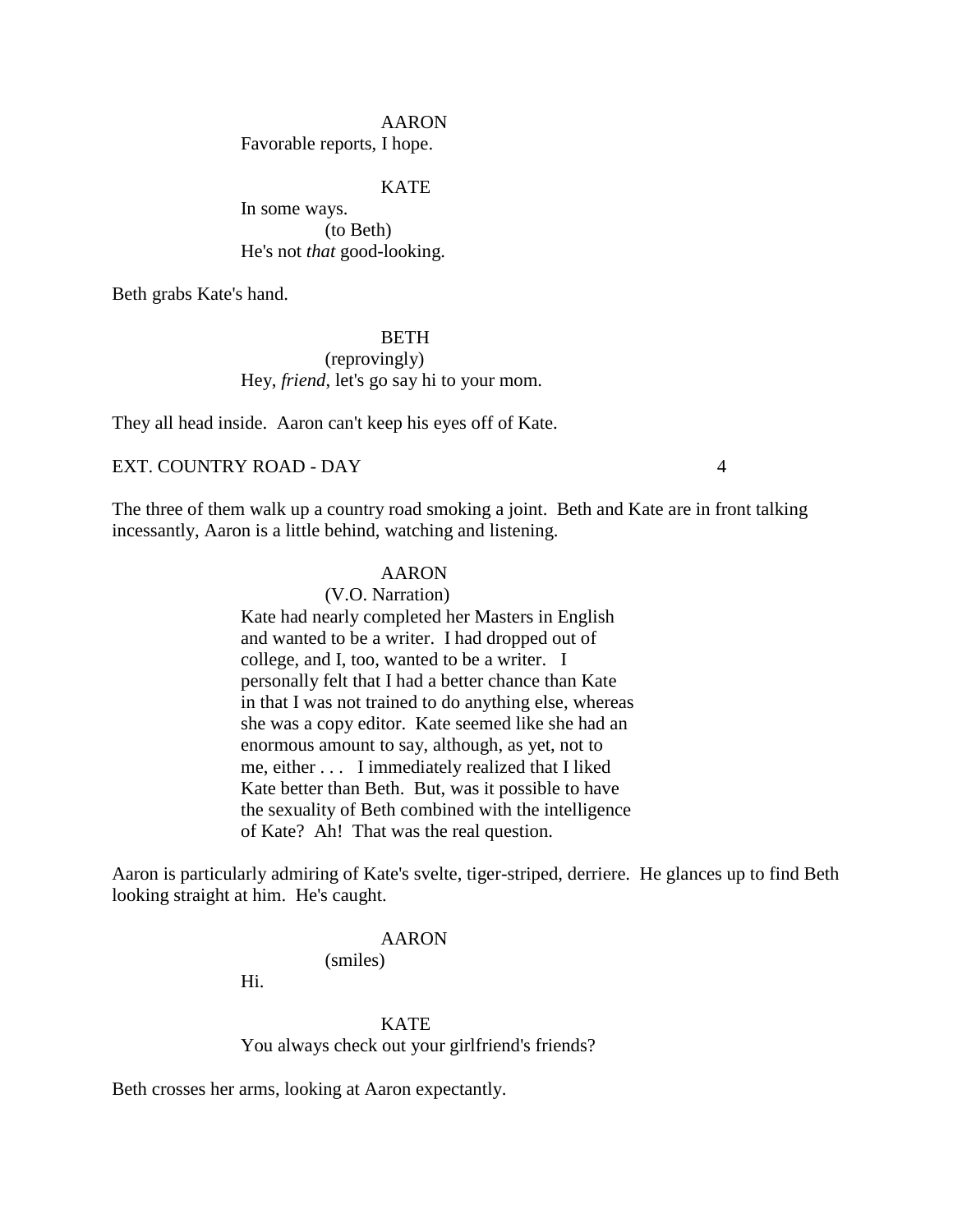(tongue-tied)

That is, I,  $uh \ldots$ 

Kate turns back to Beth.

## KATE

(sarcastically) You always did like the eloquent ones. (moving on) So, anyway, this African author says to me, "I'm very exciting to meet you," then says, "Don't change any of my words . . ."

Aaron, still walking behind, is stunned.

# DISSOLVE:

Title: **1986**:

# EXT. DETROIT METROPOLITAN AIRPORT - NIGHT 5

Jets land and take off, particularly Northwest Airlines, for which Detroit is the hub.

# AARON

(V.O. Narration)

Beth's and my "match made in heaven" lasted one tumultuous, sex and fight-filled year. Beth finally went to New York for a week, met some guy from Australia, and was now going there to visit him. We hadn't seen each other in a couple of months. Now she was between flights, and, of all things, called me . . .

# INT. INTERNATIONAL TERMINAL - NIGHT 6

As it is with any international airport terminal, this one is filled with the peoples of the world, particularly, in the case of Detroit, a lot of middle-easterners. There are also Indian women in colorful saris, Africans with round, leather hats, Asians in abundance, etc.

Amidst all of this hubbub sit Aaron and Beth on a large, round bench with a tree at its center. They are holding hands and leaning against each other.

> BETH I think I'm going to marry this guy.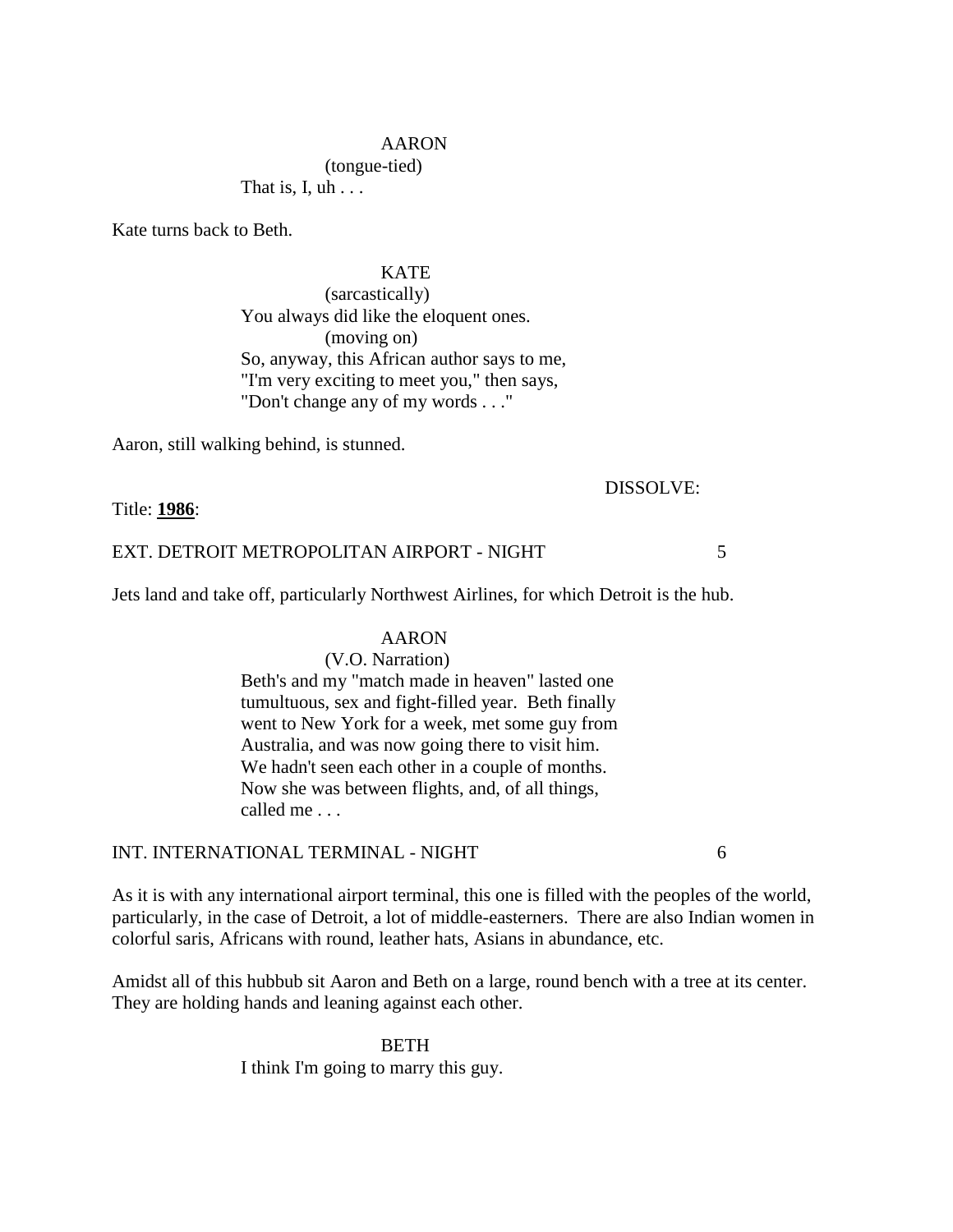(nods)

Clarence?

# **BETH**

Lawrence.

### AARON

Right, from Australia.

# **BETH**

No, New Zealand.

# AARON

Hey, if you really like him, what the hell. It doesn't matter where he's from, right?

## BETH

Right. But I thought it was gonna to be me and you. We're perfect for each other. I know just what our kids would look like.

# AARON

Yeah, me too. Little dark-haired, Jewish kids. I'm not ready, Beth. I don't need any kids at twenty-six years old. If I'm gonna make it as a writer, it's gotta be now. I've got to live, experience things to write about, perfect my craft. You see what I mean, don't you?

Beth doesn't see and shakes her head.

BETH

Name a writer you like.

#### AARON

Uh . . . John Updike.

BETH What does he write about?

AARON Uh . . . Life. His wife and kids -

BETH

- Uh-huh. If you had a wife and kids you'd have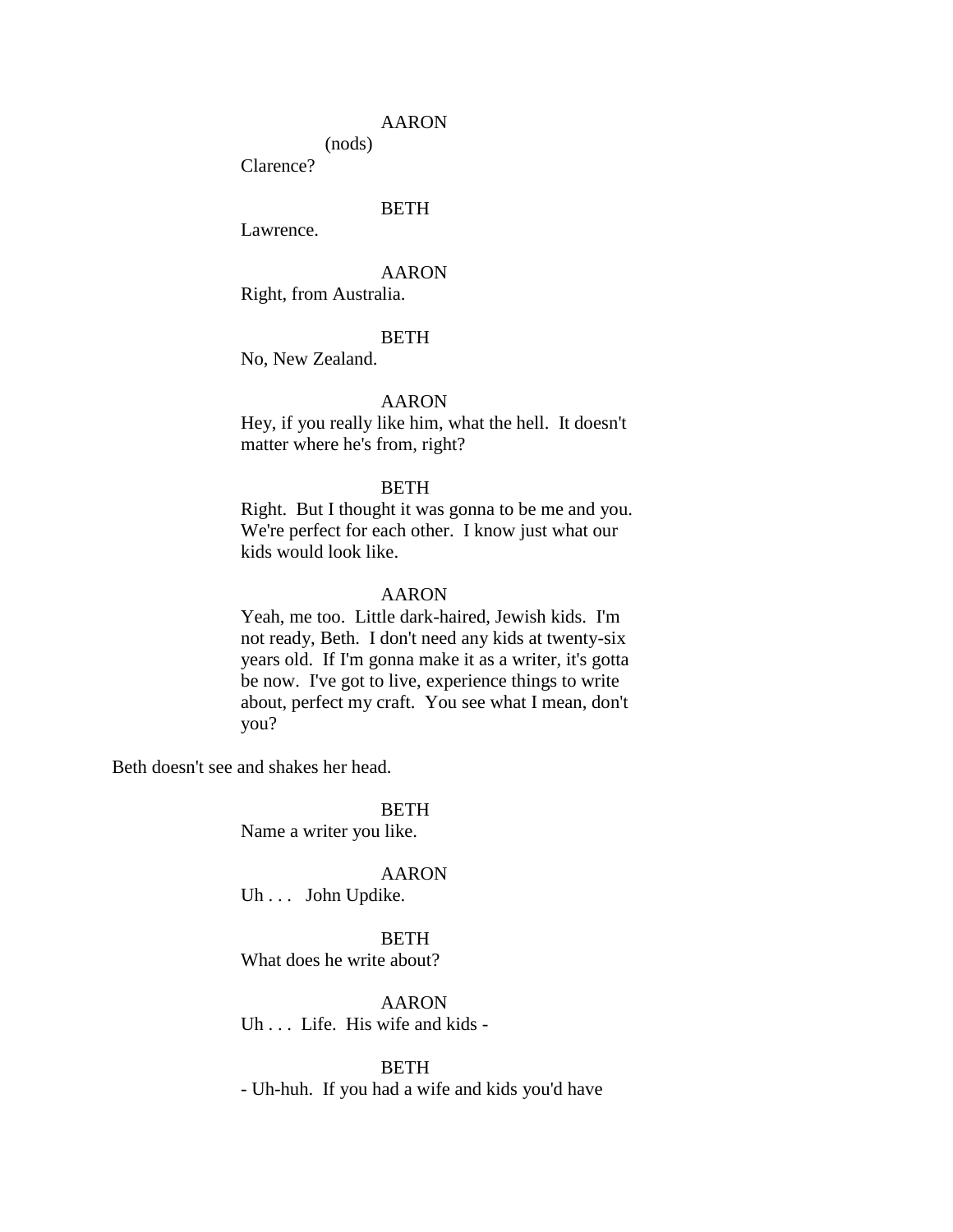something to write about, too.

AARON Yes, well, I was going to say Jack London.

**BETH** Thinking of moving to the Yukon?

AARON No, but I *am* thinking about moving to Ann Arbor.

**BETH** Really? That's where Kate lives now.

#### AARON

(surprised) Really? No kidding?

Beth is looking over Aaron's shoulder to the opposite side of the round bench with the tree at it's center. On the other side it is secluded, facing out the window to a dark section of runway. Beth takes Aaron's hand and leads him around to the vacant side and they immediately launch into passionate love-making.

SLOW MOTION MONTAGE: A jet's flaps go down; the landing gear unfold; a burst of vapor blows out of an engine; the wheels hit the tarmac emitting a screech and cloud of blue, burntrubber smoke.

We see the international terminal with all its various peoples. Amidst all of it we hear Aaron burst out laughing, followed by Beth accompanying him.

#### AARON

(V.O. Narration) Beth in fact did marry the guy from Australia and moved there. Within four months she was pregnant. I, on the other hand, moved to Ann Arbor . . .

#### DISSOLVE:

# EXT. ANN ARBOR - DAY 7

Ann Arbor is a quaint college town where the University of Michigan is located. There is the ivy-covered law school; Angel Hall, a big, classroom building; many other school buildings; outdoor cafes, numerous, interesting-looking bookstores, and a multitude of students carrying armloads of books and wearing knapsacks.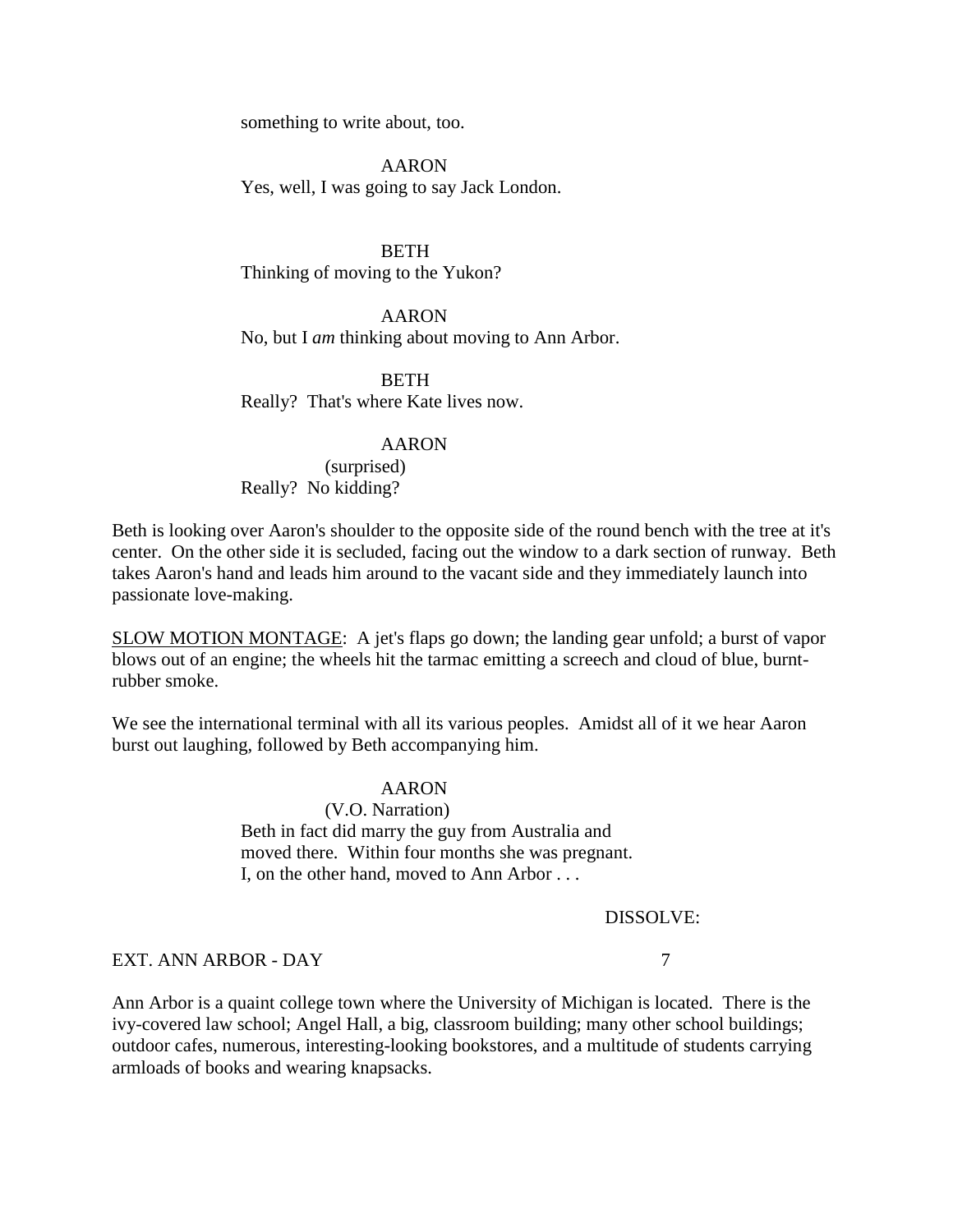# (V.O. Narration)

... A Big Ten college town where there are a lot of serious-looking students around, as well as those that are older, twenty-five and up, that haven't moved away, who are fondly referred to as "weeds." Like weeds in your garden, you can't get rid of them. Not to mention it's sort of a witty double entendre.

# INT. AARON'S EFFICIENCY APARTMENT - NIGHT 8

Aaron sits on the bed in his tiny, efficiency apartment with no bedroom huffing down a joint by himself. There is a poster of Bruce Springsteen on the wall with his back to us and a guitar over his shoulder. Aaron, wearing a security guard uniform, looks at the old model, rotary, wallphone, makes a scrunched up face, then grabs the receiver and dials. It rings several times, then is answered.

#### AARON

(into phone) Hello, Kate? Hi, this is Aaron . . . Brooks. Beth's ex-boyfriend . . . Oh, *former* boyfriend would be preferred? Cool, so, uh, I'm living in Ann Arbor now and I wanted to know if you wanna get together sometime . . . ? (he listens) . . . Yeah, it so happens, I *do* have a joint. (listens, then smiles) . . . Great, I'll be right over, uh, what's your address?

# EXT. DUPLEX - EVENING 9

Aaron steps up in front of a small, old, brick, duplex with a piece of paper in his hands and rings the bell. Kate answers, sans tiger stripes, although her hair is unnaturally red, and gives Aaron a hug and kiss. Aaron's expression says, "All right!" They go inside.

# INT. KATE'S HALF OF THE DUPLEX - NIGHT 10

Aaron rolls a fat joint, and Kate plays with her new Husky puppy, Misty. Bob Marley sings *Get Up! Stand Up!* Aaron lights the joint, takes a big hit and hands it to Kate.

KATE

So, Beth's pregnant.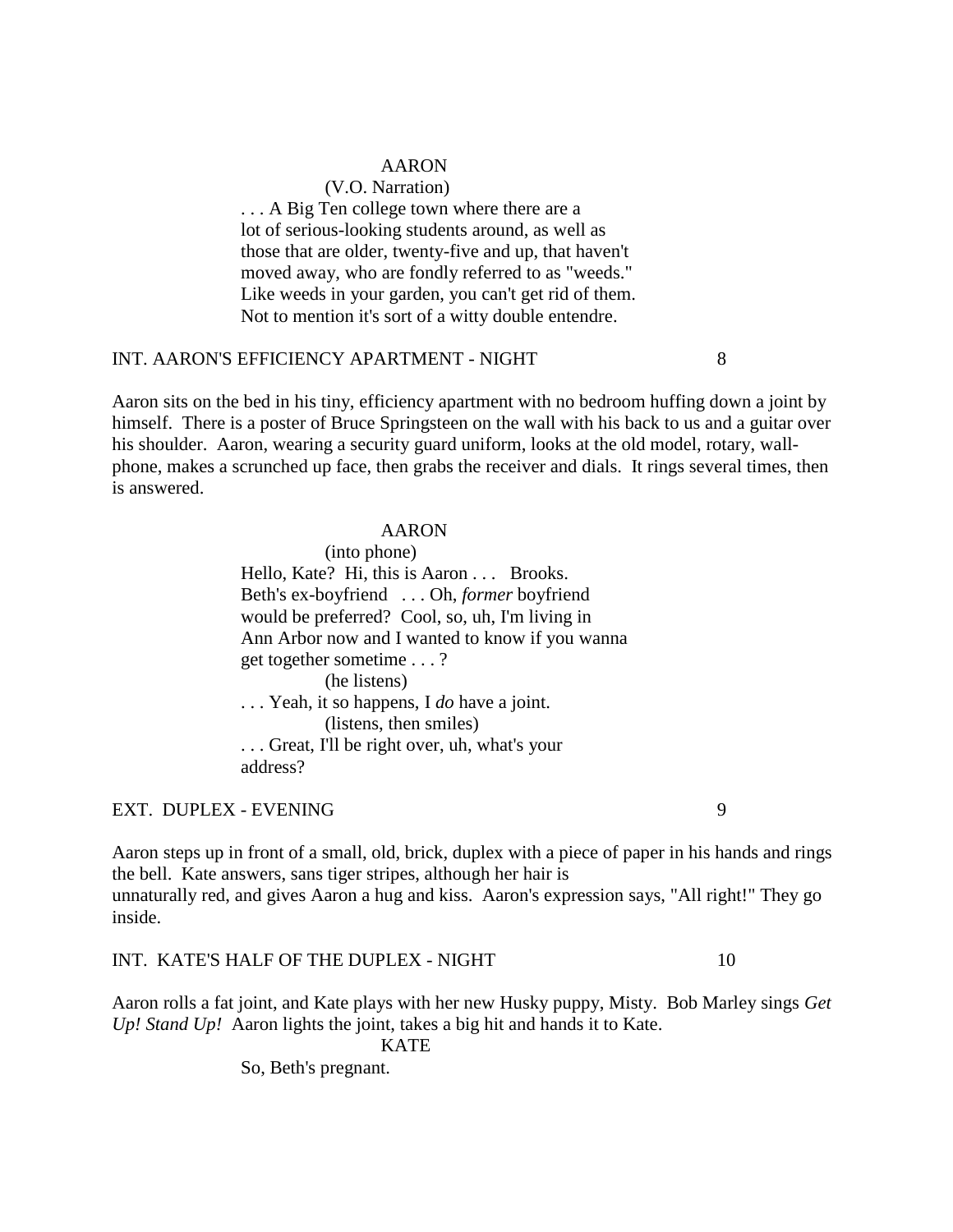She sure didn't wait long. What if she doesn't like the guy?

**KATE** 

She loves him. She married him.

# AARON

Just 'cause they're married doesn't mean they're *really* in love.

# KATE

And what, if you don't mind me asking, is your definition of love?

#### AARON

Well . . . I say, love is equal parts passion and compassion. It's like yin and yang. You have to have both, or you're sunk.

Kate nods, considering.

# **KATE**

I'll buy that. It's hard enough to get either one, let alone both.

#### AARON

You're telling me.

Aaron makes a move to kiss Kate. She lets their lips touch before saying:

KATE

Beth wouldn't like this.

## AARON

What's Beth got to do with it? She's married and pregnant.

KATE

But she's still my best friend, and it would hurt her. I won't do that.

Aaron backs off and nods.

# AARON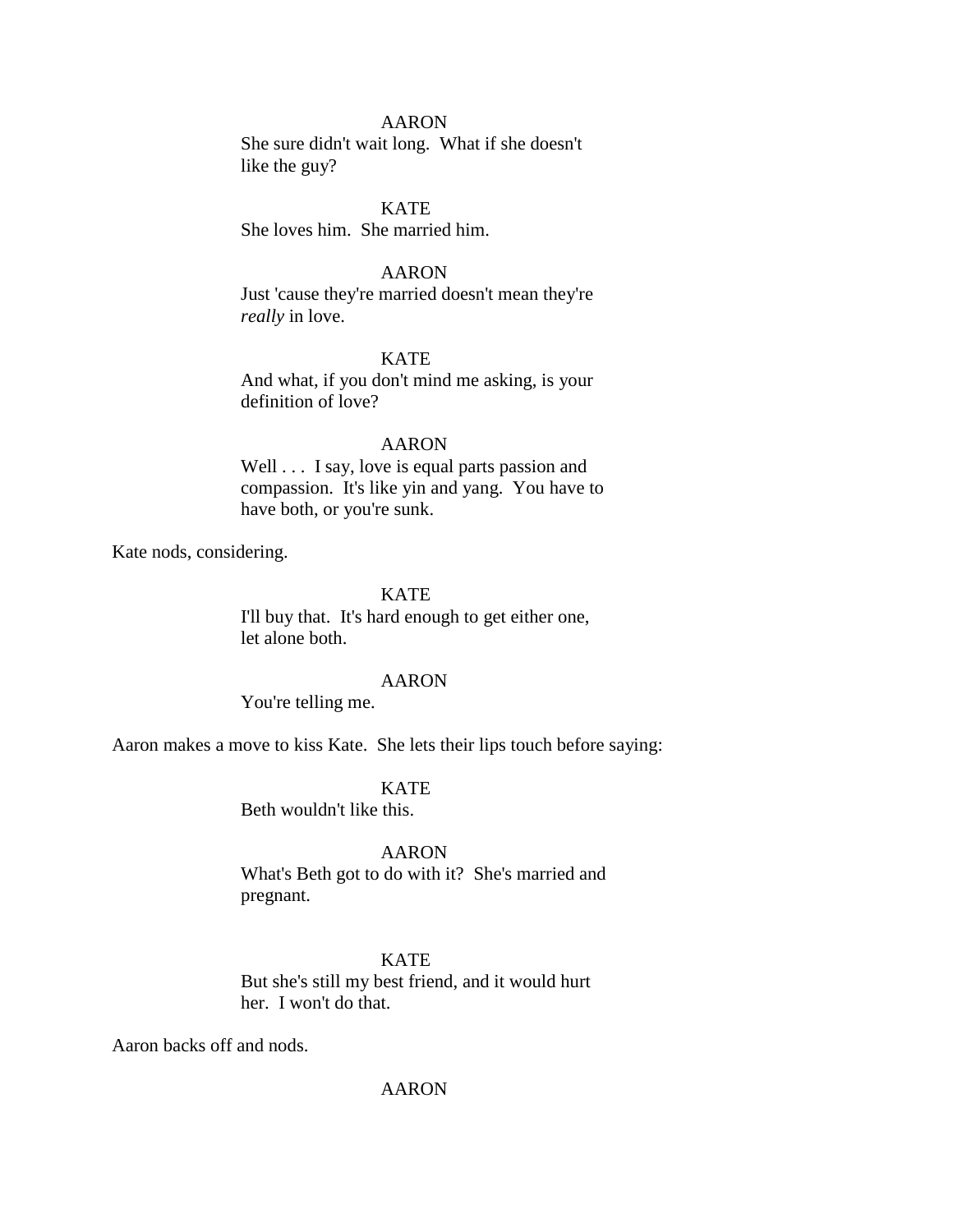All right. I understand, I guess.

# **KATE**

(smiles) Come on, let's dance.

Kate holds Misty's front paws and makes her dance. Aaron jumps up and dances, too. Kate picks up Misty and hands her to Aaron. Aaron bounces the slobbering puppy in front of his face, then hands her back to Kate . . .

# INT. KATE'S RECONVERTED GARAGE - NIGHT 11

Kate now lives in what was formerly a garage. . . . As Misty is handed back to Kate, we see that Kate's hair is now blonde, and Misty is six months older, meaning twenty pounds heavier. We now also see that Aaron has a Van Dyke beard and mustache. A kitten, Luna, has been added to the menagerie. They are watching the Eastern Conference basketball playoffs are on a little, black & white TV set.

#### **KATE**

(groaning under the dog's weight) Uhhh! You're getting too big to throw around. So, Beth had a boy, can you believe it?

Kate sets Misty down, steps over to the corkboard behind her desk taking down a photo of a baby. There are seven or eight other photographs of babies tacked up. Kate shows the picture to Aaron who gives it a perfunctory glance and hands it back.

# AARON

Yeah, she was pregnant. And she and Clarence have stayed married.

#### **KATE**

Lawrence.

#### AARON

Right, from Australia.

## KATE

No, New Zealand.

## AARON

Hey, if it's working, it's working, I don't care where he's from. You and me, though, Kate, we're turning into old maids. Spinsters.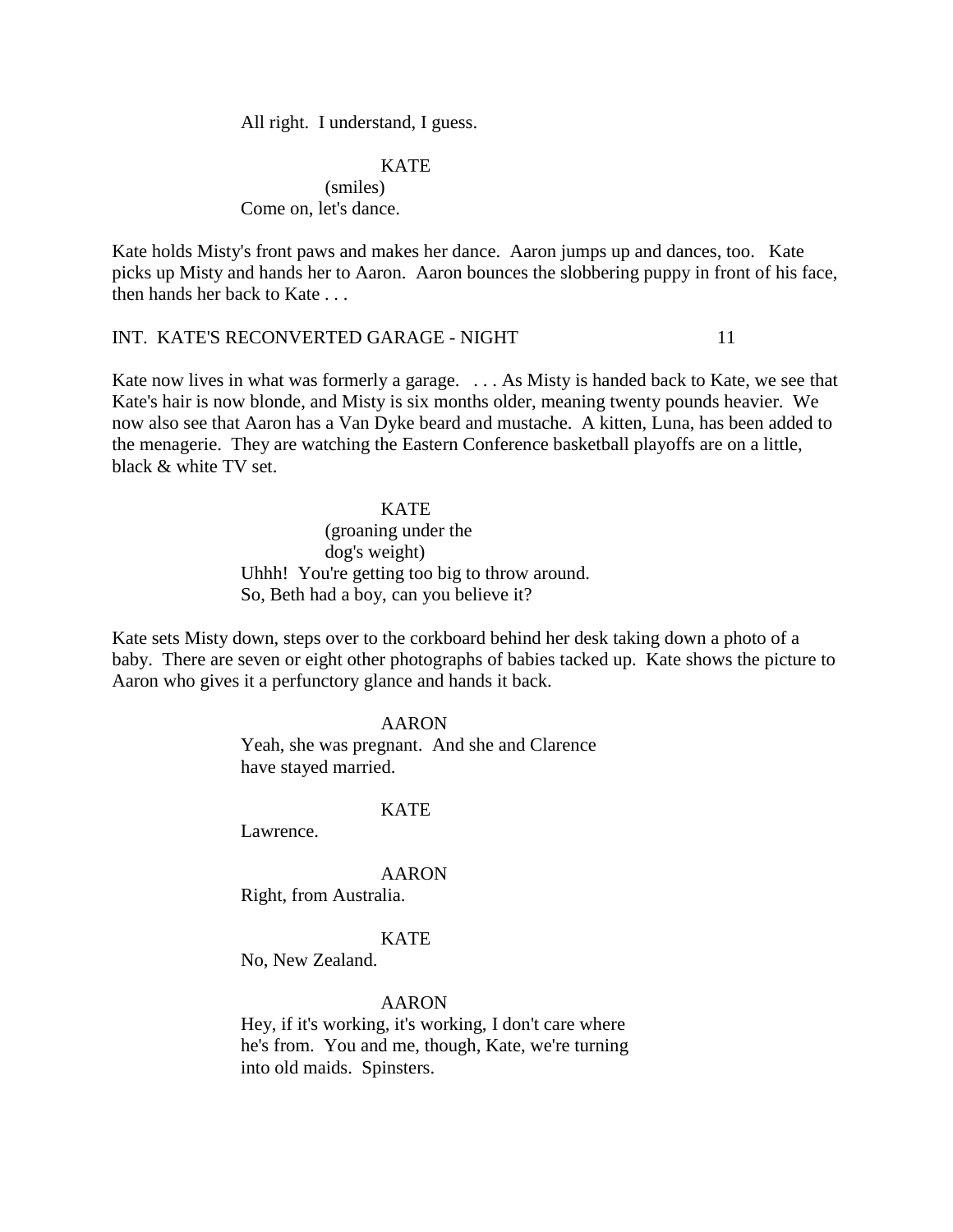# **KATE**

(brusque) I don't have time to be a spinster, or anything else, I'm simply an editor and nothing more. (she points at a phone booksized tome on the coffee table) Five hundred badly-written pages on *drag racing*. Every time I catch sight of it I feel nauseous.

# AARON

(claps his hands) Hey, how about another drink?

# KATE

(remembers) Oops, my cookies.

Kate jumps up and dashes into the kitchen. She returns a moment later with a tray of black, burnt cookies. She looks like she's going to cry.

# AARON

That's okay, I like 'em that way. They go better with beer when they're burned.

Kate sets the tray down, then drops onto the couch still looking like she's going to cry. Aaron hesitantly turns from the game.

#### AARON

Aww, come on, Kate. We're up by eleven.

Kate starts to cry.

## KATE

I'm getting old. I'm thirty and I haven't done anything but edit other people's writing.

## AARON

(correcting) Uh, no, you're twenty-eight -

# KATE

- And a half! Which may as well be thirty! I'm not married, and I don't have kids. I am a loser!

Aaron hesitantly puts his hand on Kate's shoulder.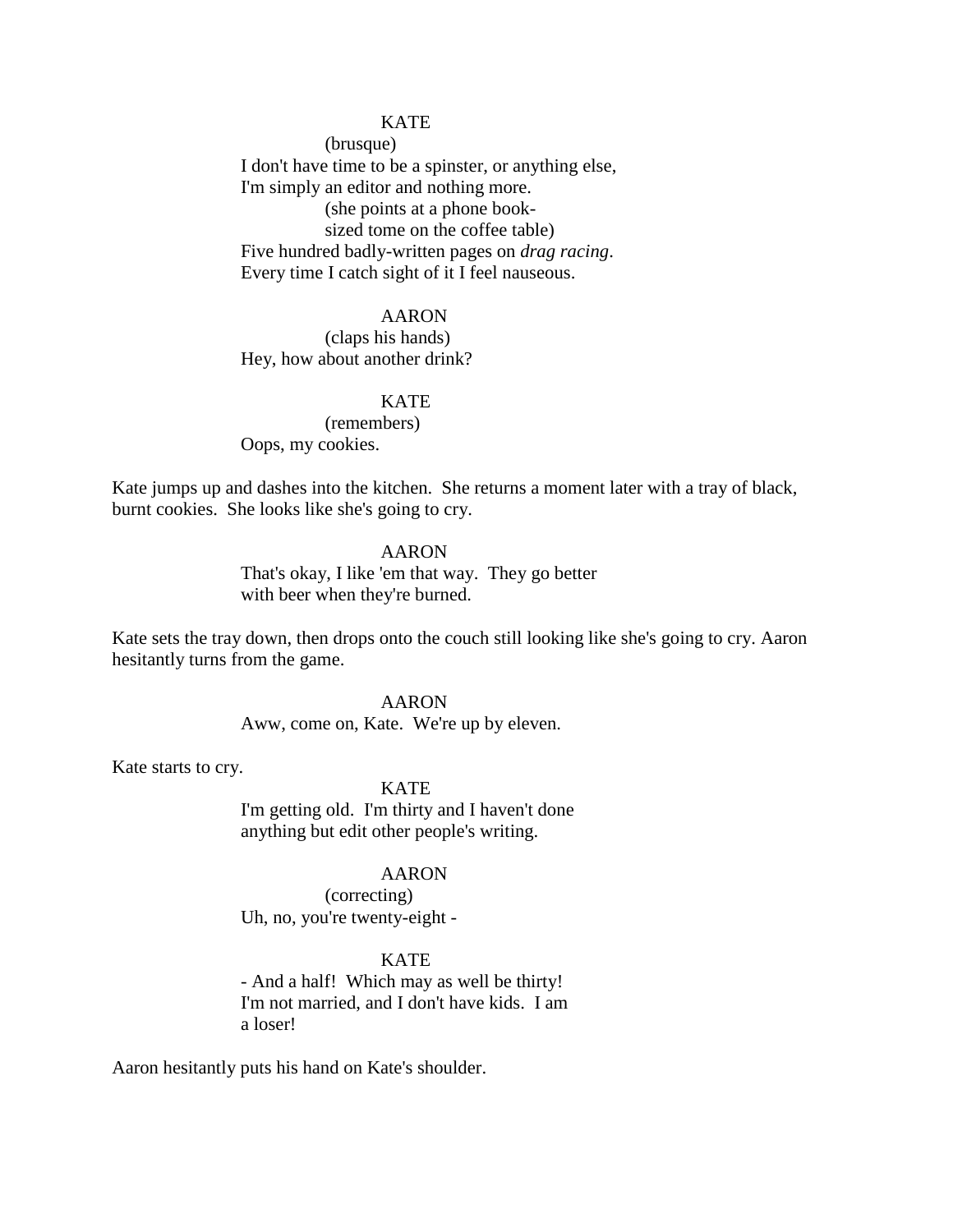No, Kate, you're not. Neither am I. Yes, I may be a cab driver right now. But I'm not *really* a cab driver. I'm a writer. So are you. And it's not important for anyone else to know that but us. Now, come on, have a cookie and a beer, okay?

Aaron gives her a burnt cookie and a Stroh's. Kate gratefully takes them. They both turn back to the game. Each one steals one more glance at the other one.

# DISSOLVE:

# Title: **1990**:

# INT. KATE'S HOUSE/LIVING ROOM - NIGHT 12

Luna and Misty are both long full-grown. Aaron and Kate are watching the basketball game, but only half paying attention. Kate's hair is blonde (although the dark roots are showing), and looks rather good. Aaron has only long sideburns, just like the first time we saw him, but short hair. Kate does an unending procession of little jobs. As she bends down to pick things up or put them down, Aaron is very aware of the way her body looks, the way her breasts show through her Pistons World Champions 1989 t-shirt, and the way her midriff gets exposed on occasion.

Aaron watches, and thinks, and watches, and thinks . . . Suddenly he blurts out:

## AARON

Why aren't we in love, or *are* we? I mean, I think maybe we are. I like you more than anyone else I know, and I think you're *very* attractive, so, what else is there?

Kate turns to Aaron with a serious expression.

KATE What else is there? How about *love*? How about *passion*? How about *romance*?

#### AARON

Oh yeah, that stuff. (coughs; he's lost all of his bravado) We could have that, too, couldn't we?

# KATE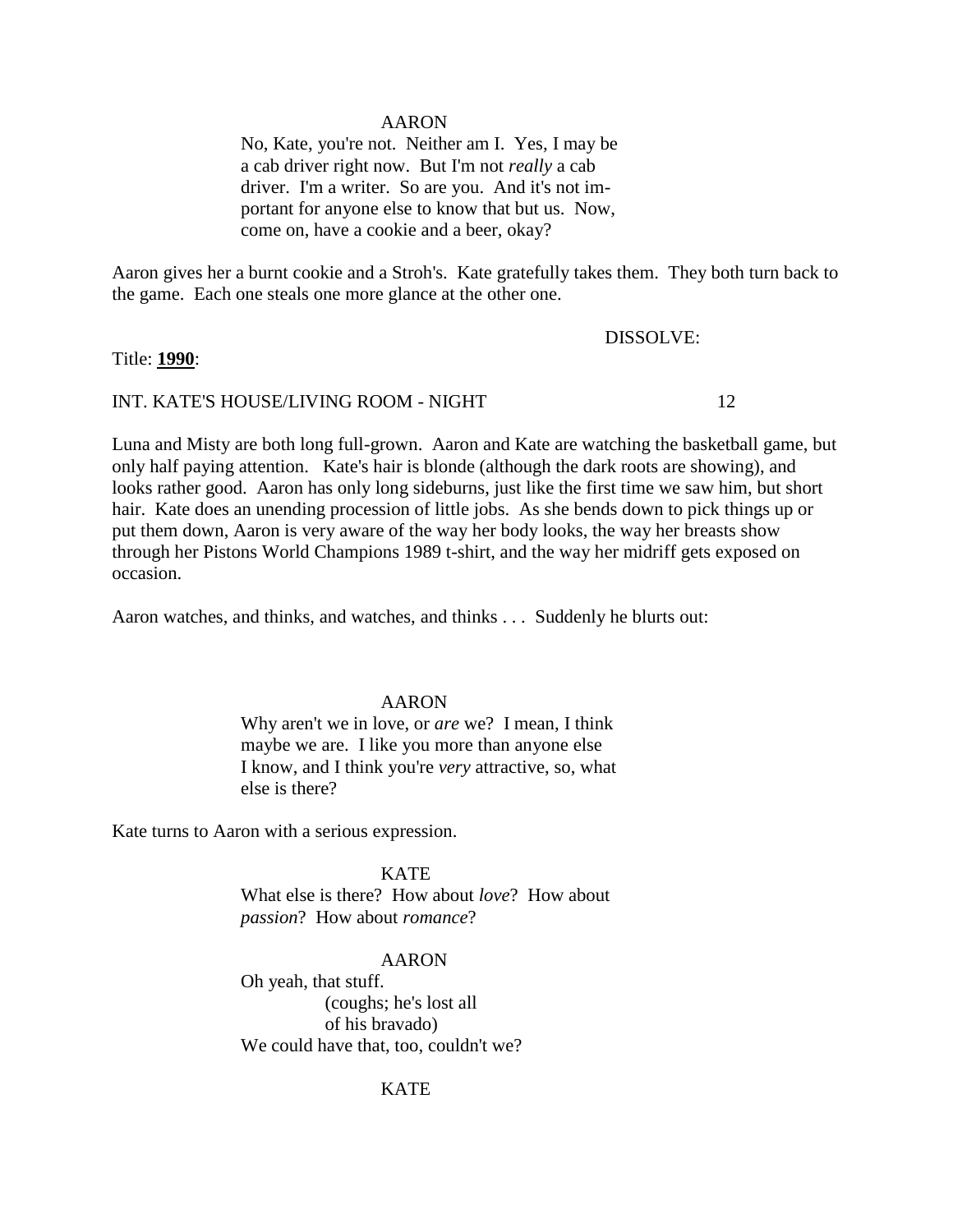Just like that . . . (snaps her fingers) . . . Now we're *passionately, romantically* in love. Is that it?

AARON Sorry. What's gotten into you?

**KATE** I just don't think it's a good idea, that's all. It'll ruin our friendship. Besides, I told you, Beth wouldn't like it.

AARON Beth? What's she got to do with it?

**KATE** She's still my best friend.

AARON I thought *I* was your best friend?

**KATE** 

She's my best girlfriend, even if I don't see her. Look, lets just drop it and not bring it up anymore, okay?

Aaron wasn't expecting such a definitive response.

# AARON

(nods; abashed)

Okay.

## AARON

# (V.O. Narration)

And so I dropped it and didn't bring it up again. Neither did Kate. That didn't mean I still didn't think about it now and again . . . like every single time I laid eyes on Kate, not to mention at some point during every single failed date that I went on for the next ten years . . .

FADE OUT:

Title: **Today**: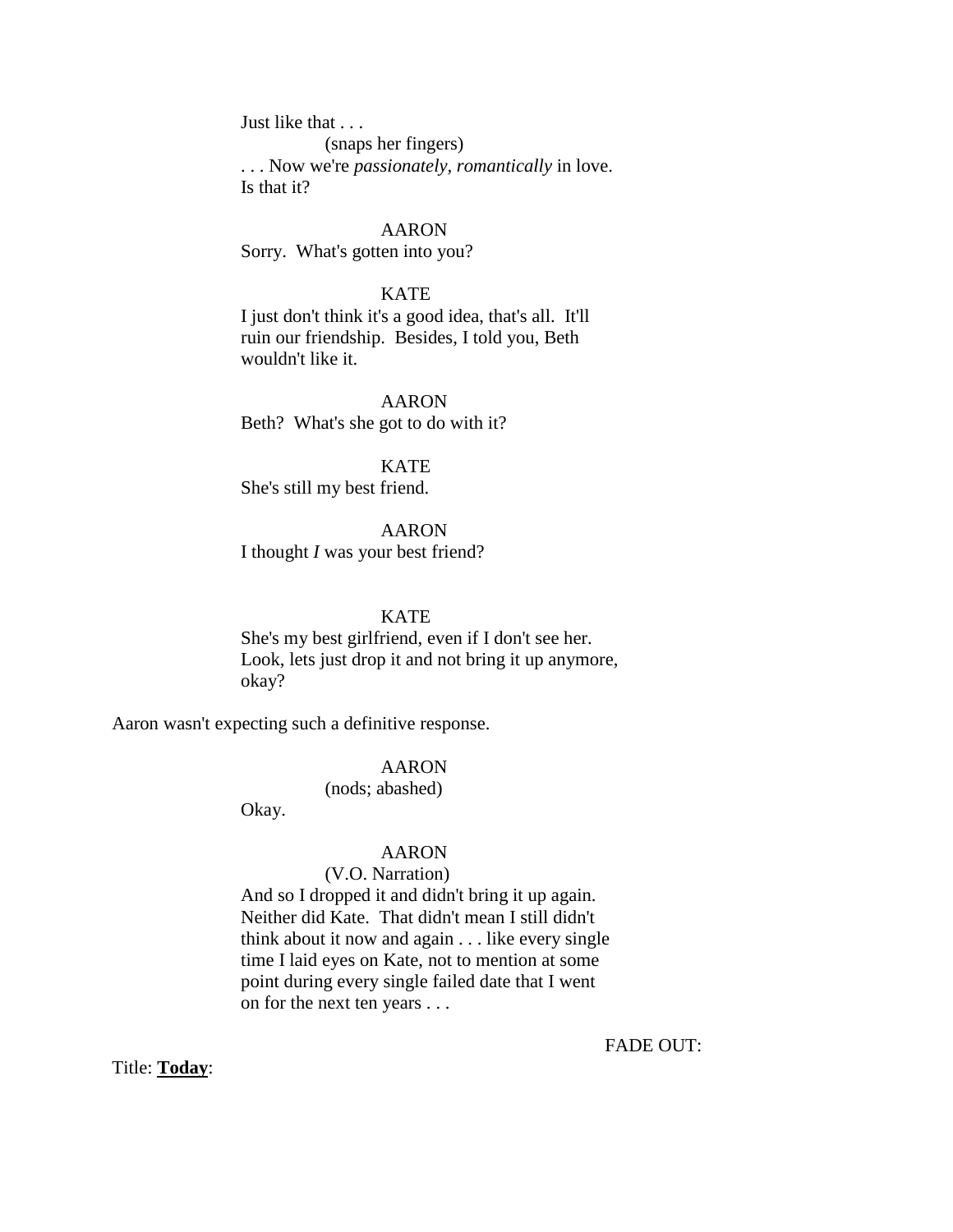BLACK: The tinny, monophonic strains of an electric piano are heard, followed by the rhythmic plucking of a bass guitar, an eerie shaking tambourine, then the trademarked flanged bass drum of a Motown song. Marvin Gaye's young voice bellows the song *That's the Way Love Is . . .* 

# INT. TUNNEL - DAY 13

A spot of light becomes visible in the distance and we realize that we are driving in a car in a tunnel. Our point of view continues toward the light . . .

# EXT. JEFFERSON AVENUE/DOWNTOWN DETROIT - DAY 13A

. . . We come out of the tunnel and we're driving north on Jefferson Avenue in downtown Detroit, directly beneath the Renaissance Center, four sixty-story, silver glass silos looming up on the edge of the Detroit River.

# INT. BLUE ELDORADO - DAY 14

Aaron, who is now thirty-six years old, his dark hair is short, and there's a bit of salt & pepper at the temples. He is driving the car and busily singing along with Marvin, and making Temptations-like hand gestures.

# MARVIN & AARON

I know you're walkin' down a lonesome road/ And your heart is carryin' a heavy load/ I know you feel like you ain't got a dream . . .

## AARON

## (V.O. Narration)

I became a writer of short stories, and had actually sold a number of them - well, four - but that's still a number, right? I'm now working on my first short story collection, but I'm having a helluva time. For the first time in my life I have complete and total writer's block. To make a living, however, I settled into being a process server. It's not classy, I admit, but I make as much as Kate with a quarter of the work, if that, and she's got a master's degree and I didn't graduate high school.

#### INT. KATE'S LIVING ROOM - DAY 15

Our view moves down a large pile of manuscripts sitting on Kate's desk, beside her brand new Gateway 2000 computer with a large color monitor. As Kate works at the computer we see that she now wears glasses, her hair is in no particular style or fashion. She's thirty-five. She edits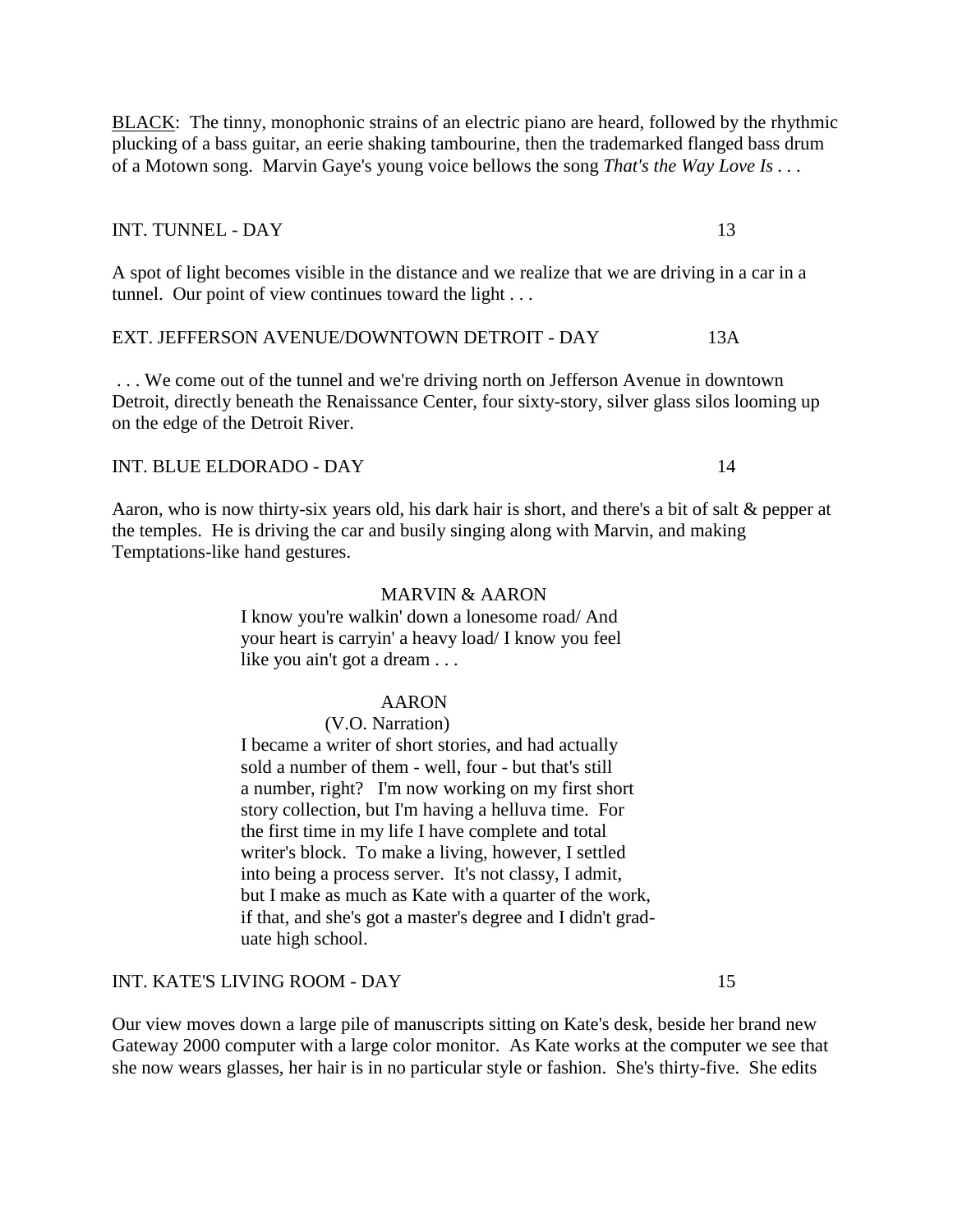manuscript after manuscript with a cigarette dangling from between her lips. Kate still looks good, but now there's no pretense about who she is.

On the corkboard where there were previously a few pictures of babies and kids, Kate has created a shrine - a veritable explosion of baby pictures. Many are actual photographs, however, many others are cut from magazines - it is a three foot square collage of cute kids. Kate studies the collage, then frowns. She removes her glasses and rubs her eyes.

Kate spins around in her chair, reaches down and picks up a gift box. She opens the box revealing a tiny, baby-sized, Detroit Tigers uniform, with a cute little baseball cap. Kate puts the uniform back in the box, and begins the process of wrapping it. She also picks up the phone and dials.

# INT. BLUE ELDORADO - DAY 14A

The flip celluar phone sitting on the passenger seat rings. Aaron answers it.

# AARON

Hello?

# **KATE**

What if I go to Brazil and buy a baby on the black market?

# AARON

I'm not a lawyer, but I suppose that would be illegal.

# KATE

But, nevertheless, it's occurring. Poor little babies are being sold on the black market in Brazil, and ending up God knows where in the world, so why shouldn't *I* have one?

# AARON

Why, indeed?

# **KATE**

Or, better yet, I'll go down to Florida and get a Cuban baby from a couple that's just washed up on shore and raise it as an American for them.

# AARON

Good idea.

# KATE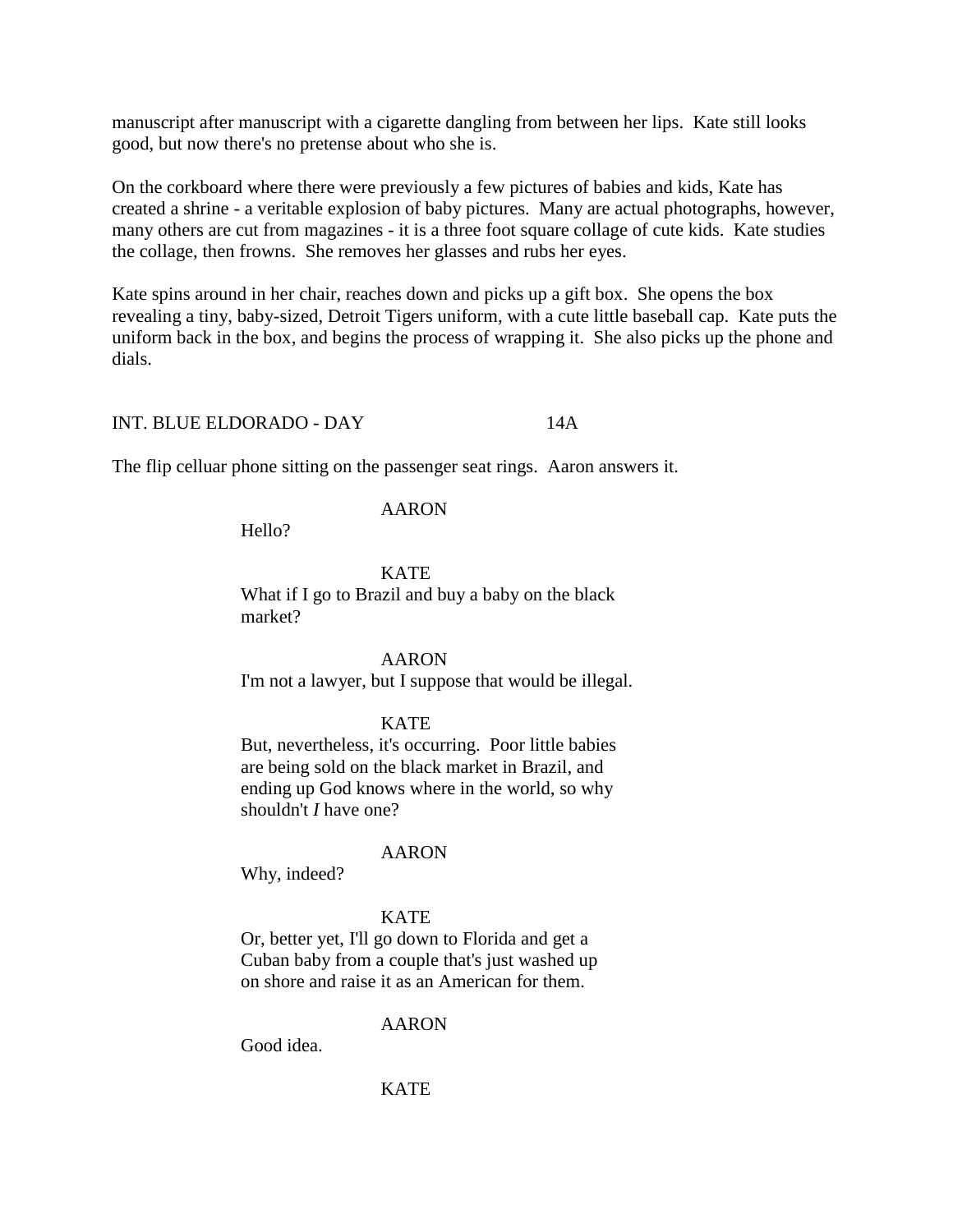I thought so. I mean, I'll give it back to them when he's eight or ten, or maybe twelve.

## AARON

It's a he?

**KATE** Or a she. Doesn't matter.

## AARON

(nods) When are you leaving?

#### **KATE**

For where?

AARON I don't know, Brazil or Florida?

# **KATE**

(equivocating) Well . . . I don't have any money right now, but I would.

## AARON

Sure you would.

#### KATE

(defensive) You don't think I would?

#### AARON

How do I know? I don't see you leaving your house all that much, let alone leaving the state, but then again, any of us might do anything at any time, right? Within all of us is a time bomb just waiting to go off.

# **KATE**

What's that all about?

#### AARON

It makes characters more interesting to think about. If everyone is going to do at least one spectacular thing in their whole lives - whether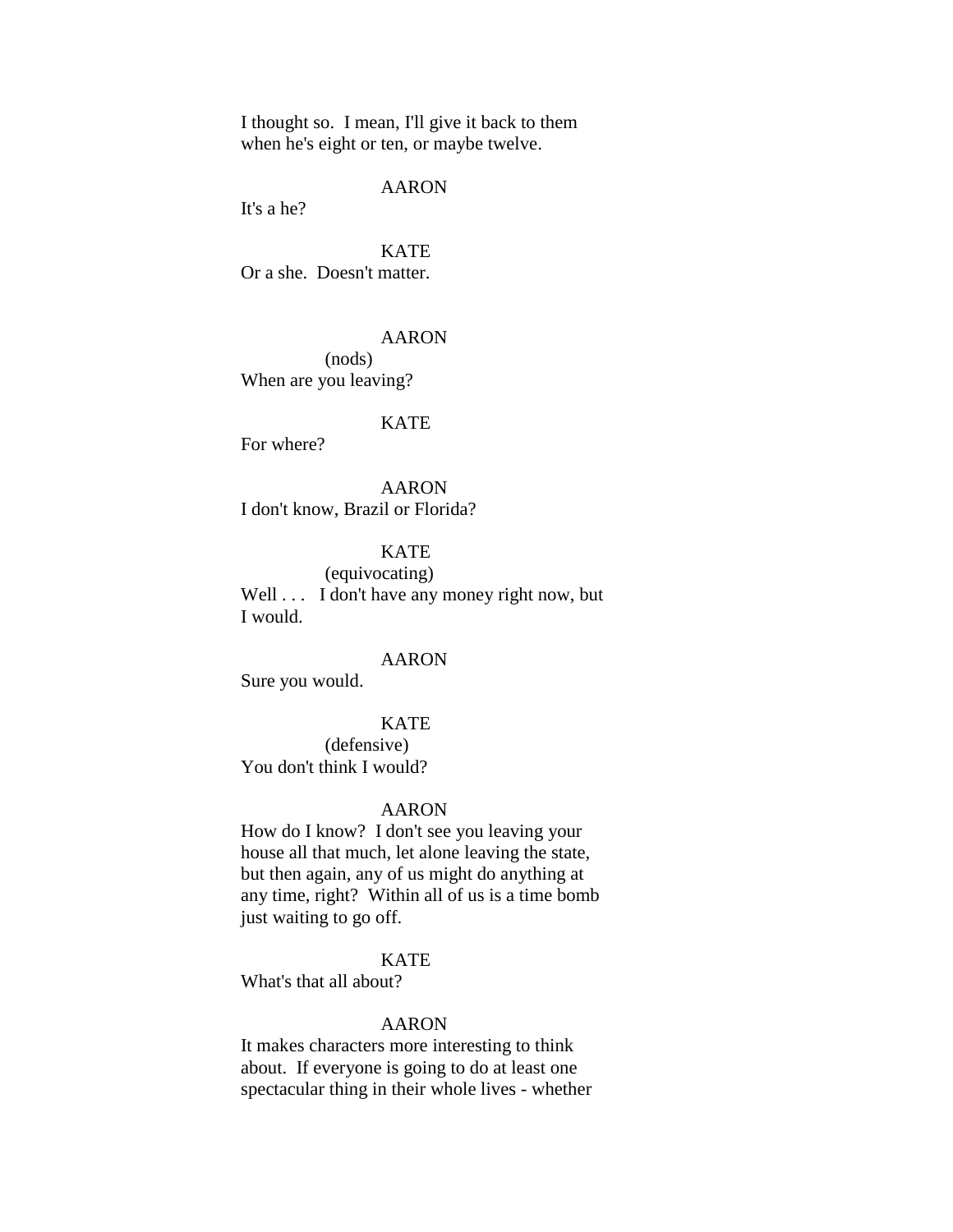it's spectacularly smart or stupid - what is it? Then you can see how everything else in their life is leading up to that moment.

Kate is nodding, intrigued.

# **KATE**

That's interesting.

AARON What will you do with Misty and Luna?

# **KATE**

When?

AARON When you go to Brazil or Florida?

## KATE

 $Hmmmmm...$ ?

# AARON

You don't want someone else's baby, Kate, you want your own. You want to go through the process. I mean, we can talk about art and truth and philosophy, and all the rest of that shit, but the actual point of existence is to procreate - continue the species. It's our prime directive.

#### KATE

#### (nods vigorously)

It's certainly *my* prime directive. And I know that one day it'll *will* stop, too. Then it's all over. Then I'll have lost my prime directive. Then what's the point?

#### AARON

I don't know.

# **KATE**

Oh, did I mention, my sister, Lucinda, is expecting any day?

#### AARON

You did. You always do.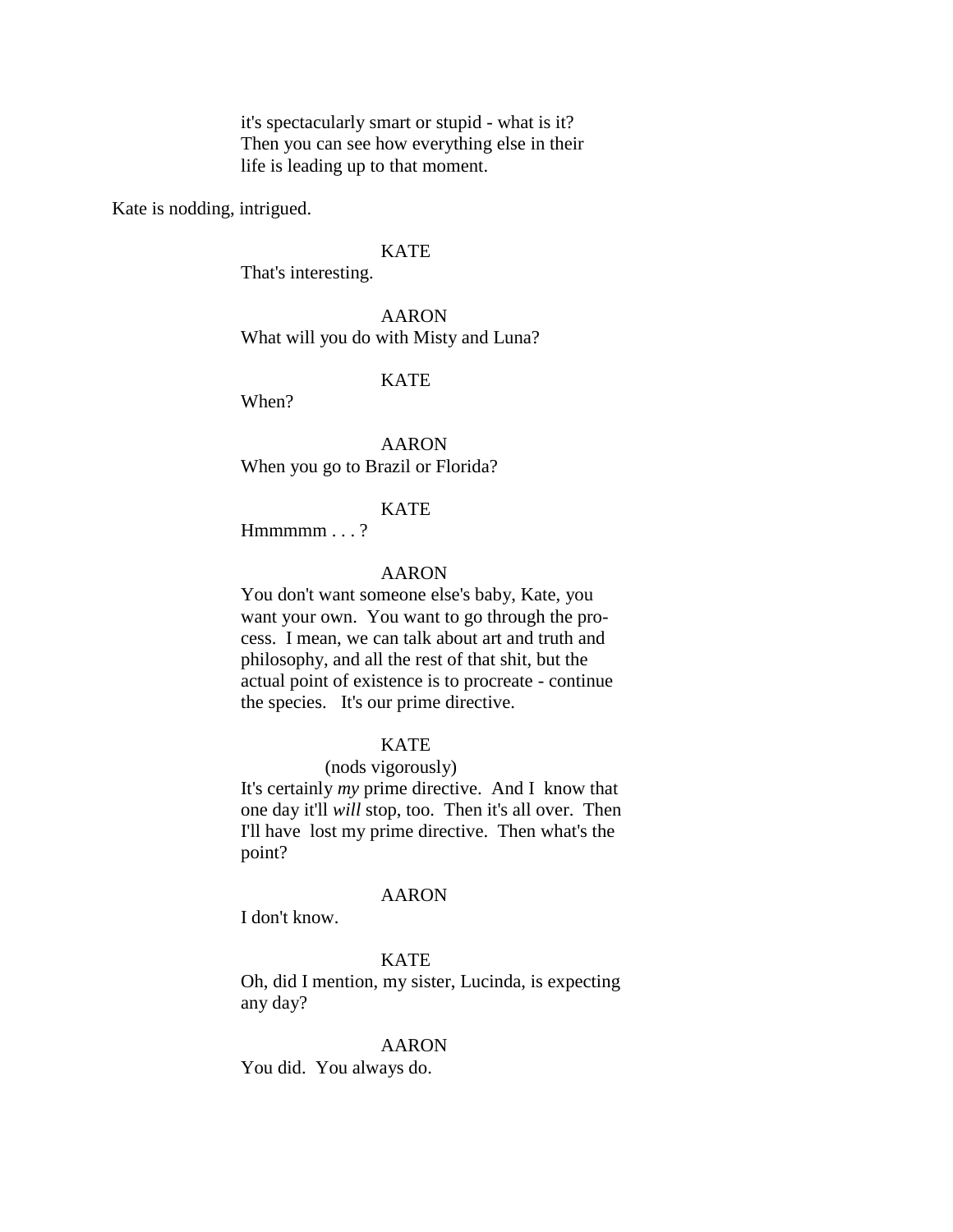## **KATE**

She's two years older than me, so there's still hope.

#### AARON

Of course there is.

#### KATE

Oh no there's not!

Kate starts to cry.

AARON Kate, you're not crying again, are you?

# KATE

Oh, yes I am.

## AARON

You cry everyday.

# KATE

(through sobs) My mom said I never cried at all until I was two, and since then I haven't stopped.

Aaron smiles again - she amuses him. He shakes his head.

# AARON

Take your dog for a walk, clean the tub, do something, but knock this baby shit off, 'cause you're making yourself crazy.

#### KATE

I am! I'm losing my mind! My single little sister, Terri, whom I love dearly, dreads to see me because I represent everything she doesn't want to become.

Kate buries her face in her arms.

# AARON I'm sure that's not true. Kate, look, this is why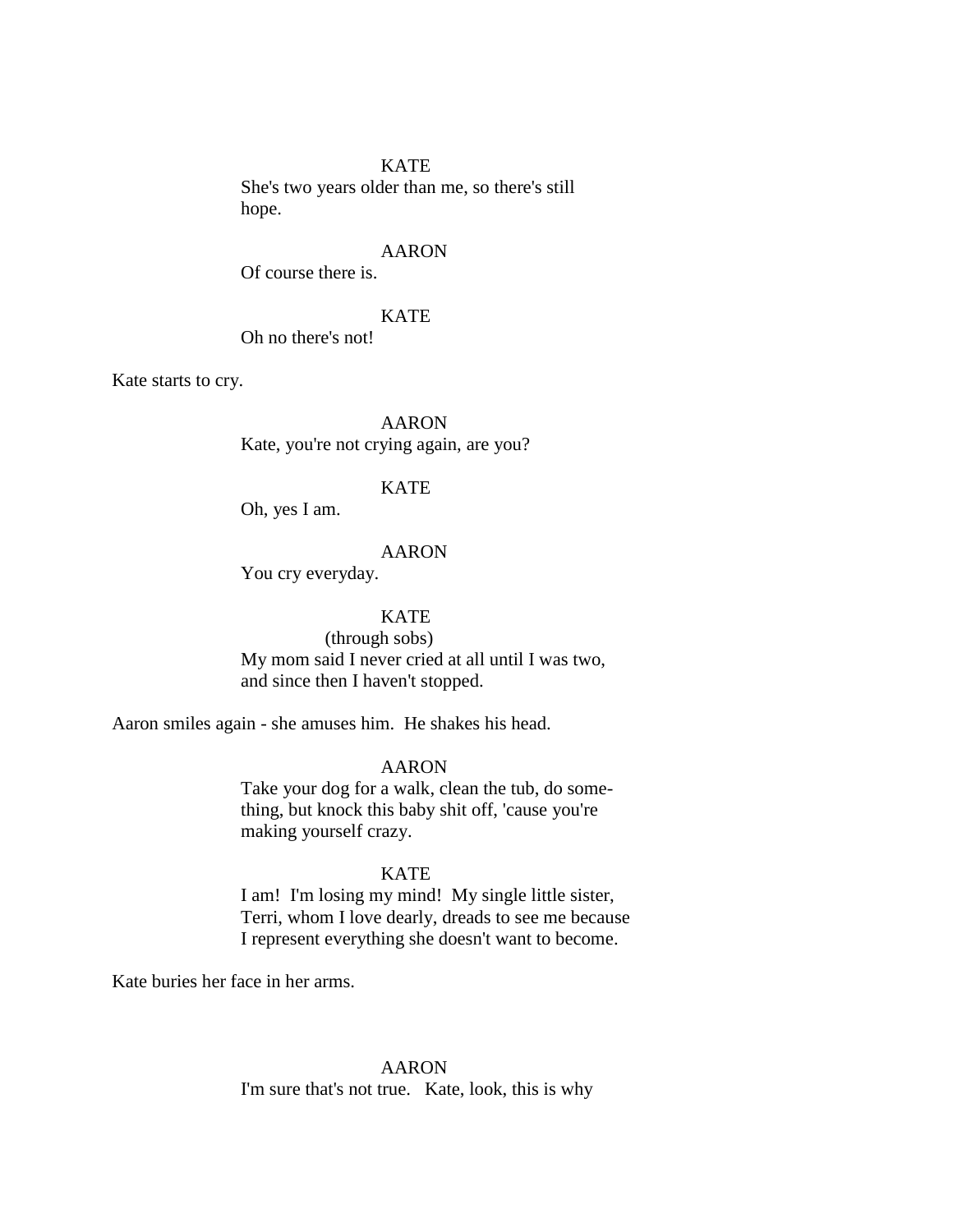they invented alcohol, drugs, and friends, okay? I'll be right over.

# **KATE**

I don't know why you've bothered to listen to me for all these years?

## AARON

'Cause, crazy as it may seem, I like you. I thought you might've noticed that by now.

**KATE** I have. And I like you, too.

#### AARON

(smiles) I'll see ya soon.

He hangs up and shakes his head.

INT. KATE'S HOUSE - NIGHT 16

Aaron and Kate spend another one of their standard, wacky, evenings eating pizza, and homemade cookies (not burnt, she's gotten better at it), getting toasted, listening to reggae and making each other laugh. Kate dances with Misty and Aaron dances with Luna.

EXT. KATE'S STREET - NIGHT 17

Aaron weaves somewhat drunkenly as he walks along the sidewalk talking to himself.

AARON

We have fun, we laugh, we like each other. Why can't I get this broad into the sack? What am I doing wrong? Maybe I just haven't put in enough time. Maybe another fifteen years . . .

DISSOLVE:

# INT. KATE'S HOUSE - DAY 18

Kate sits before her glowing computer monitor and reads the personal ads in the back of a newspaper.

> KATE (reading to herself)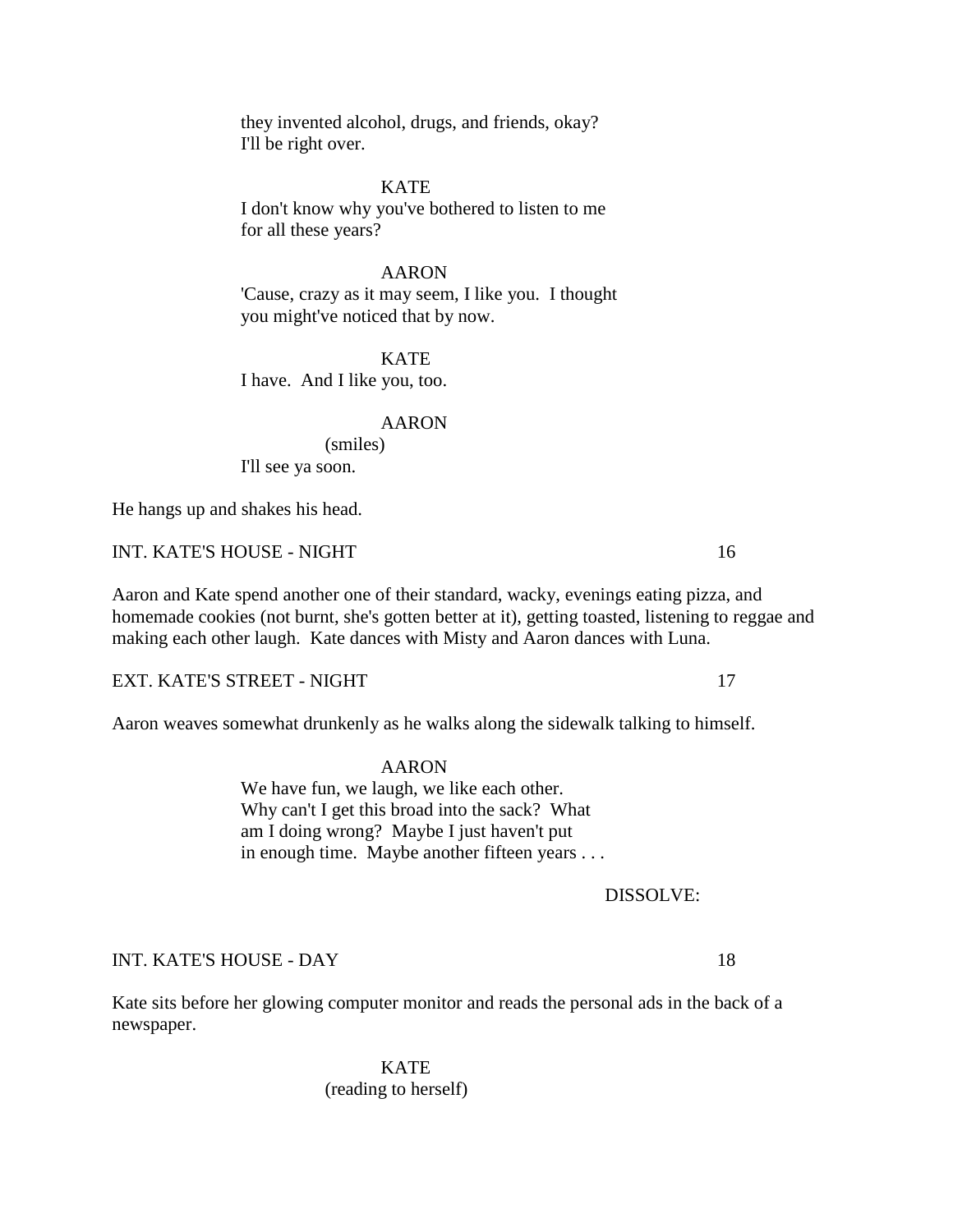". . . Attractive . . . attractive . . . sexy . . . handsome . . . virile . . ." (she lowers the paper and shakes her head) Take a hike, you can't *all* be virile and attractive. I mean, I don't get out much, but when I do get out, I have seen the *occasional* unattractive male.

Kate's eyes fall upon a small ad in the lower right hand corner of the page. It's headline asks, "Have you considered Artificial Insemination?"

#### **KATE**

(shakes her head)

No.

(she reads on, aloud) "You can be pregnant anytime you want. Don't depend on anybody but yourself. If you've decided you want to have a child, then do it. Safe, low cost (under \$500.), and our doctors are all specialists. Call Procreative Technologies now. 555-1212." (Kate's eyebrows go up)

Hmmmm . . . ?

Kate picks up the telephone and dials the number.

# EXT. MEDICAL BUILDING - DAY 19

A small, modern, wood-sided medical building set back amongst the pines. A sign in front states, "Procreative Technologies." We hear the voice of the DOCTOR explaining:

# DOCTOR

(O.S.) The actual procedure itself is very quick, although it generally must be repeated several times. . . INT. DOCTOR'S OFFICE - DAY 20

Kate is wearing a skirt, looking the lady. The doctor looks like a doctor.

# KATE

(curious) And what about the sperm? Where does it come from?

DOCTOR We have a sperm bank, or you can bring your own.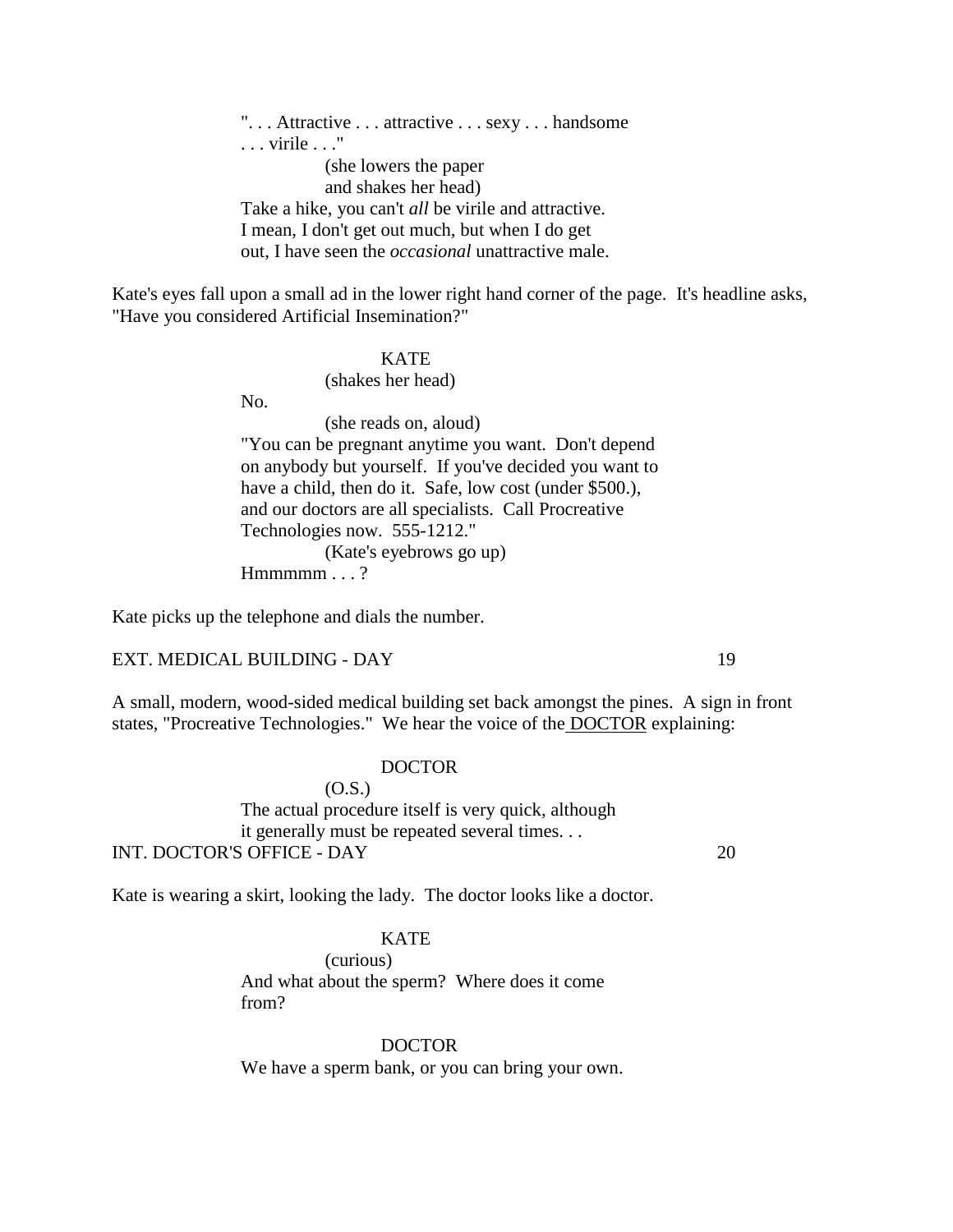# **KATE**

Bring my own? What do you mean?

# DOCTOR

Do you know any men that you like, and respect, and could ask such a thing of - obviously not your father, or brothers, or any other man related to you but a good friend? Otherwise, you take your chances in the sperm bank.

# EXT. BEHIND THE MEDICAL BUILDING - DAY 21

Kate crosses the parking lot toward the back of the medical building and finds a line of homeless men with shopping carts queued up at the "Sperm Donor Entrance."

Kate frowns, then arches her eyebrows as another idea forms.

KATE A good friend, eh? Hmmmmmm . . . ?

DISSOLVE:

# INT. AARON'S HOUSE - DAY 22

We see Aaron's illuminated laptop computer on the desk. Aaron rises and descends in the foreground doing push-ups. The phone rings and Aaron answers it.

## AARON

Gold's Gym, Bruno speaking.

#### **KATE**

(O.S.) What'dya say I take you out to dinner?

#### AARON

(confused)

Who is this?

# KATE

It's Kate, how could you *not* recognize my voice? We talk everyday of the week.

AARON I've never heard you say anything like that before.

# **KATE**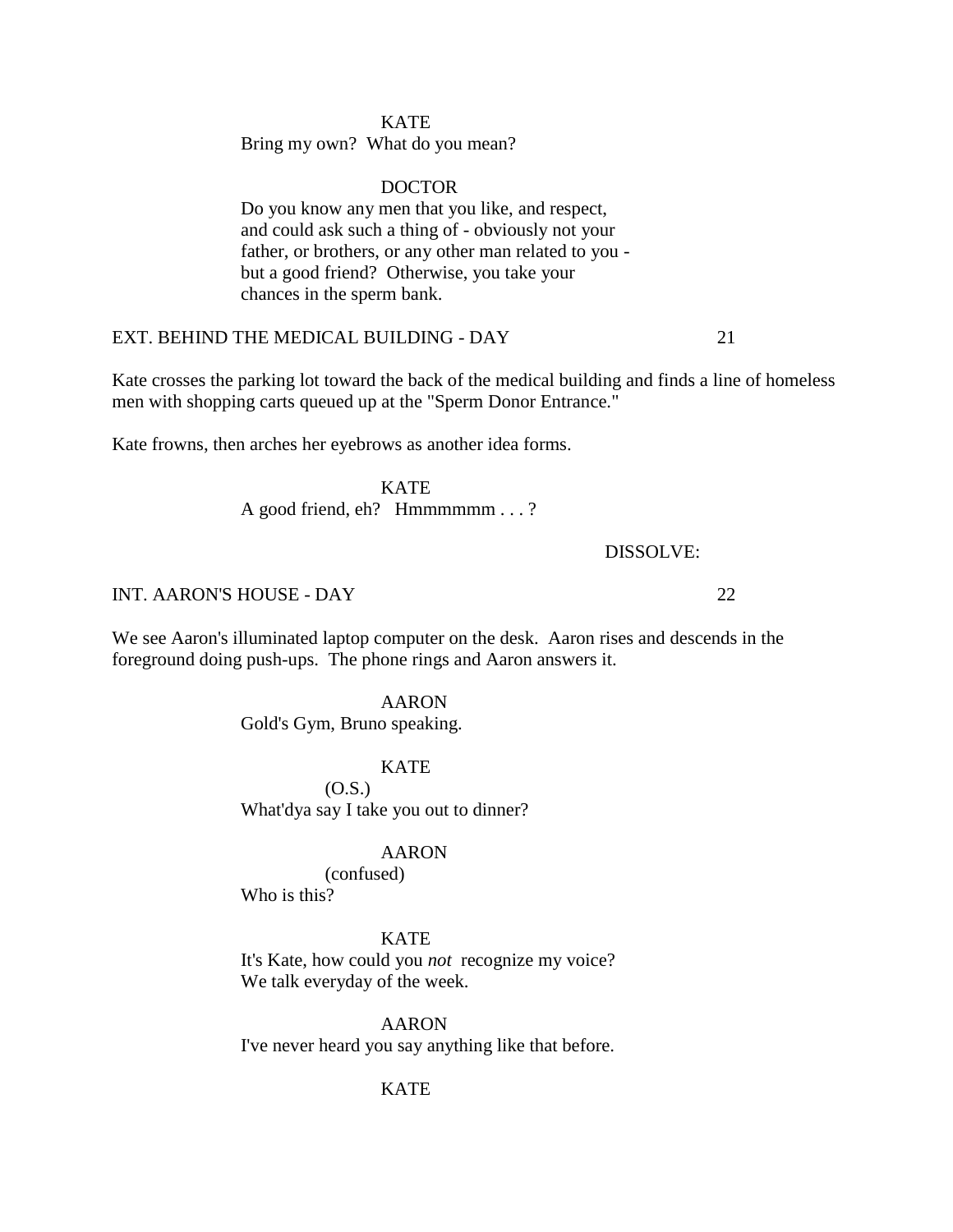Of course I have.

## AARON

Kate, you're so cheap you used to soak your typewriter ribbons in grape juice to make them last longer. Why do you want to take me to dinner?

## **KATE**

Because I have something I want to talk to you about.

#### AARON

Being rather cryptic, aren't we?

KATE For the moment. How about the Bijou at 7:30?

# AARON

(surprised) That's an expensive place, Kate, what's up?

# **KATE**

I'll see you then.

Kate hangs up. Aaron holds the receiver with a look of astonishment. He slowly hangs up and his eyes light up, a grin appearing at the corner of his mouth.

## AARON

She's finally seen the light and fallen for me. That's what it's gotta be. I mean, Kate's gonna drop a hundred bucks on dinner? She bought her computer mail order through Malaysia to save fifty bucks, then waited six months for delivery.

Aaron begins walking in circles, then exits the room.

# INT. BATHROOM - DAY 23

Aaron pulls up his shirt and checks his stomach muscles in the mirror - not bad - but not a washboard, either. He shrugs and drops his shirt.

#### AARON

All these years we could've been a couple instead of ridiculous single people. How many times did we both spend New Years Eve alone at some stupid party? Kate, how could you have taken so long? (he sighs)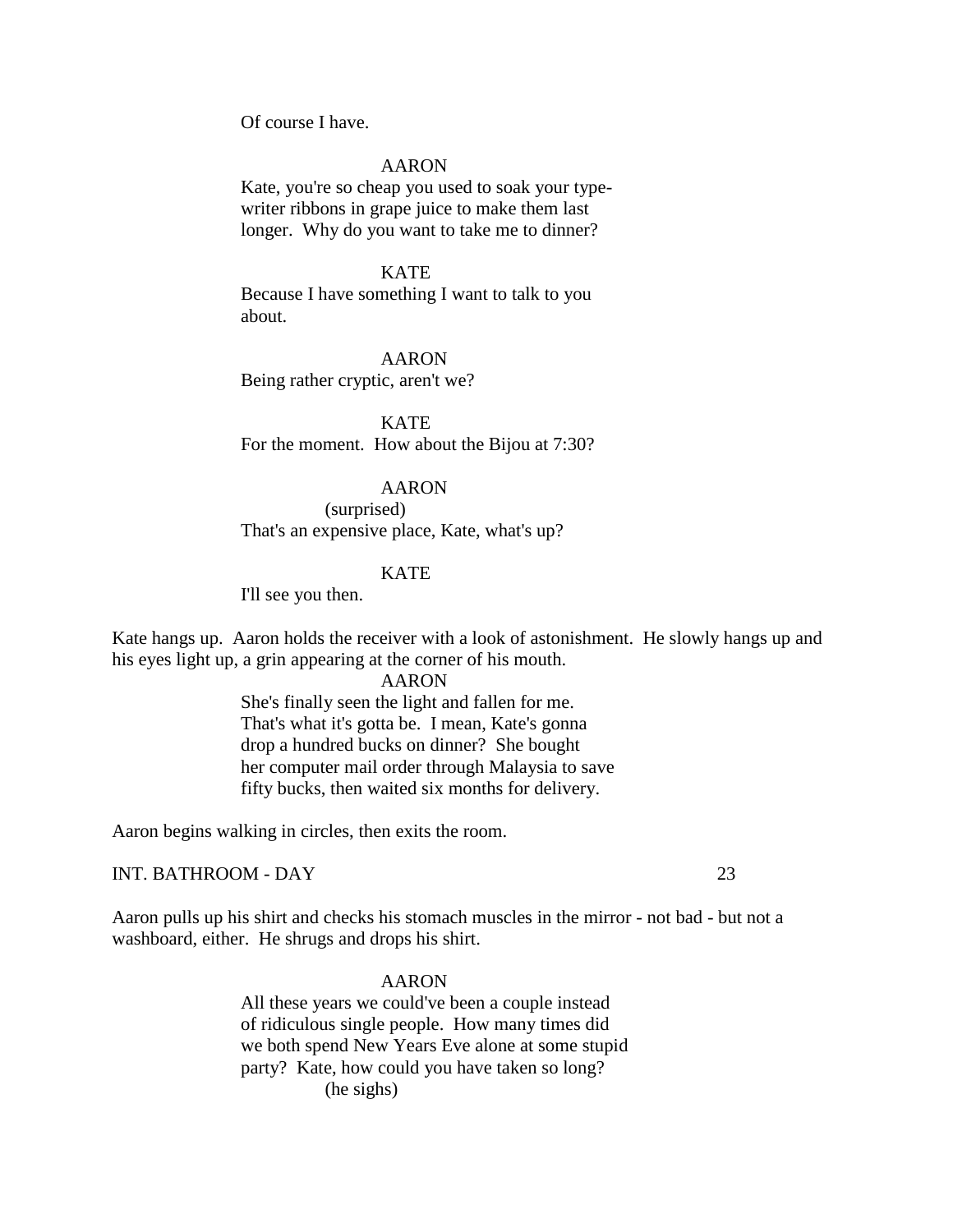Still, better late then never.

#### DISSOLVE:

# INT. BIJOU RESTAURANT - NIGHT 24

The Bijou is a modern, expensive-looking restaurant. Kate looks lovely in a low-cut, black dress. Aaron wears black tight jeans, a black shirt, white tie, and a loose, grey, cashmere, herring-bone jacket. The dishes of a nice dinner are cleared away, an empty bottle of wine is removed, and they both light cigarettes. Kate gets down to business.

# **KATE**

I've got something very serious I want to discuss with you.

Aaron straightens up - this is it.

# AARON

Okay.

**KATE** You know that the idea of having a baby has been on my mind a lot lately.

## AARON

Lately?

# KATE

(nods) For a while. Years. Okay, I'm thirty-five *fucking* years old!

They both look around, having momentarily forgotten where they are. Kate quiets down.

# **KATE**

Sorry. If I don't get on this now, it'll be too late. And so I'm going to get on it. I'm determined. I've figured it all out.

Aaron's right there with her.

AARON

Good.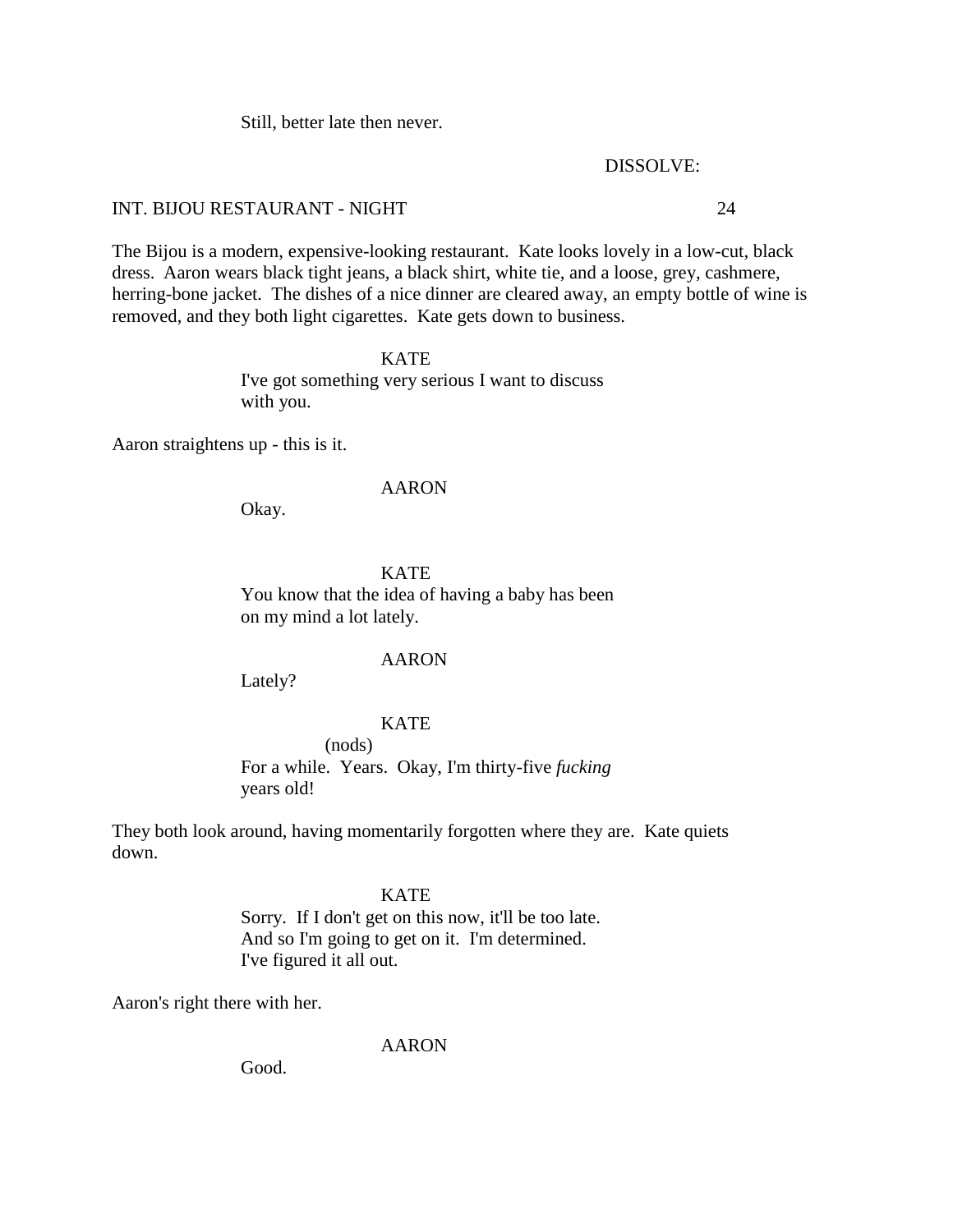#### **KATE**

So I want to have a baby.

Aaron smiles.

## AARON

Okay.

# KATE And I want you to help.

#### AARON

All right.

**KATE** So, can I have some of your sperm?

# AARON

(Aaron's mouth drops open in shock) What a lovely way of putting it. Right here?

# **KATE**

No, not right here. I want to be artificially inseminated. I can either use sperm from the sperm bank, or the sperm of someone I like, and respect, and I like and respect you. So, what do you say?

Aaron shakes his head.

#### AARON

Do I revolt you *that* much?

It's now Kate's turn to be shocked.

# KATE

What does that mean?

# AARON

Don't you think you're going to rather extreme lengths to *not* sleep with me?

## **KATE**

That's not what this is about. It's about having a baby.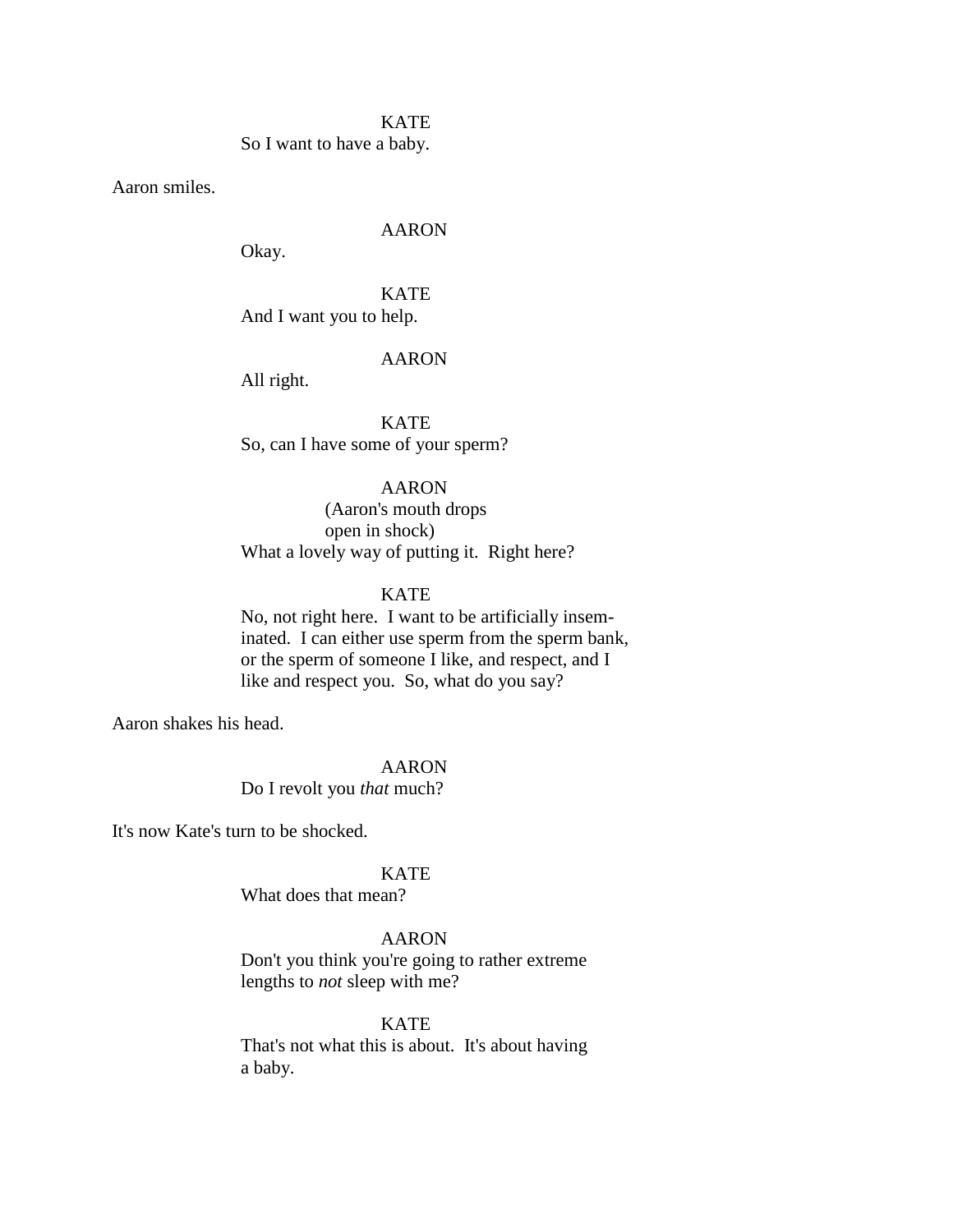I know what it's about, I've listened to you every day for years. And if you don't feel that I'm suitable to sleep with, why would you want my sperm?

Kate is trying to be rational.

## KATE

I decided that the best solution is for me to get artificially inseminated, then the doctor brought up the idea of bringing in my own sperm, so I started to think, do I want the anonymous, and (continued)

## KATE (cont.)

potentially moronic, sperm from the sperm bank, or can I possibly do better than that.

# AARON

Thank you, now I feel much better. I'm better than the average jerk-off, so to speak.

# **KATE**

You don't have to get glib, I'm not trying to insult you. I like you, you know that. I wouldn't ask this of anyone else.

#### AARON

I know . . .

Aaron's got a thought and it's making him grin. Kate sees the grin and is curious.

**KATE** What? What's funny?

## AARON

Good things come to those who wait. (nods) All right, you want my sperm, you can have it.

# **KATE**

(smiles) Thank you. Thank you very much.

## AARON

(flatly) But no artificial insemination. You've got to sleep with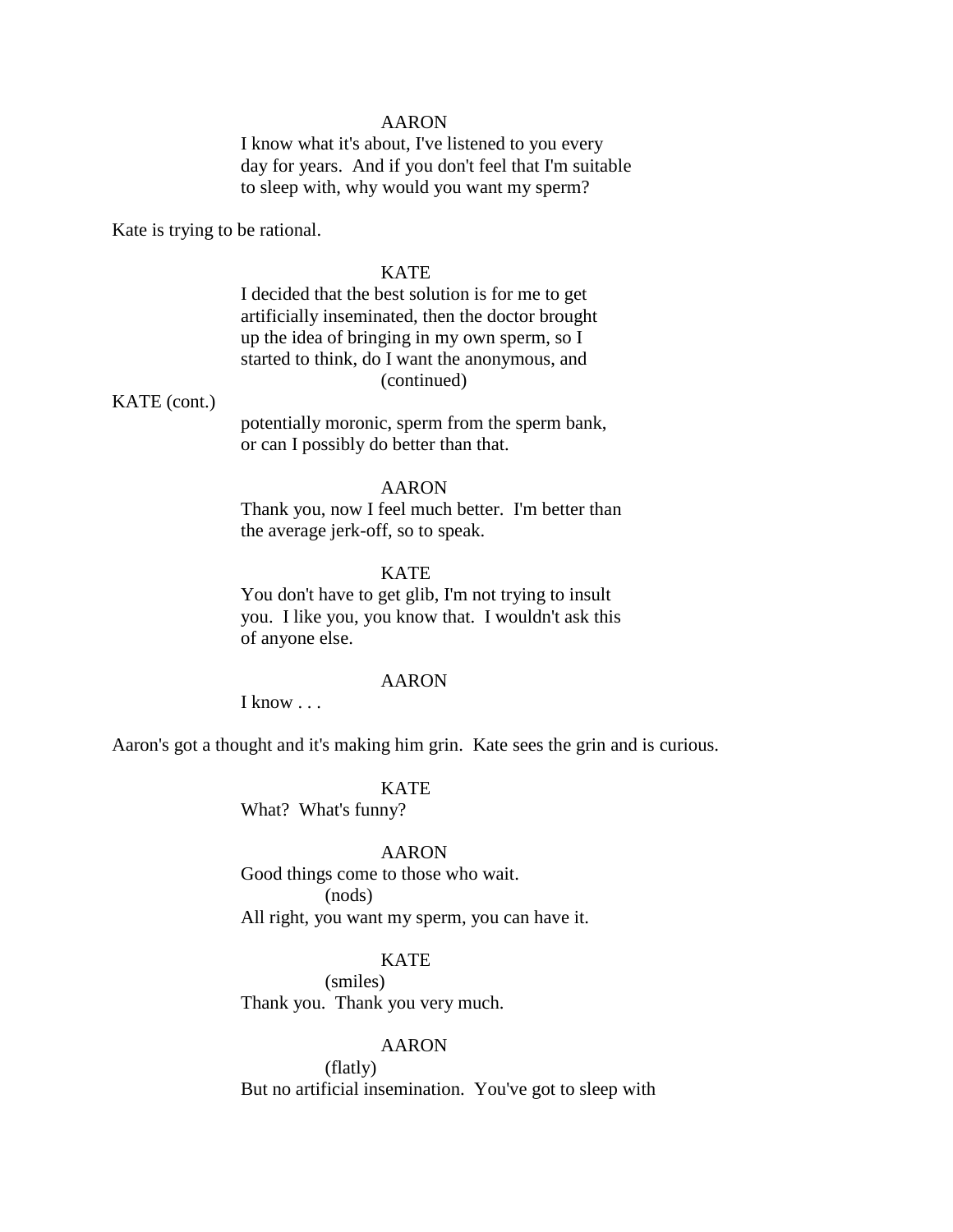me. As many times as it takes until you get pregnant. That's my deal.

**KATE** But I don't want to ruin our friendship.

#### AARON

Then let's not do it. Or, go give birth to a congenital idiot. It's up to you, Kate. You're the one with the biological clock gonging in your ears. My sperm will be potent for years to come. Let me know. And thanks for the nice dinner.

**KATE** (furrows her brow)  $Hmmm \dots ?$ 

#### AARON

What?

## KATE

Could I borrow some money, my check was supposed to be here yesterday and it hasn't come? I'll pay you back.

#### AARON

(sighs) Sure thing, Kate.

#### DISSOLVE:

#### EXT. AARON'S HOUSE - NIGHT 25

Kate comes over to Aaron's house in the middle of the night and knocks on the door. Aaron answers the door looking dopey, his hair sticking straight up. He is wearing only sweat pants. Kate steps up and shakes his hand.

#### KATE

All right, I accept your terms. But our sleeping together is *instead* of the artificial insemination. It's not anything more than that, okay?

## AARON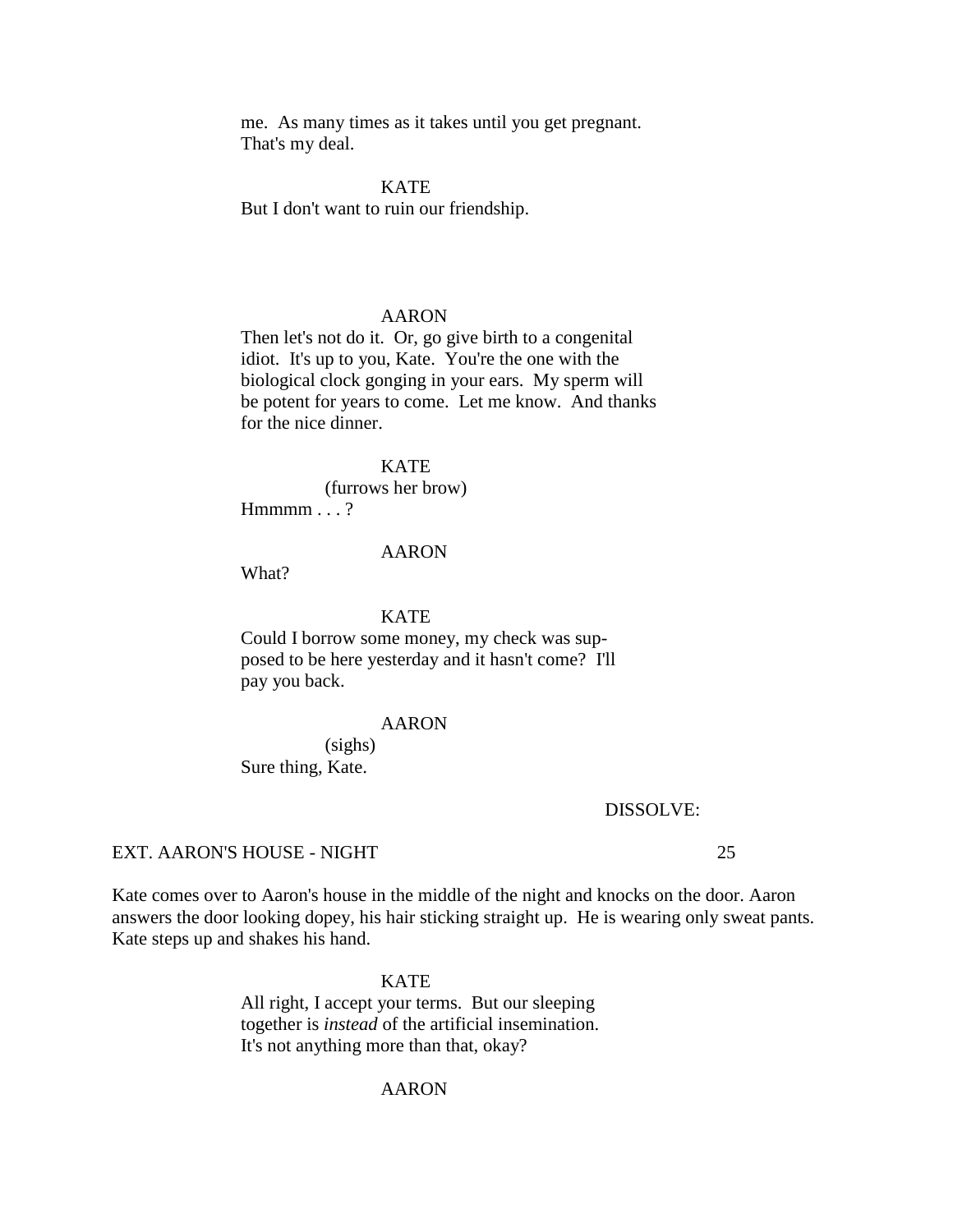You don't have to go and get mushy on me. I accept. I've been thinking about having sex with you since the very first second we ever met.

## **KATE**

And when was that?

## AARON

With Beth at your parents' house. You were wearing tiger stripe pants, had tiger stripes in your hair and you were smoking sweet Hawaiian pot. Man, you were the coolest, hottest thing I'd ever seen. You defied natural law.

## **KATE**

(smiles wistfully) I remember. Now Beth has two kids.

# AARON

And you want one of your own. Shall we start right now?

Aaron grins and points toward the bedroom. Kate looks closely at Aaron and smiles sadly.

### **KATE**

Wanna bet we fuck up our friendship?

#### AARON

Hey, I didn't start this, Kate. You're my friend. Suddenly you want my sperm. What am I supposed to say?

KATE

You could just give it to me.

#### AARON

And blow my big chance to sleep with you, no way. You coming in? As fate would have it, I *don't* have any condoms.

#### **KATE**

(shakes her head) I'm not ovulating. I'll let you know.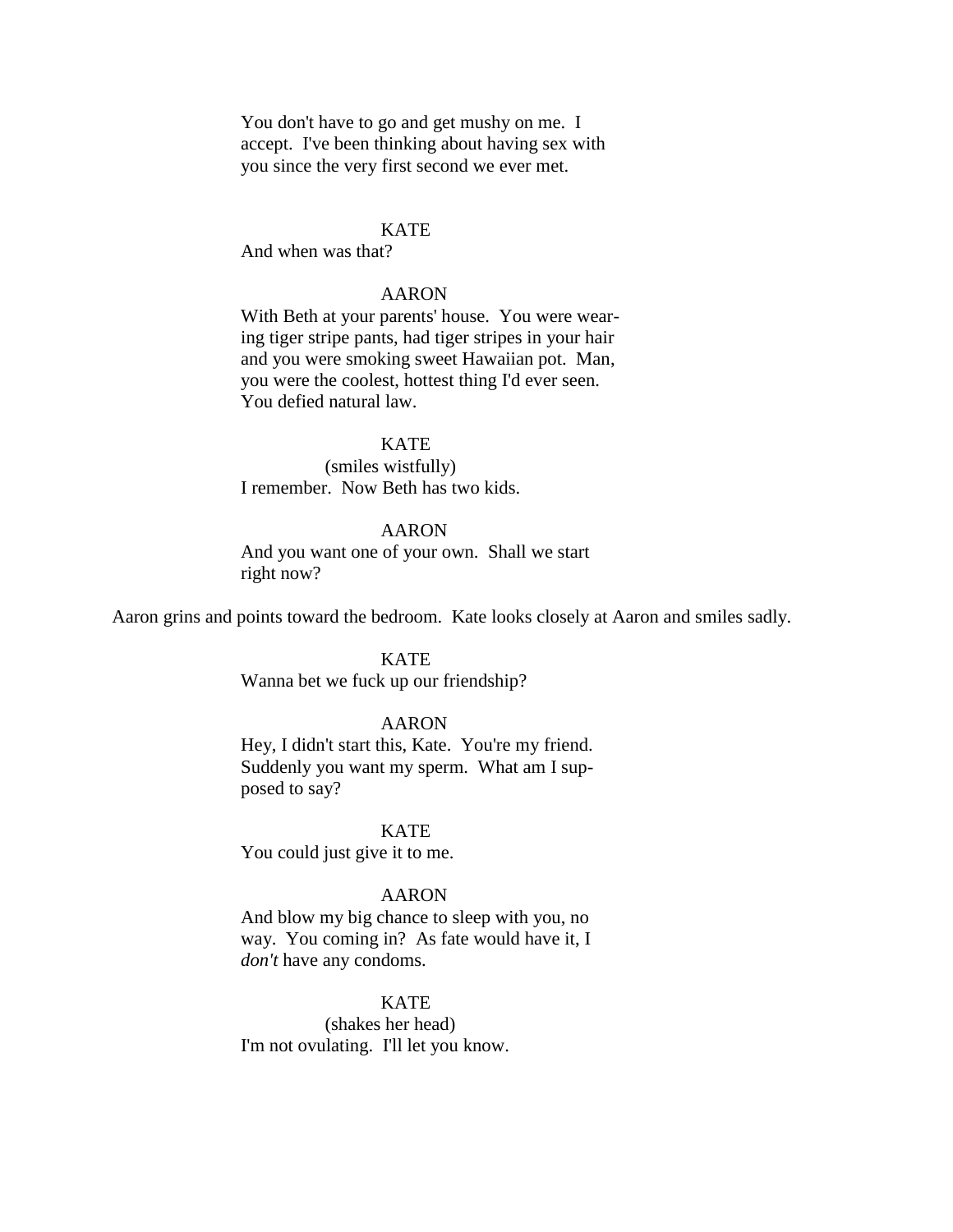All right.

Aaron leans in for a standard, cordial kiss, but Kate has already turned and walked away. Aaron watches her go, then makes a fist and grins.

> AARON Fuckin'-A, Kate! *Now* you're gonna fall for me! You watch.

Aaron nods, turns and shuts the door.

# FADE OUT & IN:

INT. KATE'S LIVING ROOM - DAY 26

Kate comes home with her MOM, an attractive, well-dressed, sixty-five year old woman. Kate plays her messages. Beep!

# AARON

(starts to speak and is cut off)

 $Ka -$ 

(- Beep! Aaron starts again) You're stupid machine always fools me, why do you have *two* beeps? Anyway, so, Kate, when the hell do you ovulate? Hey! I'm a poet and I don't even know it. It's 'cause of my *groove thang*, which is a Longfellow. Call me.

Kate's mother hears Aaron's message and looks disgusted.

MOM Does he think that's funny?

## KATE

(grinning) It *is* funny.

## MOM

And why would he choose that of all things to ask? I mean, you did mention earlier that *are* ovulating, correct?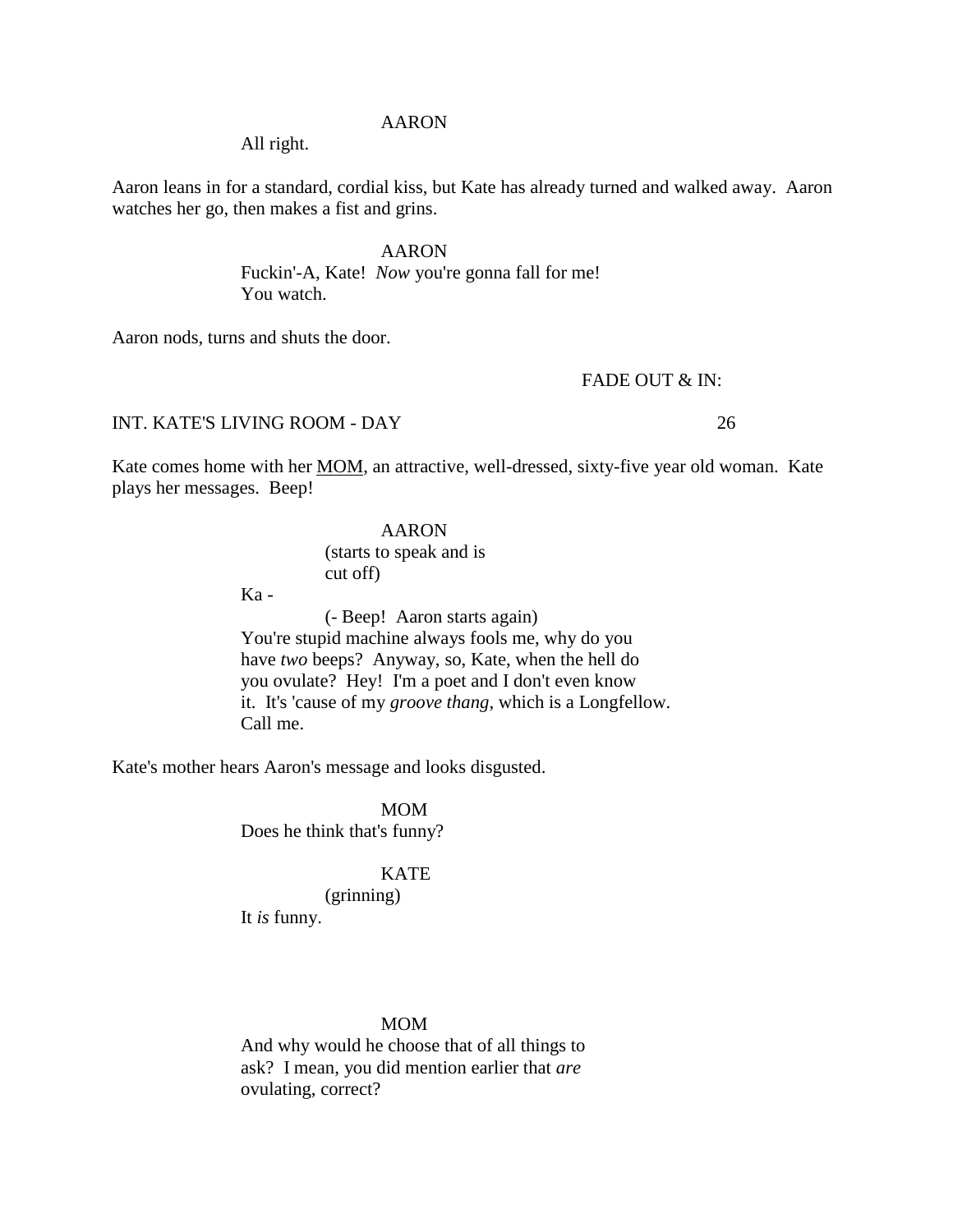# **KATE**

(a little stuck)

Uh . . . yeah.

MOM What concern is it of his?

# **KATE**

(lying)

Uh . . . You see, he knows that when I'm premenstrual I'm a bitch, so he's just checking to see if I'm in a good mood.

#### MOM

In my day we didn't keep our male friends informed of our menstrual cycles. Strangely, it would have been considered bad taste.

**KATE** Well, mom, the time's they are a-changin'.

Kate nods, then turns and sighs. Almost caught.

INT. AARON'S HOUSE - DAY 27

Aaron's phone rings and his machine answers.

# AARON (recorded) Aaron's not here, who's there?

Beep!

# KATE

(O.S.) I'm ovulating. Be there. Tonight. Eight o'clock. My place.

EXT. KATE'S HOUSE - NIGHT 28

Aaron arrives at Kate's house looking sharp, but nervous. He looks at his watch: 7:57. Perhaps a bit overeager. He knocks and Kate answers the door.

INT. KATE'S HOUSE - NIGHT 29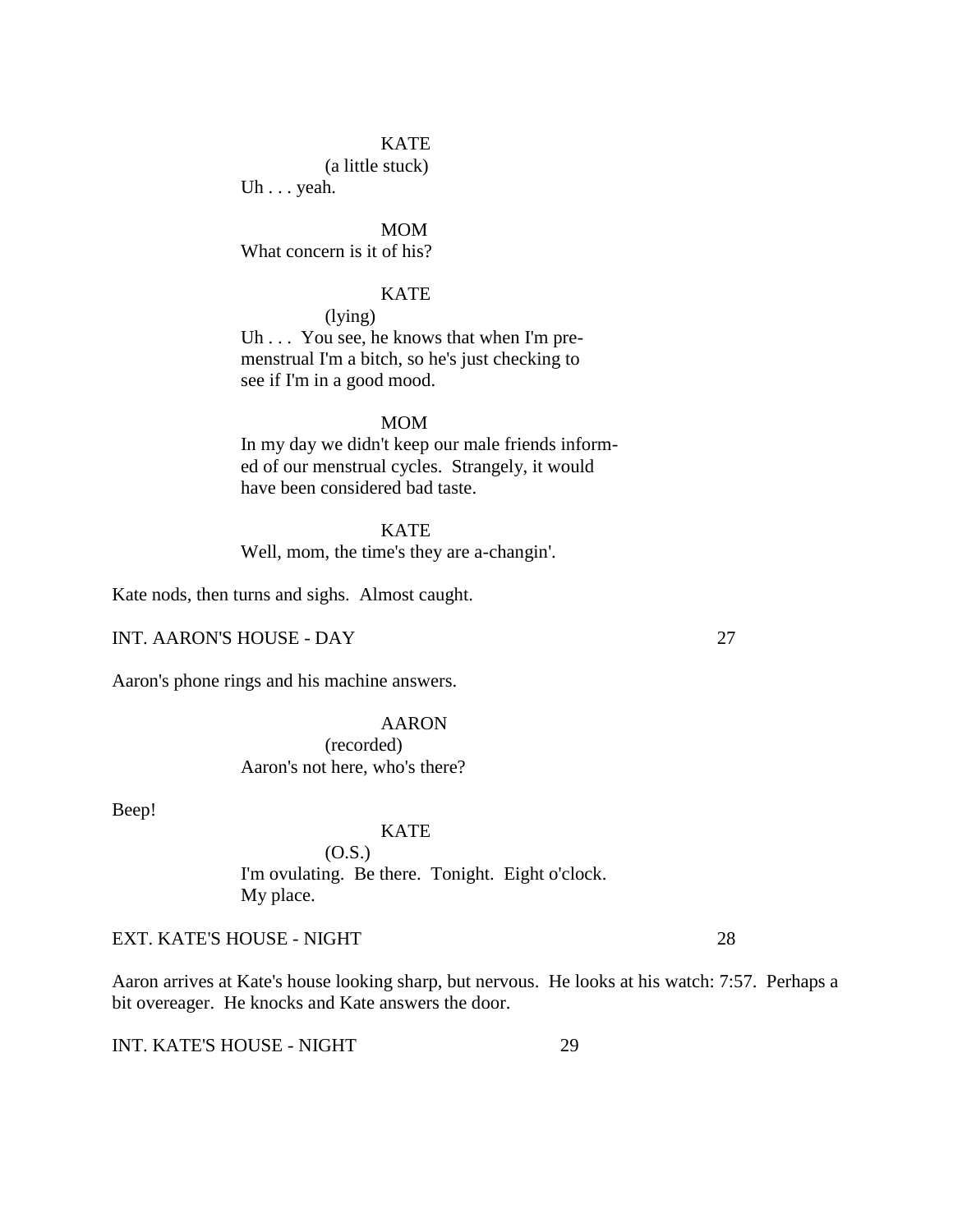He finds Kate in a nervous state of mind, pacing back and forth. They hug and kiss in a perfunctory fashion.

# KATE

# Would you like a cup of coffee?

#### AARON

## Sure, I'll have a cup of Joe.

Kate makes coffee with her new little espresso machine. They both light cigarettes and proceed to get all cranked up.

## AARON

So, uh, you're ovulating, eh?

## **KATE**

Yes. My body is presently an egg factory. Maybe we'll only have to do this once.

# AARON

Wouldn't that be a relief. God forbid you should have to have sex with me twice.

#### KATE

Aaron, I don't know why you have to keep taking this all so personally?

#### AARON

Because it is personal, that's why. I mean, the idea of having sex with you completely intrigues me, why doesn't it work the other way around?

Kate looks at him with one eyebrow raised.

## KATE

Aaron, after fifteen years, don't you think I'd know it if I was in love with you?

# AARON

Who's talking about love? I'm talking about sex. Fucking. Doin' it. The Horizontal Bop. Balling. Hide the salami. The old in-out. Gettin' it wet. The beast with two ba -

# KATE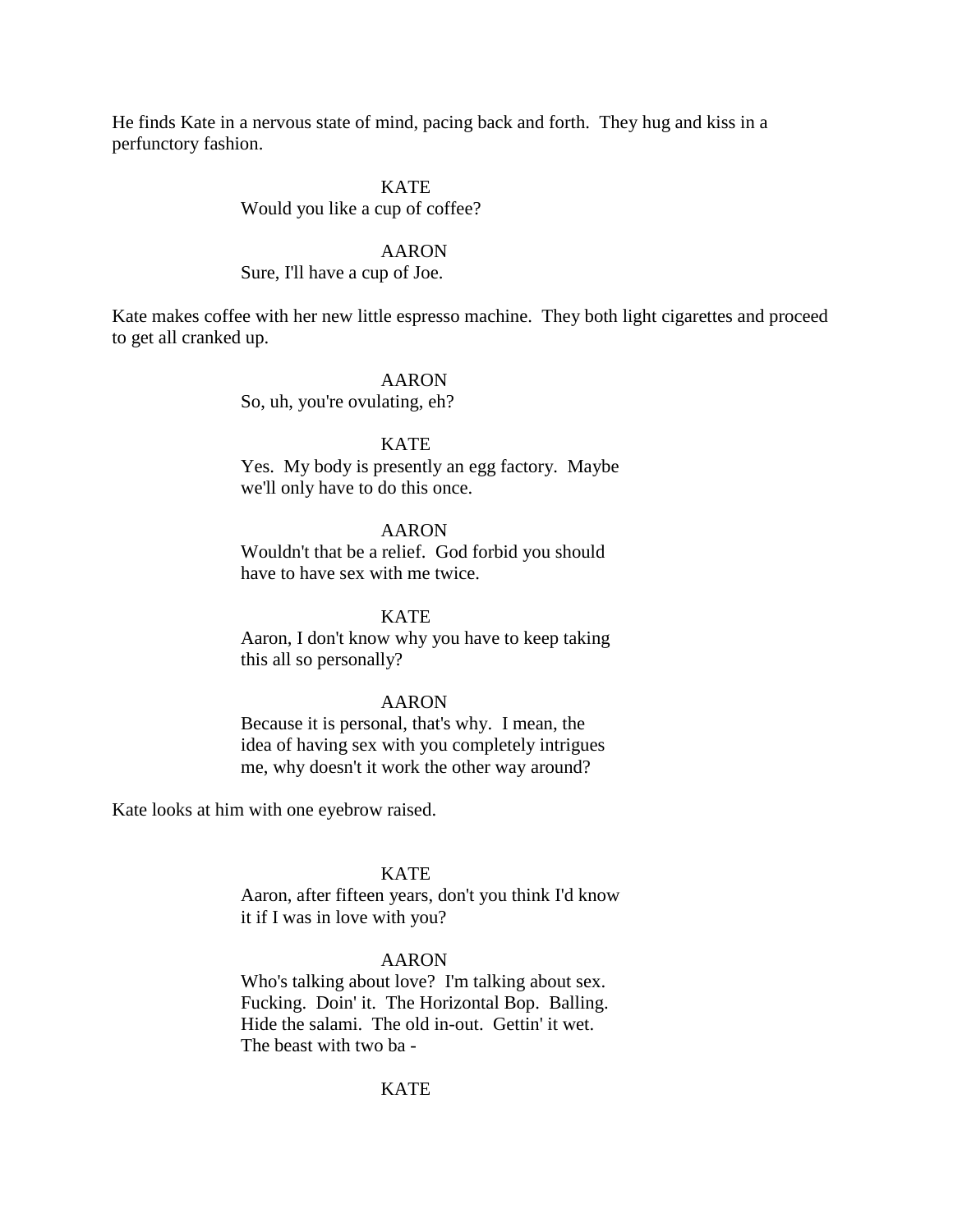- Enough, Mr. Writer, I get it.

# AARON

And, besides, what the hell is love, anyway? I think it's what you and I have, minus the fucking. Passion and compassion, Kate, remember? Now, you wanna get down to it?

# KATE

(disgusted)

Oh, that's very romantic. Could you put this whole thing on a more basic level?

# AARON

Sure, you could say, "Give me some of your sperm?" To me that's like saying, "I've started a snot collection, can I have some of yours?"

#### KATE

It is not.

# AARON

It is too.

KATE Then why are you here?

#### AARON

To have sex with you.

#### KATE

Why?

#### AARON

'Cause I like you.

**KATE** I like my dog, but I don't have sex with her.

AARON Valid point. Touche´. You zinged me with your rapier-like wit.

#### KATE

(persists)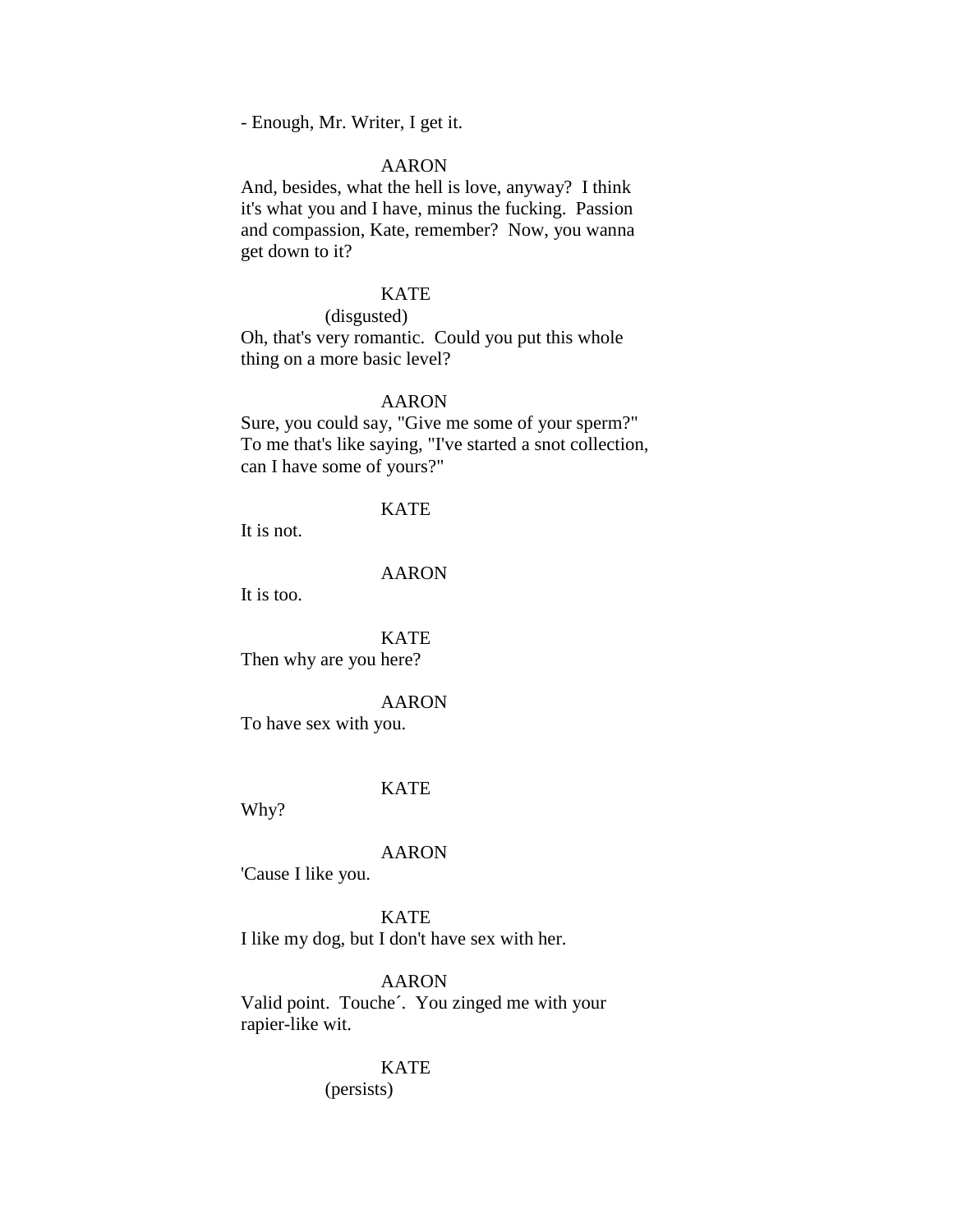You're waxing rhapsodically, but you still haven't given me a reason.

# AARON

#### (exasperated)

Why I want to have sex with you? You're woman; I'm man; that's what those kind of people do. I look at you and hormones are released into my blood stream that chant in my ears, "Give her the high hard one!" What can I say?

## KATE

So then it's purely physical? It has nothing to do with who *I* am.

#### AARON

Except that *I* like *you* more than anyone else I know, so why shouldn't we also be satisfying each other physically? It may lead to bigger and better things.

# **KATE**

And having babies?

AARON

Sure, if that's what you'd like.

## **KATE**

If that's what *I'd* like? We're talking about starting a family, not deciding on a place to eat.

## AARON

I wasn't. I was talking about sex. However, I like kids; you like kids; we both make okay money. What's the problem?

# **KATE**

#### (intense)

Aaron, please, we're talking about the most serious possible subject! We've got to be sure!

## AARON

## (shakes his head)

I don't know what makes you such an expert. And having a baby all by yourself is the solution?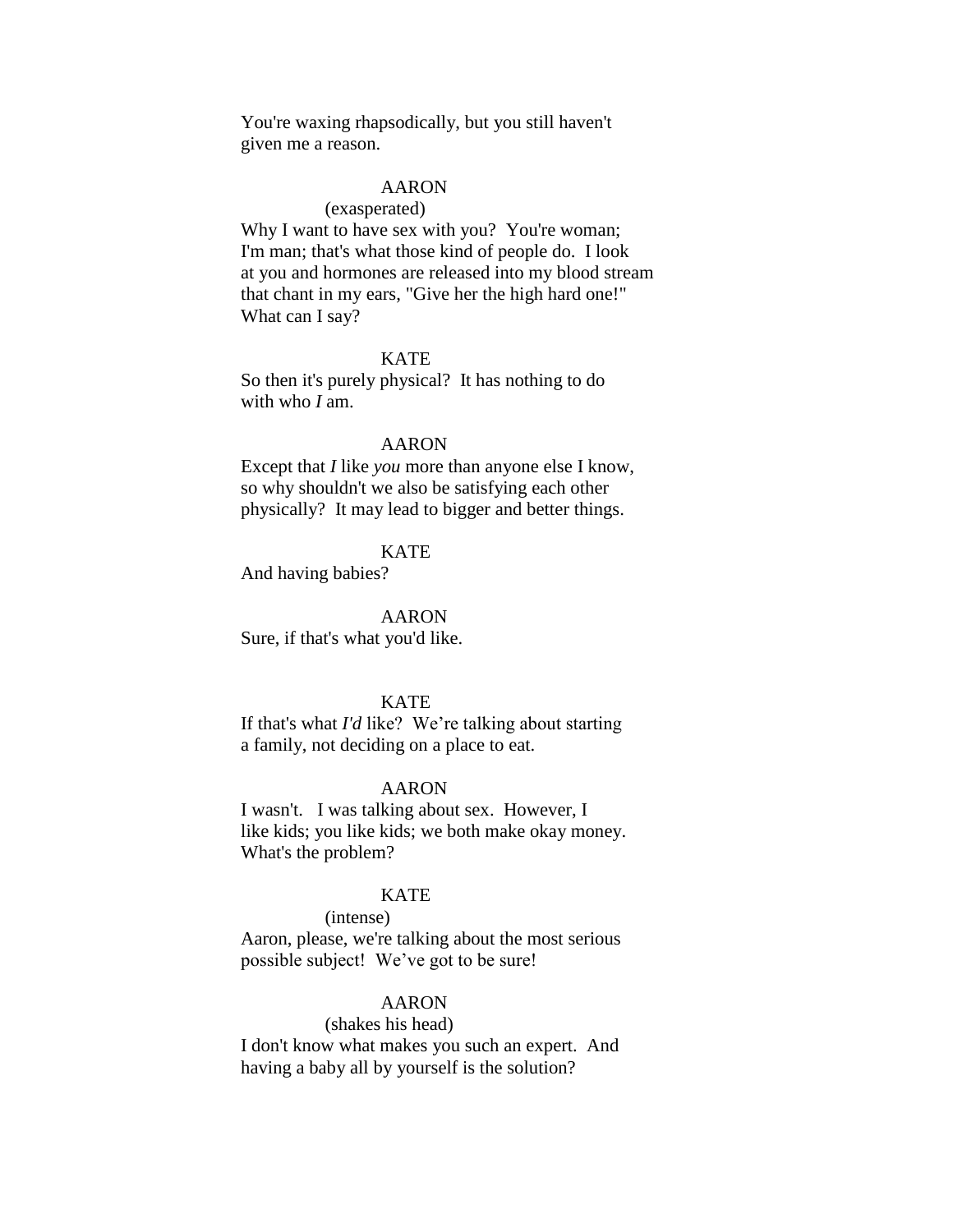# **KATE**

# (shrugs)

Maybe . . .

AARON OK, Kate, if you say so. So, come on, let's go.

### KATE

Where?

# AARON

To the bedroom. We've got some *actual,* nonartificial insemination to get to. So, tell me, how do you want to do this? Backward? Forward? Upside down?

Kate thinks for a second.

**KATE** (furrows her brow) Well, first of all, *I'm* in charge here, okay?

## AARON

(salutes) Aye, aye, Captain.

# **KATE**

# (nods)

All right. Now, firstly I don't think we should make a big deal out of it. And B. The point isn't to satisfy each other, it's to just do it and get it done with.

## AARON

#### (smiles)

It may not be to satisfy *you*, but if it's *my* sperm you're after, you'd best satisfy *me*.

#### KATE

(nods)

Right. Okay. So it's up to me, then.

## AARON

Yeah.

# **KATE**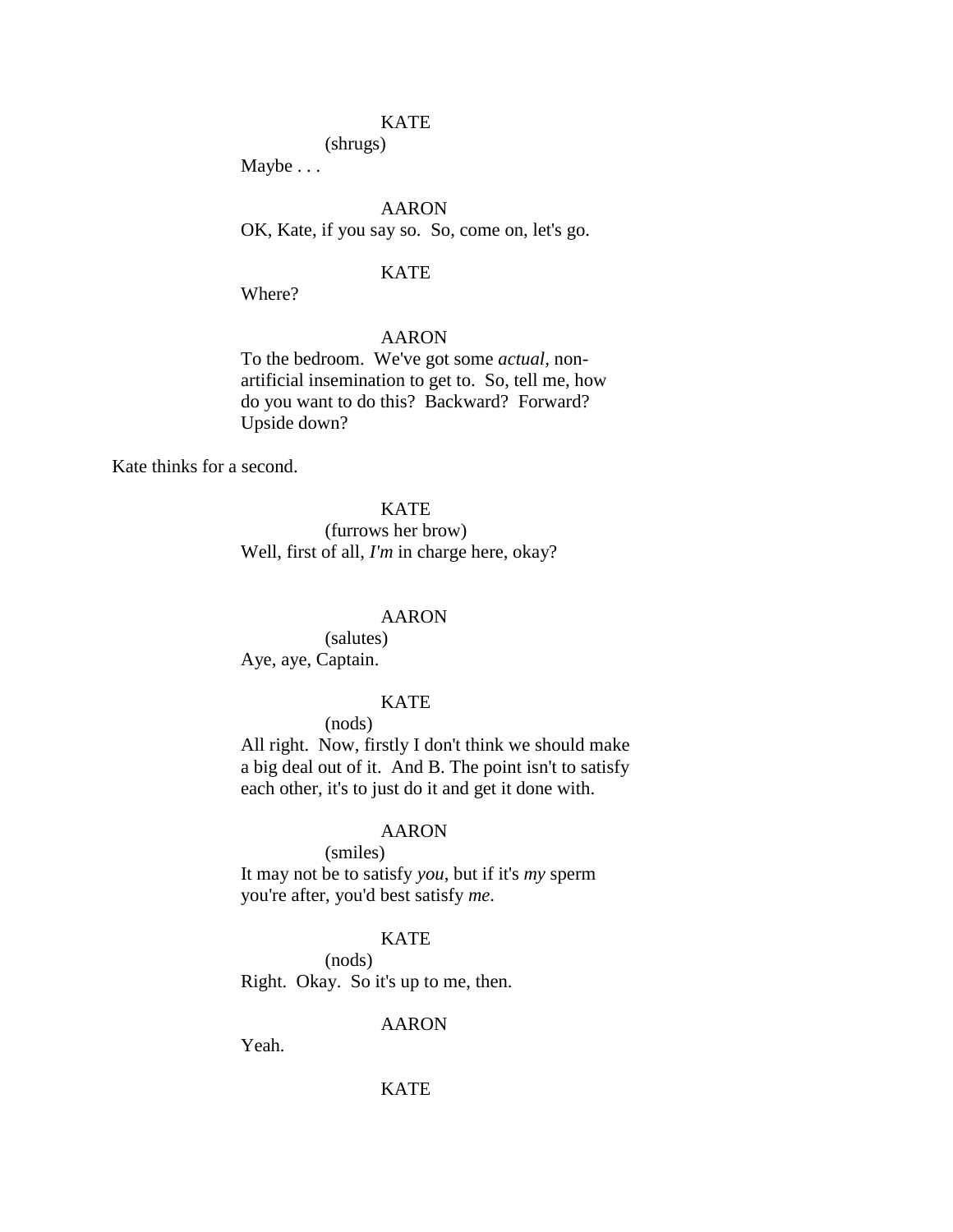Okay.

#### AARON

Uh-huh.

# **KATE**

Well . . . I don't think we need to go into the bedroom. We'll just do it here.

## AARON

# (shrugs)

Here's good.

KATE This should only take a minute, anyway.

AARON If you say so. Do I get to use my hands?

KATE (she thinks, then shakes her head) No. I'll do everything.

Aaron can't help it, he bursts out into his biggest shit-eating grin.

## AARON

Cool.

Kate stands up.

# KATE

I'll be back in a minute.

She goes into the bedroom and shuts the door.

Striking his silver Zippo, Aaron lights a cigarette.

#### AARON

# (to himself)

Wow. What next?

Kate returns wearing a shapeless, full-length, wool, nightgown. Aaron's grin fades.

#### AARON

Sexy.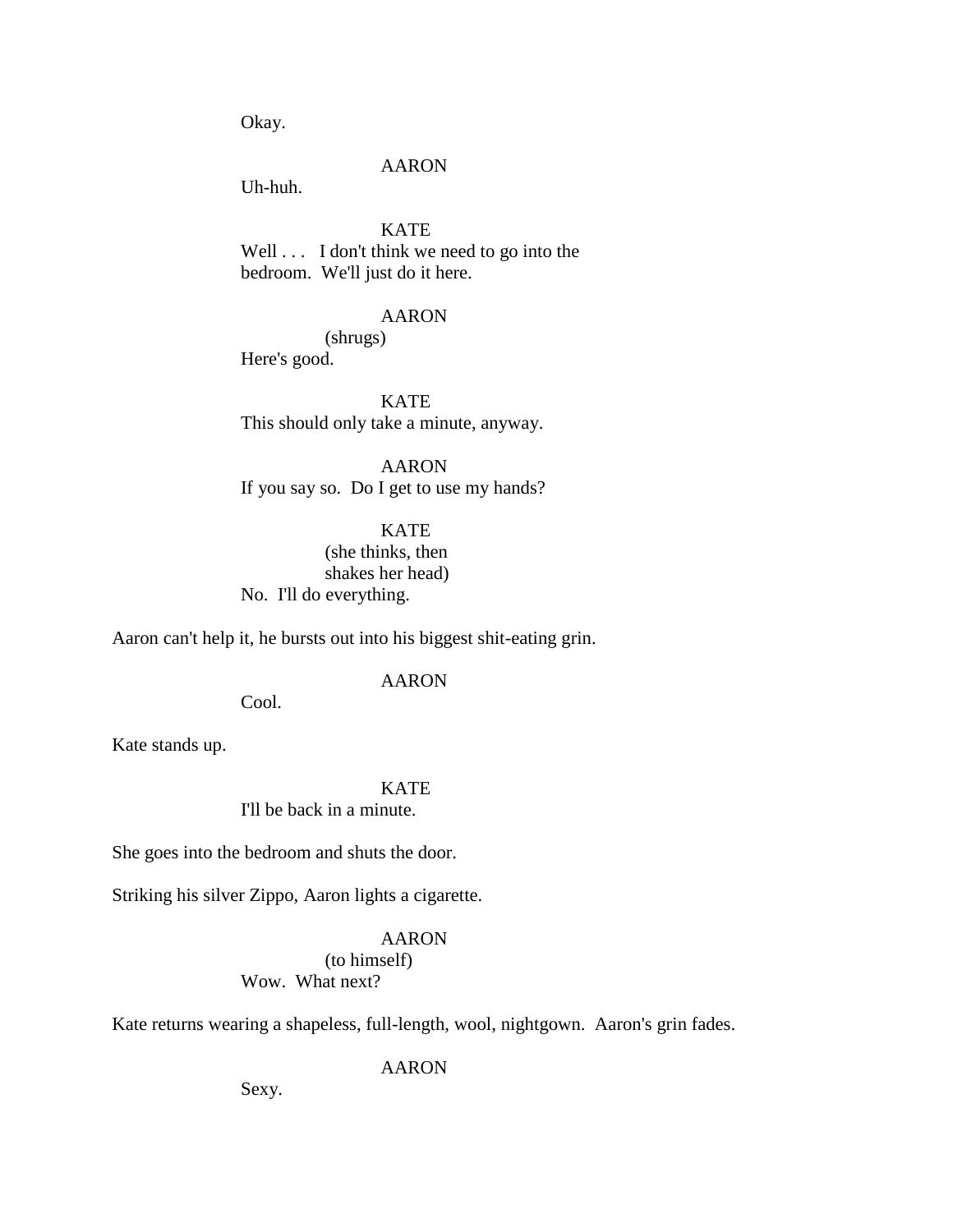## **KATE**

It doesn't have to be sexy, it just has to get *you* off.

AARON You're awfully sure of yourself, aren't you?

She sits down beside him on the couch.

# **KATE**

Aaron, dear, do you really think that I've never noticed the way look at me. You never take your eyes off my breasts or my butt. You've always wanted to reach out and touch them. Touch them now. (Kate takes hold of Aaron's hand, and puts her other hand on top of his. She rubs it softly, pushing it against her breast) All you really, really want is to be inside of me, right? The two of us together, linked as one . . .

Aaron's nods dreamily.

Kate looks down, smiles, then reaches down and unzips Aaron's jeans.

Aaron's eyes open wide.

In one quick move, Kate is on top of Aaron, bumping and grinding.

In one more second Aaron's face screws into a knot and he comes.

# AARON

# (gasps) *Holy shit!*

Before Aaron knows it, Kate is off him and on her way into the bedroom.

# KATE

I'll talk to you tomorrow, okay?

Kate enters the bedroom and shuts the door.

Aaron doesn't know what happened to him. He breathes deeply, wiping his forehead.

AARON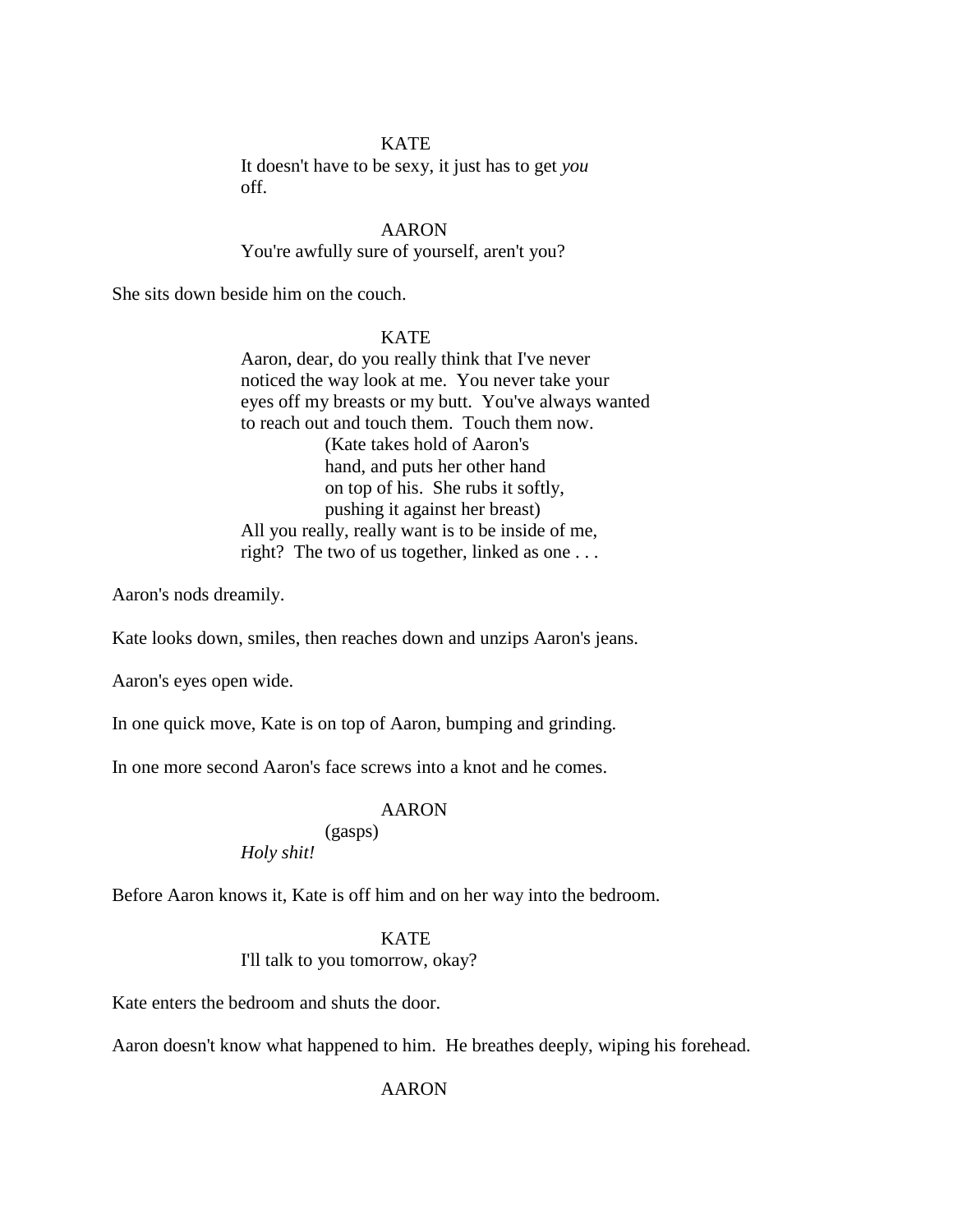# (frowning) That wasn't anything like I expected

He stands, zips up, then stumbles unsteadily out of the house looking confused.

# EXT. KATE'S HOUSE - NIGHT 30

The lights are on in the windows and the reggae music can be heard coming from within.

# INT. KATE'S HOUSE - NIGHT 31

Kate sits on the floor petting Misty, and Aaron sits on the couch scratching Luna. Neither Aaron nor Kate speaks, although they do throw occasional furtive glances in each other's direction, followed by confused expressions. They both start speaking at exactly the same time, then simultaneously stop.

# KATE

Go ahead.

# AARON

No, you.

**KATE** That's okay, it wasn't important.

# AARON

Neither was what I had to say.

They both nod and don't say anything. It's odd and uncomfortable.

INT. KATE'S BASEMENT - DAY 32

Kate is busily putting laundry into the washer. Her stomach growls and causes her to stop what she's doing. She places a hand on her stomach and sits down on the floor.

INT. KATE'S LIVING ROOM - DAY 33

Kate's phone rings and she answers it. She is eating a large chocolate chip cookie.

AARON (O.S.) Did you get your period?

# DISSOLVE:

DISSOLVE: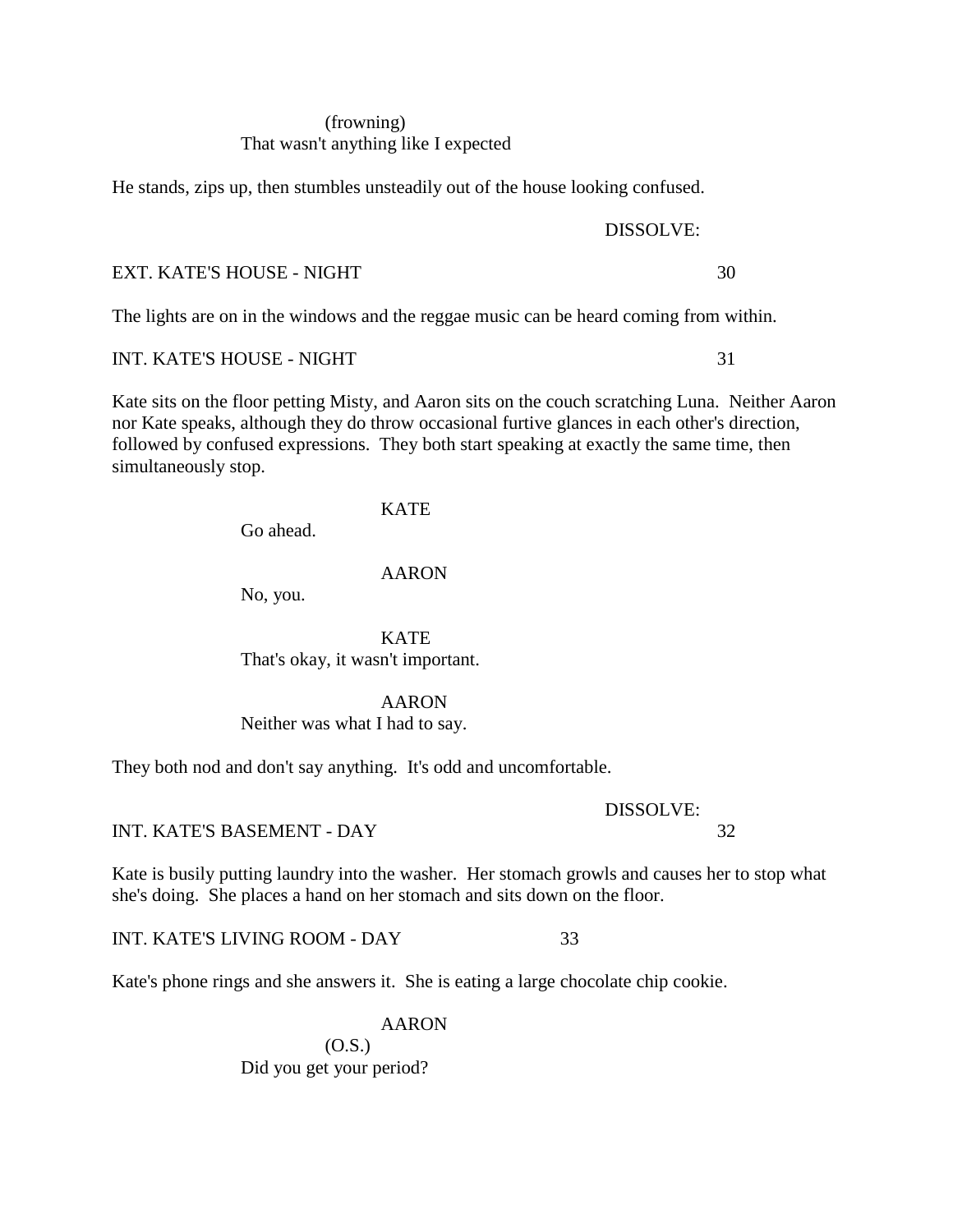**KATE** 

Not yet.

# Title: **The next day**:

# INT. KATE'S LIVING ROOM - DAY 34

Kate sits before her computer eating a bowl of ice cream. The phone rings and she answers.

AARON (O.S.) Did you get your period?

KATE

Still not yet.

AARON So then you might be pregnant.

**KATE** 

I might.

AARON Do you feel pregnant?

KATE No. I mean, I don't know.

AARON What are you eating?

# KATE

Ice cream.

AARON You never eat ice cream. You don't like ice cream.

KATE

I know.

AARON

Hmmmm.  $\ldots$  ?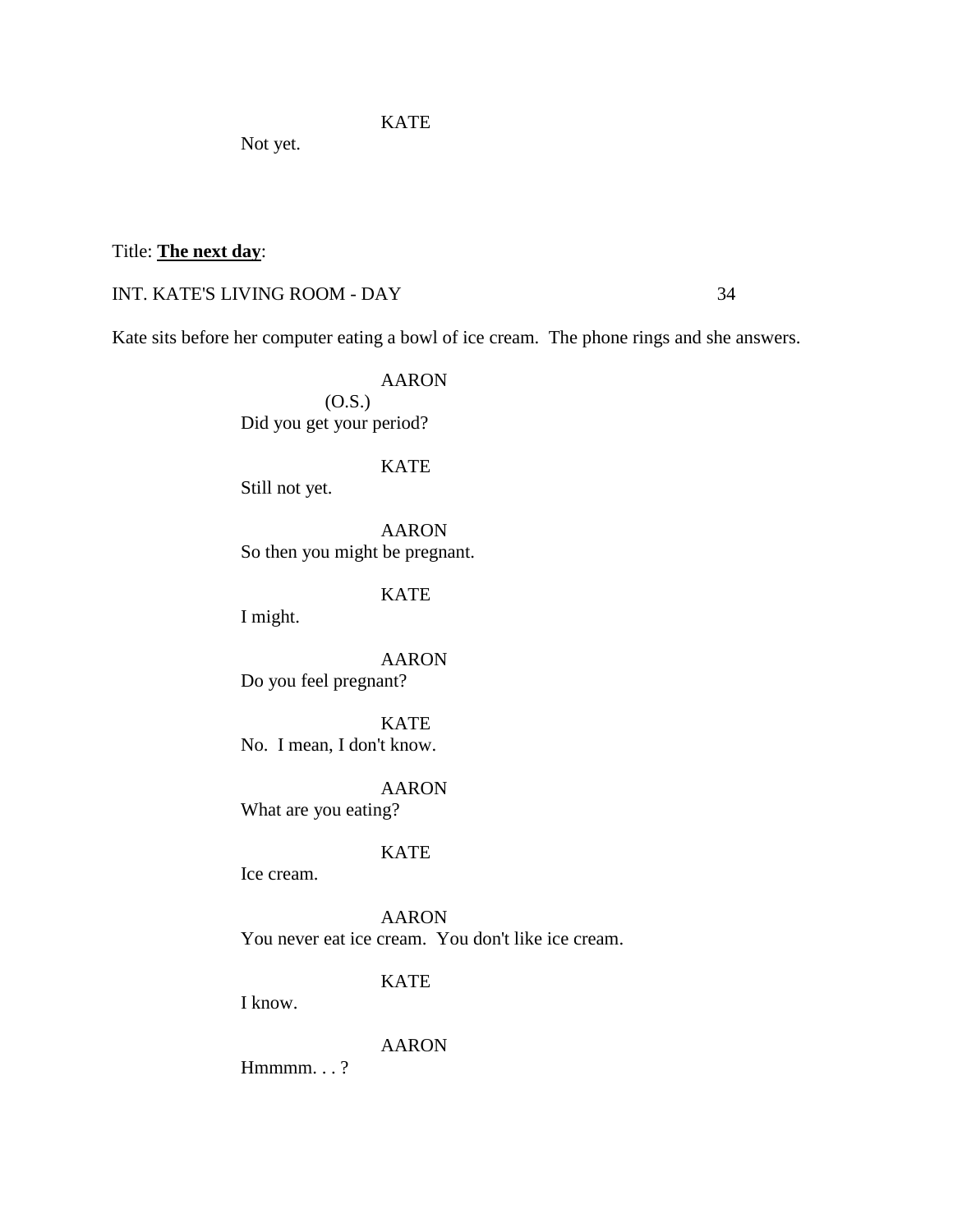# Title: **The next day**:

# INT. KATE'S LIVING ROOM - DAY 35

Kate answers the phone and she's eating a Mickey's Banana Flip.

# AARON

(O.S.)

# KATE

Nope.

So?

#### AARON

I'm freakin' out.

# **KATE**

Aaron, remember, this is not gonna be *yours*, it's gonna be *mine*.

AARON I know, I know. But still . . .

### **KATE**

But still, what?

# AARON

But still, I don't know.

**KATE** Aaron, are you okay? Is this whole thing going to be a problem for you?

#### AARON

No, no, I'm fine.

Title: **The Next day**:

INT. KATE'S LIVING ROOM - DAY 36

So?

The phone rings and Kate answers it. She has clearly been crying, and she smokes a cigarette.

AARON (O.S.)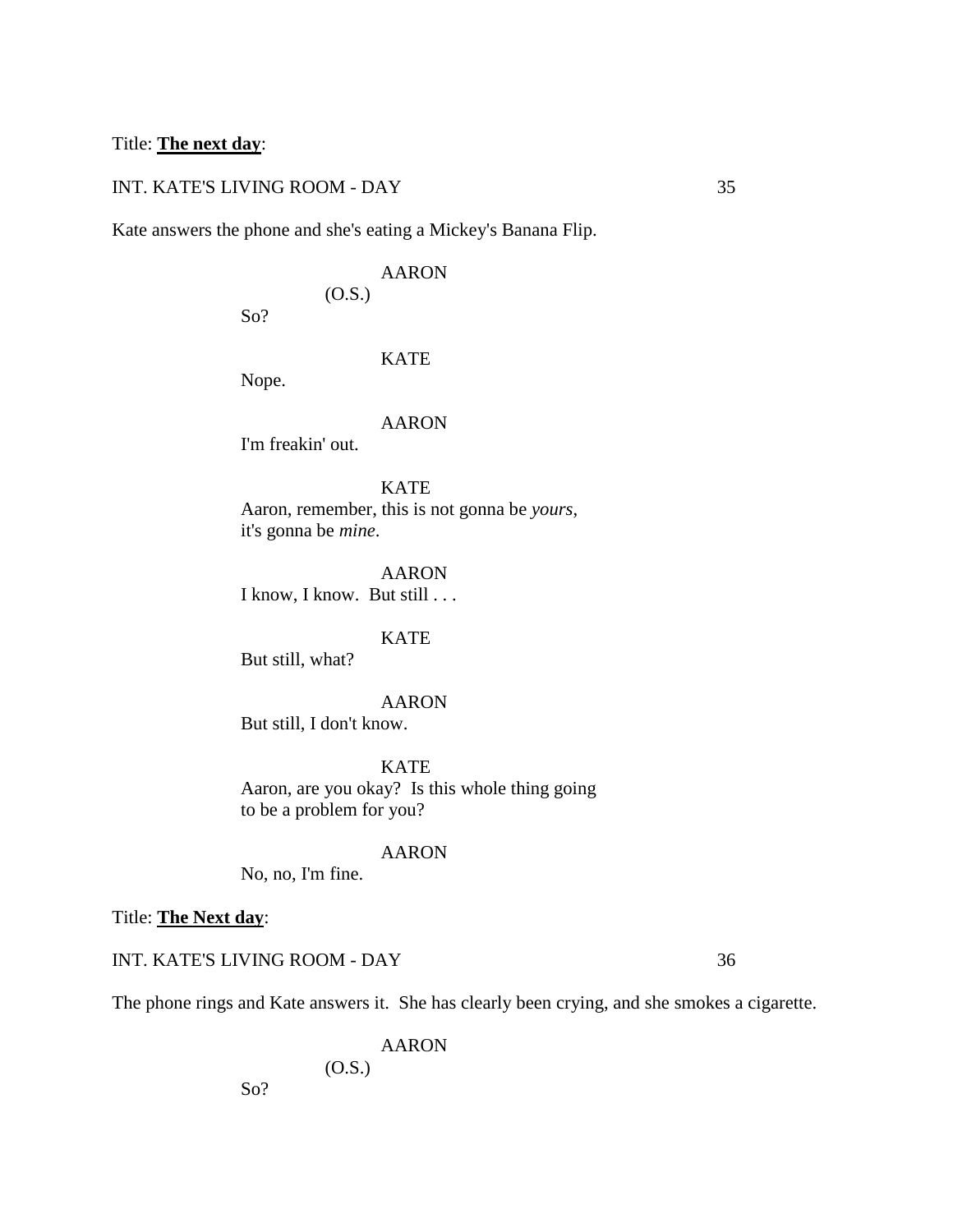# KATE

(flatly)

I got it.

Aaron can't believe it.

### AARON

What?

**KATE** My Goddamn fucking period, that's what. I'm not pregnant.

# AARON

(crushed) Oh, I'm sorry to hear that.

# KATE

(surprised)

Are you?

# AARON

Yeah, well, it wasn't mine, anyway, I know, but still . . .

# KATE

(nods sadly) Right. But, it didn't happen, so . . .

# AARON

. . . Wanna get wrecked?

**KATE** (she wasn't listening)

Huh?

# AARON

Stoned, totaled, wasted, jellied, barbecued, T-O-U and B-O-D.

# KATE

What's that?

AARON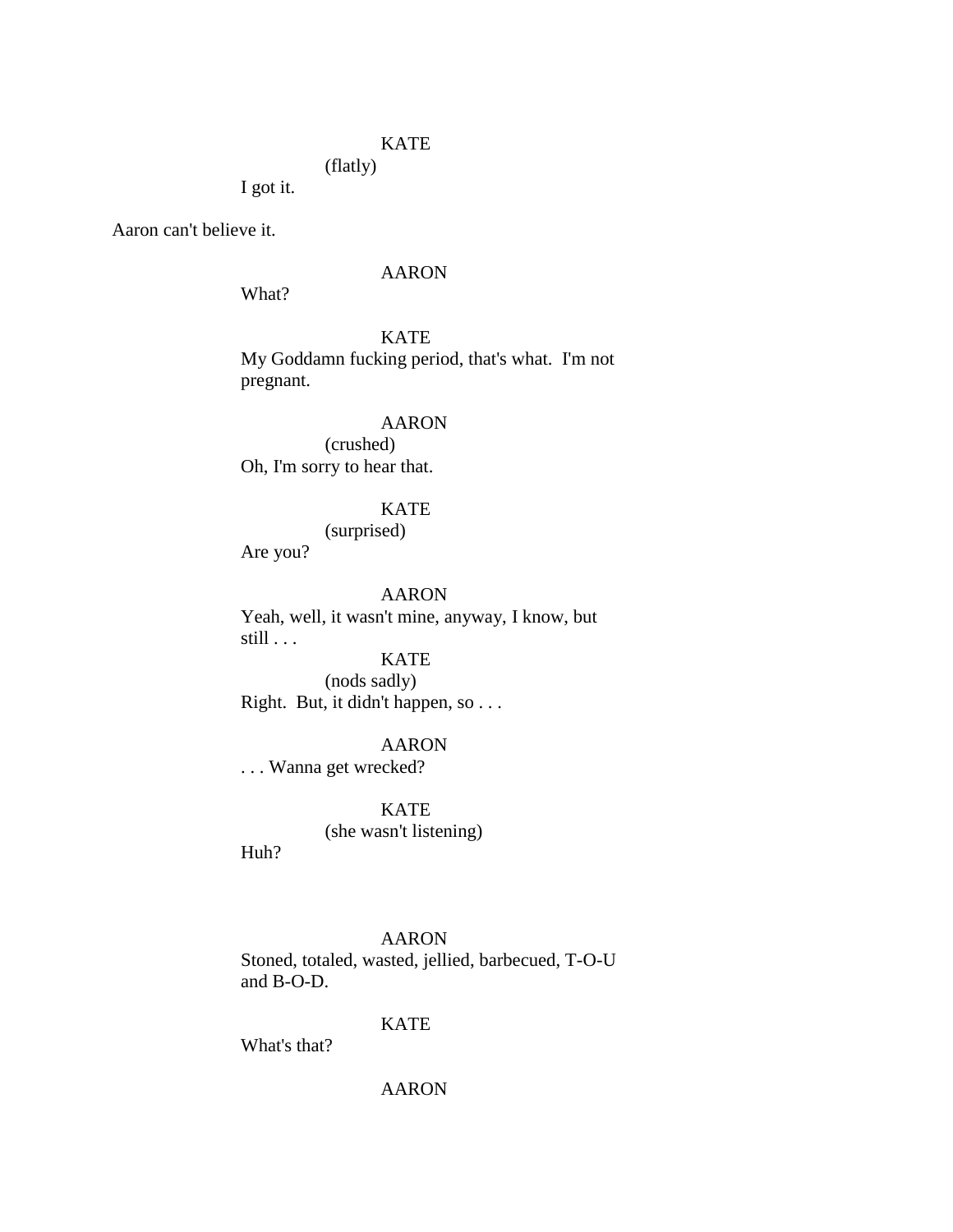Toast one up and burn one down.

# **KATE**

(smiles) . . . Sure. But, can we do it like we used to in the old days, before I came up with this knuckle-headed scheme?

### AARON

# (reassuringly) Yes, Kate, we can. I'll be right over.

# EXT. KATE'S HOUSE - NIGHT 37

Through the front window we can see the silhouettes of Kate, Aaron, Misty and Luna all dancing drunkenly to the reggae music.

# DISSOLVE:

Aaron enters his house, tosses his leather briefcase, and pushes the button on his flashing phone machine. Beep. It's Kate, coughing:

#### **KATE**

(recorded)

Uh . . . Guess what? I'm ovulating again and, uh, I think we should try again. I promise to mellow out a little bit, and, uh, you can use your hands if you want. How about eight?

#### AARON

(nods)

How about it.

He raises his hands and wiggles his fingers . . .

INT. KATE'S LIVING ROOM - NIGHT 39

. . . Aaron's fingers envelope Kate's breasts through a somewhat shearer nightgown. Once again she is on top of him on the couch, moving up and down. Both have their eyes closed and mouths open, breathing deeply. This one's not so fast, and a lot more passionate.

Aaron slides his hands around her waist, and slowly brings his lips to her breast. Kate puts a hand in his way and stops him.

#### INT. AARON'S HOUSE - DAY 38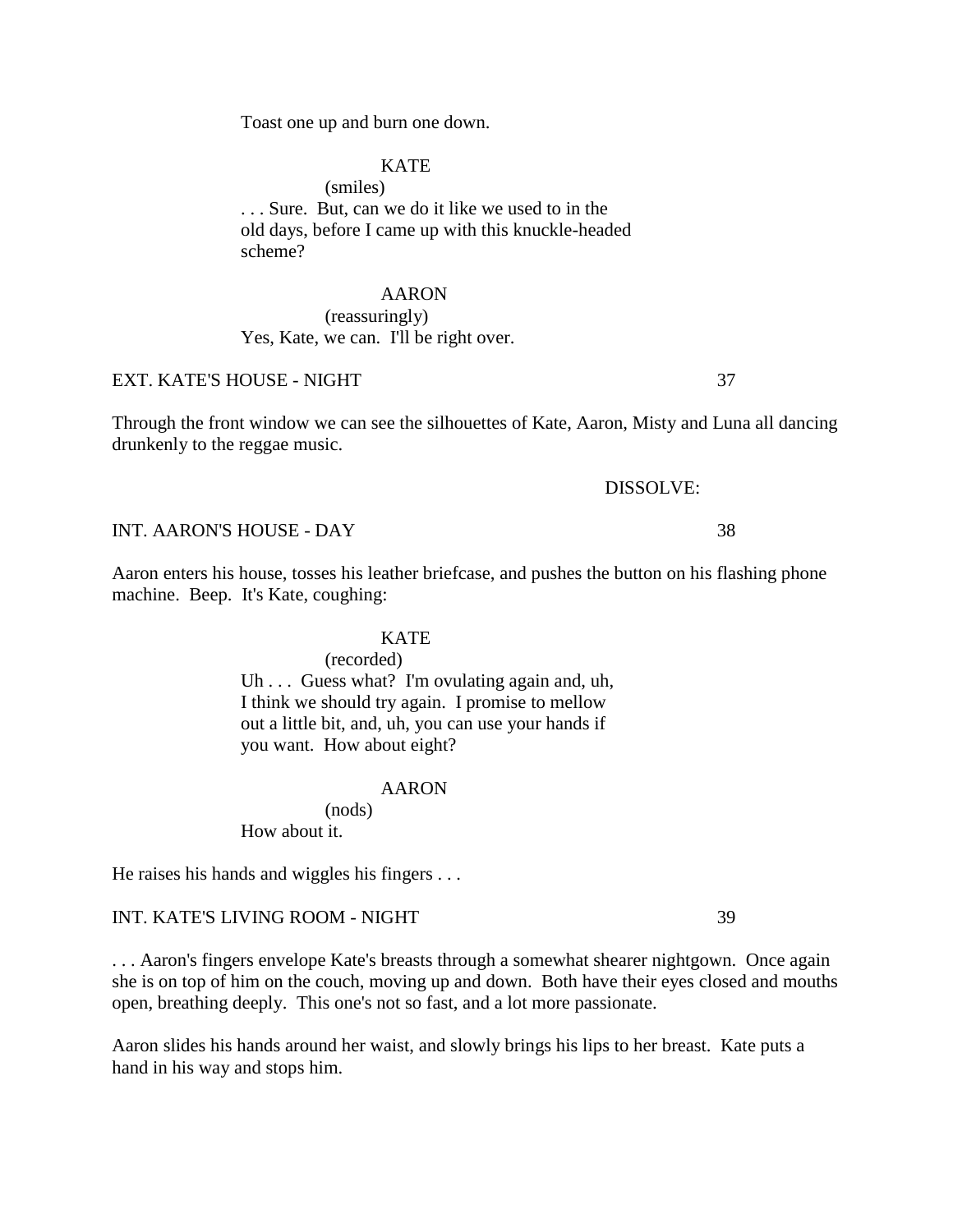### **KATE**

(breathless)

No mouths.

# AARON

(also breathless) Anything else I should know? Maybe you oughtta tell me now?

# KATE

(into it)

Don't joke.

### AARON

(smiles) That's right, I'd have to use my mouth.

# **KATE**

Do me a favor and shut it, okay?

Kate's really moving, up and down, back and forth, her eyes tightly closed. Aaron drops back on the couch and watches the show. Kate makes every wacky face imaginable and has an orgasm. Her entire body shudders, her head dropping straight back, and she emits a deep, deep sigh. Kate opens her eyes and lowers her head to find Aaron grinning up at her in total fascination.

# **KATE**

(breathing deeply) Didn't you come?

Aaron shakes his head.

#### AARON

Uh-uh.

(he crosses his hands behind his neck and winks) But it was great watching you. You're *really* something, Kate. I had no idea you made so many nutty faces.

# **KATE**

Thanks. I'm really glad to hear it. (she takes a deep breath and shakes her head) Gimme a second here . . . (she blinks several times) So, what do we do now?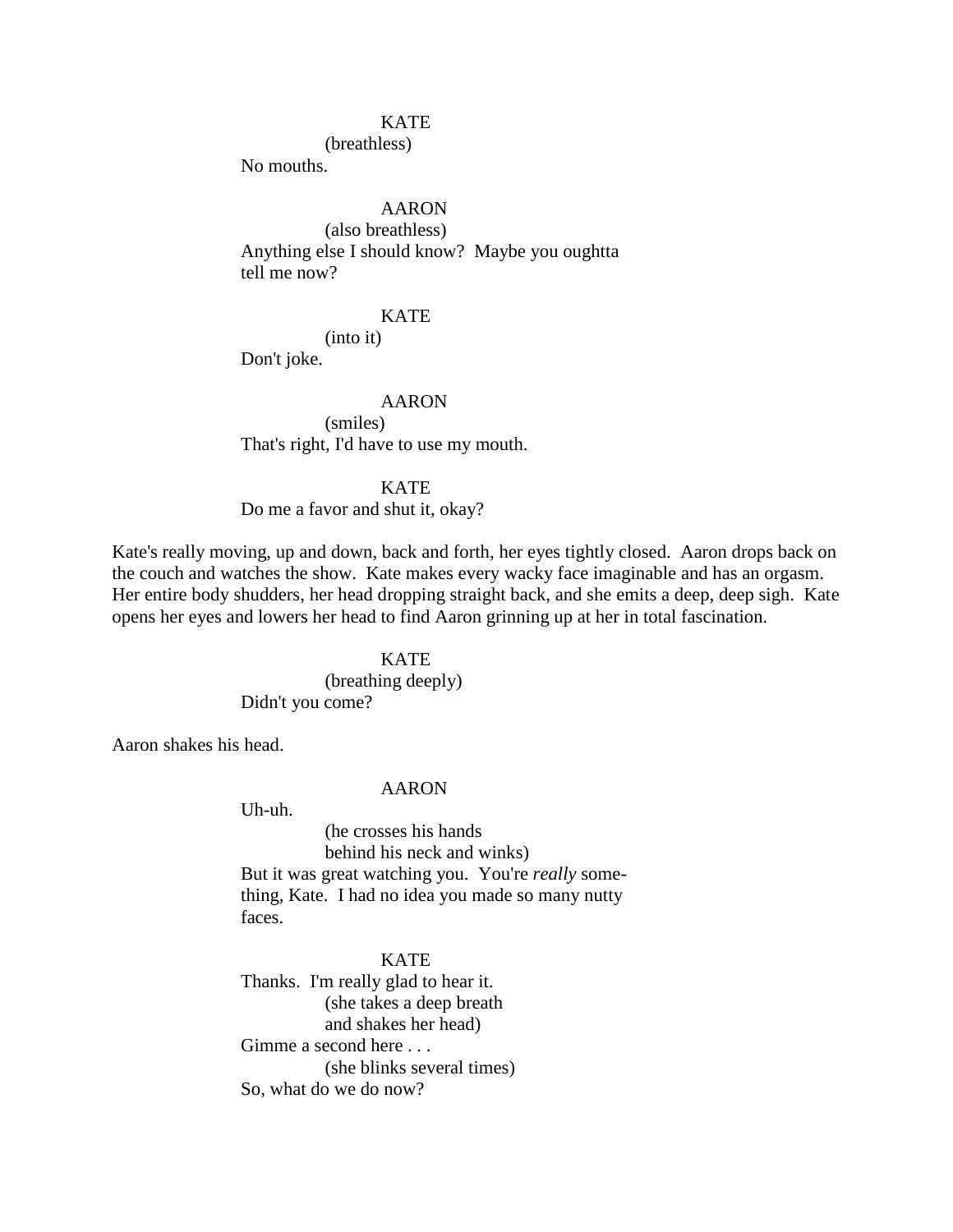#### AARON

If the whole object is sperm, then you'd better get me off.

### **KATE**

All right.

Kate closes her eyes and begins gyrating and moving all around. She does this for a moment, then opens her eyes to find Aaron in exactly the same position, hands behind head, grinning.

# KATE

You're not trying.

AARON Explain the rules to me again. Was it my hands I *can* use, and my mouth I *can't*?

### **KATE**

You're using your mouth a whole lot. Can you do this or not? We can stop anytime you'd like.

#### AARON

No, no. Not a problem.

Aaron puts his hands on Kate's thighs and slides them up under her nightgown. Aaron closes his eyes and relaxes, the shit-eating grin remaining. Kate puts her hands on top of his and goes along with it.

### AARON

I'll just revert to one of my old stand-by fantasies that always gets me off.

# KATE

When you masturbate?

#### AARON

(nods; eyes closed) Right. It's about me and you. I've been using it for years.

#### **KATE**

(smiles; eyes closed) Oh really? How does it go?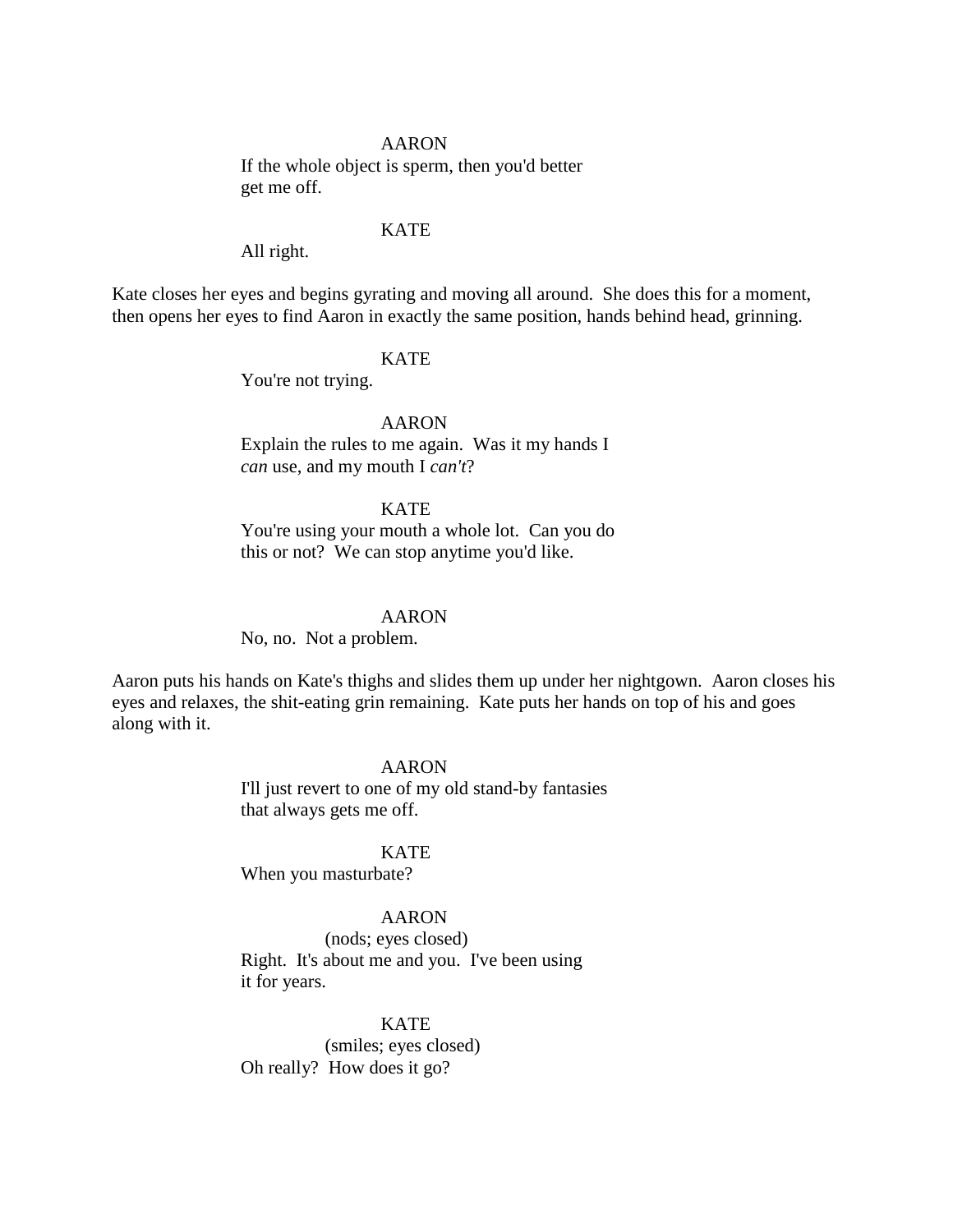Aaron and Kate are slowly getting back into it.

AARON You're in your tiger-stripe phase and me and you and Beth are walking up the road . . .

# **AARON'S FANTASY**:

EXT. COUNTRY ROAD - DAY 41

Kate, in her tiger stripes, and Beth are walking along talking and smoking a joint. Aaron walks along behind. They hear Kate's Mom's voice.

# KATE'S MOM (O.S.; calling out)

*Beth! Telephone!*

Beth turns to Kate and Aaron.

#### **BETH**

I'll be right back.

Beth runs off toward Kate's parents' house.

Aaron and Kate are left behind. Kate hands him the joint and Aaron takes a hit. As he hands it back, Kate takes Aaron's hand instead. Kate pulls Aaron to her and kisses him hungrily . . .

INT. KATE'S LIVING ROOM - NIGHT 40A

Aaron's face scrunches up as he climaxes. Kate looks down at him on the couch in wonderment.

**KATE** 

That's it?

### AARON

(out of breath)

That's what?

KATE Your whole fantasy? Beth goes in and you and I kiss?

#### AARON

No, we make love.

**KATE**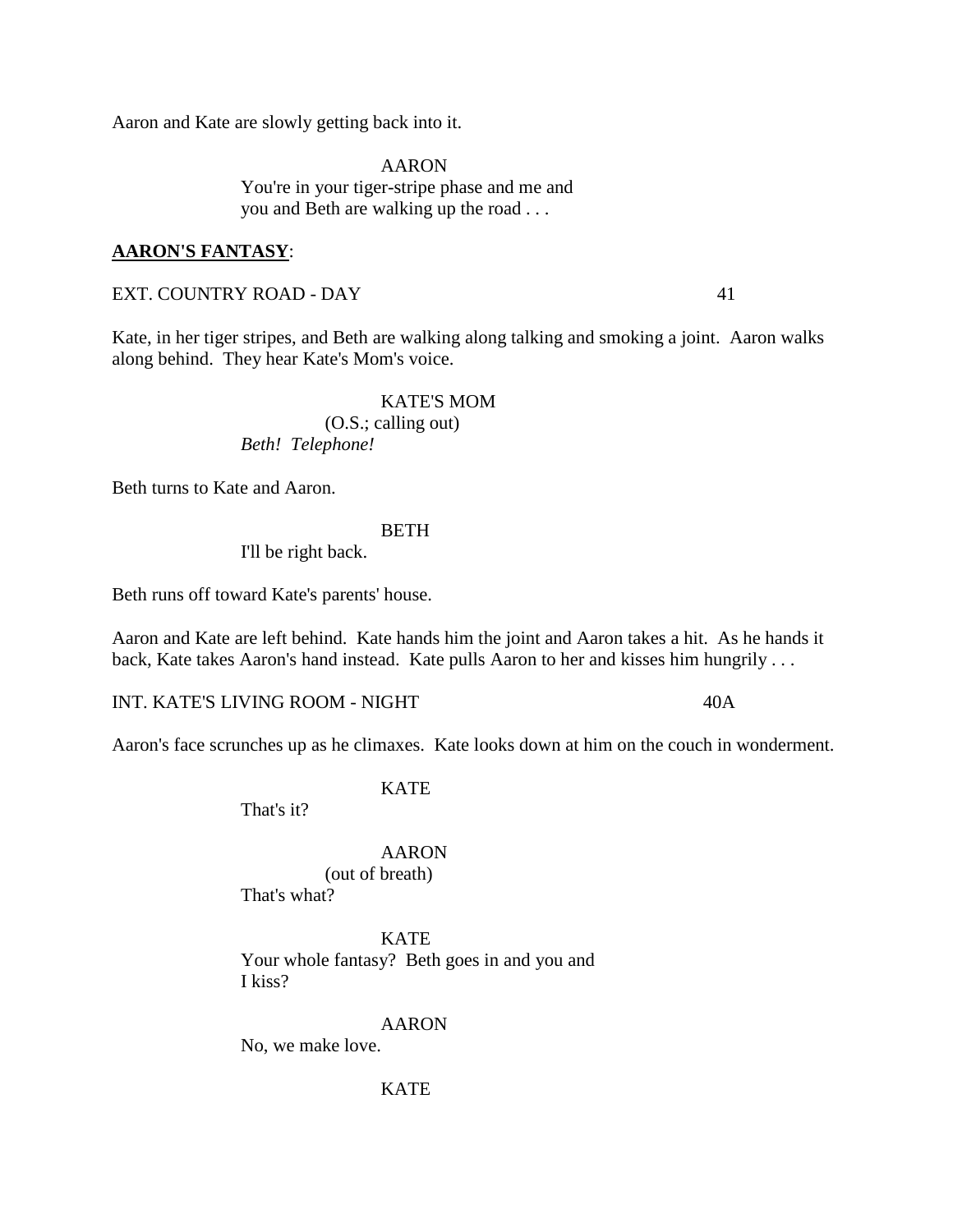Well, you didn't say that.

AARON

I didn't have to.

**KATE** Well . . . Call me, okay?

AARON

Okay.

Kate goes into the bedroom.

Aaron lies on the couch with a dazed expression.

AARON It gets weirder and weirder.

Aaron exits Kate's house looking perturbed.

INT. KATE'S BEDROOM - NIGHT 42

The phone beside the bed rings. Kate pops her head out of the bathroom.

**KATE** Who on Earth . . . ? (Kate answers the phone) Hello?

It's Beth, calling from New Zealand, although the connection sounds just fine.

BETH

 $(0.S.)$ Kate, hi. It's Beth.

KATE

Beth, hi. Whats up?

BETH What's a matter? Can't I call my best friend anytime I want?

**KATE** Of course you can. What's wrong?

# BETH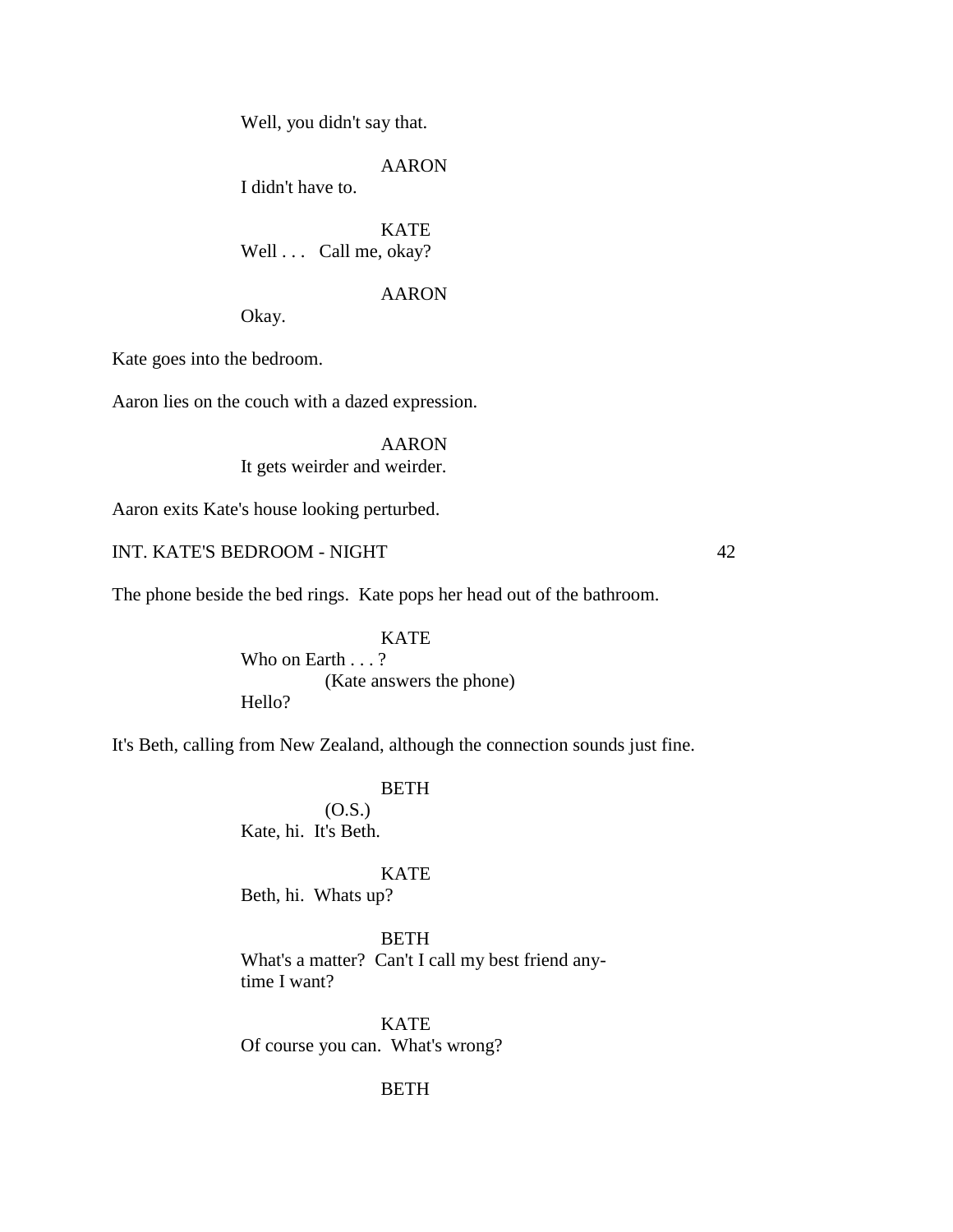Oh, nothin' much. Just teetering on the edge of a divorce, that's all. And as far as I'm concerned, he can have the Goddamned kids, too.

# **KATE**

What are you saying?

#### BETH

(crying) I don't know what I'm saying. I'm so mad I could just spit! I'm gonna come home for a while, try to remember who I really am.

### **KATE**

When?

BETH I don't know when. Soon.

KATE You can stay here if you want.

**BETH** Thank you, Kate. You're my best friend.

EXT. STREET - NIGHT 43

Aaron walks along the quiet street, his hands in his pockets, a serious look on his face. His eyes glance upward.

# AARON

(to heaven) Art thou mocking me? Making sport of me? She's supposed to be falling in love with me, remember? What's going on?

Aaron shakes his head and keeps walking.

DISSOLVE:

Title: **Three Weeks Later:**

EXT. WAYNE COUNTY COURTHOUSE - DAY 44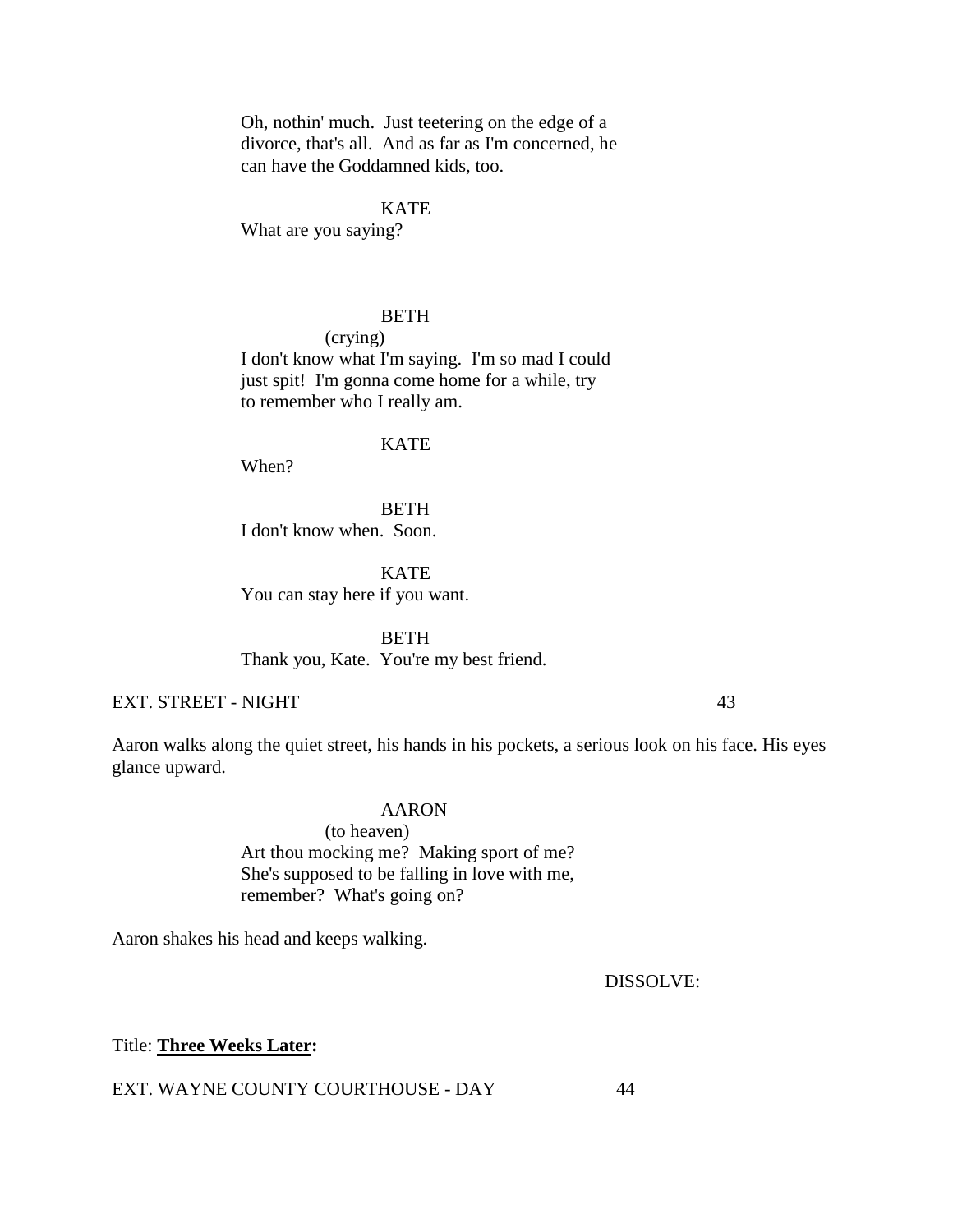Aaron speaks into his cell phone in front of the Wayne County courthouse, the main court of the city of Detroit. Beside this is the Renaissance Center on the waterfront of the Detroit River. The phone in Aaron's hand is ringing on the other end, then is answered by Kate.

# AARON

(into receiver)

So?

# KATE

(O.S.)

So, nothing. Where are you?

# AARON

Wayne County courthouse. Getting a judge to sign a subpoena. It's always a tricky business.

# **KATE**

I've got a million pages to edit. I have to charge more and not take so many jobs.

# AARON

Yeah, well, you know my opinion. I think you need to write. Stop using up all your creative energy fixing someone else's mistakes.

#### KATE

Right. My mom's forever telling me I should get a nine to five job out of the house, then I'd meet a man and get married.

### AARON

Your job's hard, it takes a long time, and it doesn't pay well.

KATE But other than that it's great. Gotta go.

Kate hangs up. Aaron holds the receiver looking confused.

INT. AARON'S HOUSE - DAY 45

Aaron is doing sit-ups in front of his computer.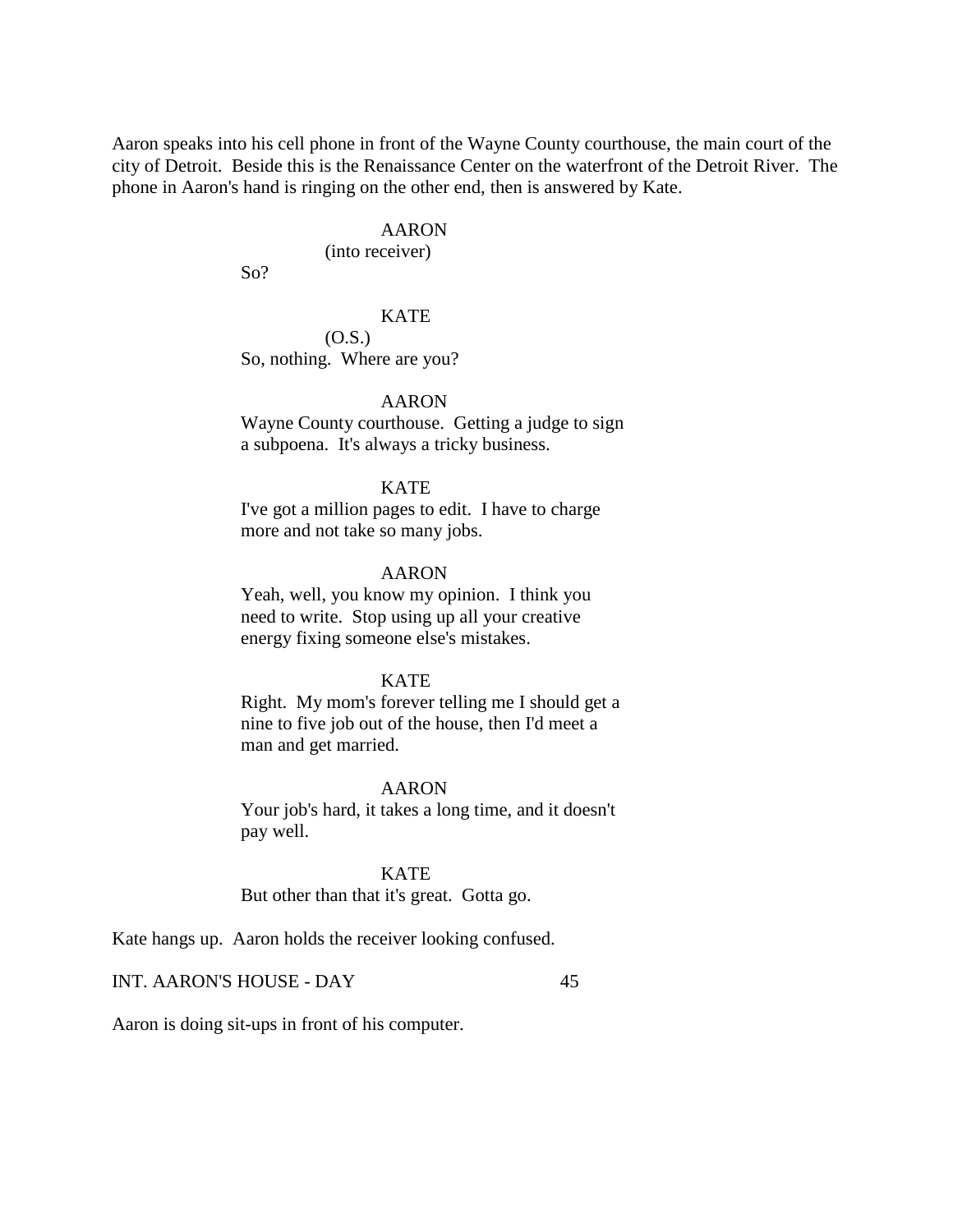#### AARON

Is it that I *can't* write, or that I have nothing *to* write? Or, are they the same thing?

At the top end of the arc, Aaron grabs the cordless phone and dials. He continues doing sit-ups. It rings and Kate answers.

# KATE (O.S.)

Hello?

AARON

So?

#### **KATE**

It came.

Aaron stops exercising.

# AARON

# (disappointed)

Really? Shit.

### KATE

Are you disappointed that I'm not pregnant or that you're not as potent as you thought?

Aaron continues his sit-ups.

# AARON

Nothing says I'm not potent, sweetheart. Have you had your apparatus checked to make sure it's all in working order?

# KATE

Yes, I have. Look, there's no use in pointing fingers. You wanna try again?

#### AARON

# (reticent)

If you do?

# **KATE**

# (surprised)

Don't you? I thought you were the one that always wants to make the camel with two hunch-backs,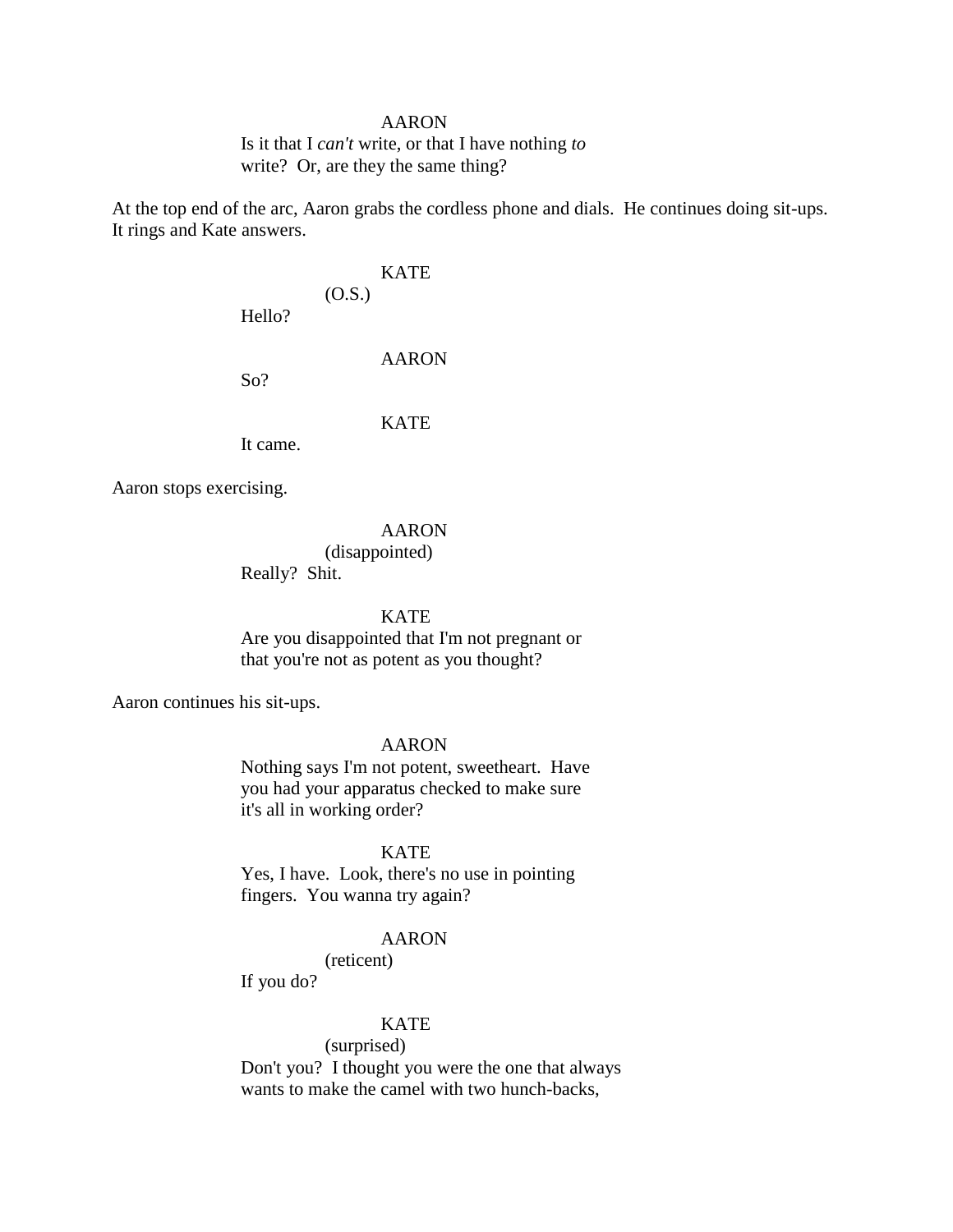while, jerkin' the lizard?

AARON

You're so good at vernacular, Kate, you should write a detective novel.

**KATE** Well, aren't you enjoying this?

# AARON

Are you?

**KATE** This is business to me. So, you don't want to do it anymore?

AARON

No, no, I do.

**KATE** Okay. I'll let you know.

AARON

All right.

**KATE** 

See ya.

### AARON

Bye.

They both hang up looking confused.

DISSOLVE:

EXT. KATE'S HOUSE - NIGHT 46

There is a full spring moon floating over Kate's house. From within we can hear the muffled grunts of sex being performed.

INT. KATE'S LIVING ROOM - NIGHT 47

Aaron and Kate are in their familiar positions, him on the bottom, her on top, grinding away. She still wears the somewhat shear nightgown - certainly *not* a Victoria's Secret item.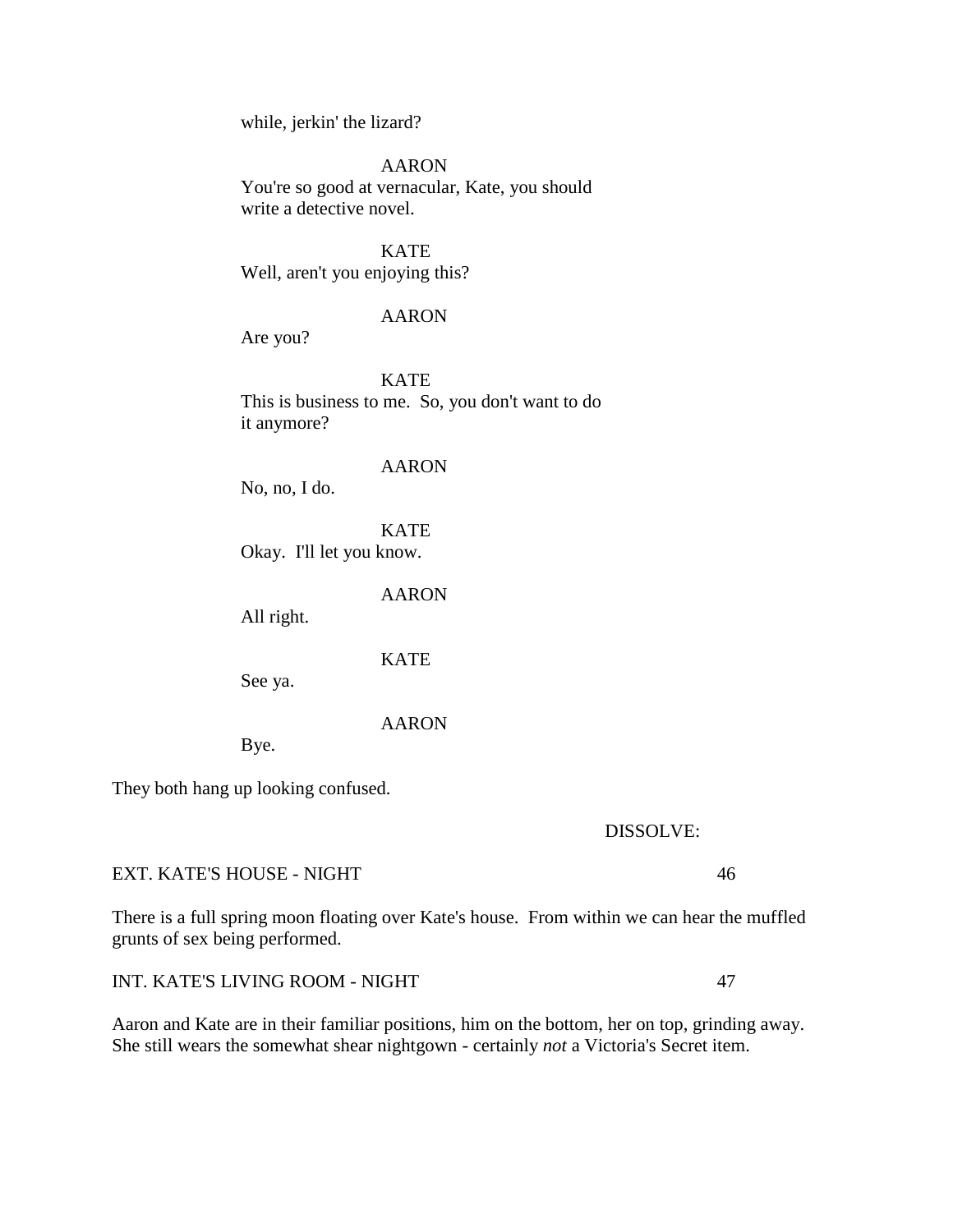All of a sudden, Aaron takes hold of Kate around her waist, picks her up, and turns her around, so now she's on the bottom and he's on top. They look into each other's eyes. Her's asking, what's going on? His answering, just watch.

Aaron slowly brings his mouth to hers, and they kiss very lightly, just brushing lips. This would be a very tender first kiss if they didn't happen to already be having sex at the same time.

They kiss tentatively several more times with just their lips, Aaron gyrating ever so slowly. Finally, their tongues touch and they kiss passionately. Kate starts pushing back and soon they're really going at it. They take hold of each other's faces, their eyes closed, sweat dappling their brows. They begin breathing hard from the physical exertion, then, all at once, they both climax at the same time.

The process sputters to a halt. Aaron and Kate lie there, still entangled in a tingling embrace. Kate raises her head and opens her eyes. Aaron opens his eyes, too, and has a weird, shocked expression on his face. Kate becomes concerned.

### **KATE**

What? What is it?

Aaron blinks, coughs, and rubs his eyes.

AARON This isn't a game, what the fuck are we doing?

# **KATE**

(seriously) I never said it was a game.

### AARON

No, but that's how we've been treating it. Artificial insemination! No hands, no mouths. This is ridiculous!

KATE

Aaron, what's gotten into you?

Aaron rubs his head.

# AARON

This is bullshit; it's a farce! Everybody else in the world can do this and mean it. We have to do it and pretend like we *don't* mean it. Now I'm not sure if I mean it or I don't or what the hell's going on? And it suddenly all seems wrong. I'm sorry.

Aaron gets up and buttons up his jeans. Kate watches him leave with a stunned expression.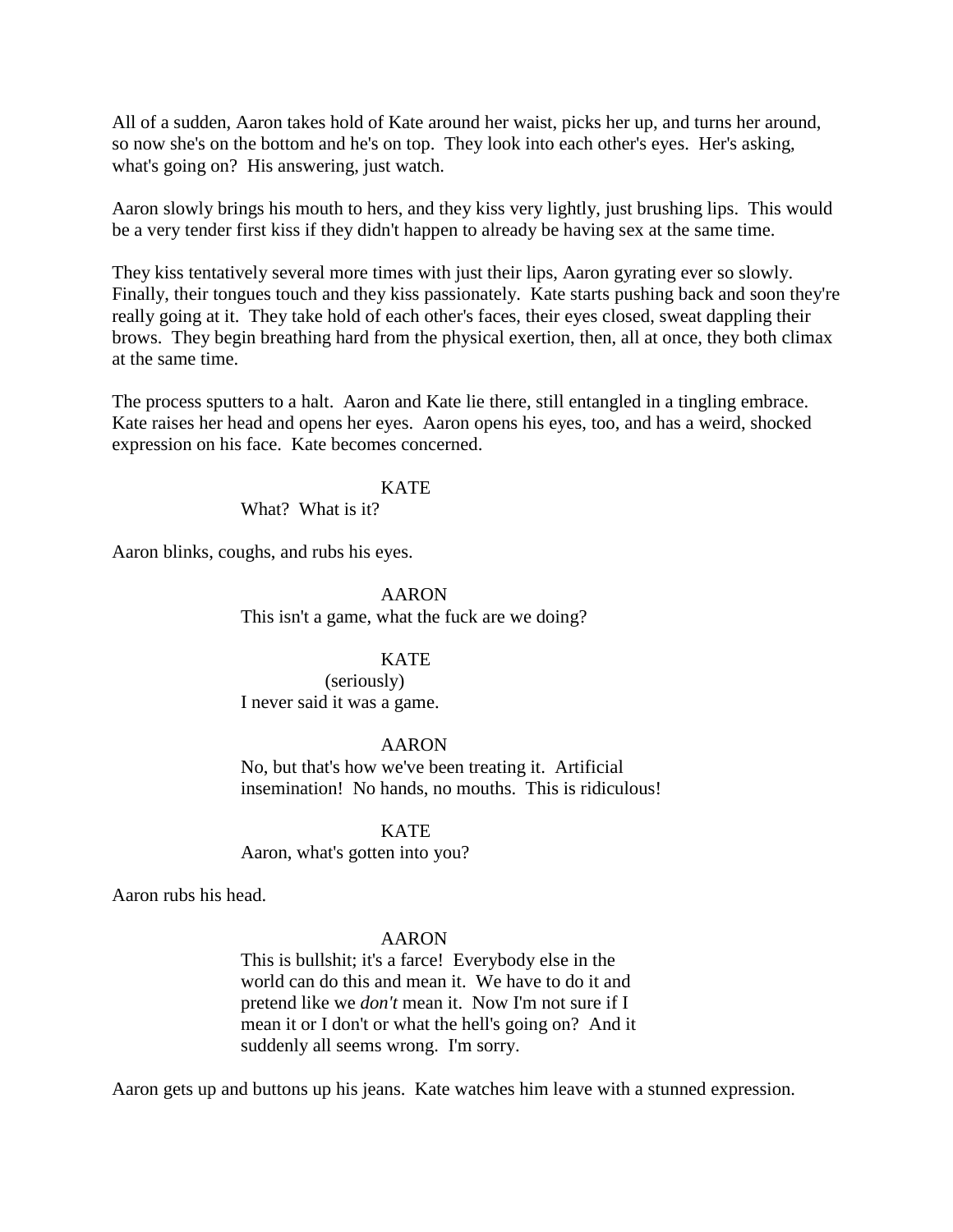# DISSOLVE:

# INT. KATE'S HOUSE - DAY 48

And the routine begins again. Aaron's phone calls are all from different locations, and Kate's are all in her house, although every time we see her she's doing something different.

EXT. CAPITOL BUILDING (LANSING) - DAY 49

Aaron speaks on his cell phone with Michigan's domed capitol building in the background.

Kate.

**KATE** 

AARON

Aaron.

So?

AARON

**KATE** 

Nothing yet. Are you okay?

AARON I guess. I don't know.

EXT. SAGINAW BAY - DAY 50

The water glimmers in Saginaw Bay, seagulls caw and swoop. Aaron sits on a bench overlooking the bay, speaking on his phone.

KATE

AARON

Nope.

So?

AARON

What do you think?

**KATE** 

I don't know.

AARON Look, Kate, if it doesn't work this time, uh, I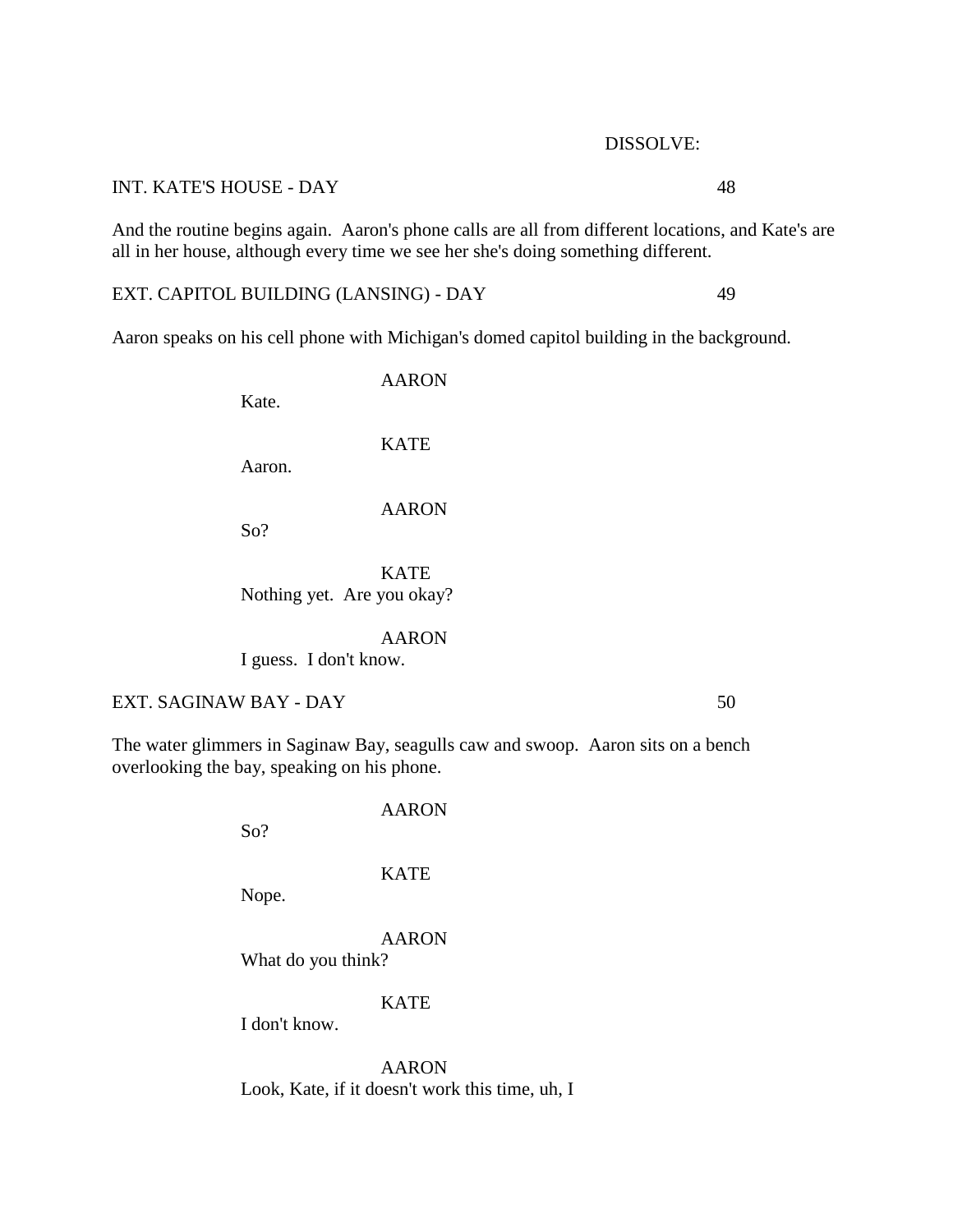think we should stop it.

**KATE** Why? What happened?

AARON Nothing happened, I guess that's it.

KATE What did you expect to happen?

AARON That, y'know, you'd fall in love with me.

KATE Because we'd have such good sex?

# AARON

Yeah. Basically.

# **KATE**

But we didn't?

AARON Let's say, I've had better.

# **KATE**

(hurt) Well, I'm sorry. I did my best.

#### AARON

Hey, what the hell. We tried, right? (Kate starts to cry) Oh, come on, Kate.

### KATE

(crying) And one more thing in my life fails. You wanna come over and get wrecked?

AARON But you still might be pregnant.

### KATE

(sarcastic)

Oh, sure!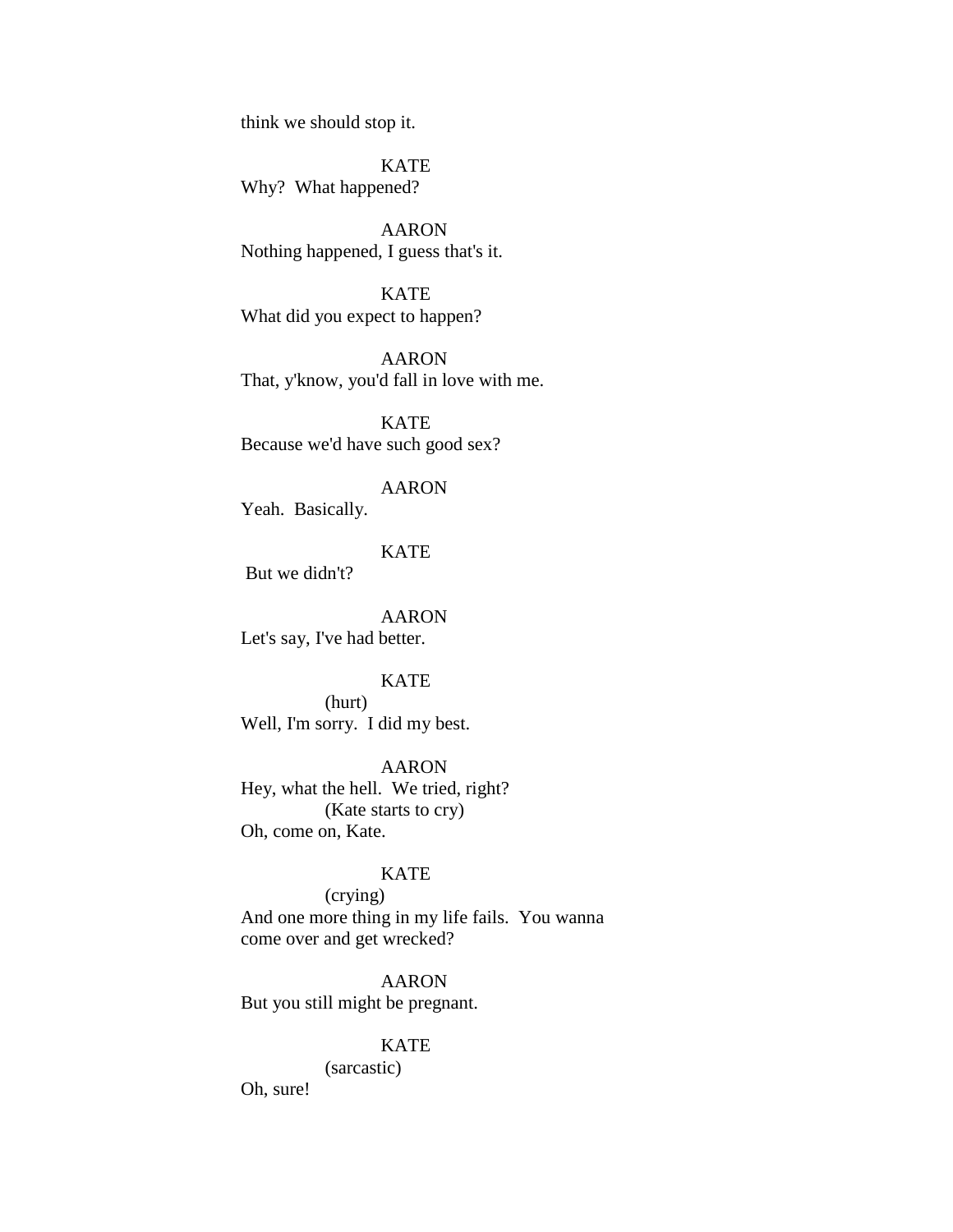# AARON Let's make it another time, okay? I'll call you.

# KATE

Fine.

# EXT. DOWNTOWN GROSSE POINTE - DAY 51

Aaron sits on a park bench in the cute, rich, downtown area of Grosse Pointe, speaking on his phone.

# AARON

Anything?

### KATE

No.

AARON It should be here, right?

KATE Right, but I'm not *officially* "Late" yet.

# EXT. OAKLAND COUNTY COURTHOUSE - DAY 52

The Oakland County courthouse is a big, low building in the middle of nowhere. Aaron steps outside with his ever-present briefcase. He speaks into his phone.

So?

#### **KATE**

AARON

I'm *officially* "Late."

Aaron's whole demeanor drops.

#### AARON

Fuck.

KATE Cool out, one day doesn't mean much.

# INT. EMPTY COURTROOM - DAY 53

Aaron sits in an empty courtroom all by himself, speaking on the phone.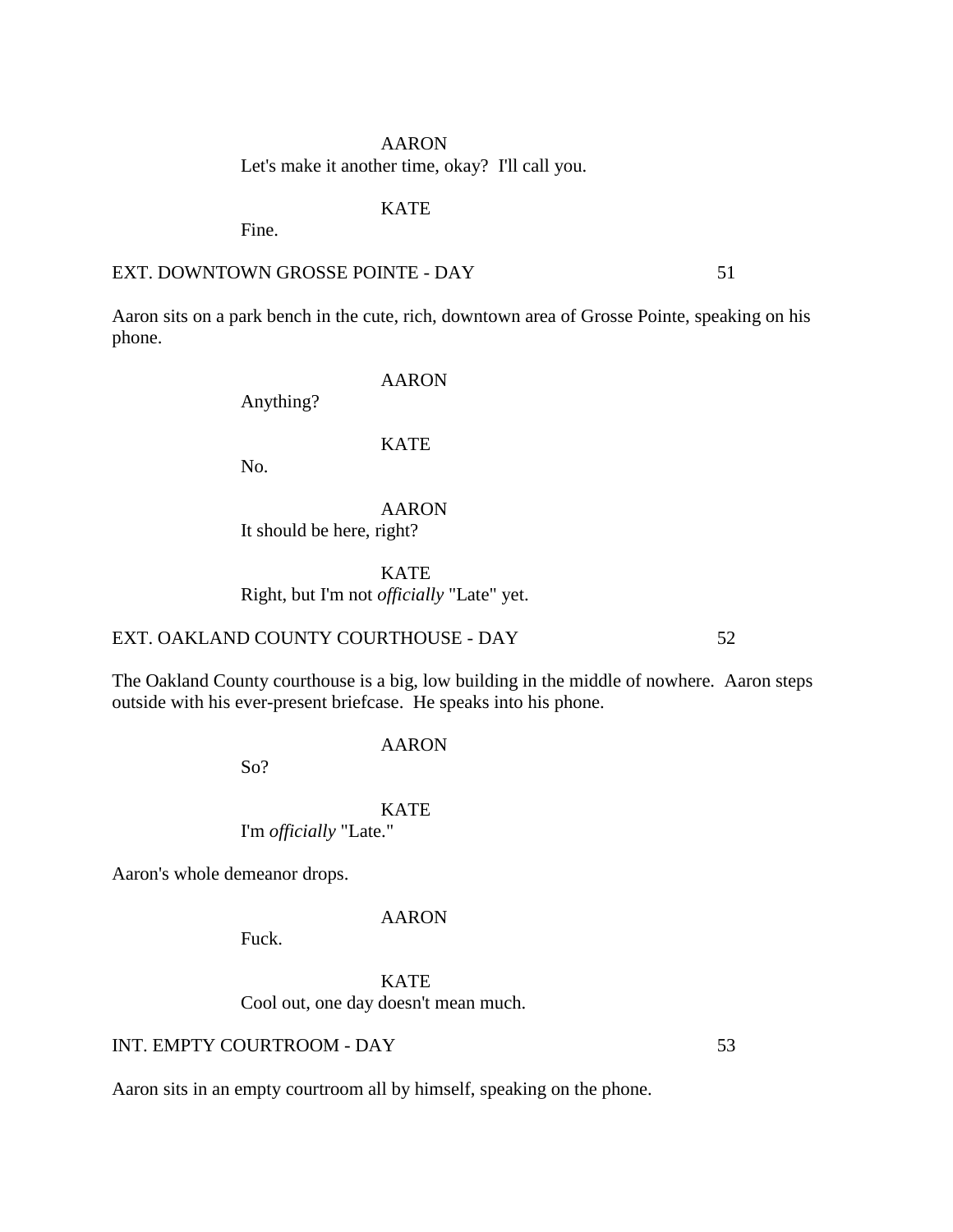### AARON

What does two days mean?

# KATE

It means two days.

AARON Have you ever been two days late before?

# **KATE**

Yes.

AARON Have you ever been pregnant before?

# KATE

. . . Yes.

AARON With whom, if I may ask?

KATE You may. My old boyfriend, Bjorn.

# AARON

The tennis player?

KATE No, he's an associate professor of anthropology at the University of Georgia.

### AARON

That's what I meant.

# **KATE**

(determined) I won't give this one up, Aaron.

### AARON

I understand that.

### KATE

The last one wasn't meant to be. I accept that. They're not *all* meant to be. I'm glad I didn't have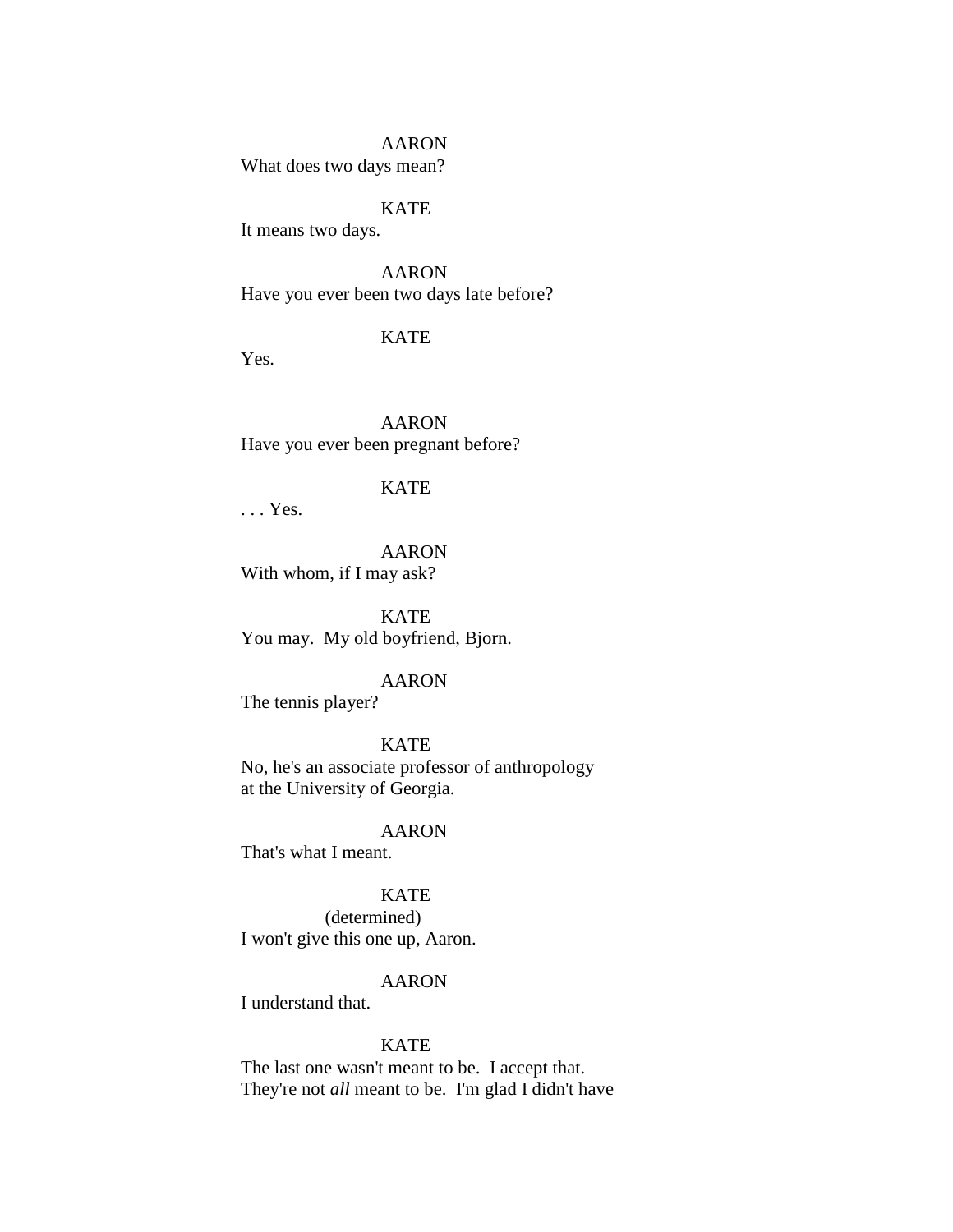a kid when I was twenty-five with Bjorn. I've seen pictures of his kids and they are *really* ugly. This one, though, is *definitely* meant to be.

### AARON

### Let's see what happens tomorrow.

### INT. AARON'S HOUSE - NIGHT 54

Aaron enters his house, tosses his briefcase on the couch, goes directly to the telephone and dials.

AARON

Nope.

Kate?

AARON

**KATE** 

Fuck.

KATE I went to the doctor. He thinks I might be pregnant.

AARON

Fuck.

**KATE** We'll see, though, it's still too early to know for sure.

AARON Wanna get together? Now you can practice watching me get wrecked.

KATE

Okay.

EXT. KATE'S HOUSE - NIGHT 55

Outside Kate's house at night. We can hear reggae music, Misty barking, and see the silhouettes of Kate and Aaron dancing in the front window.

INT. KATE'S HOUSE - NIGHT 56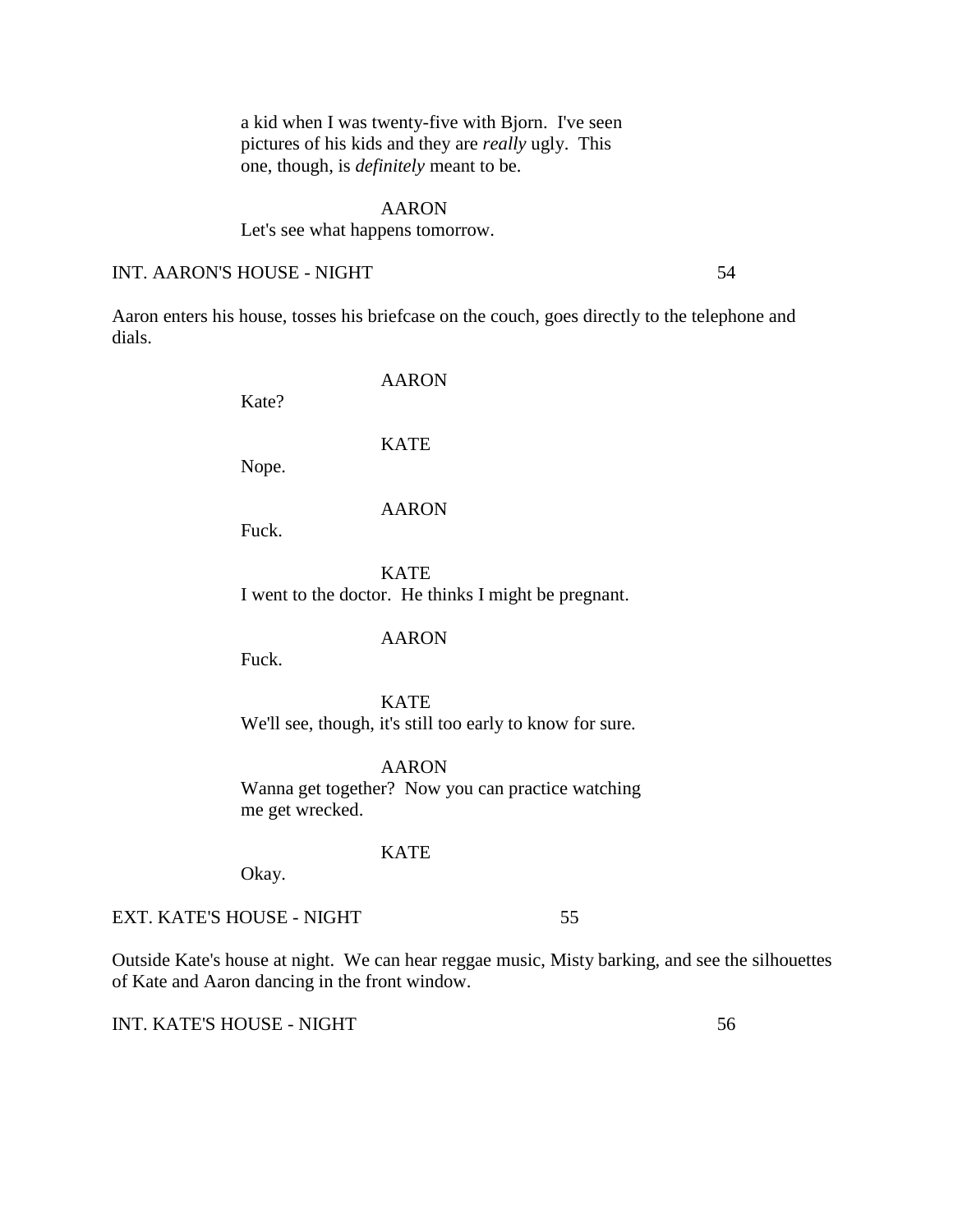Kate, Aaron and Misty all collapse on the couch as the song ends. Kate and Aaron are breathless and grinning, Misty is drooling. Aaron leans over and gently kisses Kate. She kisses him back. The kiss gets a bit hotter and Kate pulls back, exasperated.

# KATE

I knew you'd do this.

# AARON

It's my duty.

# **KATE**

Duty as what?

### AARON

A man.

KATE I'm not interested in your duty as a man.

AARON What *are* you interested in?

# **KATE**

Love.

# AARON

(sarcastic) Well, hallelujah!

# KATE

You think that's silly?

### AARON

No, just ridiculously idealistic. As somebody once said, "Life is what happens to you when you're making other plans." Kate, I'm here. I've been here for years. Besides, *I* slept with you. It's *my* sperm; it's *my* baby!

### KATE

No! It's *my* baby! We made a deal.

#### AARON

Fuck the deal! It's a stupid idea! We're best fucking friends, it's *my* sperm and *your* egg - therefore it's *our*  baby! Don't you see? We're supposed to be in love now!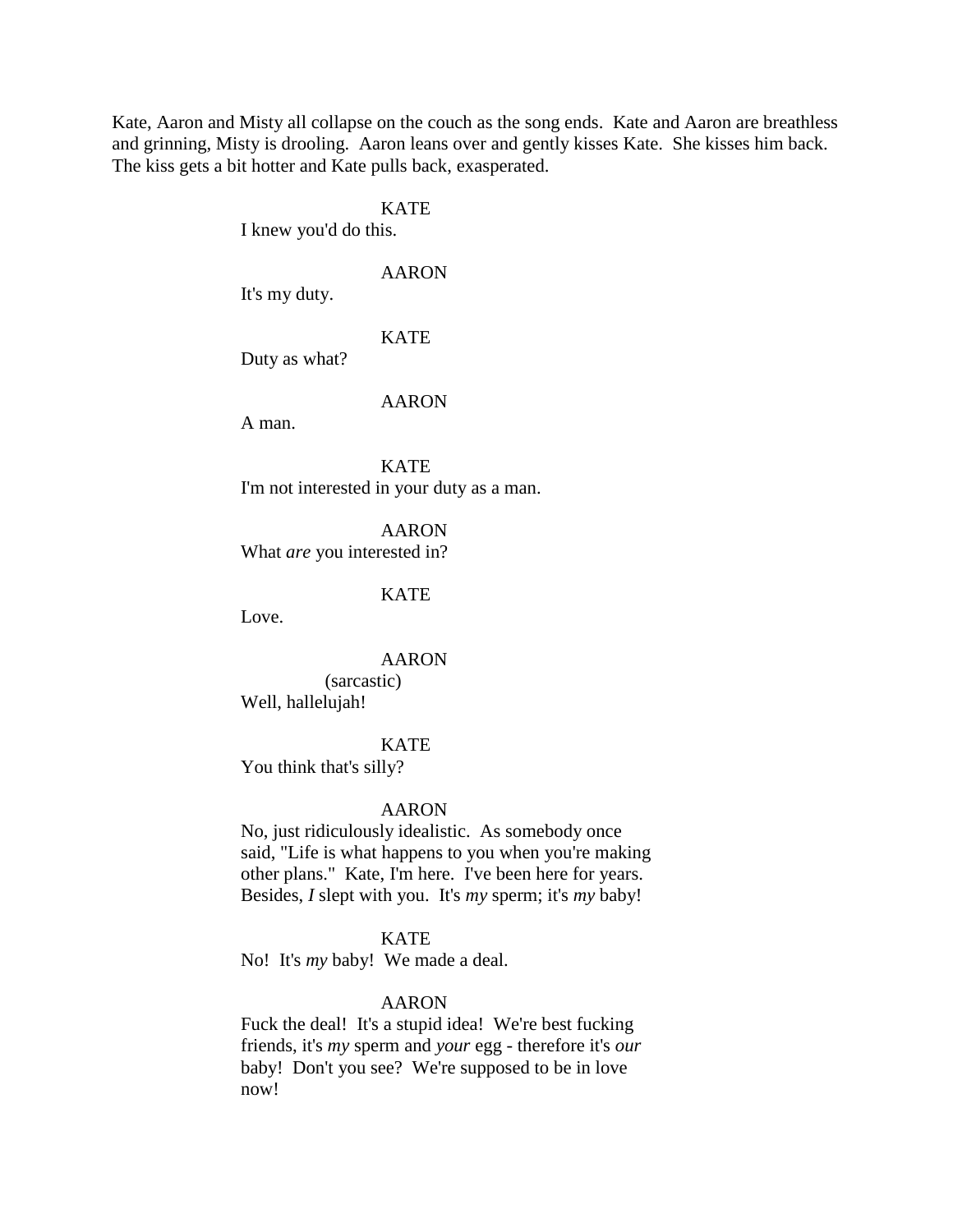### KATE

Sez who?

# AARON

Sez me!

# KATE

(angry)

Well, we're not! We made a deal and now you're going back on it, and that's bullshit!

# AARON

Kate, this isn't a deal; it's our fucking lives! And somebody else's life, too, now! It's time to stop playing games.

# **KATE**

Exactly! That's why I think we shouldn't see each other for a while.

Aaron is floored.

# AARON

*What?*

# **KATE**

I'm *not* crazy, okay? This is *my* plan, and *my* baby. I appreciate your help, but whether it was you or the sperm bank, this was going to happen. *I decided.* This wasn't a mistake and I'm not going to treat it like one. Besides, I've stopped getting smashed now, for the baby, and that's all we ever do anyway.

Aaron stands.

#### AARON

Is that all we ever do? I thought it was more than that.

He starts to leave. Kate goes after him.

**KATE** 

Aaron, please, can't you try to understand?

# AARON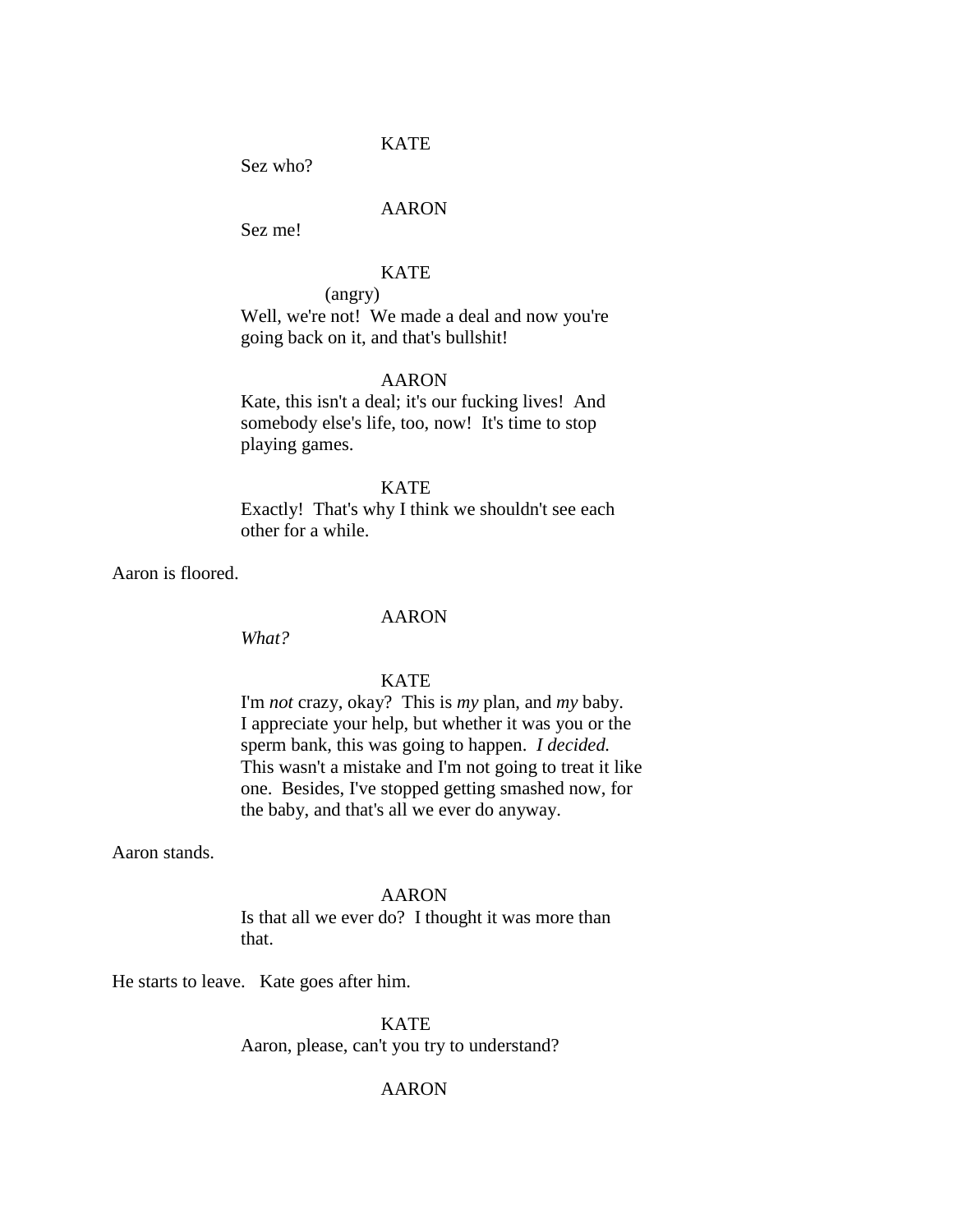I understand completely, Kate. *You are crazy!*

**KATE** 

*I am not!*

# AARON

(hurt)

See ya.

Aaron leaves.

Kate turns around looking confused and perturbed, but determined nevertheless. She stomps her foot.

> **KATE** I will not be deterred . . . And I'm *not* crazy!

# DISSOLVE:

EXT. I-75 FREEWAY - DAY 57

Aaron's blue Eldorado cruises past on I-75, one of the major highways of Detroit. As the car passes, our view stays on a five-story billboard for General Tire shaped like a giant tire.

# AARON

# (V.O. Narration)

Kate and I didn't talk for a week. This was the first time in eleven years that we'd ever done this.

INT. AARON'S CAR - DAY 58

Aaron glances over at his phone sitting on the passenger seat, and frowns.

# AARON

# (V.O. Narration) I somehow got through the week without calling her.

Aaron points at the telephone.

### AARON

*Grow up!*

INT. KATE'S HOUSE - DAY 59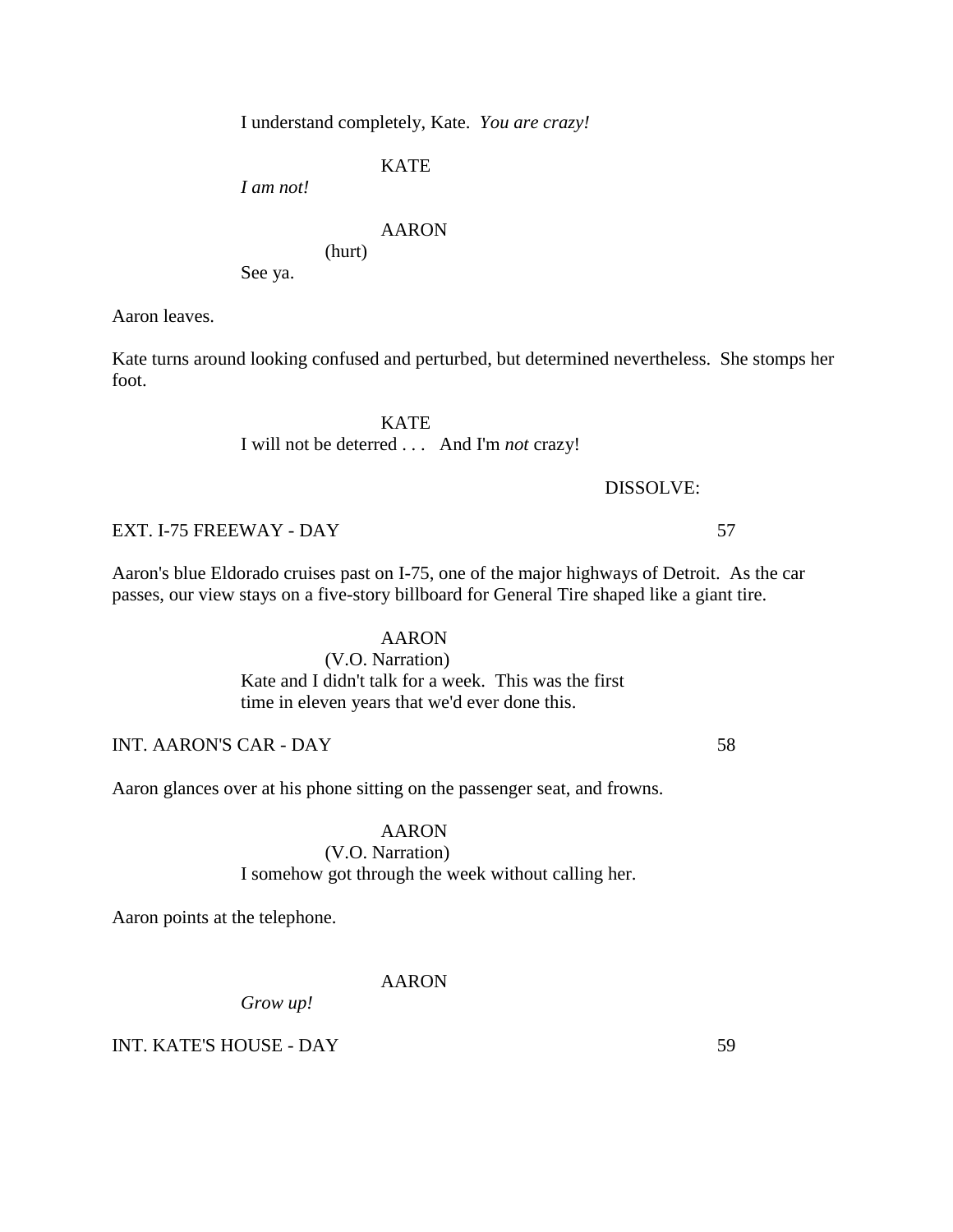Kate, meanwhile, is going through the early phases of pregnancy. Morning sickness, afternoon sickness, and evening sickness. Not only that, she has to quit smoking. Kate takes the cigarettes, puts them in the desk drawer, then turns back to the computer.

JUMP CUT: Kate finds herself mysteriously in front of her computer with a burning cigarette in her hand and smoke coming out of her mouth.

Kate hides the cigarettes in a drawer in the kitchen.

JUMP CUT: There she is at her computer smoking a cigarette again.

Finally, Kate flushes the cigarettes down the toilet. She takes a stop-smoking concoction out of a plastic drugstore bag. It's some kind of candy-looking stuff. Kate shrugs, it doesn't look too bad, and eats some. She barfs it up, too.

The mail arrives containing a six-inch thick, letter-size box. In the box is an 800-page cookbook for her to edit. Every recipe makes her sick.

Kate returns home with another drugstore bag. This one contains every kind of anti-nausea compound and device presently available. Kate puts on a plastic wristband, then another, then patches behind her ears.

There's a knock at the door. It's Beth - Kate's former best friend, and Aaron's old girlfriend. The one that got married, moved to New Zealand, and had two kids. She, too, has gotten older, but still looks very good.

# **BETH**

# Hello, Kate.

Kate's bowled over.

KATE Beth? What on Earth are you doing here?

# BETH

Aren't you happy to see me?

# **KATE**

Of course.

(they hug and kiss. Kate realizes she's wearing all of these wristbands and patches) But what are you doing here?

# BETH

I did call, remember?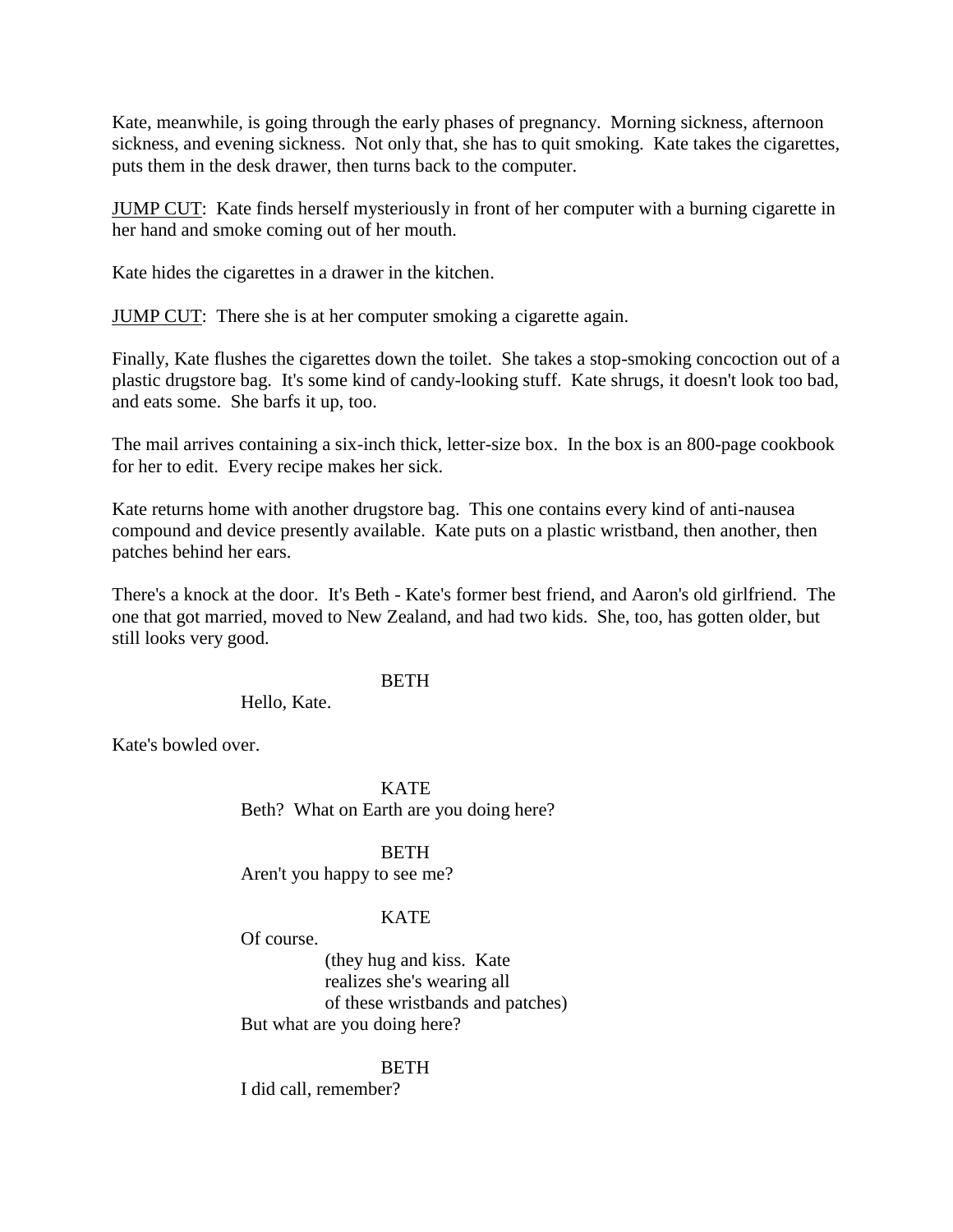### **KATE**

Sure, and you said you were on the brink of divorce. You didn't get divorced, did you?

# BETH

It's not possible to get divorced that quickly, Kate. But I did leave Lawrence.

# **KATE**

And your kids?

**BETH** Them, too, for the moment. Gotta joint?

### **KATE**

(astounded) In that drawer there. You left your kids?

Beth goes to the drawer and takes out a change tray and paraphernalia. As soon as Beth turns around, Kate tears the patches from behind her ears. They seat themselves and Beth rolls a joint.

### **BETH**

For the moment. They'll be fine with Lawrence. None of them will miss me for a second, I assure you.

# **KATE**

What do you mean?

Beth lights the joint, takes a big hit and hands it to Kate. Kate waves it off and Beth looks surprised.

#### BETH

Lawrence hasn't worked in two years. He's become the mom and I've become the dad. At first I was doing a day or two a week at a law firm in Auckland. Lawrence lost his job, the next thing you know I'm full time, and that's how it's stayed. Let him be an unemployed, single mom for a while and see how he likes that. And beyond all of that shit, we don't sleep together anymore.

(Beth starts to cry. Kate goes over and comforts her. Beth looks up at Kate with tear-stained eyes)

It's not fair! None of it's fair! And on top of everything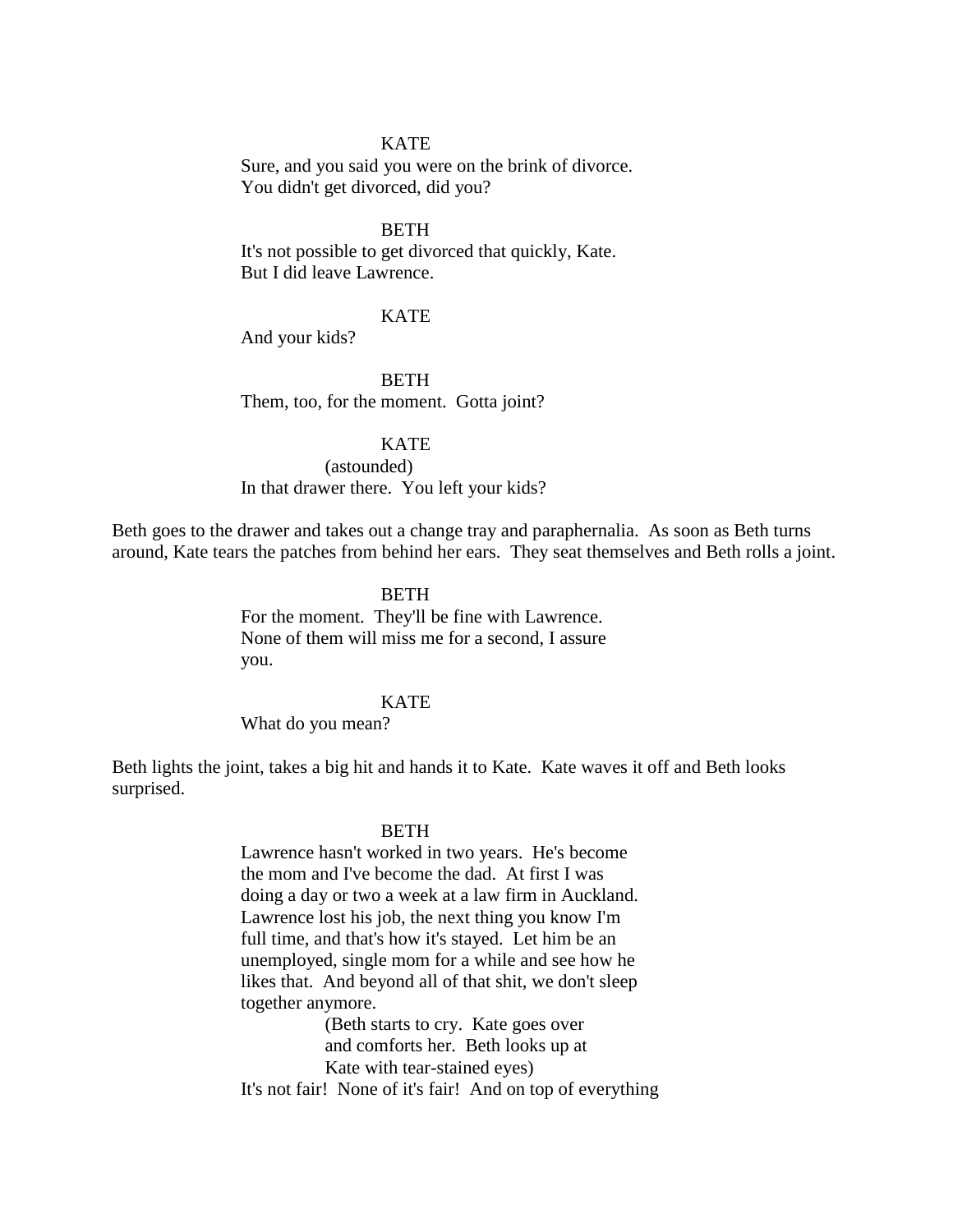else, I'm so horny I could scream. How could he do this to me? (Beth sits up straight, wipes her eyes, and hits the joint) I'll tell you one thing; before I go back, I'm getting laid. (Beth takes another big hit of the joint) So, how are you?

# KATE

(nods)

Fine.

# BETH

You look like shit. What's with the patches and wristbands?

# **KATE**

I'm, uh, trying to quite smoking.

# **BETH**

(nods)

Yeah. Good luck. I quit when I was pregnant the first time, started again, quit when I got pregnant again, then started again. It was the very worst part about being pregnant; not smoking.

Kate nods, and suddenly blurts:

# **KATE**

*I'm pregnant!*

Kate is shocked that she said it. Beth is even more shocked.

#### BETH

You're what?

# **KATE**

I'm pregnant.

#### BETH

How?

KATE (exasperated) Immaculate conception. I got knocked up. It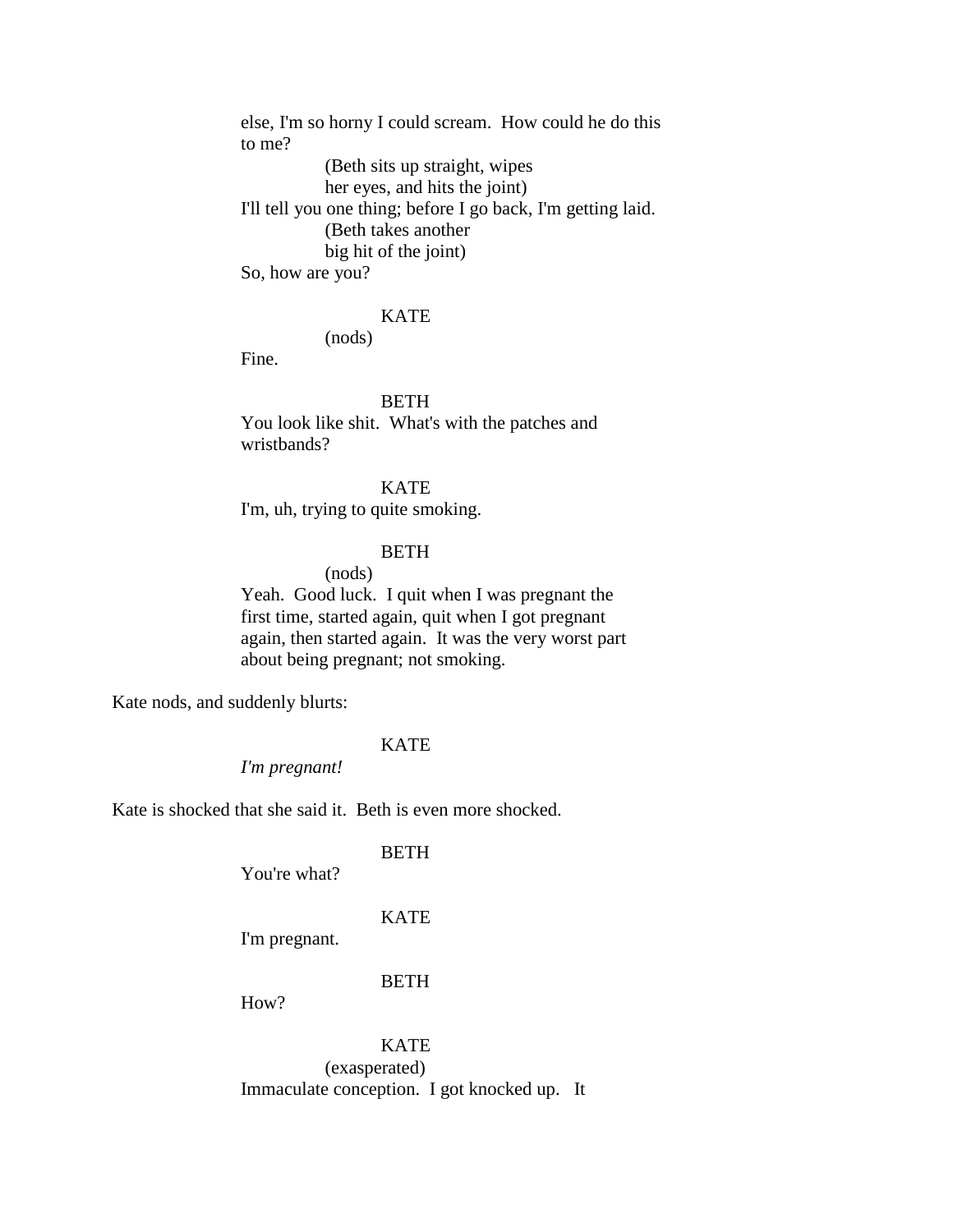happens.

### **BETH**

Not to you, Kate.

# **KATE**

What does that mean?

# **BETH**

You had condoms *and* some kind of contraceptive foam you stole from your sister with you everyday for *two years* before you had sex the first time, *just in case.* I'm afraid I don't believe you.

### **KATE**

(shrugs) Nevertheless.

# **BETH**

You're hiding something, Kate. You can't keep a secret from me, you never could. What's up?

#### KATE

 $Hmmmmm...$ ?

### BETH

Come on.

**KATE** Well . . . I was artificially inseminated.

Beth is impressed.

### BETH

No kidding? How futuristic. Couldn't you get anyone to sleep with you?

### KATE

I could've. I didn't want to. This is going to be *my* baby.

#### **BETH**

Okay. That's great. I wouldn't expect you to do anything like anyone else anyway. But, if this is what makes you happy, congratulations.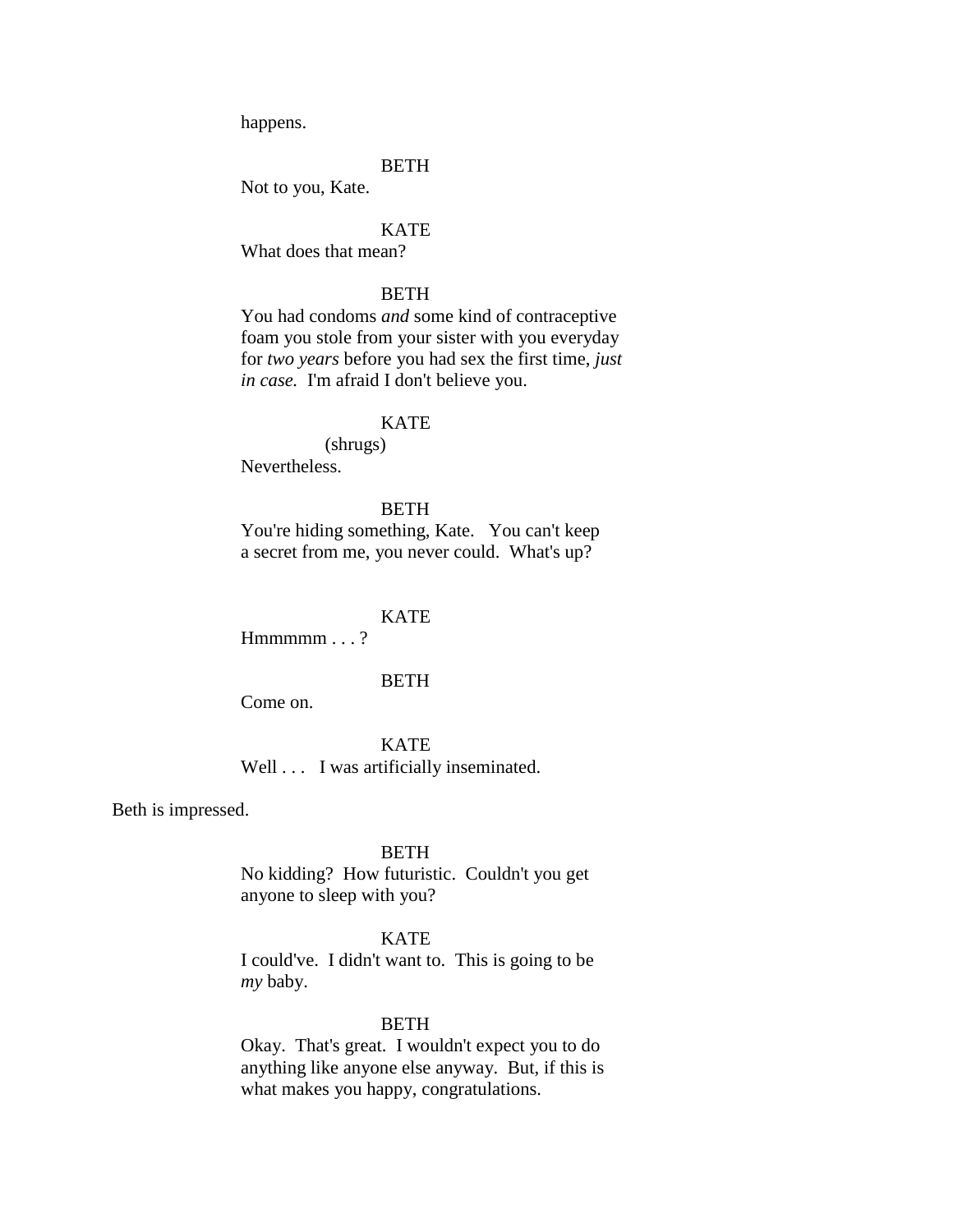Beth hugs Kate.

### **KATE**

Thank you, Beth. I knew you'd understand.

# **BETH**

What are best friend's for? Look, I've got to take off. I'm staying at my mom's house. (Beth stands) Thanks for the joint.

### **KATE**

Sure. What's the rush?

**BETH** I've got some things I've got to do. Let's have lunch tomorrow, okay? Noon? (Kate nods) See ya.

Kate raises her eyebrows as she watches Beth dash out.

# INT. AARON'S HOUSE - DAY 60

Aaron is sitting in his house listening to the cool strains of Oscar Peterson's jazz piano, and reading *Sneetches on the Beaches* by Dr. Suess, when there's a knock at the door. His heart leaps a little bit and he grins.

### AARON

Ah ha! Kate. At last.

Aaron opens the door and there stands Beth. Aaron is shocked to see her.

### BETH

(smiles) Long time, no see.

Aaron smiles back and hugs her.

AARON

Beth, it's great to see you. What's up? What are you doing here?

BETH Oh, I just wanted to see how you were doing.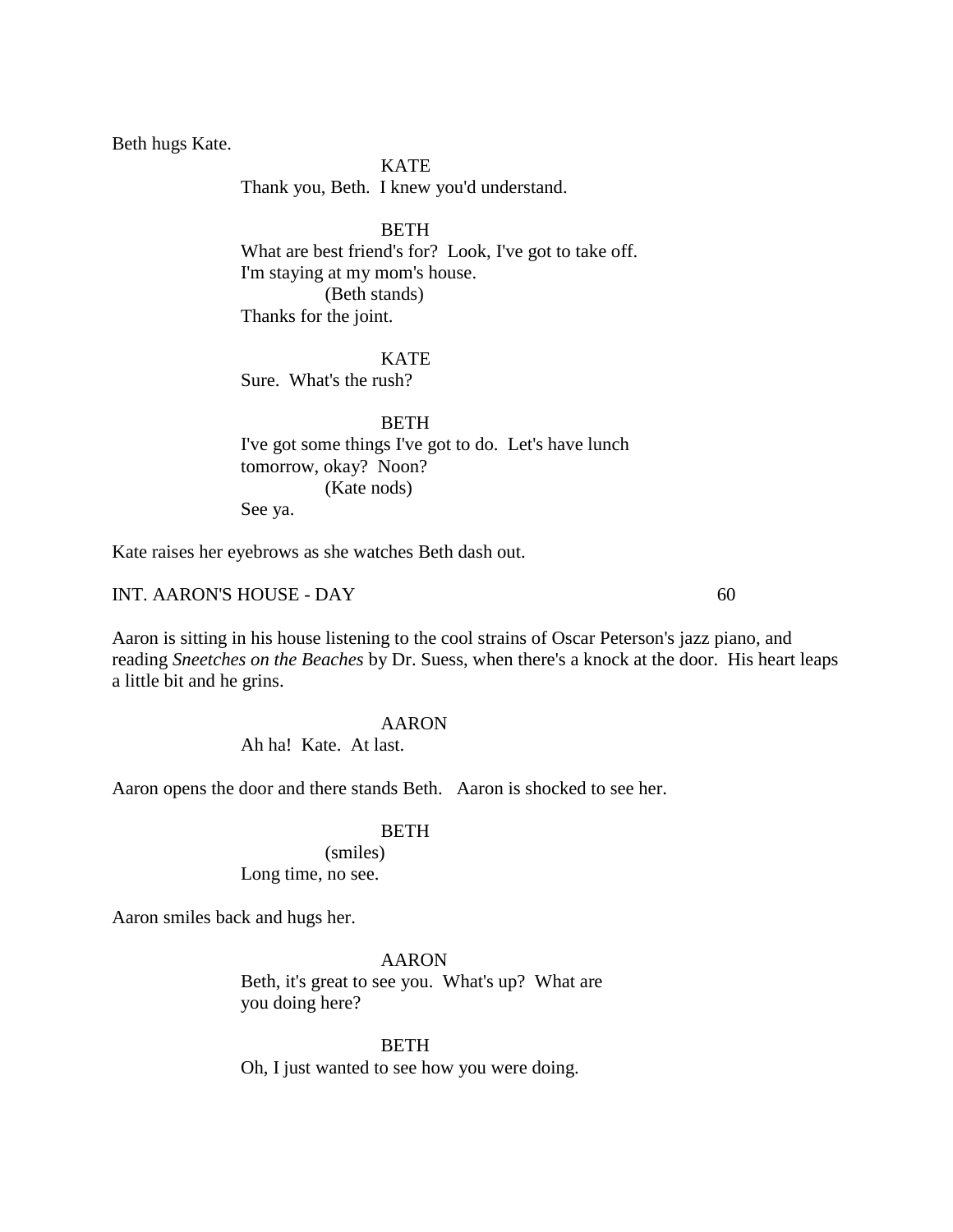# AARON

How did you find me?

BETH My mom's friends with your mom, remember?

# AARON

(nods)

Oh, yeah.

### **BETH**

Mind if I come in? (she's already in so it doesn't matter) Hey, what a nice place. You still collect your empty cigarette packs?

### AARON

No. Did I ever?

### BETH

Yeah, you did.

# AARON

Maybe they had coupons or something.

Beth seats herself on the couch.

### BETH

You taped the empty packages to your closet door. I don't remember why.

### AARON

(nods; remembering) Oh, yeah. It was a very minor act of rebellion. I remember now.

#### **BETH**

Gotta cigarette?

# AARON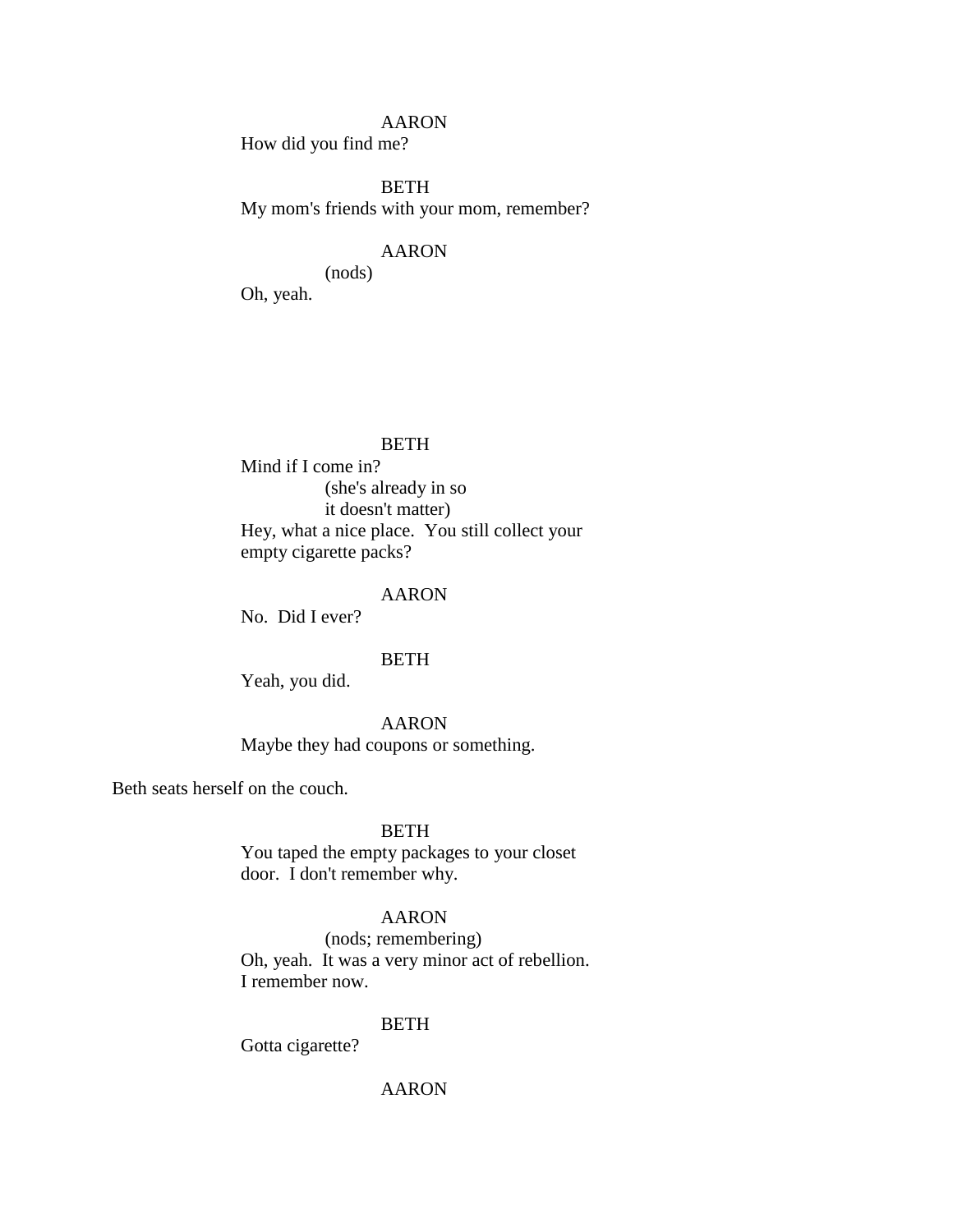Sure.

(Aaron hands them to her. Beth lights one. Aaron looks confused) So, aren't you, like, married and have kids and, all that kinda shit?

#### BETH

(nods) All that kinda shit.

# AARON

Where are they?

#### BETH

New Zealand.

AARON

Huh, I thought you lived in Australia. So, what happened?

# BETH

I left them.

AARON Wow. That's pretty intense.

# **BETH**

(nods) Uh-huh. Know why I did it?

# AARON

(shakes his head)

Uh-uh.

Beth gets up, walks over to Aaron and looks down at him.

### **BETH**

I did it all for one reason . . .

### AARON

. . . And what's that?

Beth grins mischievously. She hikes up her skirt, swings a stockinged leg over Aaron's legs, and sits down.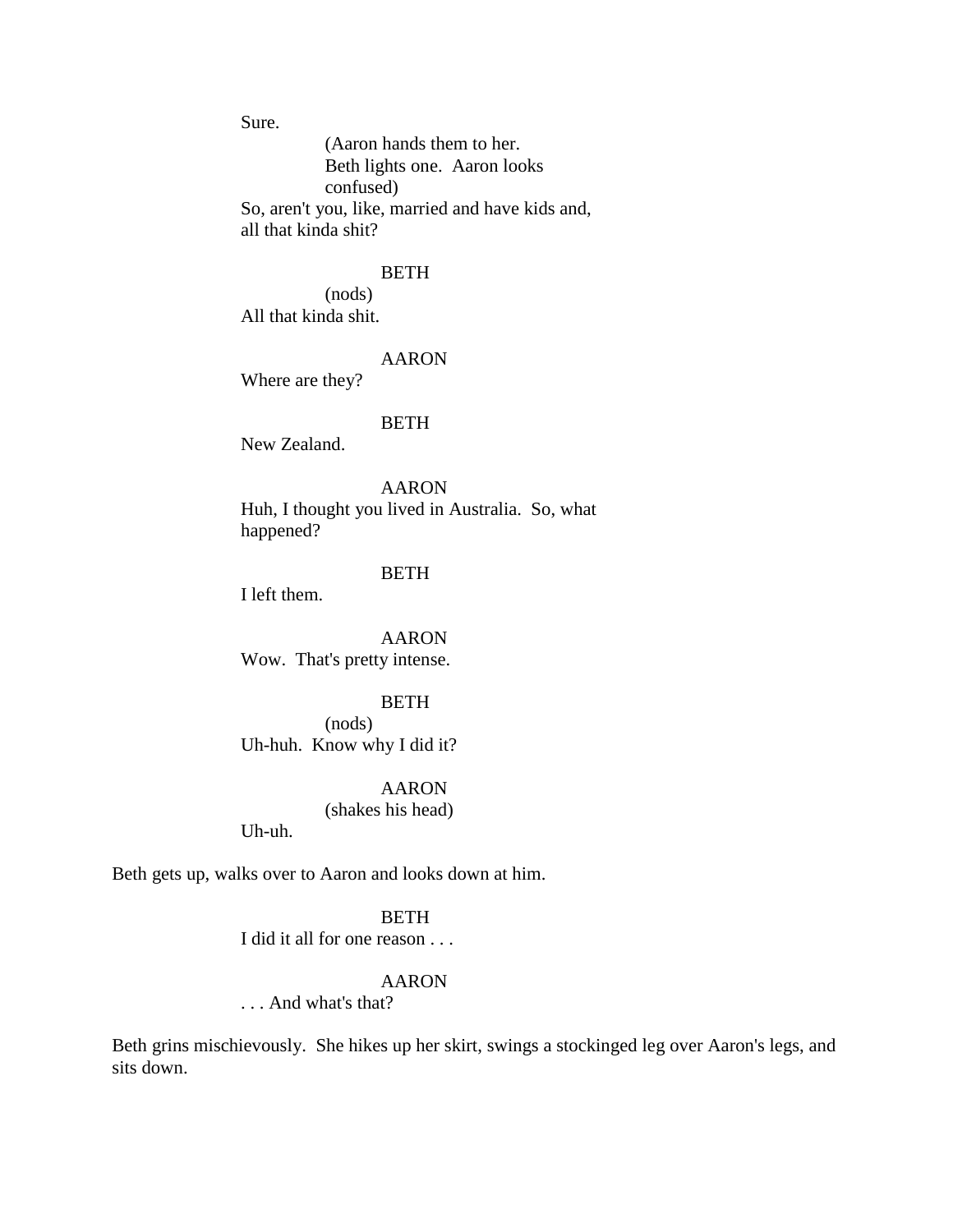#### **BETH**

To fuck *your* brains out.

# AARON

(grins) Get outta here.

### BETH

It's true. My husband and I haven't had sex in two years. I've done a lot of thinking about sex, and who I had the best, most enjoyable sex with. And it was with you, Aaron.

(Beth moves around a bit and puts her nose against Aaron's, who wears a very; quizzical expression)

It was pretty damn good, wasn't it? Don't tell me my memory's shot, too.

# AARON

(smiles) Yes, Beth, it was good.

### BETH

Exceptional?

AARON

(considers; nods) Exceptional. Except that we couldn't talk.

**BETH** 

Looks like we can talk now.

#### AARON

(nods)

Yeah, it does.

### **BETH**

So, what do you say?

Aaron starts to laugh.

AARON

This is ridiculous.

# BETH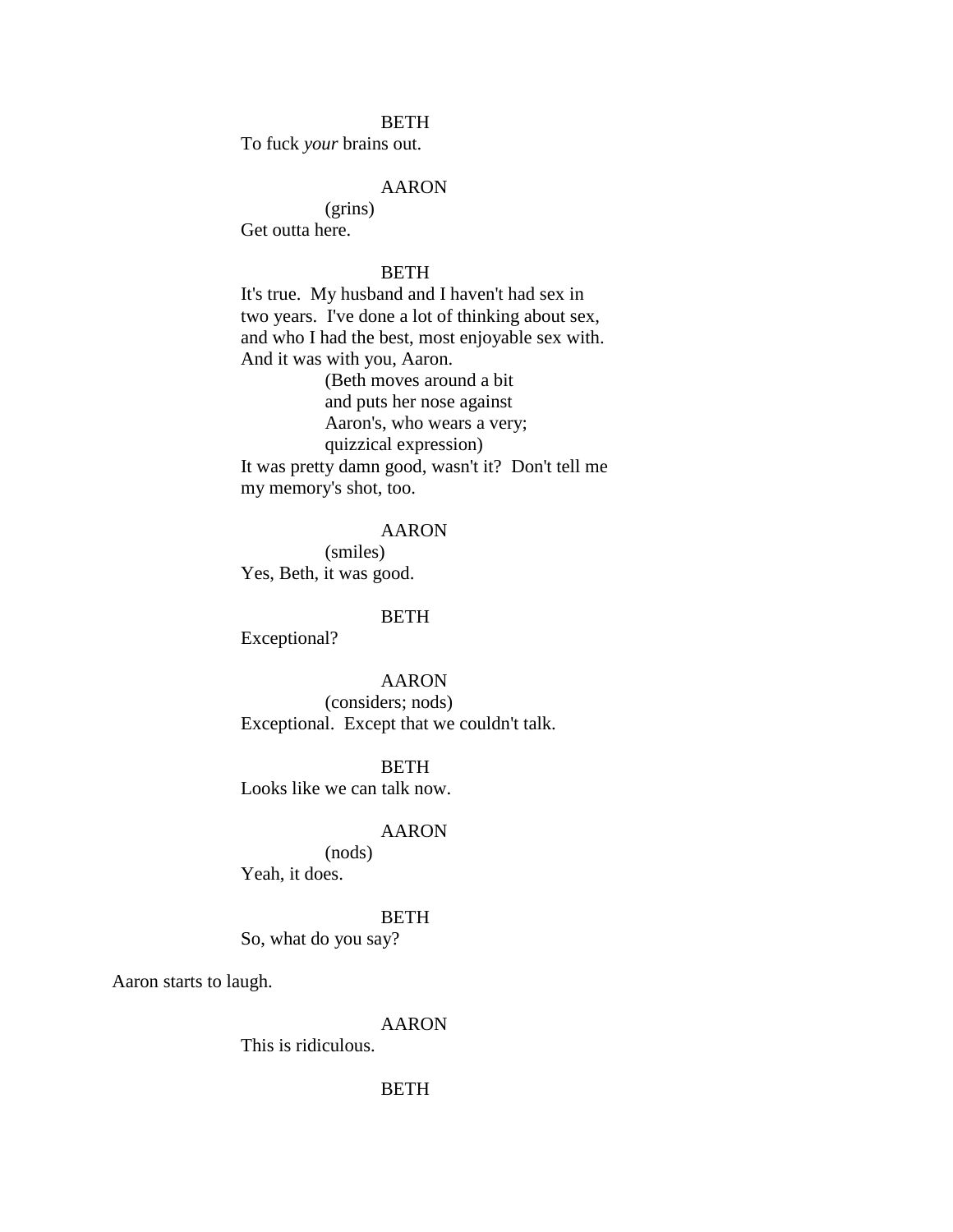You're not into it?

# AARON

Get real. I'm totally into it. You're not going to tell your husband *who* you're messing around with, will you? I don't need any enraged New Zealanders coming half-way around the world to get me.

Beth crosses her heart.

# **BETH**

Never.

Beth touches the end of Aaron's nose with the tip of her tongue. Aaron really looks like he's thinking. Beth is amused.

# **BETH**

Is there that much to think about?

# AARON

(shrugs; smiles) No. No there isn't. Fuck it, what have I got to lose? I'm thirty-six, single, and nobody gives a shit about me.

#### BETH

I do.

# AARON

Really?

#### **BETH**

I told you, I haven't stopped thinking about you in eleven years.

Aaron nods and smiles, falling back on top of Beth. They kiss hungrily.

FADE OUT& IN:

#### INT. AARON'S HOUSE/BEDROOM - DAY 61

Aaron wakes up in the morning with Beth asleep beside him. As our view widens we see that the bedroom is destroyed. Furniture is knocked over, clothes are everywhere, some are even torn, and Aaron's weightbench is on it's side.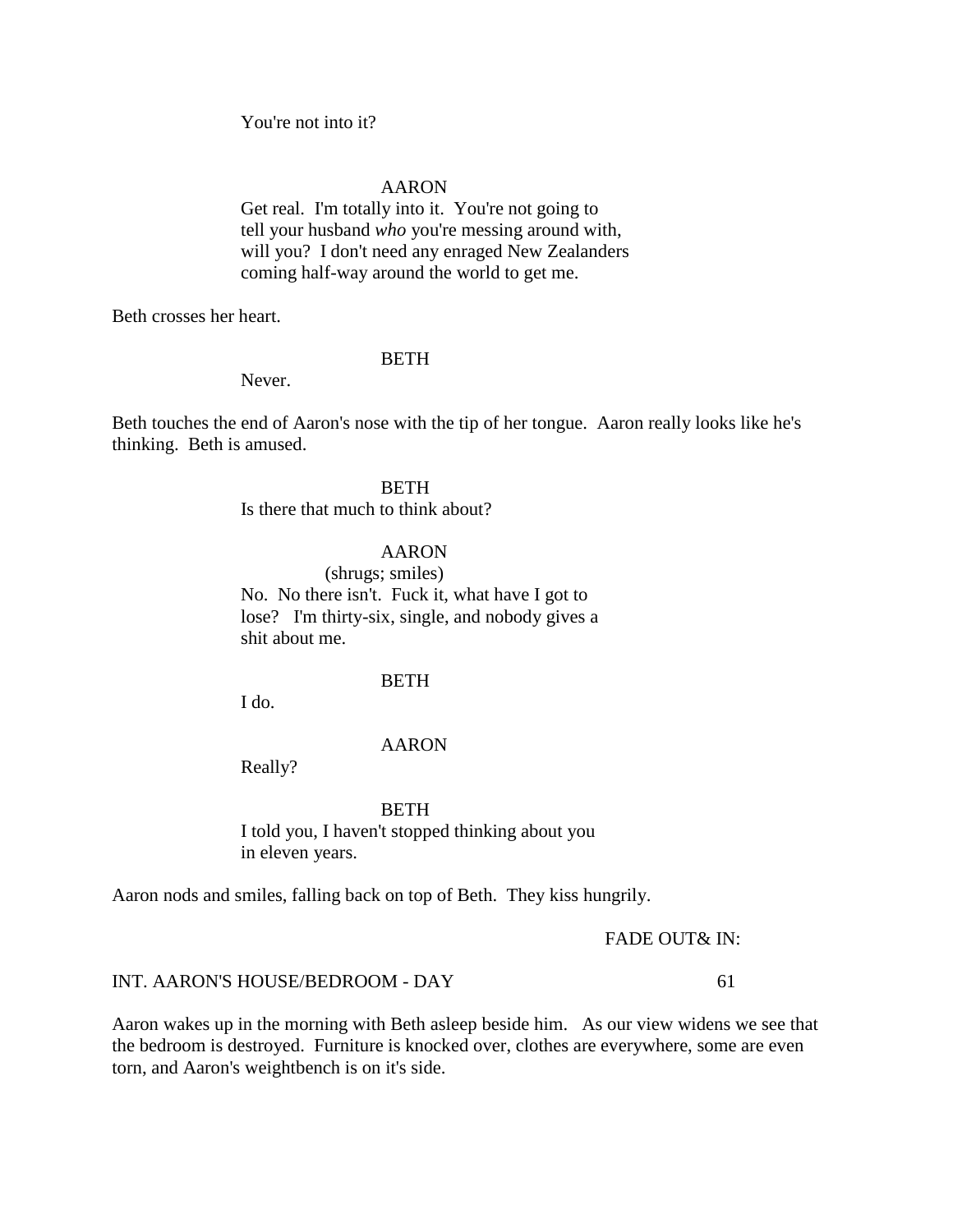Aaron sticks out his tongue.

### AARON

(slurs) My tongue's got a hernia.

Beth opens an eye, sees Aaron, and grins. She rolls over onto her back.

BETH I feel like I swam the English Channel.

AARON In choppy water. How about a cup of espresso?

# BETH

(grins) When did you start drinking espresso? You always hated things like that.

# AARON

Kate lent me her machine. She's not drinking coffee anymore.

BETH You know why, don't you?

AARON 'Cause she's pregnant, that's why.

# BETH

So, she told you, eh?

### AARON

Yeah, she told me.

BETH

Artificial insemination. Only Kate would do that kinda thing.

# AARON

You're tellin' me.

Aaron gets up to make the espresso. Beth follows along.

**BETH** Isn't it interesting how you and I went out all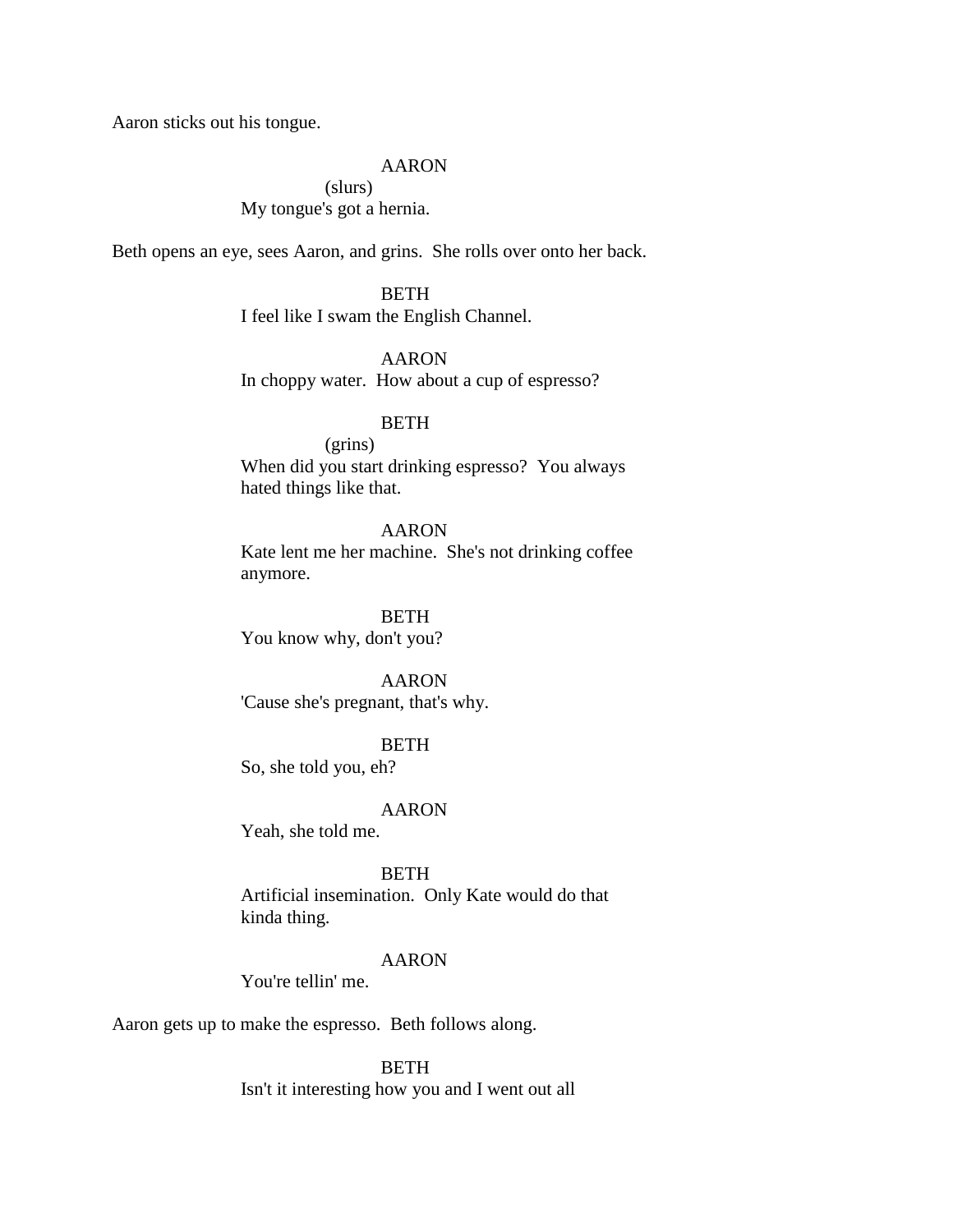those years ago, then broke up, and how you and Kate became friends?

### AARON

Yeah, I guess.

**BETH** It shows some kind of cosmic connection, I think.

#### AARON

Honey?

Beth hugs Aaron from behind.

### **BETH**

Yes, sweetheart?

Aaron holds up a plastic container of honey.

AARON Would you like some honey in your coffee?

### BETH

Oh.

(she shakes her head) No thanks. So, Kate's pregnant. How weird. Well, I've done it twice and, quite frankly, she can have it.

# INT. KATE'S HOUSE/BEDROOM - DAY 62

Kate has the covers over her head and moans, totally nauseous. She rolls over and lowers the covers and we see that she is covered with anti-nausea patches.

> **KATE** I knew this wouldn't be easy, but I had no idea. (she sits up slowly) Maybe I've made a mistake. *A big mistake.* (Kate frowns) I could still fix it. (she dials the telephone) . . . Hello, mom?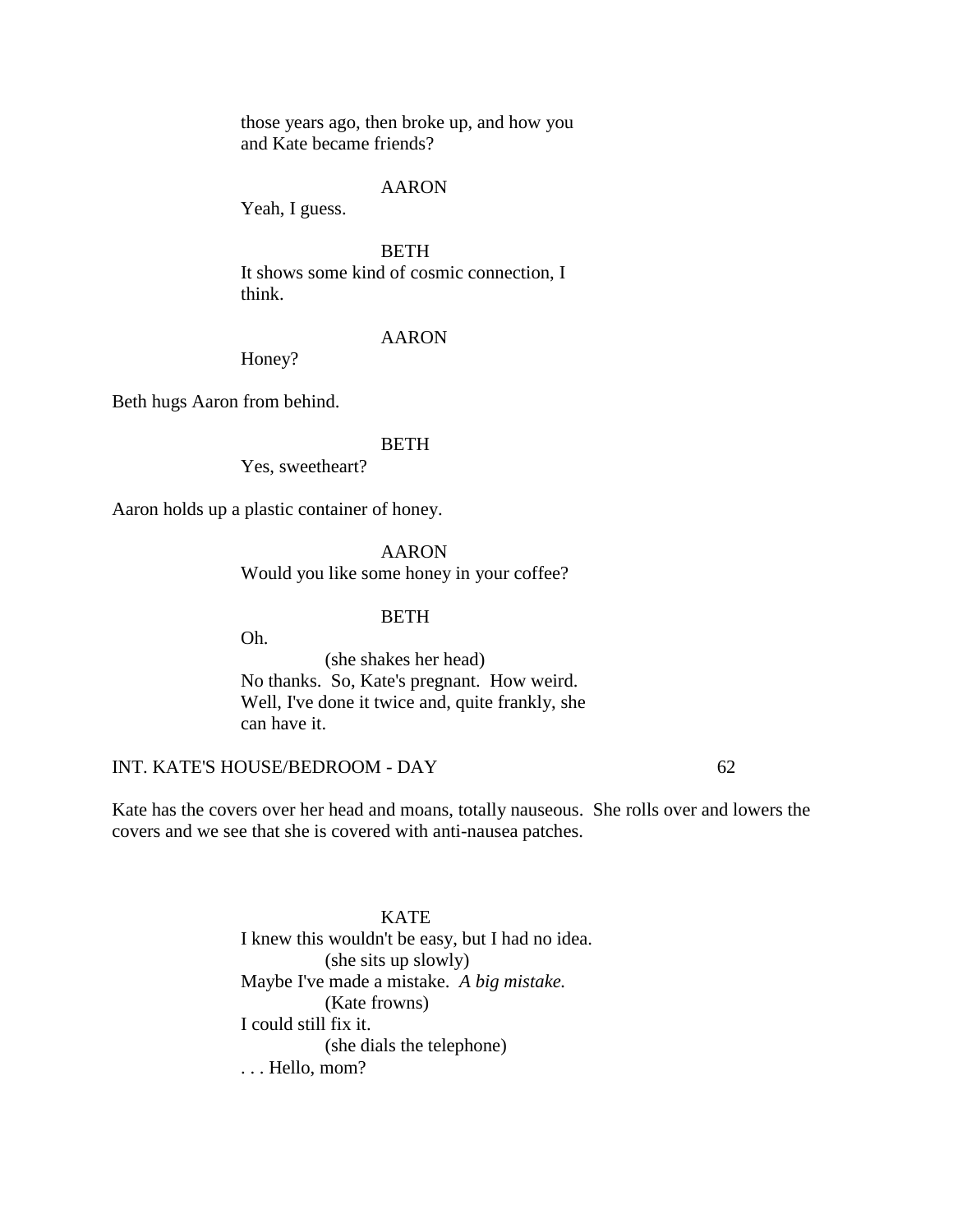Kate's mom speaks on a cordless phone, on her hands and knees in her garden, ripping out dead plants.

#### MOM

Hi, Kate. What gets you up so early?

Kate glances at the clock. It's 6:55.

**KATE** 

Uh . . . That's what I want to talk to you about.

# MOM

Well, you know what I say, you never can get up early enough to catch that pesky old worm. Speaking of worms, I just dug up the longest worm I've ever seen. It was as thick as your finger and foot long and all gooey and squiggly and looked ferocious.

Kate is turning green.

#### **KATE**

What did you do?

#### MOM

I befriended it and put it under my Delphinium. Worms are a very good thing to have in the soil -

### KATE

(abrupt) - Enough with worms, mom, okay?

MOM

If you insist. How's work?

Kate puts her head between her knees.

# KATE

(hyperventilating)

Work's fine.

#### MOM

You know what I think, Kate. I think you need to be out amongst people. Staying in all the time isn't good for you.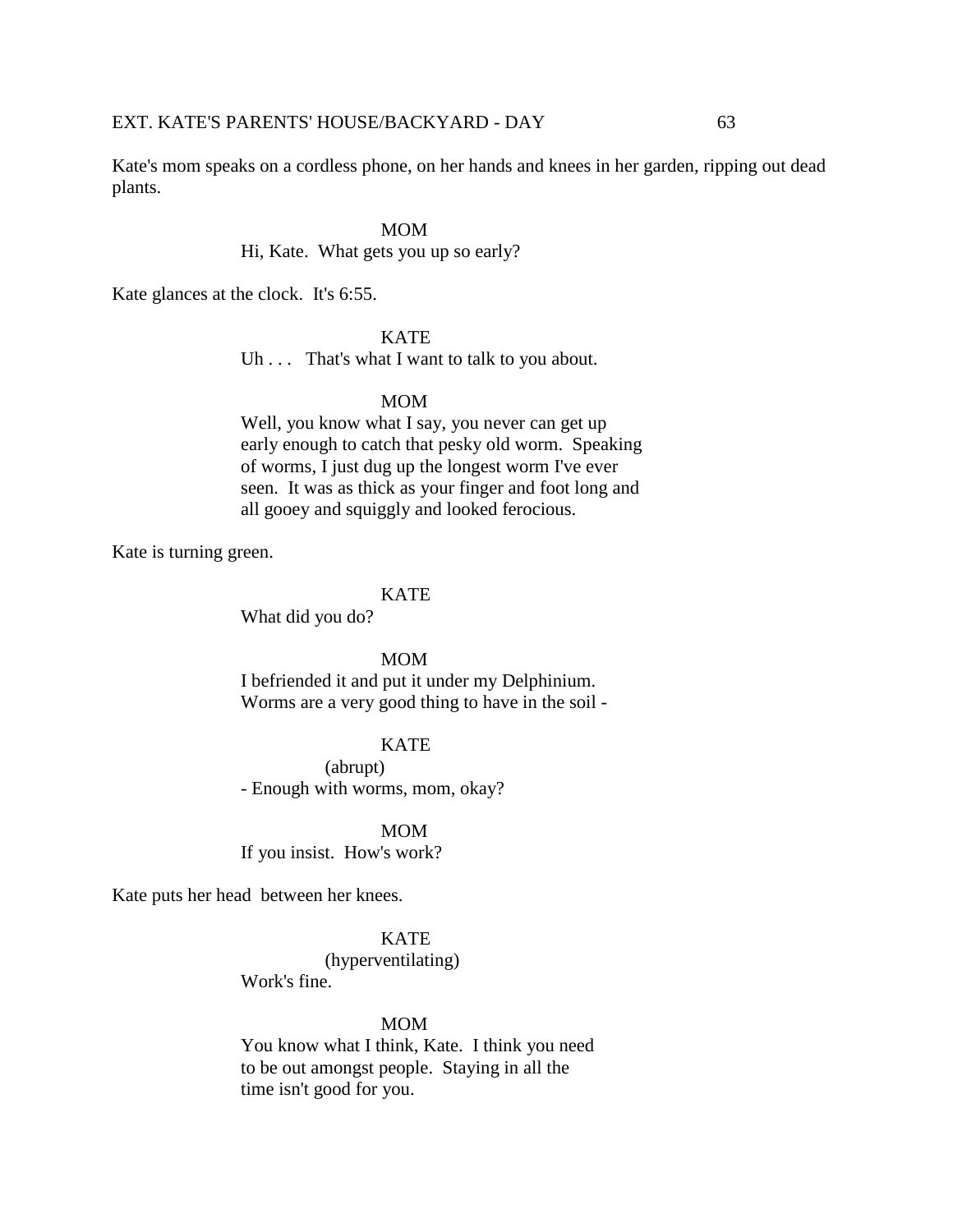#### KATE

Uh . . . You think Karen's home, or has she left for work?

# MOM

She doesn't have to be to work until nine. I'm sure she's still home.

KATE Thanks, mom. I'll call her.

MOM What did you want to talk about, dear?

**KATE** Oh . . . nothing. Talk to you later.

MOM Happy Fourth of July, dear.

# KATE

Is it really?

MOM Yes, are you celebrating?

KATE Yeah, I'm gonna set myself on fire. Talk to you later, mom.

#### MOM

Bye, bye.

# INT. KATE'S HOUSE/BEDROOM - DAY 62A

Kate hangs up. She quickly redials the phone. It rings twice, then a machine cuts in with a recording of a FOUR YEAR OLD's voice.

> FOUR YEAR OLD (O.S.; recorded) Mommy and Daddy aren't home now, so . . .

We hear the voice of Kate's sister, **KAREN**, whispering: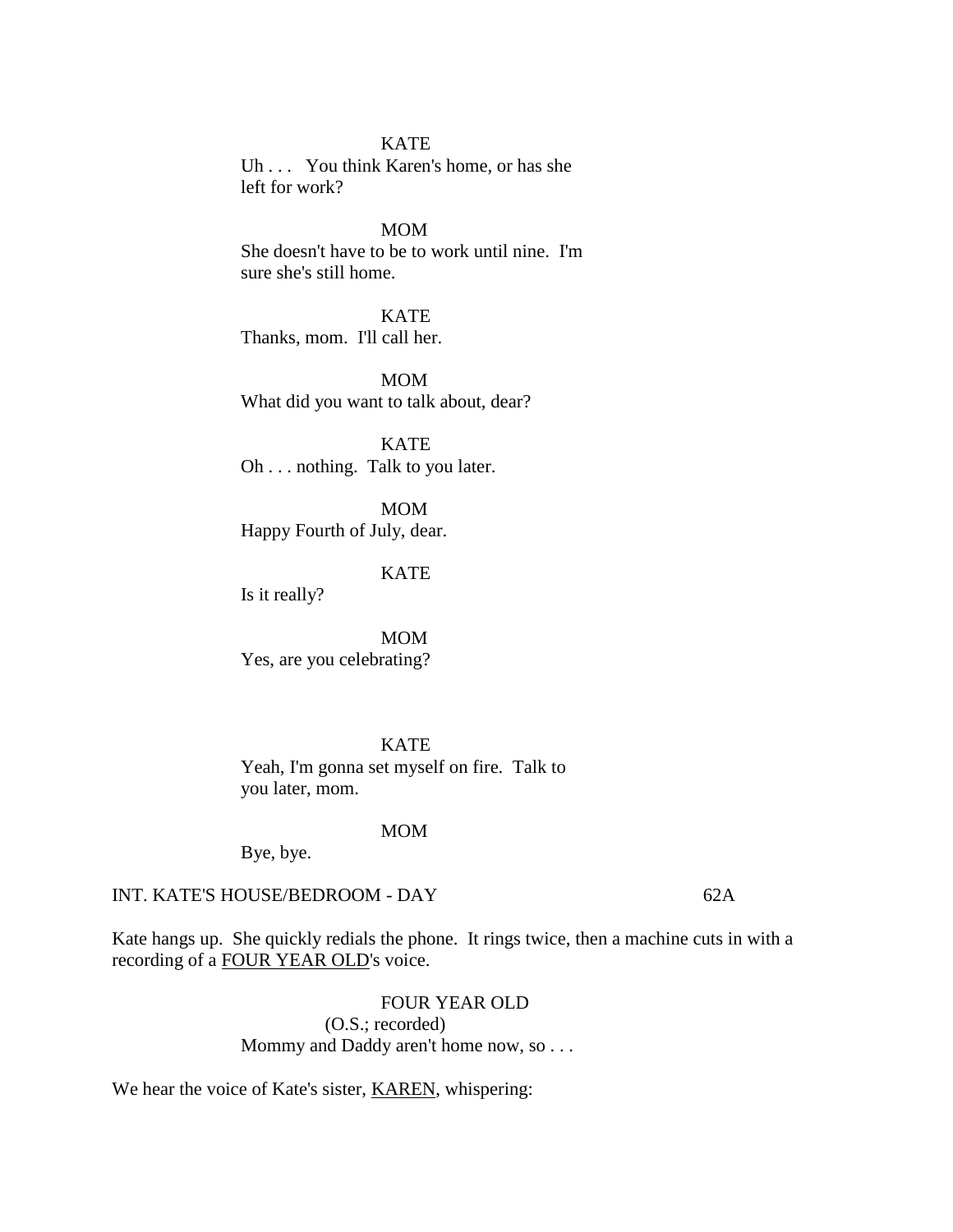### KAREN

(O.S.; recorded)

. . . Leave a message.

# FOUR YEAR OLD

. . . Leave a message.

### KAREN

. . . At the tone.

# FOUR YEAR OLD

. . . At the -

Kate hangs up.

KATE I really *hate* long messages. (Kate drops her face in her hands and sobs) What have I done?

Just then the doorbell rings and it's a FEDERAL EXPRESS MAN. He hands Kate a package, which she signs for. Kate unzips the envelope, revealing a thick book entitled, *Slugs, Grubs, and Snails: An Illustarted History*. The cover photo is a human hand holding a softball-sized slug. Kate gulps.

INT. AARON'S HOUSE/KITCHEN - DAY 64

Aaron and Beth drink their espresso.

BETH Mind if I use your phone?

#### AARON

No, not at all.

Beth goes to the wall phone in the kitchen and begins to punch buttons. She pauses and pushes a slew more numbers.

> AARON (confused) Where are you calling? Bora Bora?

BETH No, New Zealand. It's actually further than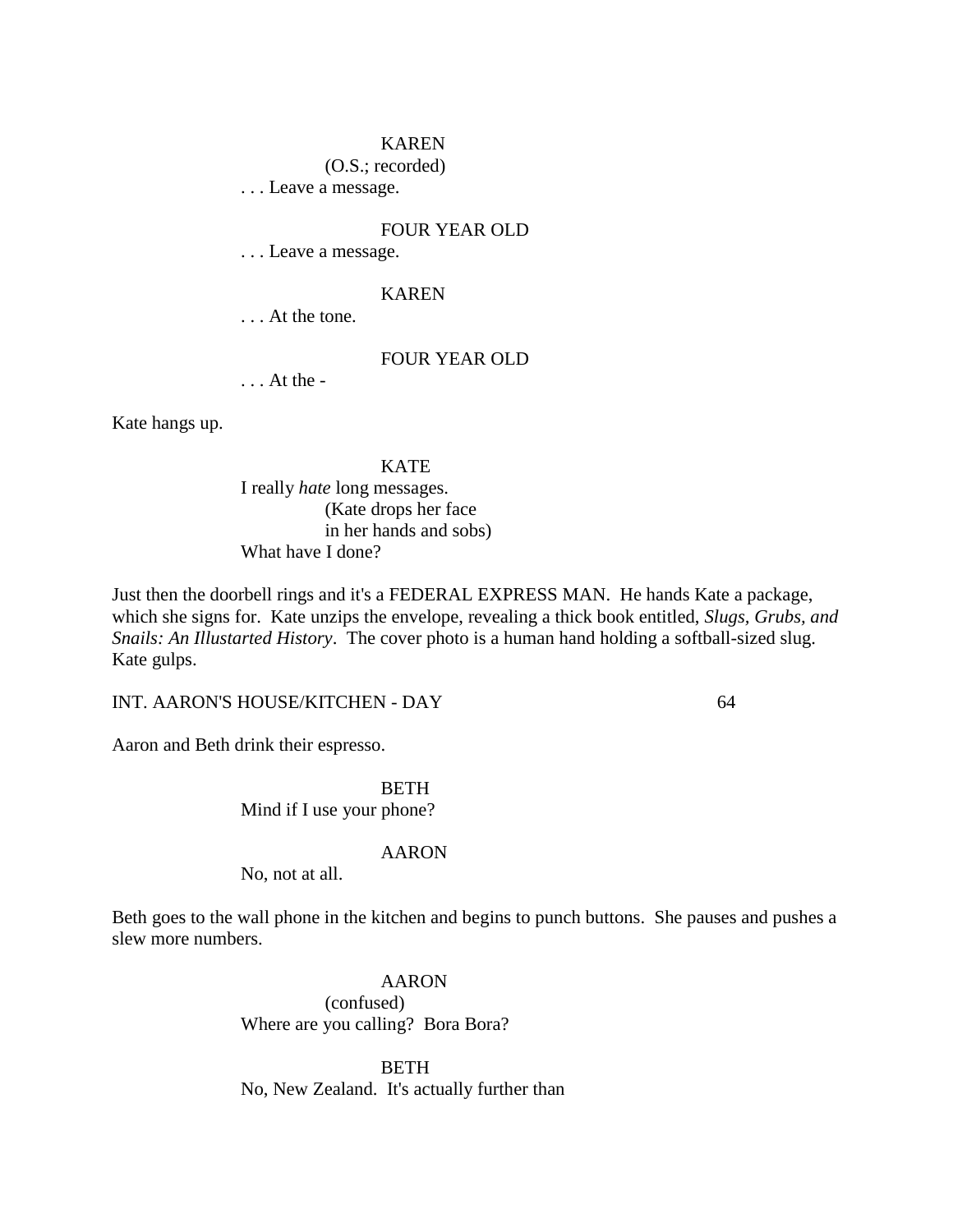Bora Bora.

# AARON

(surprised) *New Zealand?*

**BETH** It's okay, I'm charging it to my credit card.

#### AARON

What's the time difference?

**BETH** 

It's six hours earlier, tomorrow.

#### AARON

 $Oh \ldots$ 

(calculating) That makes it one in the morning . . . tomorrow?

# **BETH**

(smiles)

I know . . . Hello, Lawrence? Yes, it's Beth. Your wife, remember? Guess what I did last night? I fucked my brains out, what do you think of that? . . . Good on me? Did you say, *"Good-on-ya?"* That's such a stupid, Kiwi thing to say.

(Beth harumphs)

And Aaron thought he might have an *enraged* New Zealander on his hands . . .

> (Aaron can't believe it. He uses his finger to cut his throat. Beth waves her hand)

Oh, it doesn't matter. Lawrence hasn't got the balls. Did you here that, Lawrence -?

(the call-waiting starts to beep)

- Hold on, the call-waiting's beeping.

(Beth hands the phone to Aaron)

Here.

AARON

(points at the phone) What about him?

## BETH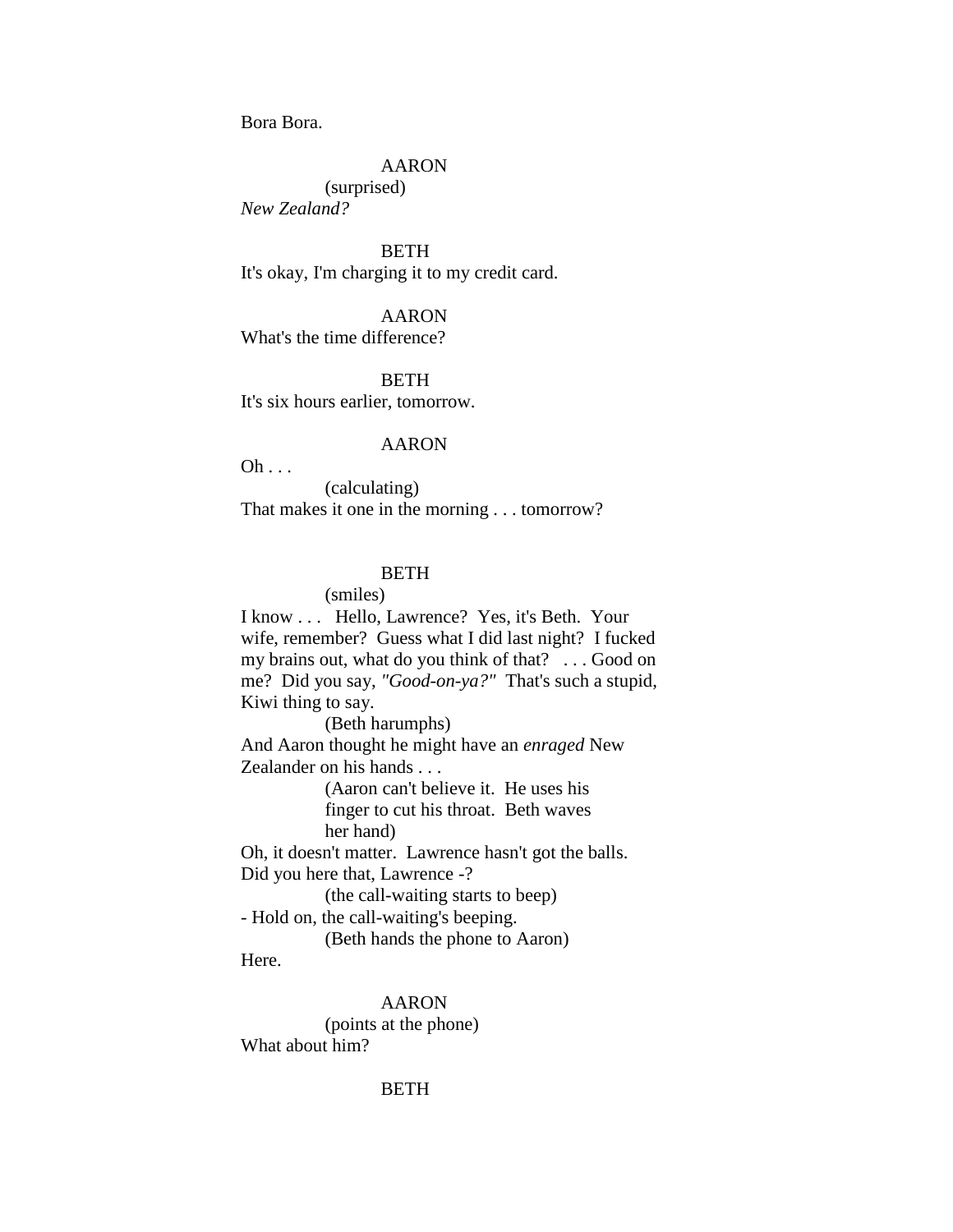Fuck him, he'll wait.

Aaron switches lines.

# AARON

Hello?

KATE (In a sheepish voice) Hi, Aaron.

Aaron doesn't recognize the voice.

# AARON

Who is this?

# KATE

It's Kate.

# AARON

(sarcastic) Kate who?

KATE I think we need to talk.

AARON Uh . . . Can I call you back?

KATE I think we need to talk *now*.

AARON Now? Right now? Well, I can't talk right now.

# KATE

Why not?

AARON 'Cause I can't, all right. Can we talk later?

KATE No. I'm gonna come there now.

# AARON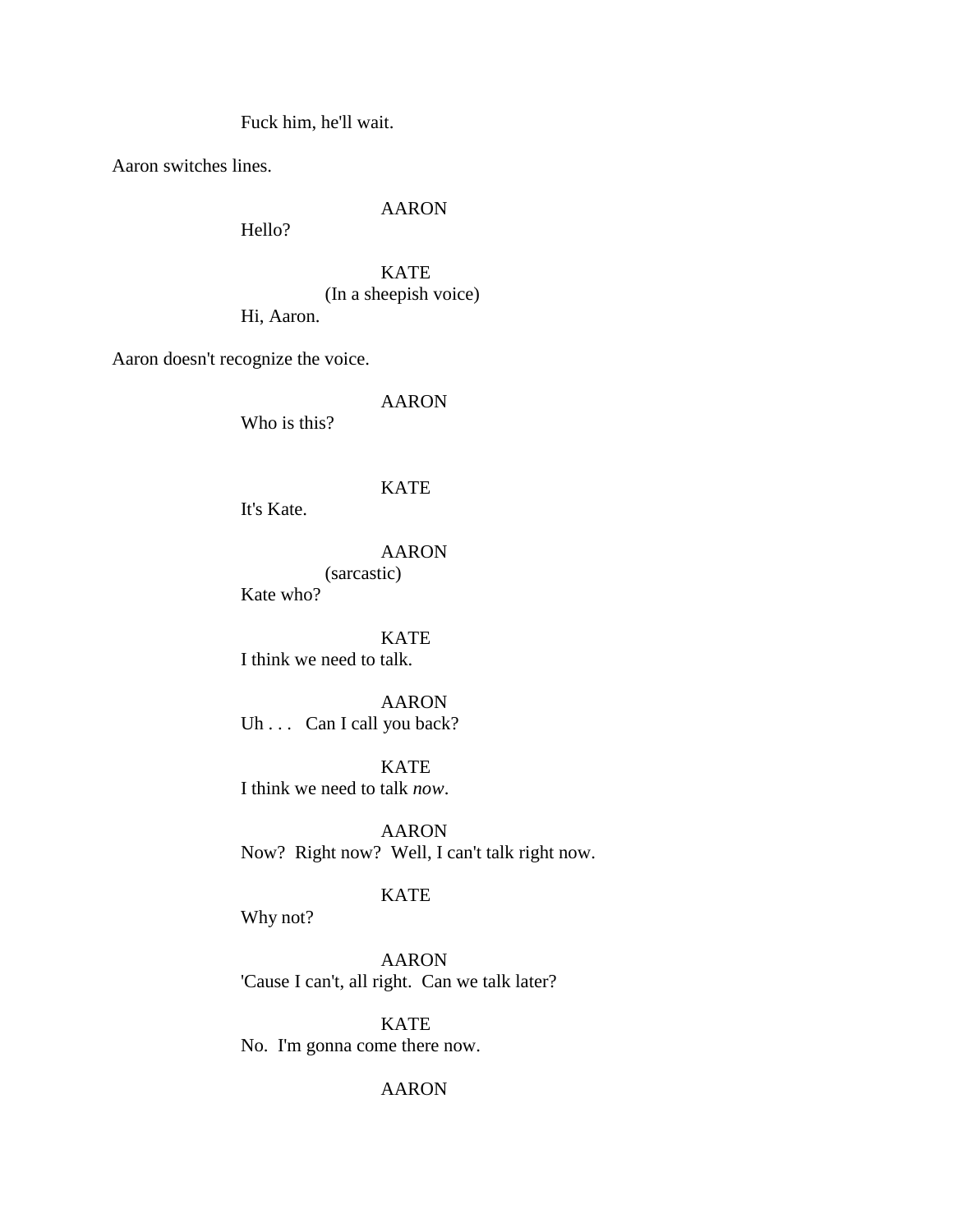(shrugs) I don't think you should come here now. (Beth shakes her head emphatically "No!") It's not a good idea . . . Kate? Are you there? (she's not there. Aaron pushes the hang-up button) Hello?

Aaron has switched lines and now has Beth's husband, Lawrence.

# LAWRENCE  $(O.S.)$ Hello? Who's this?

Aaron frowns, covering the mouthpiece with his hand.

# AARON

Shit! Here.

He hands the phone to Beth.

BETH Yes, that was him. Look, Lawrence, I've gotta go.

Beth hangs up. Aaron shakes his head.

## AARON

Kate's coming here.

# INT. KATE'S HOUSE/LIVING ROOM - DAY 65

Kate hangs up the phone and rubs her green face.

**KATE** What's wrong with him? He's never acted like such an asshole before. Hmmmmm?

Kate gets up and pulls on a pair of jeans.

INT. AARON'S BEDROOM - DAY 66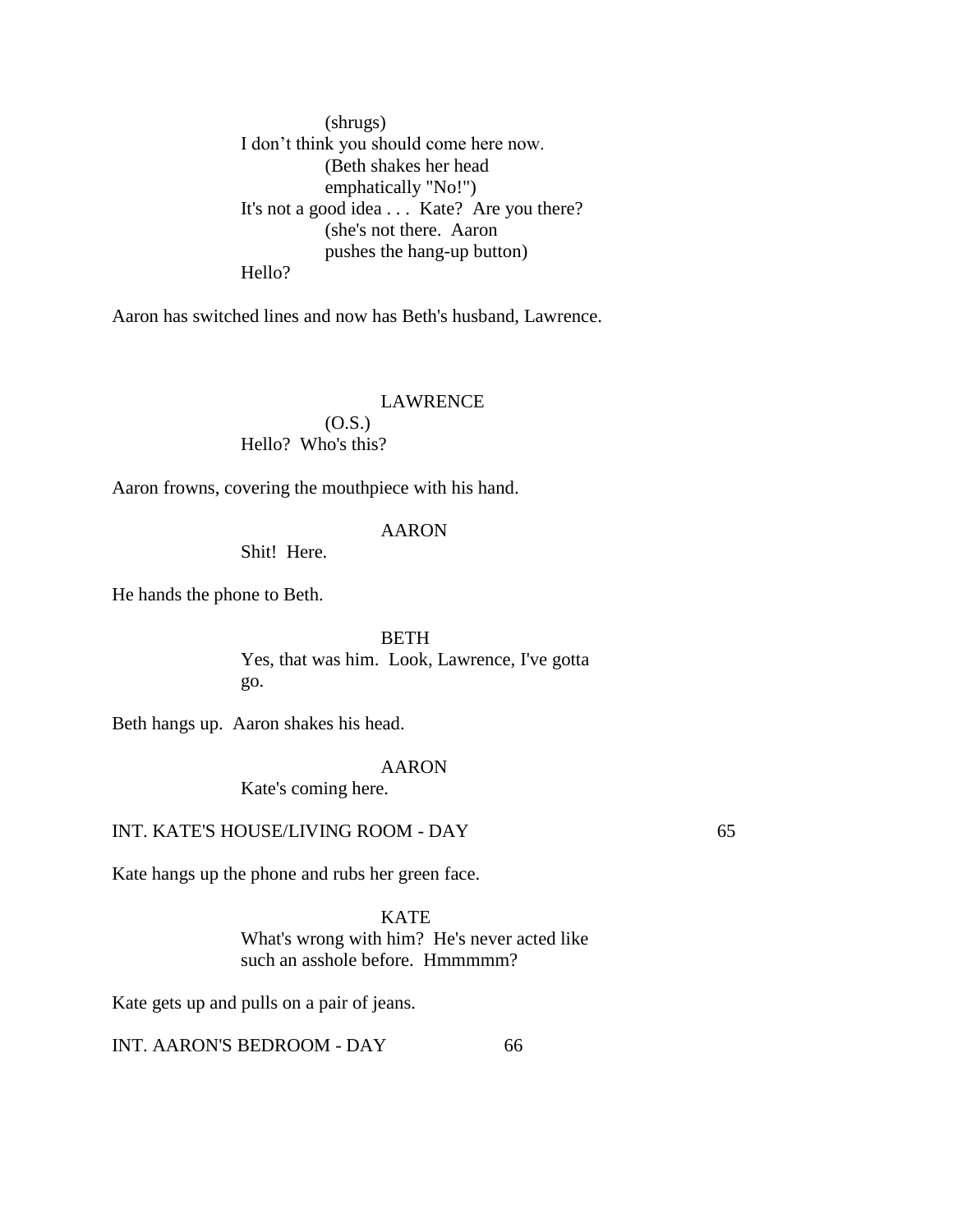Beth heads into the bedroom, removing the nightshirt as she goes. Aaron follows along. Beth is down to her panties as she riffles through the clothes all over the floor. Aaron looks at Beth appreciatively.

# AARON

# (grinning) Ya know, for having had two kids, Beth, you still look great.

Aaron steps up behind Beth, takes a hold of her waist pulling her against him. Beth turns, takes Aaron's face in her hands and gives him big kiss.

## BETH

(disengaging)

Later.

EXT. STREET - DAY 67

Kate marches up the sidewalk wearing jeans, the t-shirt she slept in, unlaced high-top sneakers, and her hair all over the place. Beth's rental green Taurus drives up going the other way and stops. Beth calls out the window . . .

## BETH

Kate.

Kate looks at Beth, taking a second to recognize her.

**KATE** Beth? What are you doing here?

**BETH** Remember, I said we'd get together for lunch today.

## **KATE**

(confused) But it's eight in the morning.

#### BETH

I woke up hungry. Jump in, we'll go get breakfast.

Kate gets in the car, still looking confused.

KATE Where are you coming from?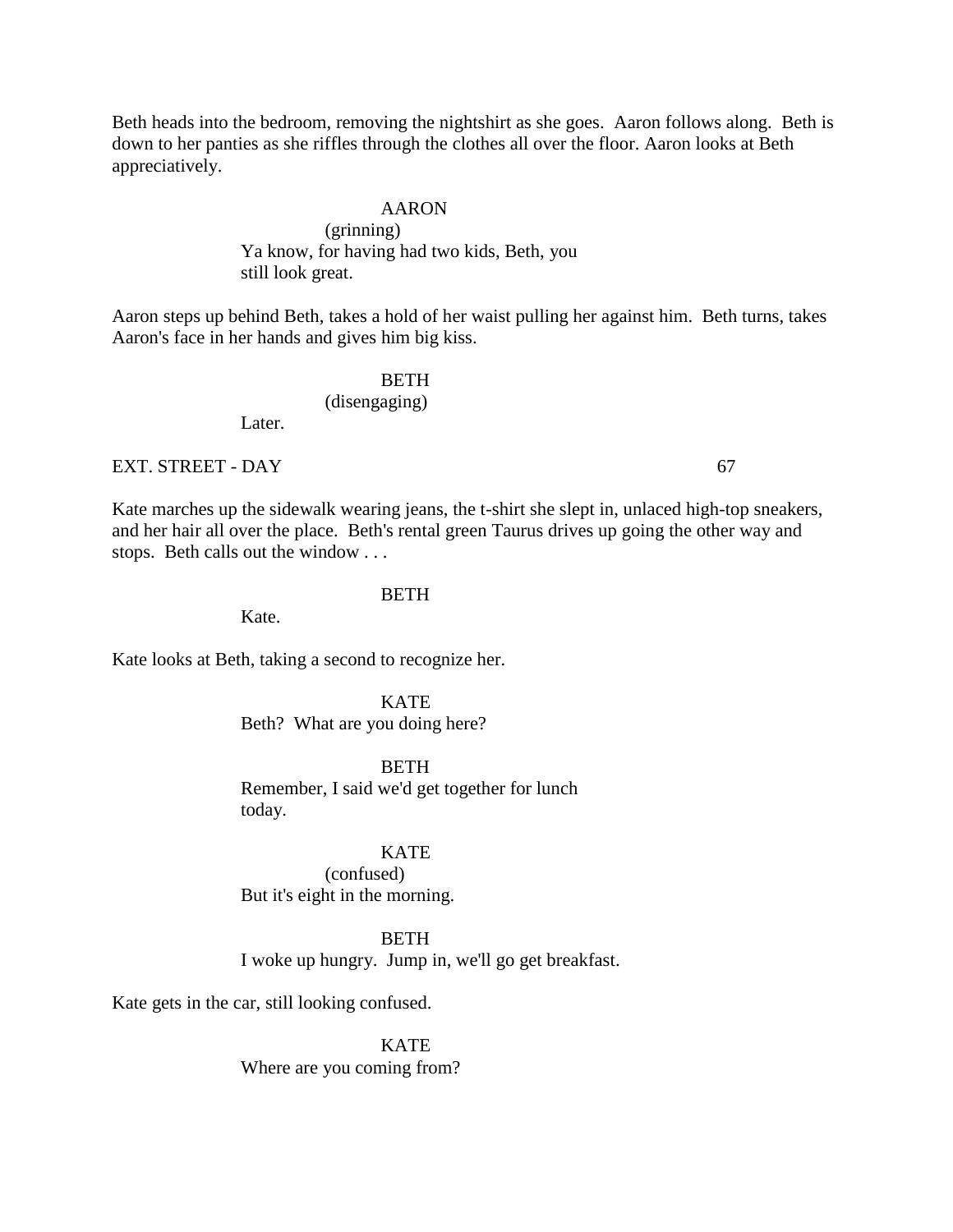(casually) From my mom's house.

**KATE** That's in the other direction.

# BETH

(shrugs) It depends where you get off the freeway. They say "motorway" in New Zealand, by the by.

# INT. AARON'S HOUSE/ LIVING ROOM - DAY 68

Aaron enters the living room, steps up to his laptop computer and turns it on. He loosens up his neck muscles, stretches his arms and does a few deep-knee-bends as the computer boots up.

EXT. ANN ARBOR - DAY 69

The green Taurus with Kate and Beth in it drives through the town of Ann Arbor. Outdoor cafes, bars, book stores, restaurants, lots of students. There is a banner stretched across State Street stating, "Happy Independence Day."

INT. TAURUS - DAY 70

Beth drives and Kate sits stonily in the passenger seat. Beth points at the banner.

**BETH** Hey! What a coincidence. I feel free for the first time in years.

**KATE** You sure seem a whole lot happier.

# BETH

I *am* happier.

**KATE** Did you get laid last night?

BETH I'll never tell. Let's eat, I'm famished.

KATE

You did, didn't you?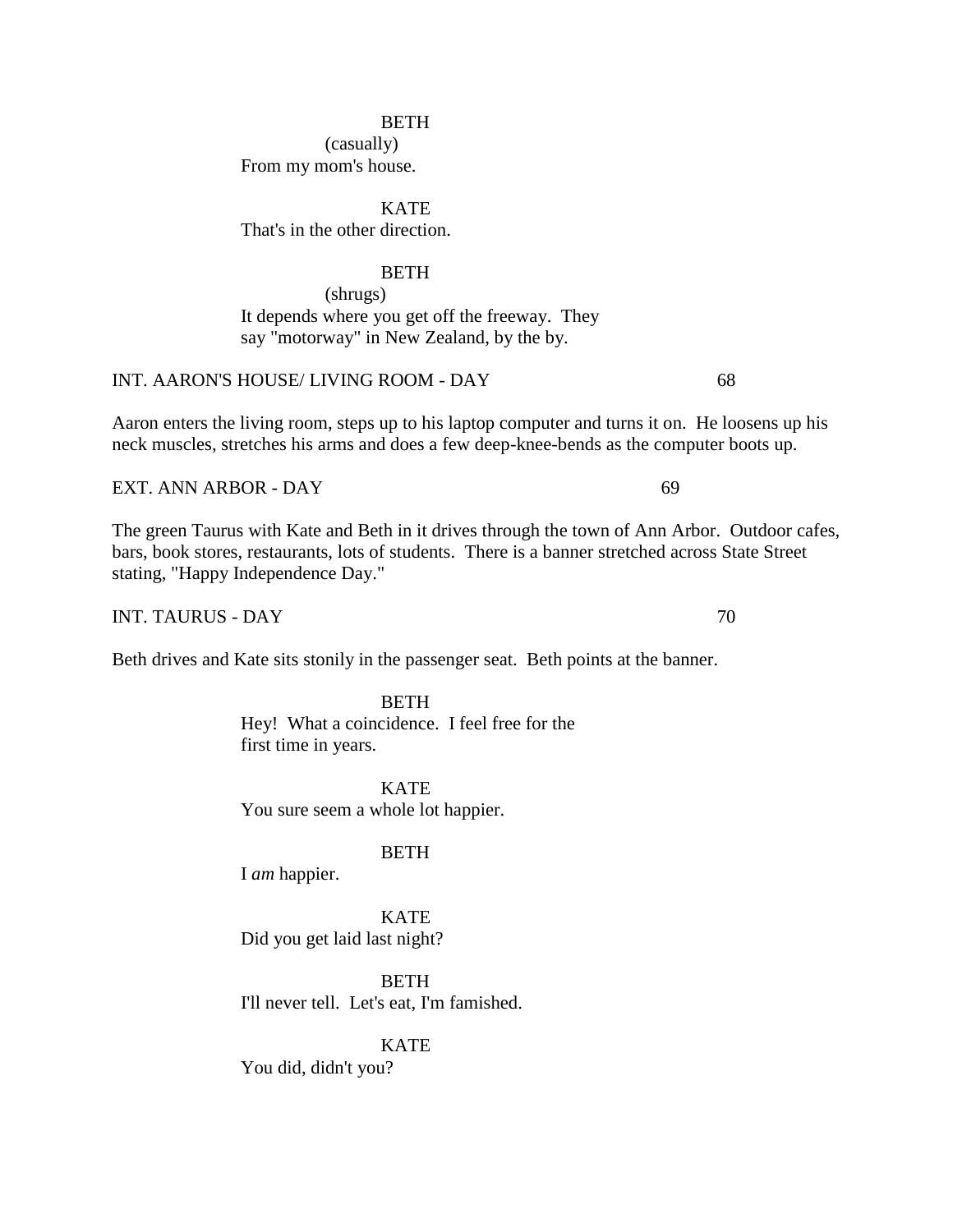And if I did, what's the big deal? People get laid every second of the day, why shouldn't I? (looks at her watch) There, someone just got laid.

### KATE

It's not that you shouldn't, it's that you went out and did it. Was this anyone you've ever met before or just someone you picked up someplace?

BETH

(slightly offended) You don't have much respect for me, do you?

Kate points in Beth's face.

### **KATE**

Hey! Go ahead and kid anybody else on the whole planet, but not me, Beth. I know you. I was there. You've done things that still make me shudder.

#### BETH

(shrugs)

Okay, all right. Excuse me. Well, no, I did not pick up anyone in a bar. It was someone I already knew.

### KATE

Who?

Uh-uh.

#### BETH

Does it matter?

KATE You won't tell me who?

**BETH** 

(shakes her head)

Kate looks at her suspiciously.

KATE It was Aaron, wasn't it?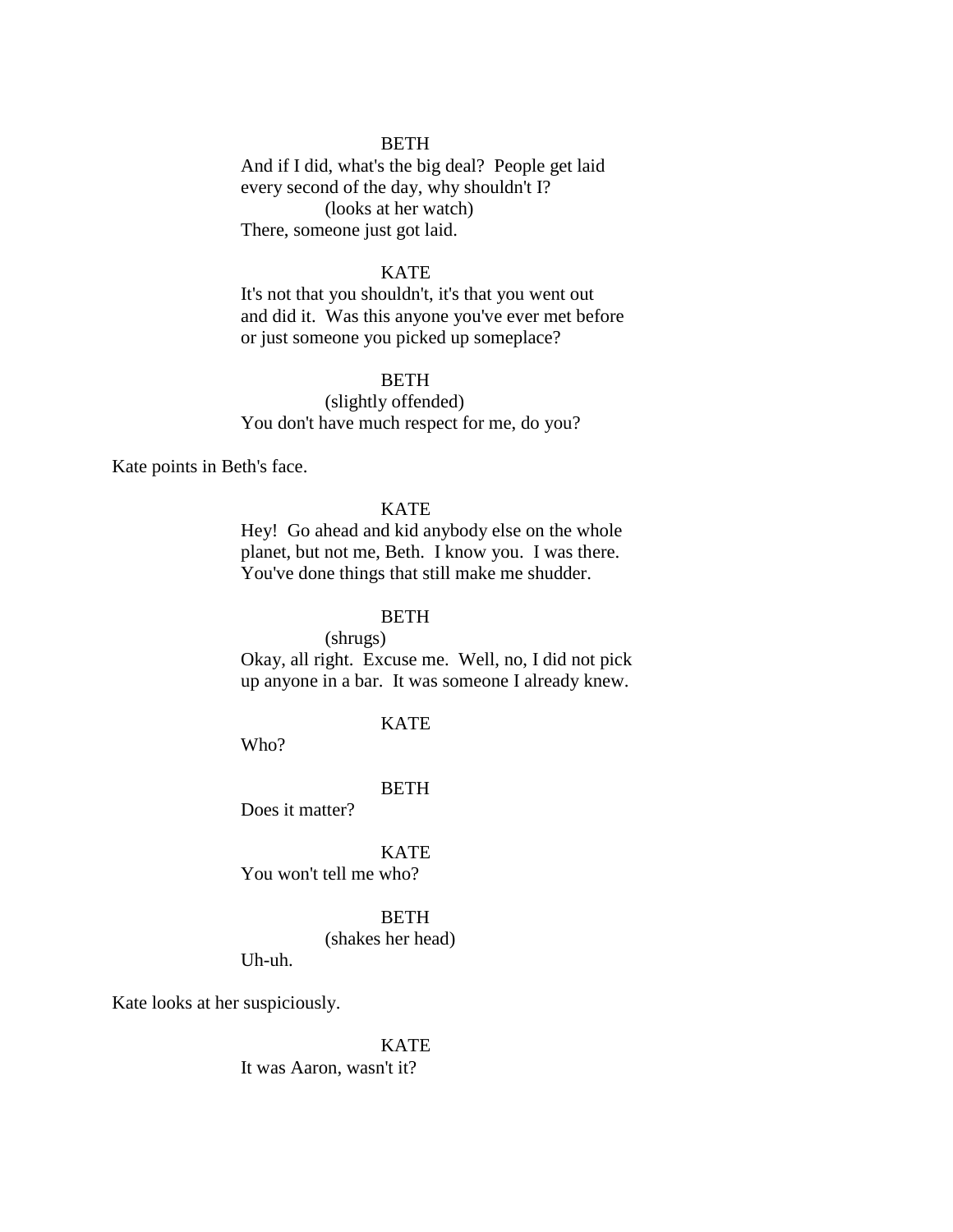What if it was?

Kate is totally shocked.

**KATE** You slept with Aaron? Last night?

## BETH

(nods)

Uh-huh.

# **KATE**

(shocked) Get the fuck outta here.

# **BETH**

(surprised) Hey! He's *my* old boyfriend. What's it to you?

# **KATE**

He's my best friend, that's all. So, uh, how was it?

#### BETH

Great. My memory didn't betray me, and neither did Aaron. I'm a new woman. (Beth touches her sides) There are muscles you use for sex that you don't

use for anything else. Oooh!

#### KATE

And that's why you came all the way here from New Zealand? To have sex with Aaron?

# **BETH**

#### (nods)

Uh-huh. I've been thinking about this for more than a year - who was the man that I had the best sex with that was still alive - the very best seem to have all ended up getting killed in car or motorcycle wrecks.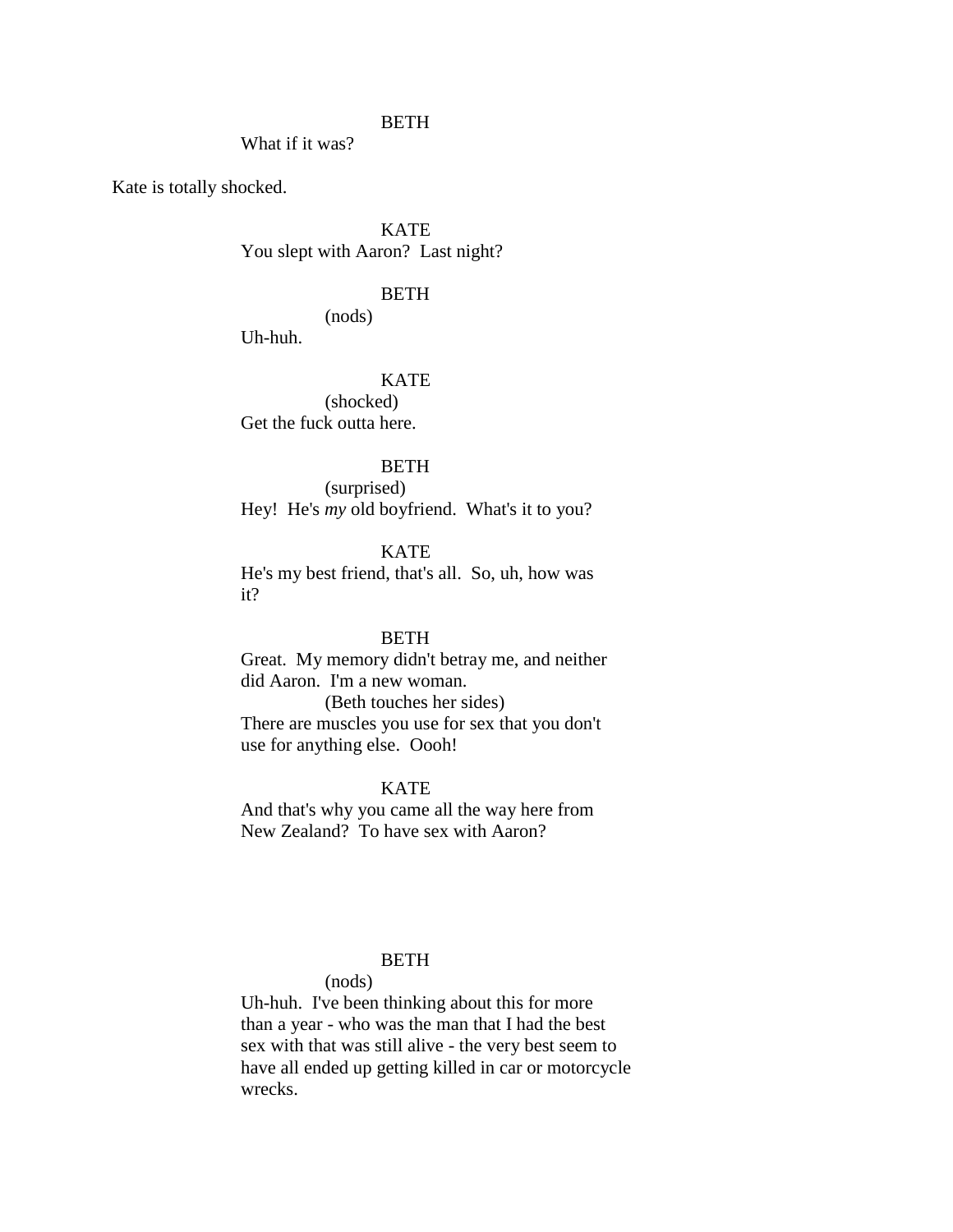## KATE

So, Aaron was the best sex you ever had?

# **BETH**

(shakes her head) No, Ray Gittens was, but he got killed in a motorcycle wreck.

## KATE

(nods)

No kidding. Of all the people I've ever known, Ray seems like the most likely to have died in a motorcycle wreck. He spent all of high school in the parking lot patching out.

# **BETH**

After him came Kenny Holman, but he died in a car wreck. But after him, Aaron came next.

# **KATE**

Why?

#### BETH

You wanna know why?

#### KATE

Yeah, I do.

# **BETH**

Well . . . He has more fun having sex than anyone else. When he climaxes he bursts out laughing. And I think it's hysterical.

#### KATE

This happened last night?

#### BETH

Yes.

KATE (perturbed) Hmmmmm . . . ?

# BETH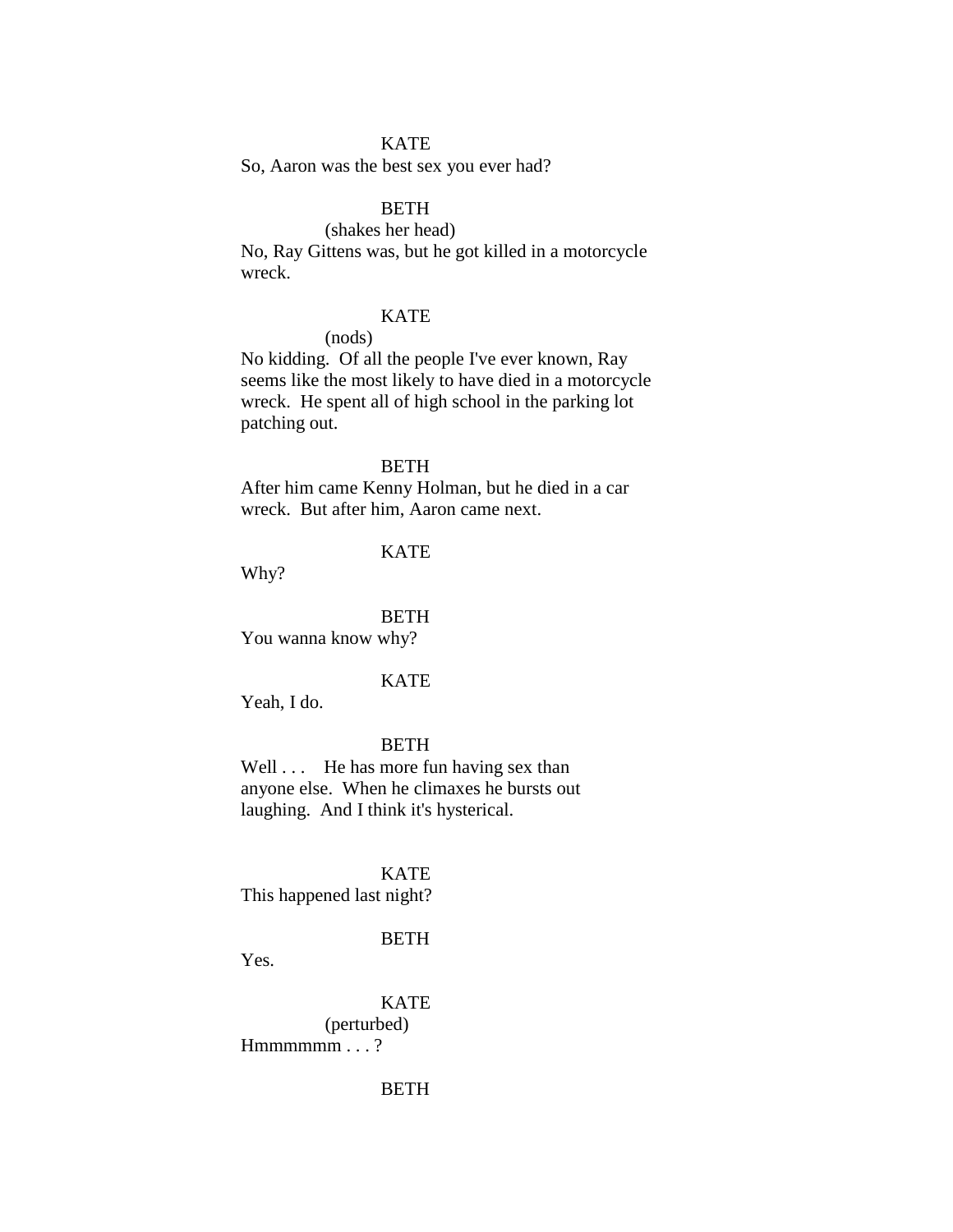What's your interest?

**KATE** I'm just, ya know, interested, that's all. I like Aaron.

**BETH** Have you slept with him?

Kate answers too quickly:

**KATE** No. Uh-uh. We're just friends. We don't even kiss or anything.

Beth notes the change.

## BETH

Well, should you ever decide to, take it from me. Aaron is okay in bed. Even still, eleven years later.

Kate nods thoughtfully.

INT. AARON'S HOUSE/ LIVING ROOM - DAY 71

We see Aaron's glowing computer, then Aaron rises into frame - he's doing one-armed Rocky push-ups, his face-contorting with the strain.

INT. THE DEL RIO RESTAURANT - DAY 72

Kate and Beth are seated in a nice little restaurant.

#### BETH

(prodding) But you don't really care about men, right? In fact, you go out of your way to avoid them. You're little-miss-artificial-insemination.

# KATE

(looks around) Say it a little louder, why don't you. I care about men. I'm just a little pickier than you, that's all.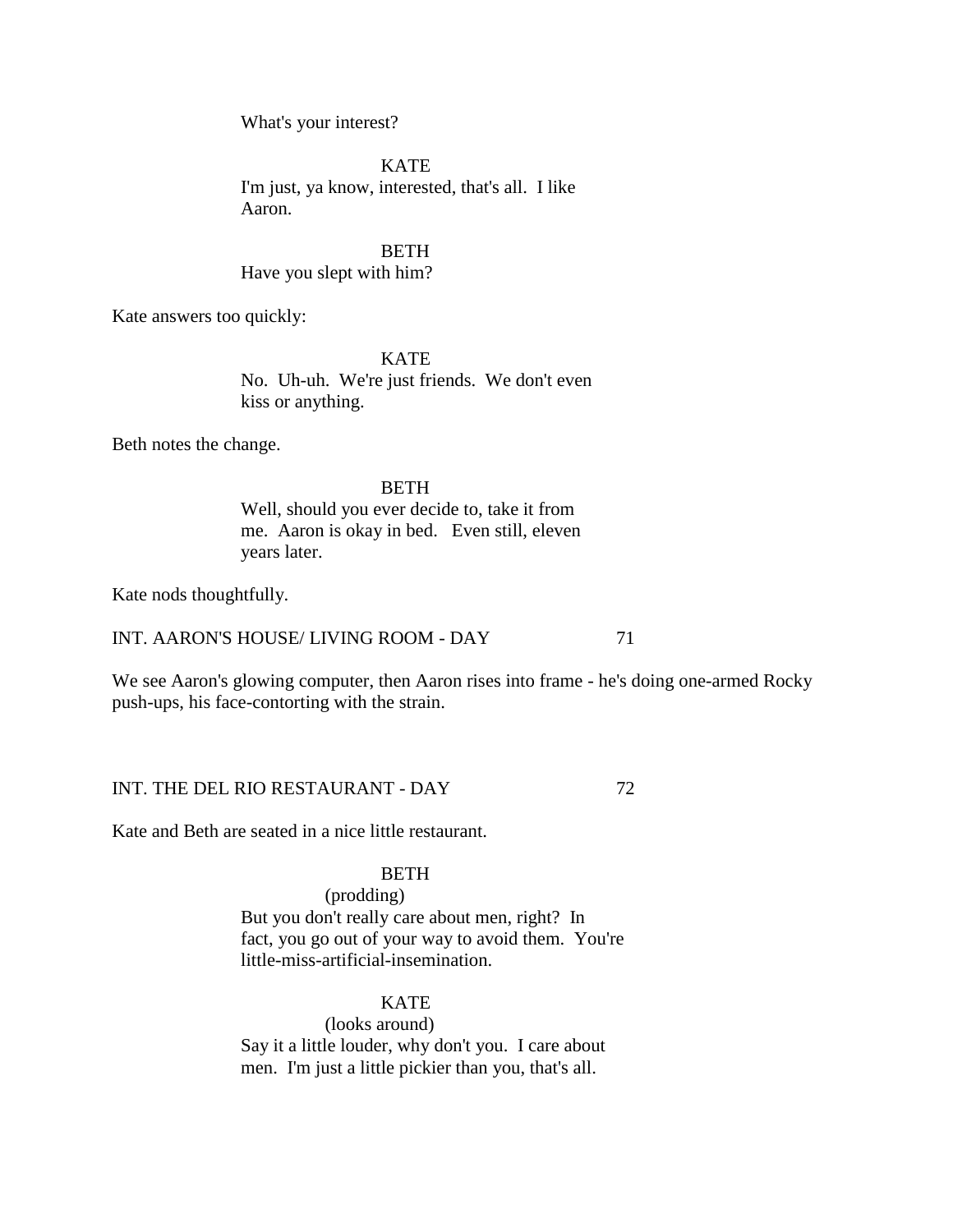Ha! A little pickier, that's funny. I have a kid that's ten years old, and another that's eight. I'm ready to get divorced after eleven years of marriage, and you're just getting pregnant. Did they use a syringe?

### KATE

(aghast)

A *what?*

She looks around to see if anyone else heard.

# **BETH**

A syringe. Or was it, like a stainless steel tube, or something? This sounds like a science fiction story. Only you, Kate.

# **KATE**

(offended)

What does that mean? Everyone's been saying that shit my whole life. "Only you, Kate." That really pisses me off. *I'm not crazy, ya know!*

People turn and look. Beth gets nervous.

BETH

Kate, get a hold of yourself, this is a public place.

# KATE

(evenly and quietly) All I want is a baby, that's it. I'll be a good mother. The child will not want for anything.

## BETH

(shrugs) Except a father.

# **KATE**

(stung) Well, what about yours?

## **BETH**

(confused) My father? What about him?

# **KATE**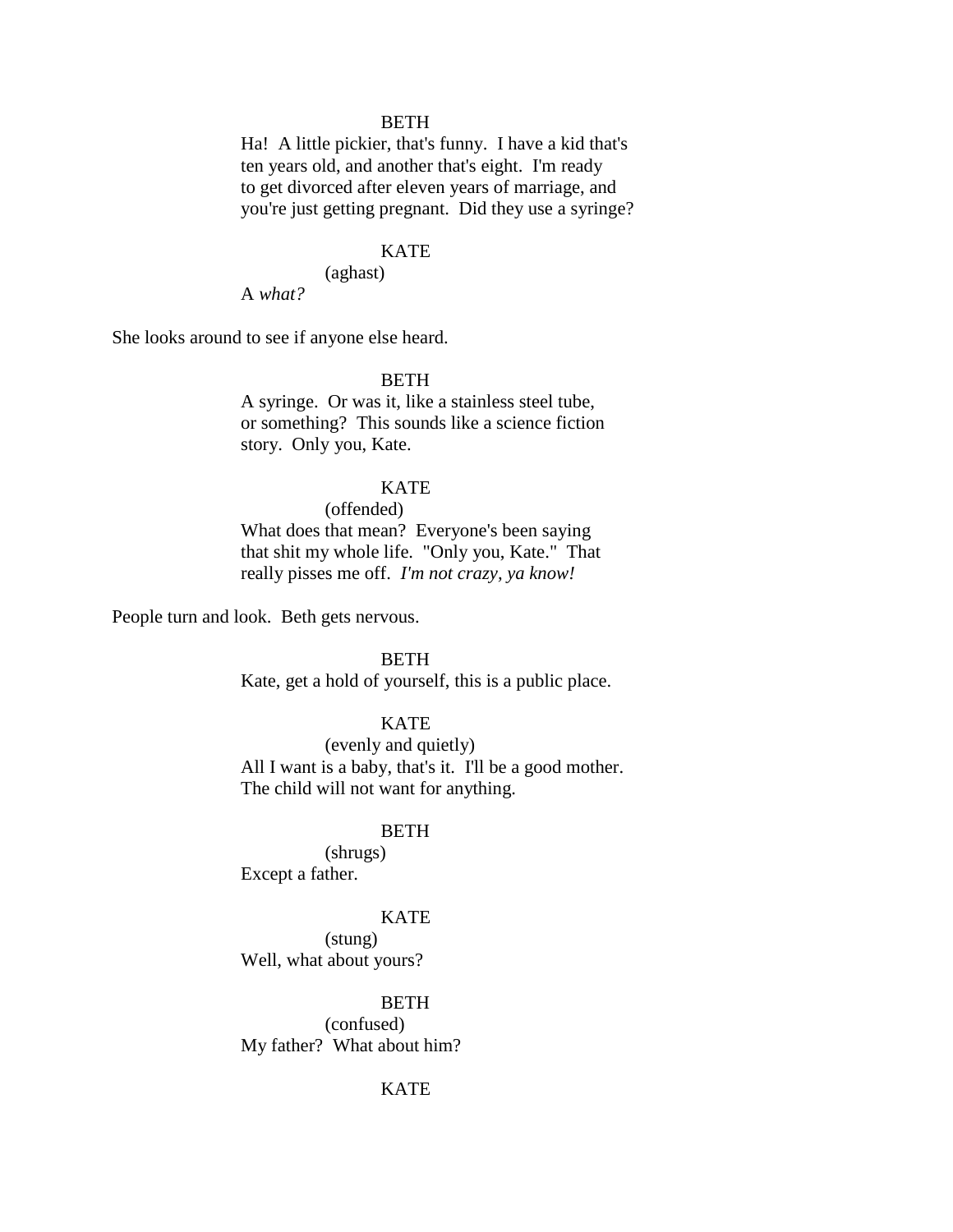No, your husband.

# **BETH**

Oh, him. I love him, he just won't get his shit together. He blinked twice and went from being a happy-go-lucky, good-looking guy with an accent, to a husband and a dad of two, and he can't make the adjustment.

## KATE

What are you gonna do?

#### **BETH**

I just did it. I'm here. I left my husband and two beautiful children because I was about to lose my mind. I dreamed a dream, went out and accomplished it. Independence Day. Aaron's still around, maybe he and I will hook up for a while. Make love six times a day, 'til we hurt ourselves.

#### **KATE**

## (blurts) Uh . . . I didn't get artificially inseminated.

#### **BETH**

This doesn't get any weirder, does it? It's starting to sound like *Rosemary's Baby*.

## KATE

No, it doesn't, thank you very much.

### BETH

So what method of conception did you finally decide on? Freeze-dried sperm from Sweden?

#### KATE

No. The old-fashioned kind.

#### BETH

You've got me confused, now which kind is that?

## KATE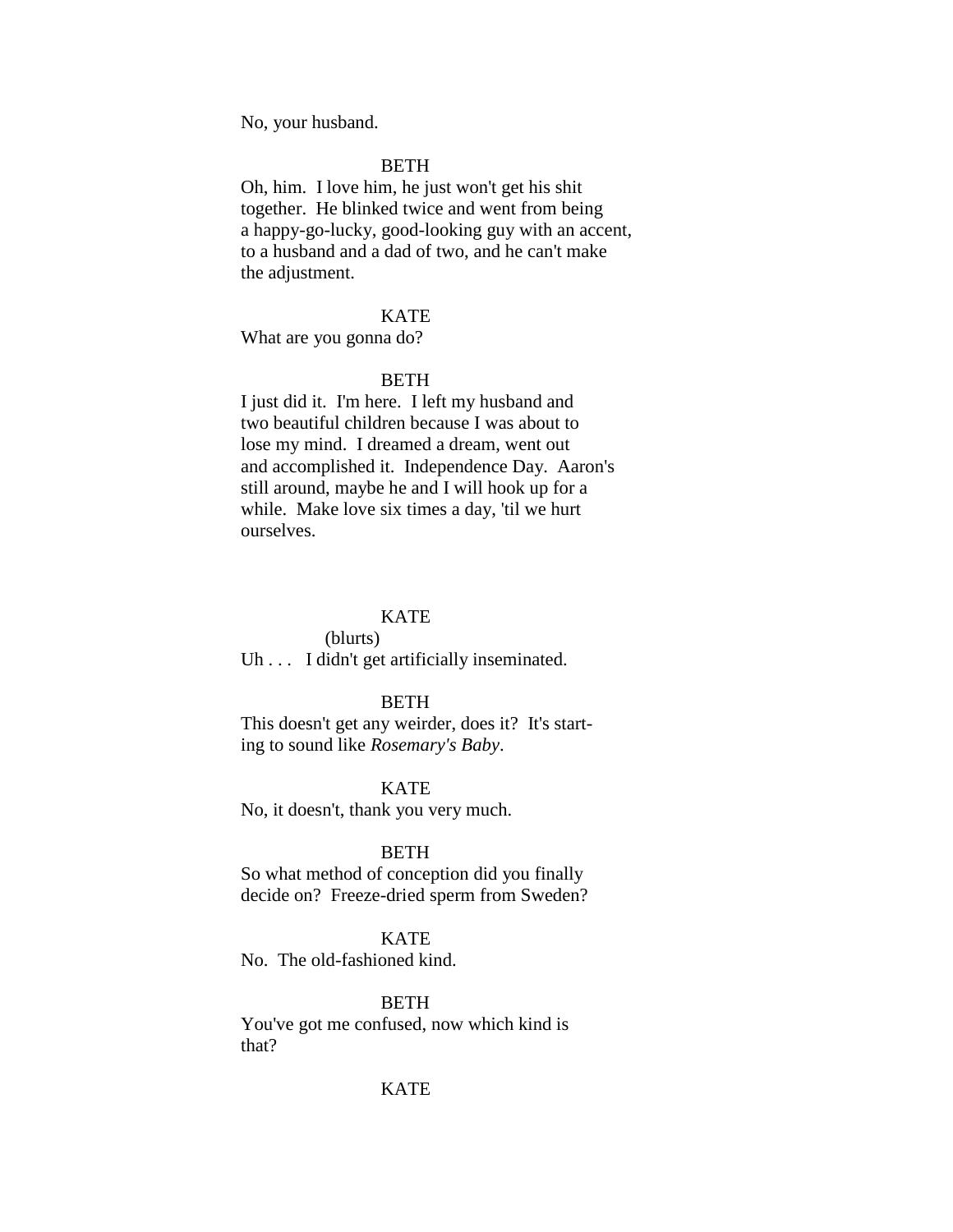From sex.

# **BETH**

(impressed) Ah yes, that kind. Well, all right, Kate. With whom, if I may be so bold?

#### KATE

Well . . . Actually, it was Aaron.

# **BETH**

(grins) You let me talk and didn't say a word. Tell, tell. Did he burst out laughing when he came?

## **KATE**

(frowns)

Well . . . no. The first time I sort of assaulted him. The second time . . . uh-uh. The third time, maybe.

**BETH** There's no maybe, Kate. You'd know about it.

## KATE

(explaining) You see, Aaron and I have a deal.

#### **BETH**

What kind of deal?

KATE

I used him *instead* of the artificial insemination, but it's going to be *my* baby.

# BETH

(nods)

Uh-huh.

KATE

It all makes complete sense.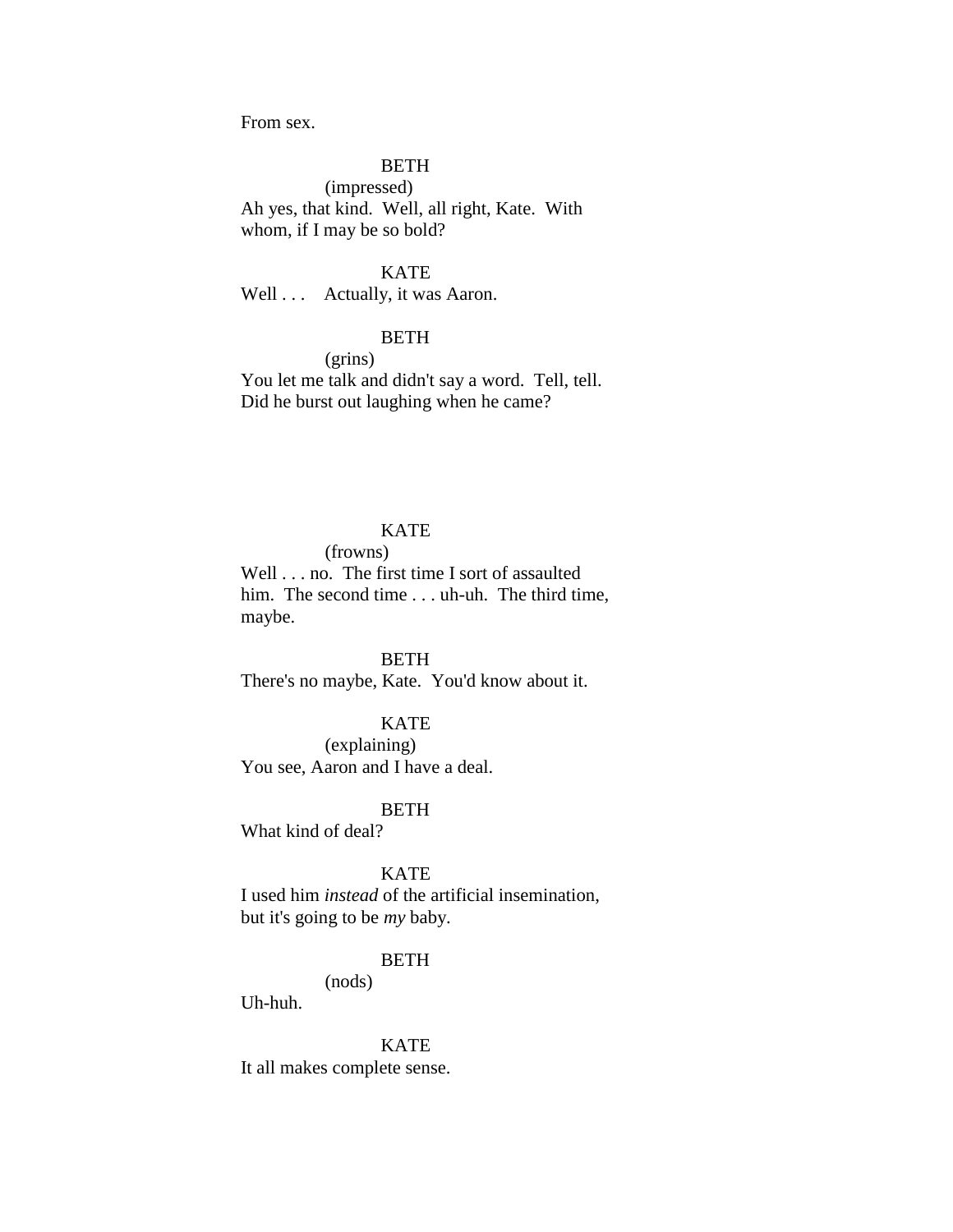Sure it does.

# KATE

It does.

#### **BETH**

So, let me see if I've got this straight? You had sex with your best friend, whom you see all the time and speak to everyday, so you can have a baby without a father, and Aaron can just pretend to be a friend of the family? Is that how it's gonna work?

### **KATE**

Well, yeah, I guess.

Beth puts her hand on Kate's shoulder.

## **BETH**

You wanna know what I *really* think? That's the stupidest thing I've ever heard. How does Aaron feel about it?

## **KATE**

#### (ashamed)

Well . . . He doesn't seem to think it's such a great idea, either. So I kinda told him we shouldn't see each other for a while.

## **BETH**

And you wonder why people say, "Only you, Kate?" Because *only you* would come up with such a whacko, idiotic scheme.

**KATE** 

Hey! I think it's a *good* plan.

**BETH** 

Oh, well, then it's a good plan.

#### **KATE**

What's wrong with it?

# **BETH**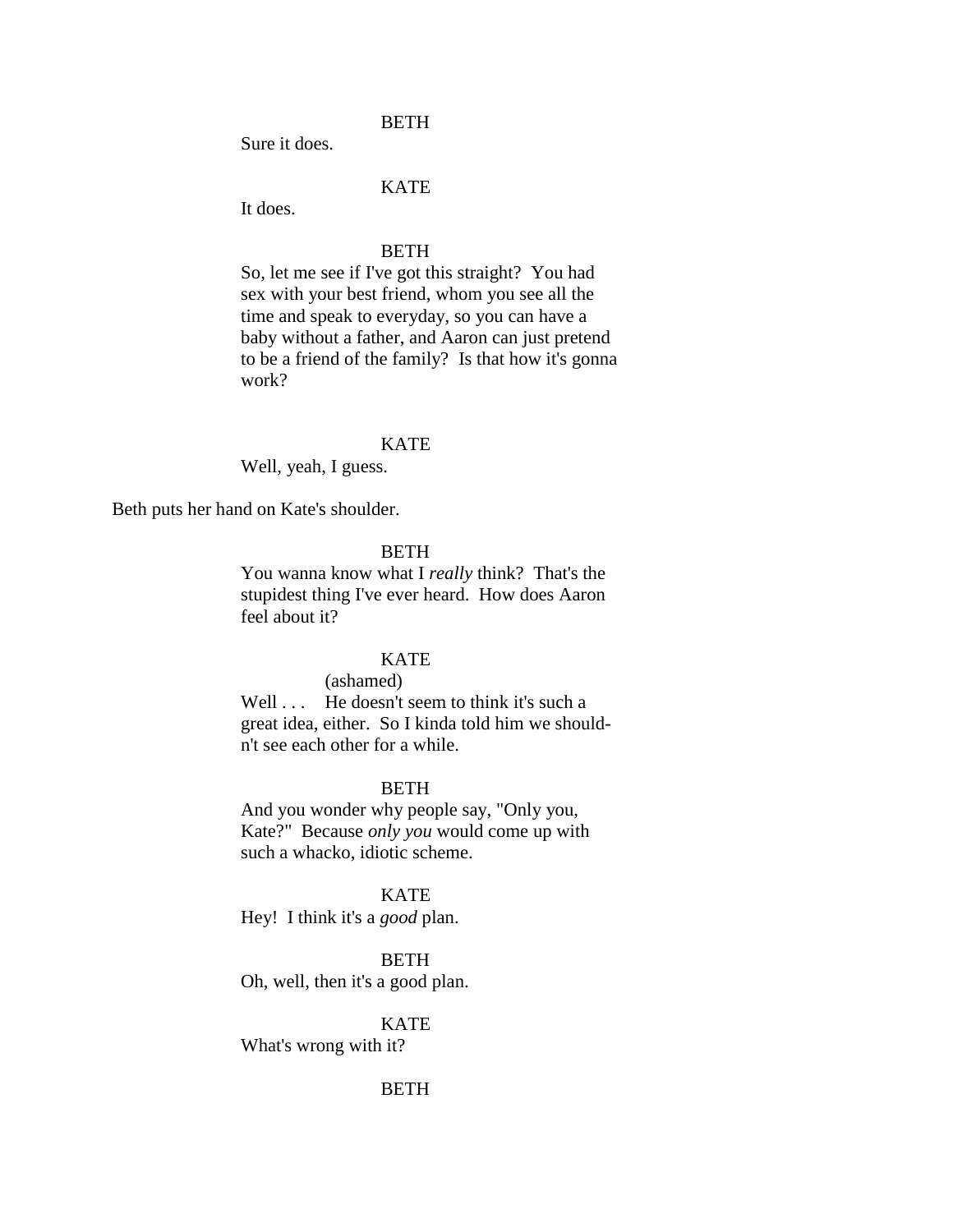(shakes her head) You're joking. It's not nice.

KATE

To *whom* is it not nice?

#### **BETH**

(counts on her fingers) Well . . . let's see? The baby, Aaron, you, your parents, Aaron's parents, your grandpar -

# **KATE**

(cuts Beth off) - I got it. You think it's *that* bad of a plan?

#### **BETH**

(nods)

Yeah.

# **KATE**

Well, then, why did Aaron go for it? Huh?

# BETH

I'll just bet it was a way to get to sleep with you after all these years. You don't put out too easily.

#### KATE

No, not as easily as you. How long did you wait with Aaron?

**BETH** Uh . . . It was the first date.

# KATE

(grins triumphantly)

Where?

#### **BETH**

In the backseat of a car. My guess is Aaron likes you.

#### KATE

I know he likes me. We talk everyday. That is, we did until I started with this artificial insemination business. You had sex with him on the first date?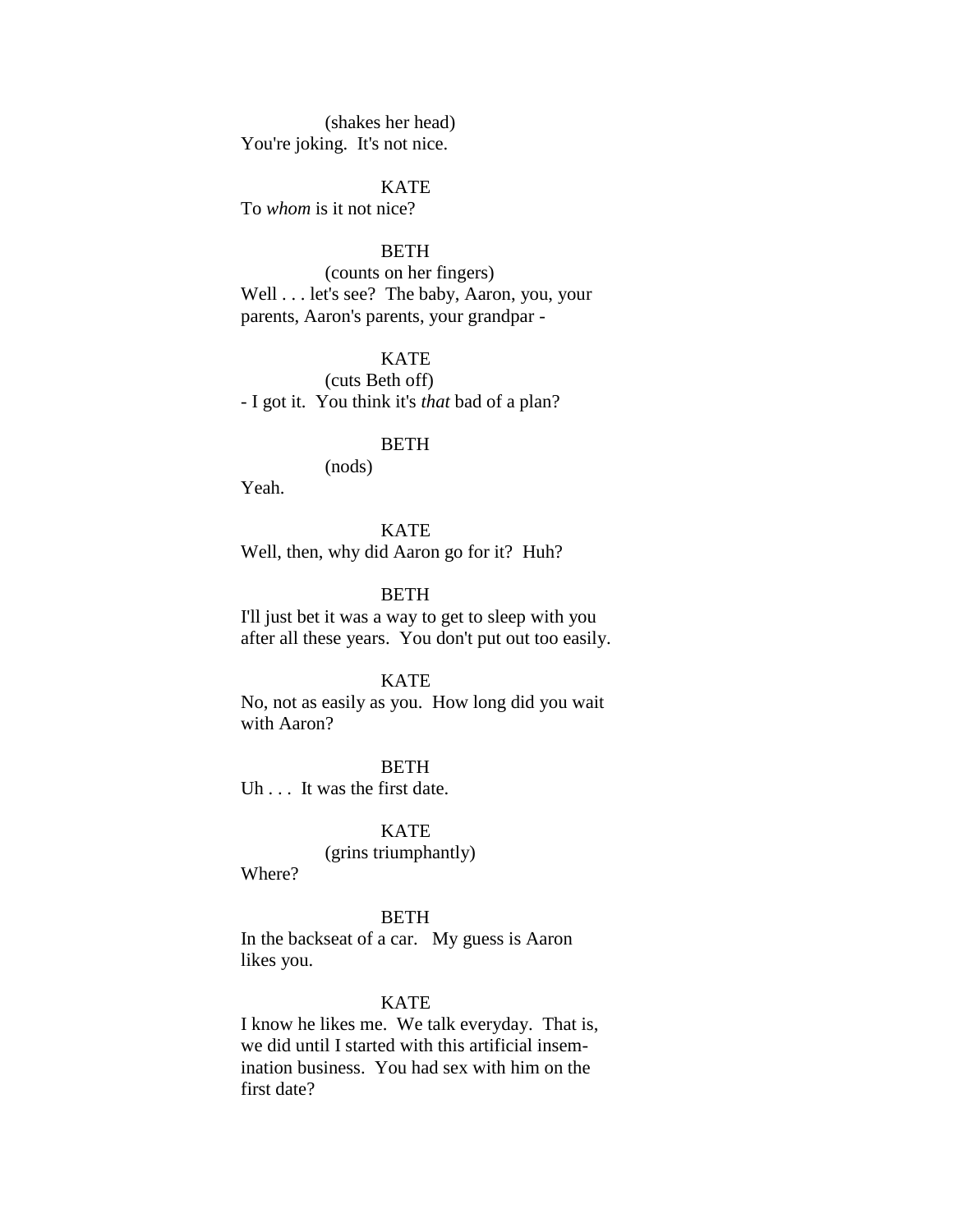In the backseat of a car. When the question of whose sperm to use came up, Kate, did you have to really search around in your mind for who to choose, or did you know right away.

### KATE

I knew right away, but that's not love.

# **BETH**

Oh, Kate, you've read too many books. What is love, anyway?

#### **KATE**

 $Well \ldots$ 

(remembers and smiles) It's equal parts passion and compassion. It's like Yin and Yang. If you don't have both parts you're sunk.

# BETH

(nods) That's a good definition. Where did you hear that?

# **KATE**

(ironically)

From Aaron.

## BETH

So? Clearly you both have compassion for each other - I mean, nobody could listen to your crazy horseshit day in and day out for these years and *not*  be compassionate . . .

### KATE

(tolerant) Thank you, Beth.

## **BETH**

So, how was the passion part?

### **KATE**

(nods) It was good.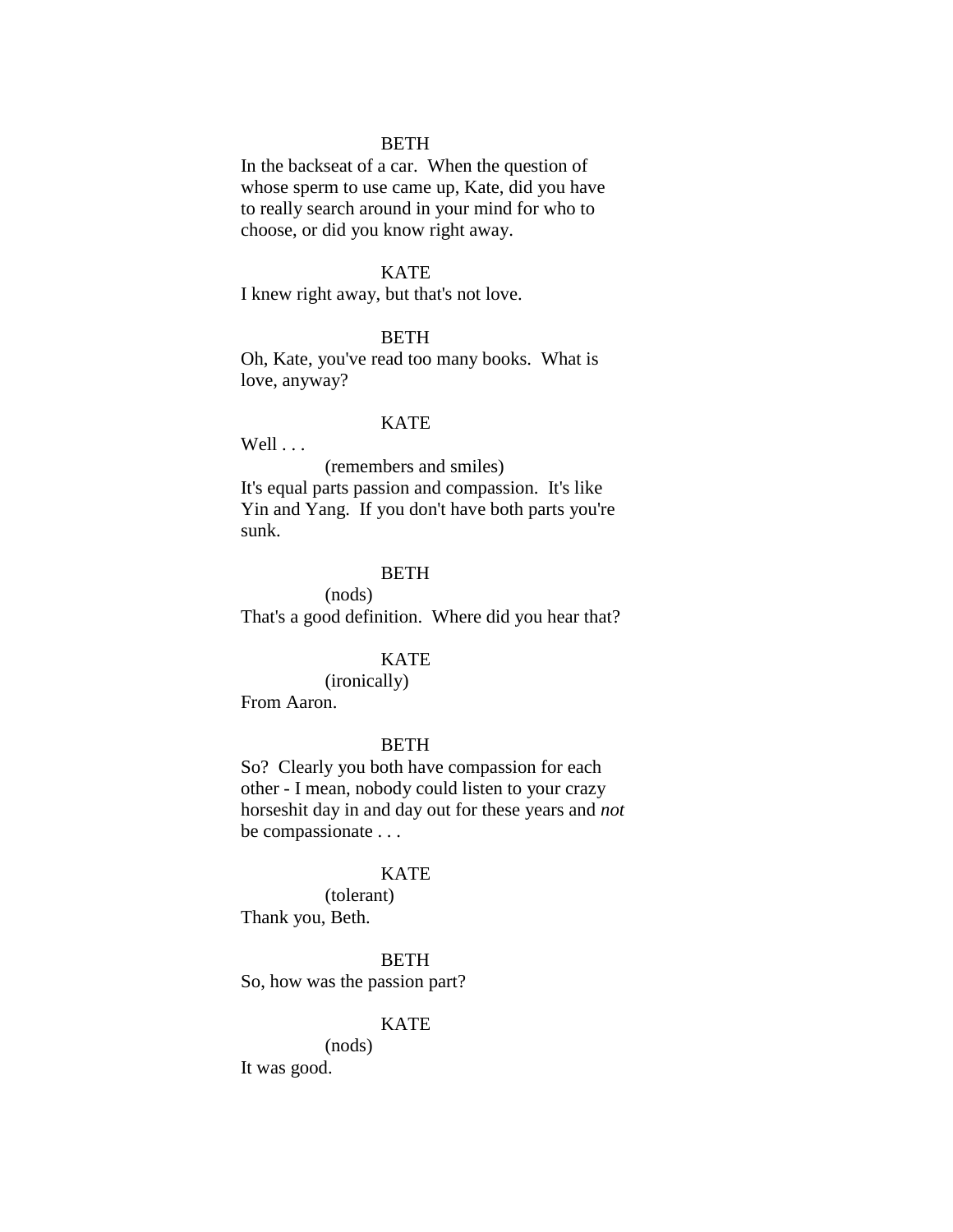That's it? Not even better than usual?

# KATE

(hot) There is no *usual!* I rarely have sex anymore.

### BETH

But you did just do it with Aaron.

## **KATE**

So did you.

## BETH

Yeah, but I don't think you can compare them, Kate. You guys didn't use any gym equipment, did you?

### KATE

No.

# BETH

(nods)

Well . . . You haven't answered my question, Kate. How was it? I think you're avoiding it. Why?

# **KATE**

#### (having difficulty)

But I know him so well. How could he *possibly* be the love of my life? Don't you see . . . the love of my life'll swoop down out of nowhere and lift me up, out of my dull little existence, and up into something beautiful and magical. With no connection to anything like it is right now. All new. Completely improved. Blissful . . .

(Beth looks at her patiently) . . . You think I'm setting unrealistic standards?

# **BETH**

No, no, Kate, I love *Cinderella.* I guess I just forgot about the part where Prince Charming knocked her up.

Kate starts to cry.

#### KATE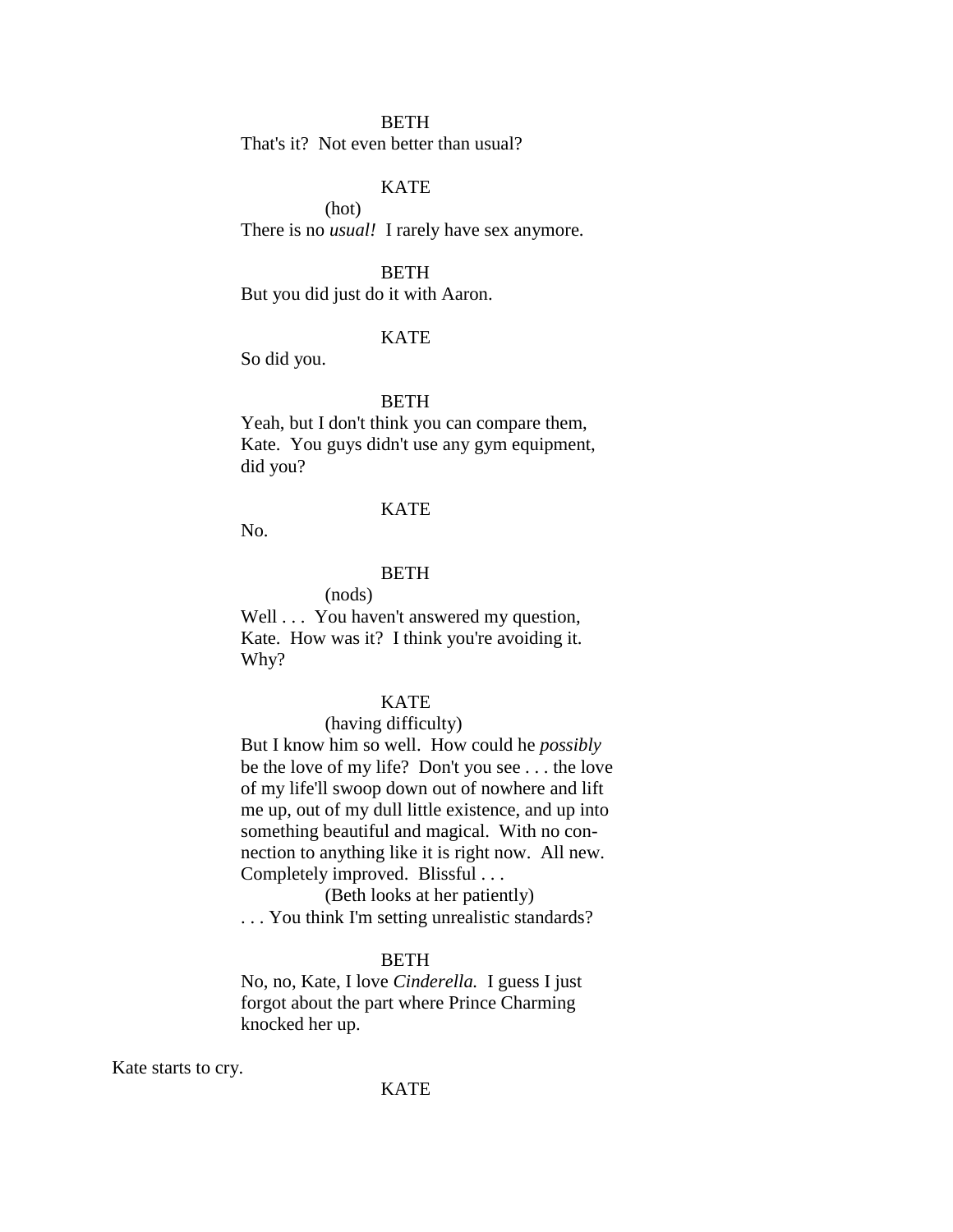I'm really confused.

# **BETH**

Kate, this isn't a study you're making, this is something you've gone and done. Now you're pregnant and Aaron's the father. If you have this baby and exclude Aaron from the process, you'll always regret it. Take my word for it.

Kate finally comes to the realization of what this all means.

# KATE

(frowns) What have I done?

**BETH** What are you gonna do, that's the question?

#### KATE

(shakes her head)

. . . I'm not sure.

Beth looks Kate in the eye.

**BETH** Are you considering an abortion?

Kate answers quickly.

KATE No. This may be my only chance.

BETH Then what're you gonna do?

#### KATE

 $H$ mmmm $\ldots$  ?

# INT. AARON'S HOUSE - DAY 73

Aaron sits in his living room reading *Parent and Child* by Dr. Benjamin Spock, listening to Dave Brubeck, and smoking a cigarette. He glances over at the computer, which is off, winces, and goes back to his book. Finally, he drops the book in his lap and sighs.

## AARON

# (wistfully)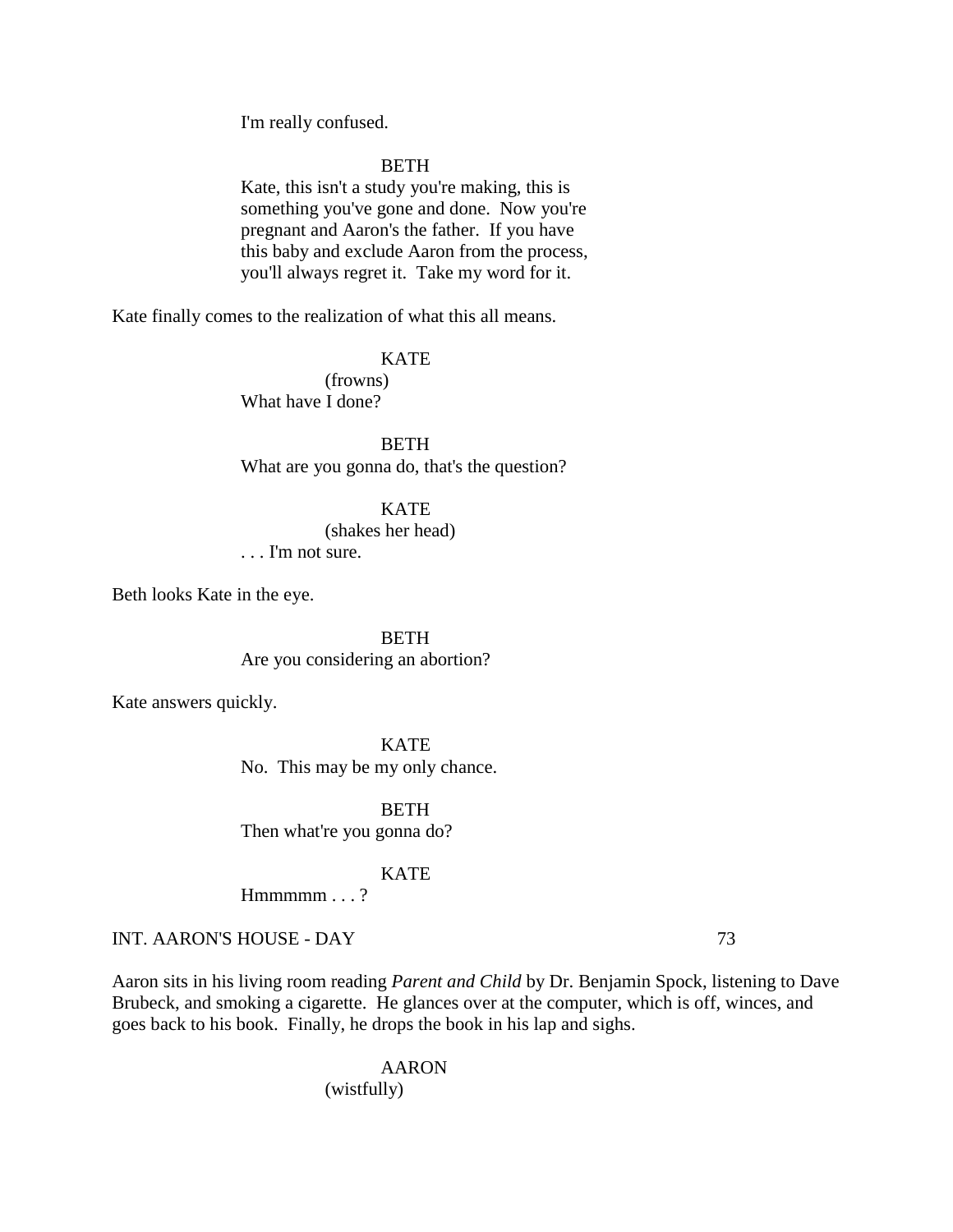Kate . . .

Aaron drops his head back and shuts his eyes.

Suddenly, Aaron jumps out his chair, dashes over to a pile of magazines, goes to the bottom and retrieves a *Penthouse.* He flips through it until he arrives at a lesbian pictorial.

# AARON

Kate . . . *and Beth*.

He looks at the photos eagerly for a second, then gets a better idea. Aaron drops the magazine and sprints to the video tapes. In the case marked *Old Yeller* Aaron takes out a tape *actually* marked *No Man's Land*. He plugs in the tape, takes the remote, pushes pause, then exits the room. He returns a moment later with a roll of paper towel.

Aaron tosses the *Penthouse* and the paper towel on the floor, then drops into the chair. He pushes play. He watches the tape for a second as two woman prepare to have sex with each other, then Aaron squints.

# AARON

# Shit, I need my glasses.

He pauses the tape, then searches for his glasses. He finds them, puts them on, and starts again. The tape rolls: the two buxom babes take each other's clothes off. As Aaron watches the action closely, the two babes *magically transform into Kate and Beth!* They continue to busily undress one another.

Aaron grins lasciviously, and begins to follow suit, slowly unbuttoning his pants.

When Kate and Beth have got each other down to bra and panties, Aaron unbuckles his belt, and -

• There's a loud knock on the front door, three feet away from Aaron's chair. Aaron is startled and bolts out of the chair, his pants hanging open, pornography

playing on the TV, a *Penthouse* and a roll of paper towel on the floor. Aaron looks like an escaped POW in an enemy spotlight - which way to turn?

Aaron speaks into his hand to intentionally muffle his voice.

# AARON

Who's there?

He quickly goes for his open pants and belt.

**BETH** (through the door)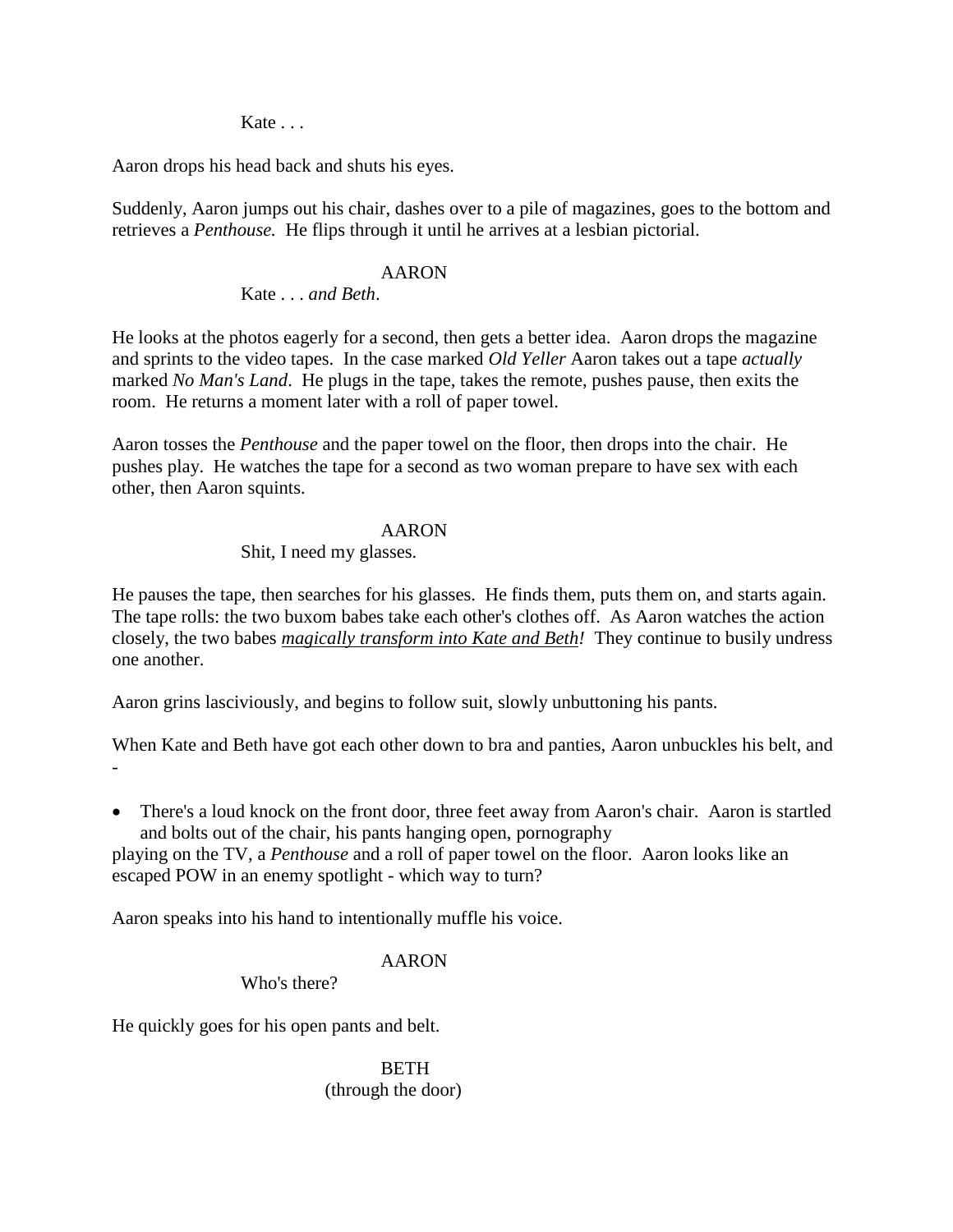It's Beth.

He pauses the video and whispers to himself:

AARON Whew! It's only Beth. (loud) *Hold on*. (he opens the door and *comes face to face with Kate*; Aaron speaks in a little voice)

Kate, hi.

Aaron attempts blocking the doorway with his body. He still has the remote control in his hand. He tosses it behind himself onto the couch. It hits the cushion, bounces, and when it lands on the floor the picture and sound on the TV come back to life two girls getting it on - *loud*.

### KATE

Did we wake you?

AARON (stupefied) Wake me? Yeah, that's it, I just sort of crashed out on the -

## KATE

- Why is the TV so loud?

#### AARON

- Couch, with the TV on, and, hold on okay?

Aaron slams the door and turns around with a stricken expression.

## EXT. AARON'S FRONT DOOR - DAY 74

Beth and Kate look at each other quizzically.

INT. AARON'S HOUSE - DAY 73A

Aaron finishes buckling his belt, kicks the magazine and paper towel under the chair, punches stop on the video, and silence returns.

AARON

All right.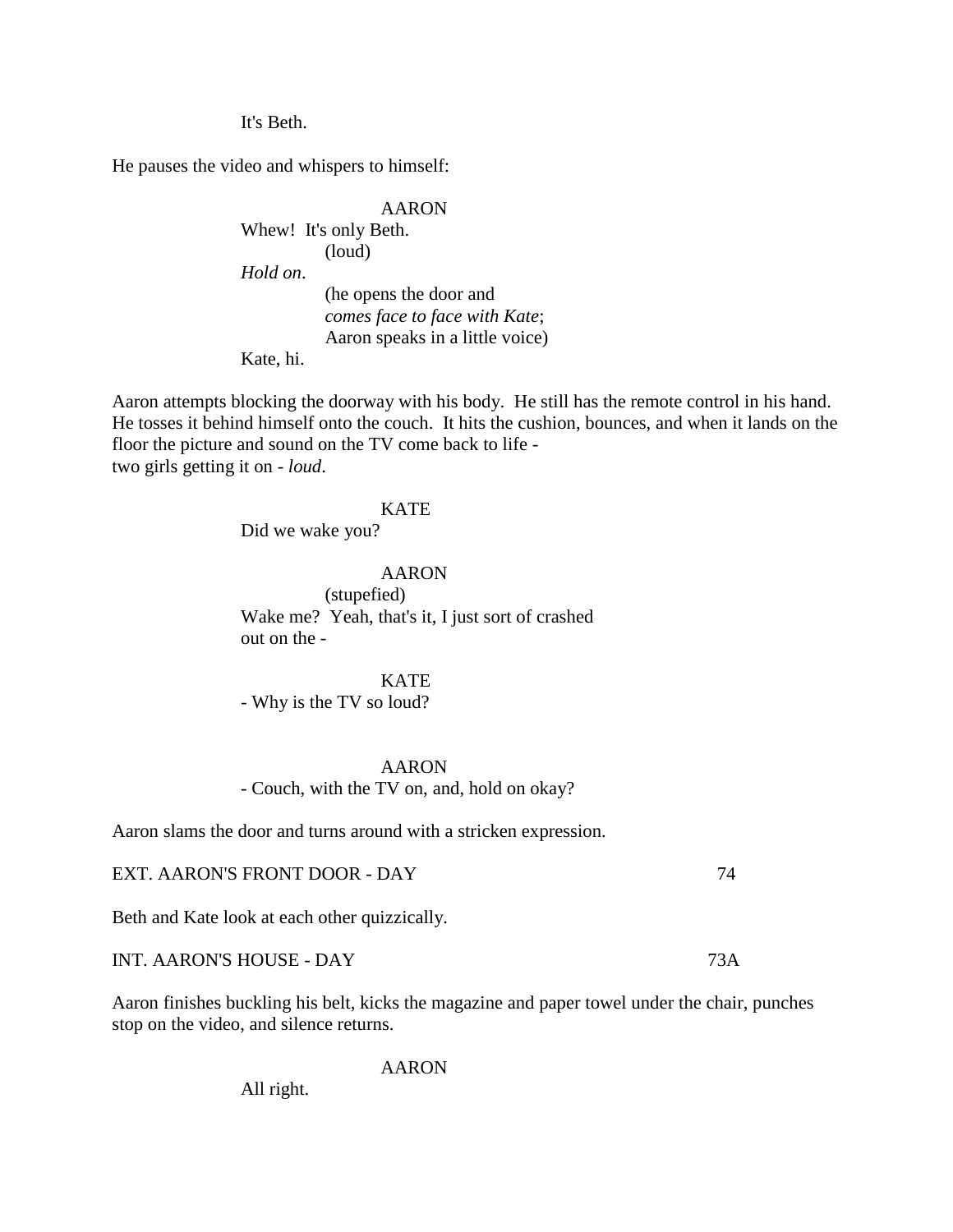## (Aaron opens the door)

Hi.

# KATE

(concerned)

Are you okay?

## AARON

Fine. Couldn't be better. Kate, Beth, come on in.

They both enter. Aaron seats them on the couch, then he sits on the arm of the chair across from them.

> AARON So, what's up? Seeing you two together is like the old days.

Kate and Beth both look at each other and nod.

## **KATE**

What've you been up to?

#### AARON

(smiles)

Beats me.

He crosses his legs and the paper towel comes rolling out from under the chair. It rolls across the floor, leaving a path to the *Penthouse,* then disappears between both woman's feet under the couch. Aaron claps his hands:

#### AARON

So, what brings you two over here?

Beth and Kate exchange a look. Beth turns to Aaron with a serious expression.

#### BETH

Aaron, I don't think you and I should sleep together anymore.

# AARON

Oh, really? Why?

#### **BETH**

Because Kate told me everything, and it just doesn't seem right. You're gonna have a kid.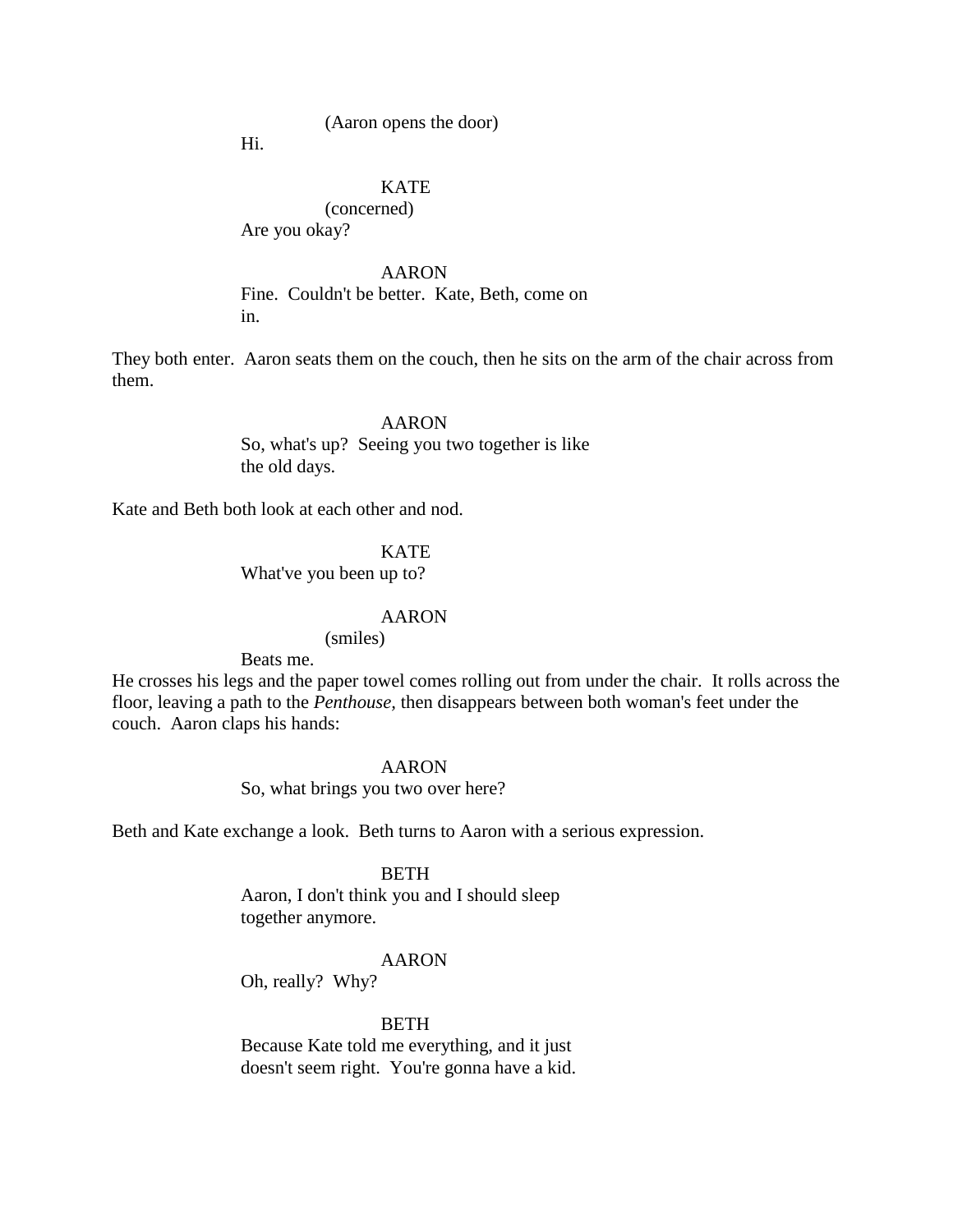# AARON

No, *she is*, didn't she tell you. She could've had a syringe-full of Gomer Pyle's sperm, but she chose mine instead.

(Aaron turns to Kate) Sh-zam! Sh-zam! Sh-zam!

### KATE

(angry)

Fuck you!

# AARON

You already did. Are gonna to follow me around now and tell *all* the women I sleep with that I impregnated you?

Kate is offended.

#### **KATE**

That's not fair, Beth is my best friend, I've known her longer than you. Beth was my friend before you ever met her.

Aaron looks at Beth.

# AARON

That's not true. Beth and I knew each other at camp when we were kids. We even kissed once when I we were about thirteen. We actually went skinny-dipping, except you kept your underwear on.

#### **BETH**

And so did you.

AARON

Did I? How funny, I can't remember. It's been over twenty years. (he turns to Kate) So, I've known her *longer* than you.

Aaron sticks out his tongue, then realizes it still hurts.

KATE (rolls her eyes)

Fine.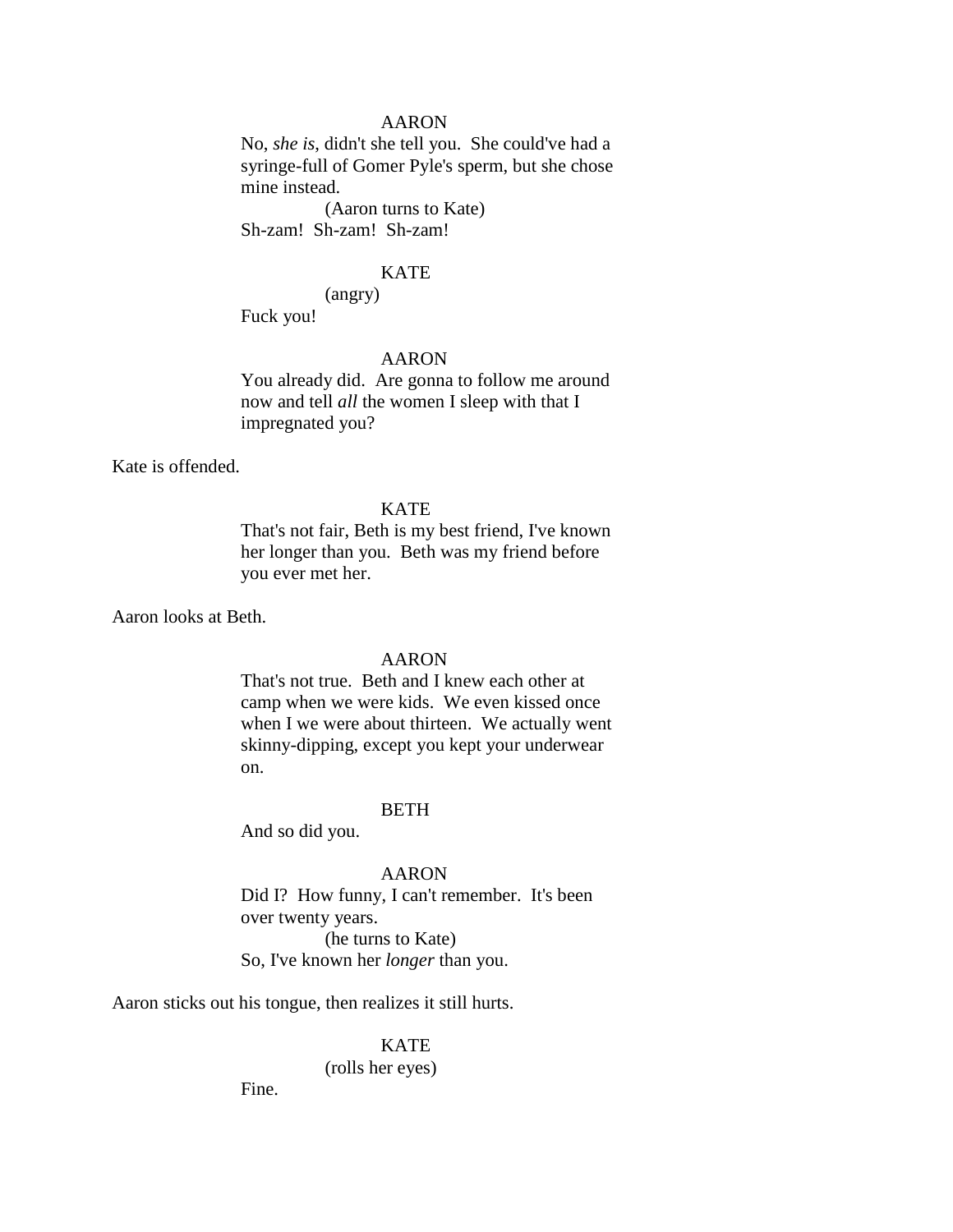Beth waves her hands.

## BETH

Look, you two. I have no vested interest here other than you're my two oldest friends and I'd like to see you both happy. You're acting like idiots. Straighten this out.

(points at Kate)

You're pregnant . . .

(points at Aaron)

. . . And you got her that way. It doesn't matter what your reasons were - you've gone and done it. Now what're you going to do? Clearly, staying single into your thirties has made you *both* crazy. I recommend that you both grow up and stop act- (continued)

#### BETH (cont.)

ing like kids. I know, I've got kids. And even though their father's a jerk, maybe I should get back to them.

(Beth stands)

I'm taking off. If you want me I'll be at my mom's house packing. And one more thing, this isn't a joke.

Beth Leaves.

Aaron and Kate look at each other for a long time.

#### KATE

Beth says when she and you make love, you burst out laughing when you climax. You didn't do that with me.

#### AARON

Well . . . We never made love. We went through an insemination process, like mollusks or encephalopods, only with less passion. Maybe I should've just jerked-off on the floor and you could've sat on it for nine months and hatched a kid.

KATE Hey, come on. We're still friends, right?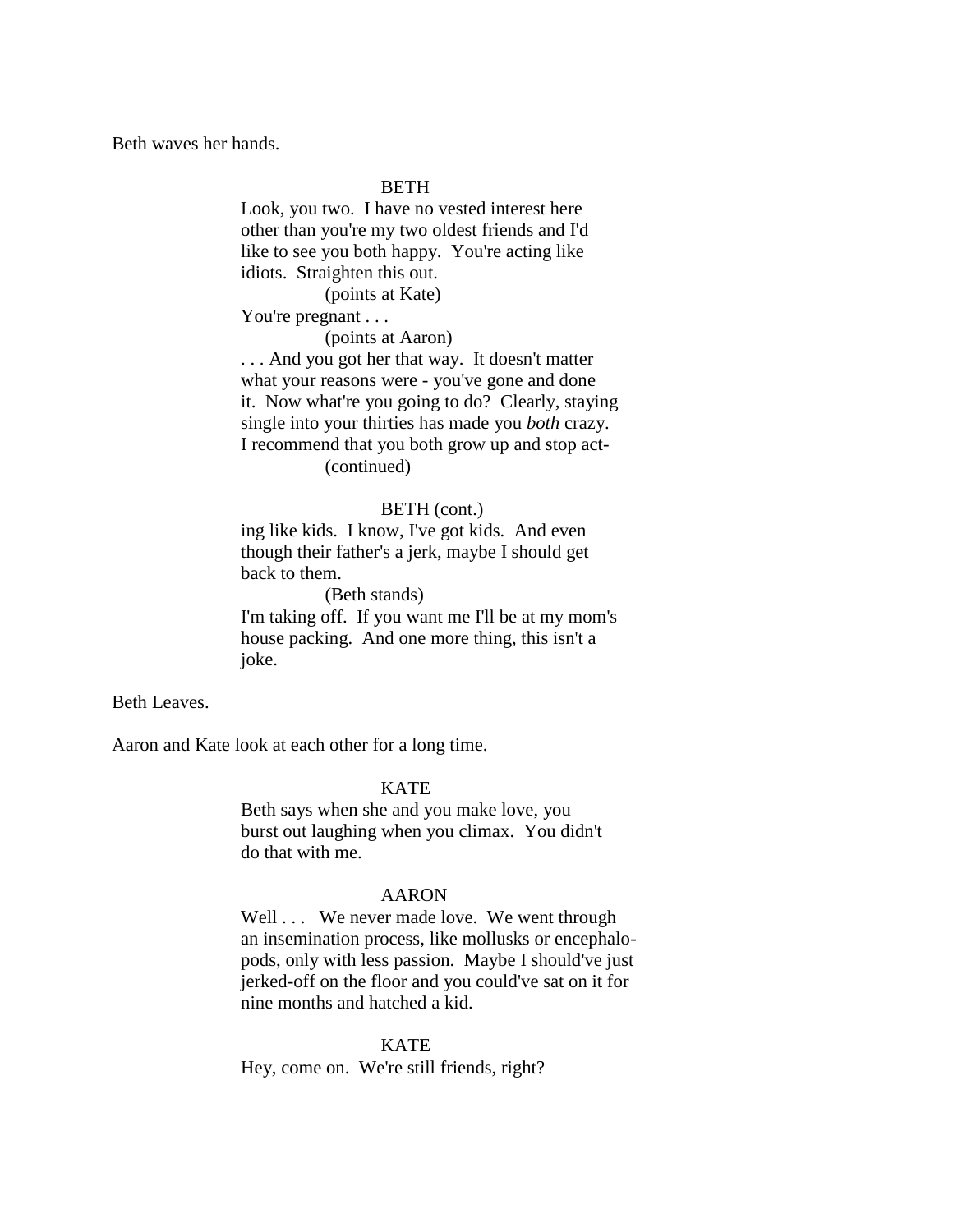## AARON

You might be surprised to learn that most of my friends could care less how I climax.

**KATE** You acting very hostile, ya know.

AARON

I'm sorry. I don't know how to act anymore.

**KATE** Me, neither. I told you this would fuck up our friendship.

AARON Congratulations, you were right. What are we gonna do now?

KATE

(shakes her head) I don't know. I want a cigarette so badly I could just die.

She buries her face in her hands and moans. Aaron wants to go to her, or at least give her a cigarette, but he can't move.

There's nowhere to go. It is a silent tableau: Kate on one side of the room, Aaron on the other; a roll of paper towel separating them.

The doorbell rings. Aaron rises to his feet.

AARON Saved by the bell, euphemistically speaking.

KATE That's not a euphemism; it's a cliché - a trite expression.

#### AARON

Thank you.

He goes to the door and opens it.

There stands a good-looking, dark-haired man in his mid-thirties. He points into Aaron's face and asks in what sounds like an Australian accent: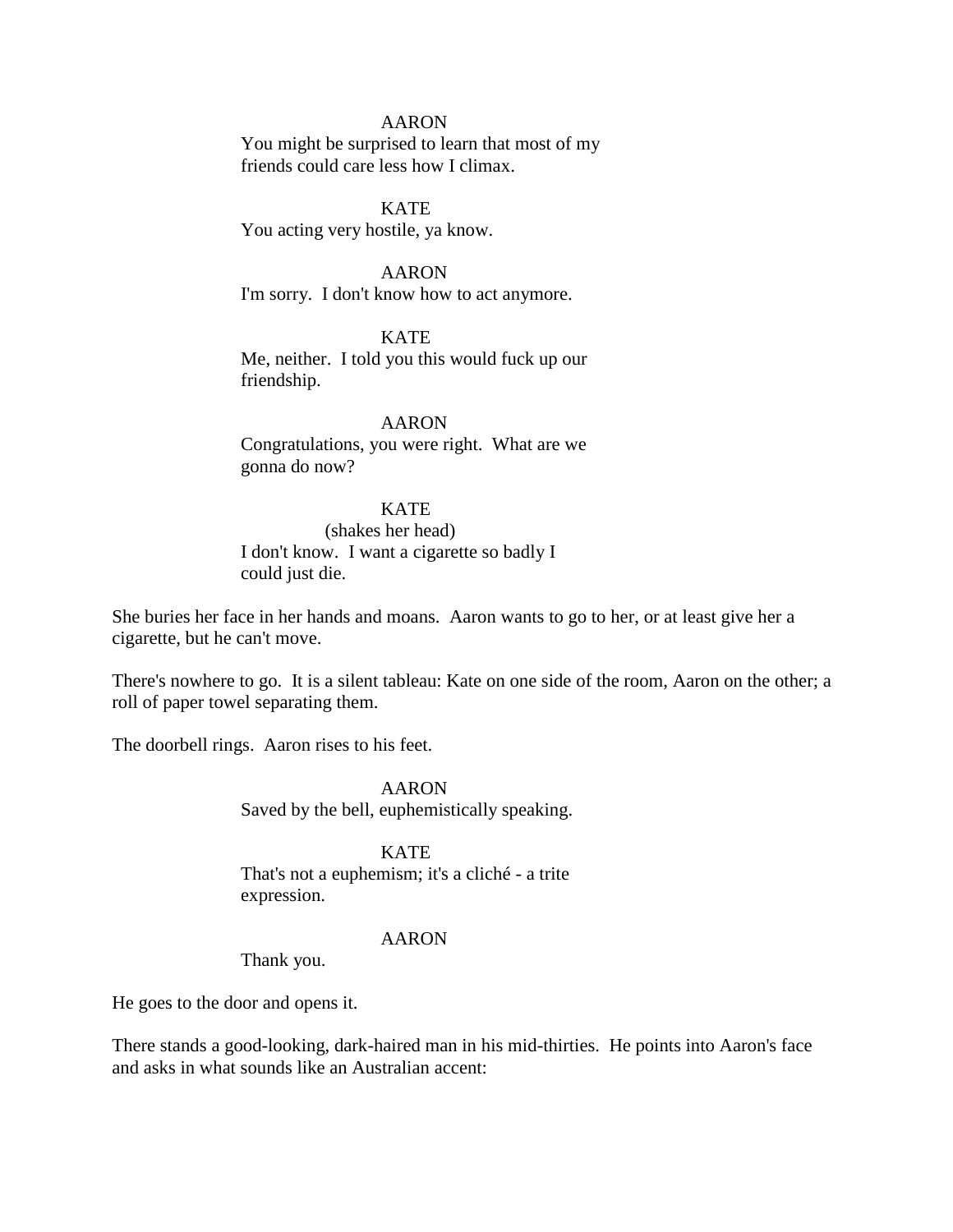# MAN WITH ACCENT

Aaron Brooks, *royt*?

# AARON

Yes.

# MAN WITH ACCENT *Leave my bloody wife alone!*

He punches Aaron solidly in the eye. Aaron spins around fallings face-first into a bookshelf, knocking down all the books.

Kate is on her feet, screaming:

KATE

*Lawrence! Are you insane?!!*

Kate runs to Aaron, who has yet to get up.

The assailant, LAWRENCE REYNOLDS, Beth's husband, looks at Kate quizzically.

## LAWRENCE

You're Kate, *royt*?

#### **KATE**

I stood up at your fucking wedding, don't you remember?

She takes Aaron's head in her lap. His eye is already swelling, his nose bloody. Aaron opens his good eye.

#### AARON

Where is he, the son of a bitch? I'll kill 'em!

### LAWRENCE

(to Kate) Where's Beth?

# **KATE**

At her mom's house.

(Kate stands and walks up to Lawrence. She hauls off and slaps him across the face, hard. There's a loud crack. Lawrence is stunned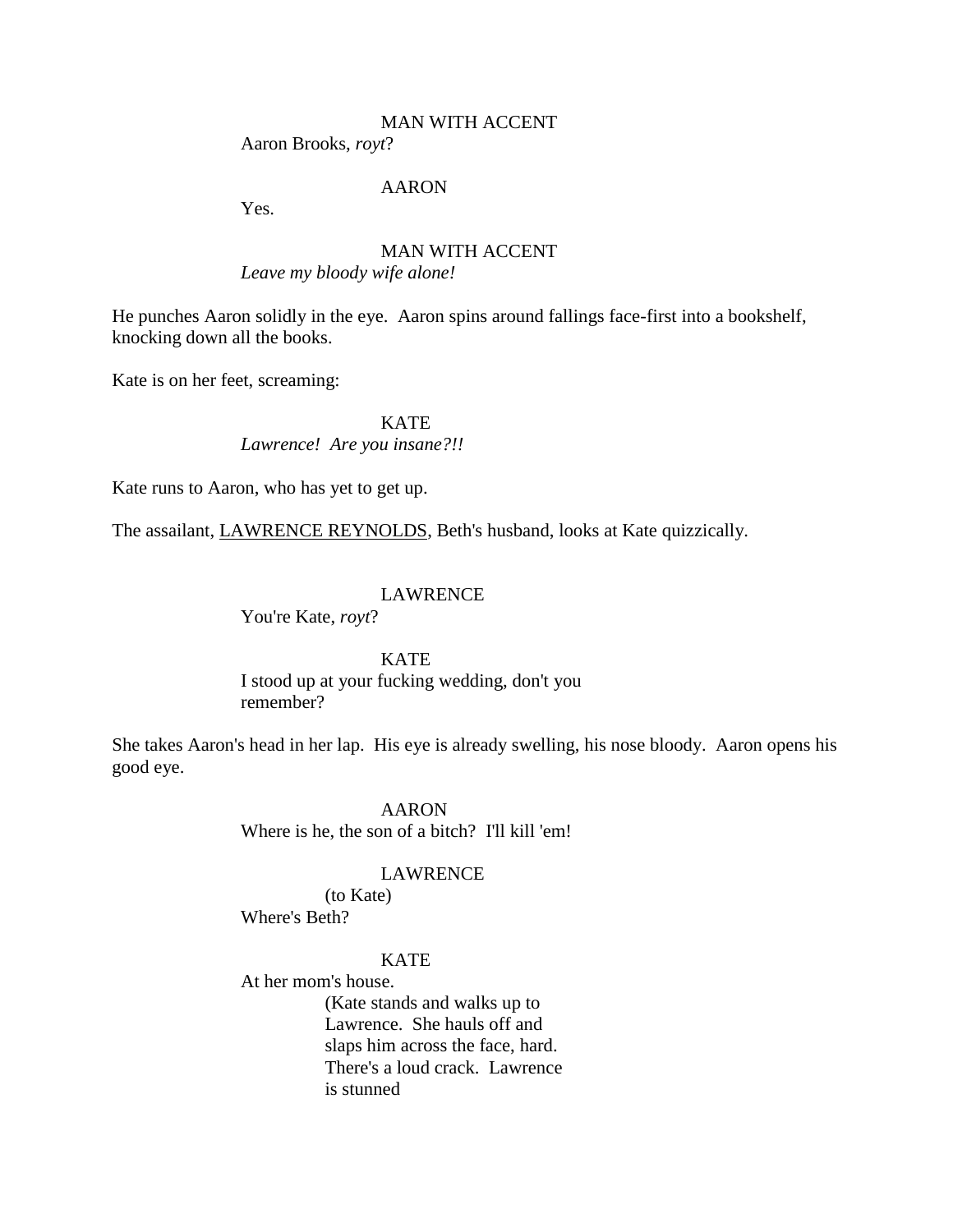That's for punching Aaron . . . (Kate backhands Lawrence across the face) . . . And that's for being a shitty husband to my (continued)

### KATE (cont.)

best friend . . . (she comes back across his face again) . . . And that's for being a shitty father to your kids!

#### LAWRENCE

(aghast) I am *not* a shitty father to my kids! They love me more than anything in the whole world!

KATE Are you supporting them?

## LAWRENCE

 $Well \ldots$ 

**KATE** Well, what? Are you sleeping with your wife?

Lawrence looks to Aaron, who is on his feet, then grows red and furious.

### LAWRENCE

Who the bloody hell are *you* to be asking *me* any of this?

Lawrence pulls his hand back as though he were going to strike Kate. Aaron is right there between them. He has a little trickle of blood running from his nose, but he's grinning deviously.

> AARON Whoa there big fellah. Why not talk to me?

> > LAWRENCE

And who the fuck are you?

### AARON

(grins) Me? I'm the guy who slept with your wife last night.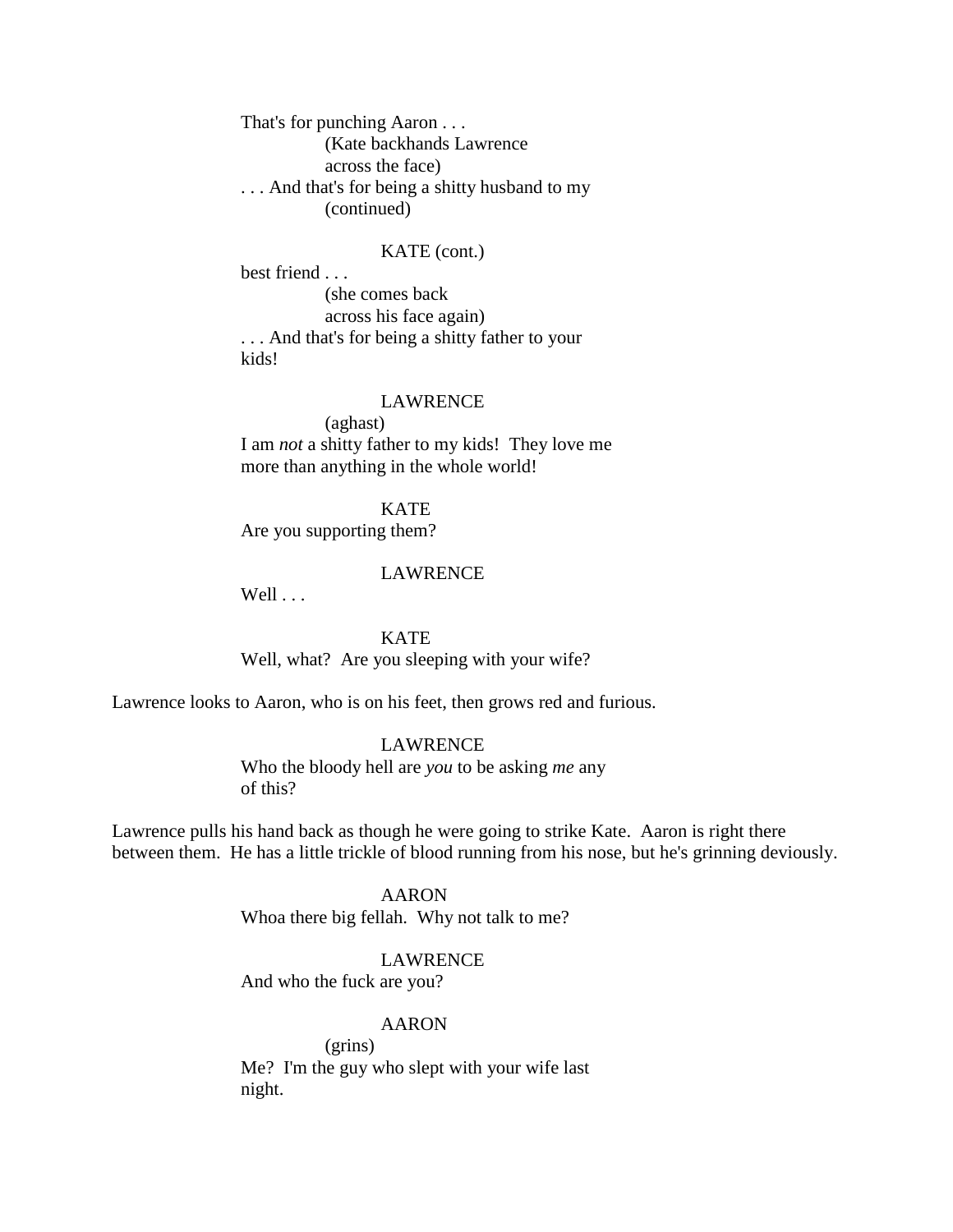Lawrence puts his fists up.

# LAWRENCE

You want some more?

#### AARON

(smiles) Sure . . . When she comes back.

Lawrence takes another swing at him. This time Aaron ducks, kicking Lawrence solidly in the ass, sending him headfirst into the broken bookshelf. Lawrence hits the wall with his head, dropping into the pile of books.

Kate steps between them and says to Aaron:

### KATE

Are you *boys* done?

# AARON

Us *boys*? You got in three slaps, I just kicked him in the ass. Look at my eye.

Lawrence stands up, rubbing his head. He looks at Aaron and Kate.

# LAWRENCE

Guess what, I don't like either one of you! And I never did!

Kate and Aaron look at each other, both make sad faces and say simultaneously:

# KATE & AARON

Awww, that's too bad.

Lawrence starts to leave, rubbing his head.

### AARON

By the way, just out of curiosity, how did you get here so fast? Beth spoke to you on the phone this morning in New Zealand. That's further than Bora Bora, right?

# LAWRENCE

Yes, it is. New Zealand is a day ahead of the U.S. I left Auckland at eight on Friday, got into L.A. at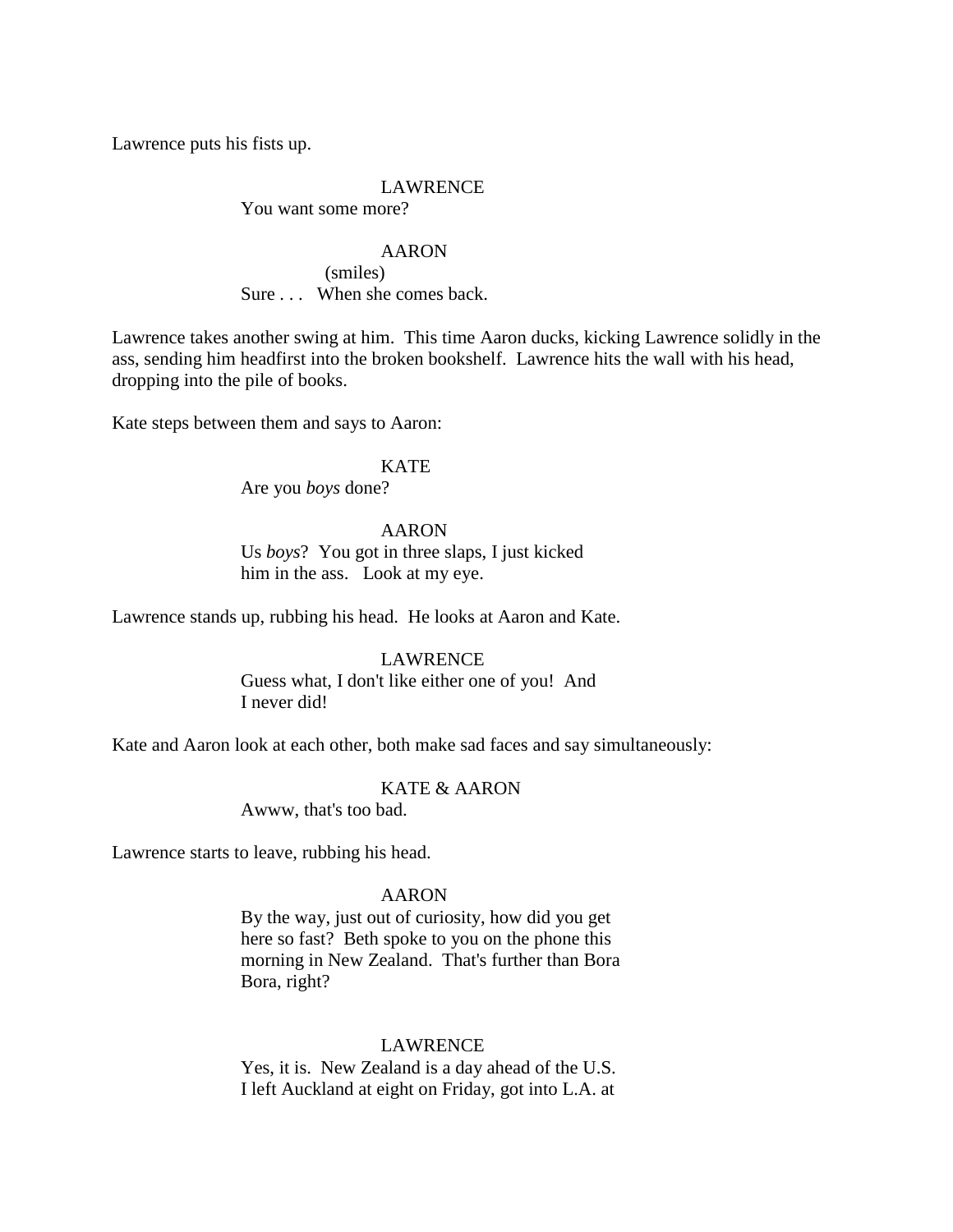noon on Friday - today, having gained a day - changed planes, and got into Detroit an hour ago. I'm gonna go get *moy* wife and take her back to her kids, either one of you got a problem with that? (Kate and Aaron both shrug) *Good-on-ya!*

Lawrence leaves.

Kate looks at Aaron, whose eye and nose are swelling.

# AARON

(winces) He sucker-punched me.

### **KATE**

(frowns)

So did I.

# AARON

(shakes his head; laughs)

No you didn't.

## **KATE**

I took advantage of your good nature. And it's all the wrong vibes for making a baby.

### AARON

So, what are you saying?

Kate slumps onto the couch and puts her hand on her stomach.

#### **KATE**

Well . . . This was a mistake. One of my truly knuckle-headed schemes. No human being should exist for such a stupid reason. So . . . I'll deal with it, and hopefully we can go back to where we were before.

Aaron sits beside her.

#### AARON

Kate, Kate, Kate . . . That's not why this human being would exist. I've been doing a lot of thinking about this. It's because you wanted a baby - one that would be kind of like you, and kind of like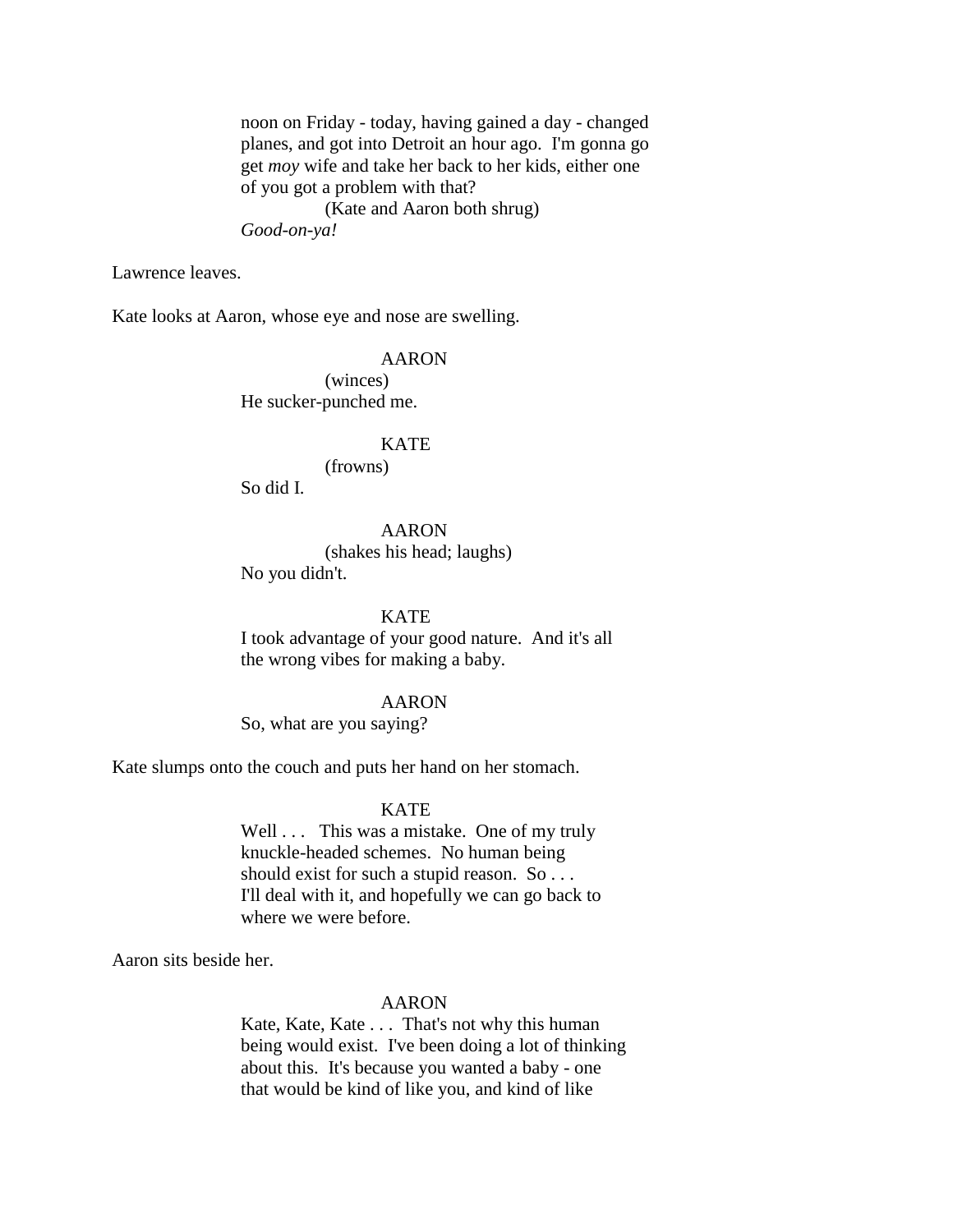me. You can nod if you think I'm going in the right direction.

(Kate nods)

Good. Now, if you want to have a baby and call it all your own, although I don't like it, if I get to still be around you Kate, then I'll put up with it. On the other hand, if you want to have this baby and call *you the mother*, which you are, and *me the father*, which I am, then we have to get a few things straight.

# **KATE**

(looks at him)

Like what?

#### AARON

Well, first of all, no matter what your preconceived notions of what love *used* to be, what you and I have *is* love, and it's the best kind. We don't love each other because we went skinny-dipping when we were kids at camp, or because we're both Jewish, or because our parents knew each other as kids, or even because you're pregnant. We love each other because we *like* each other. At least, I like you.

#### **KATE**

(nods) I like you, too. Is that enough?

## AARON

(shrugs; palms up) Kate, why ask for the stars when we have the moon.

Kate takes Aaron's hands in hers and sighs.

KATE

Did you just make that up?

# AARON

(lying) Yeah, as a matter of fact, I did. Like it?

**KATE** It's beautiful. Aaron, um, I have another idea.

### AARON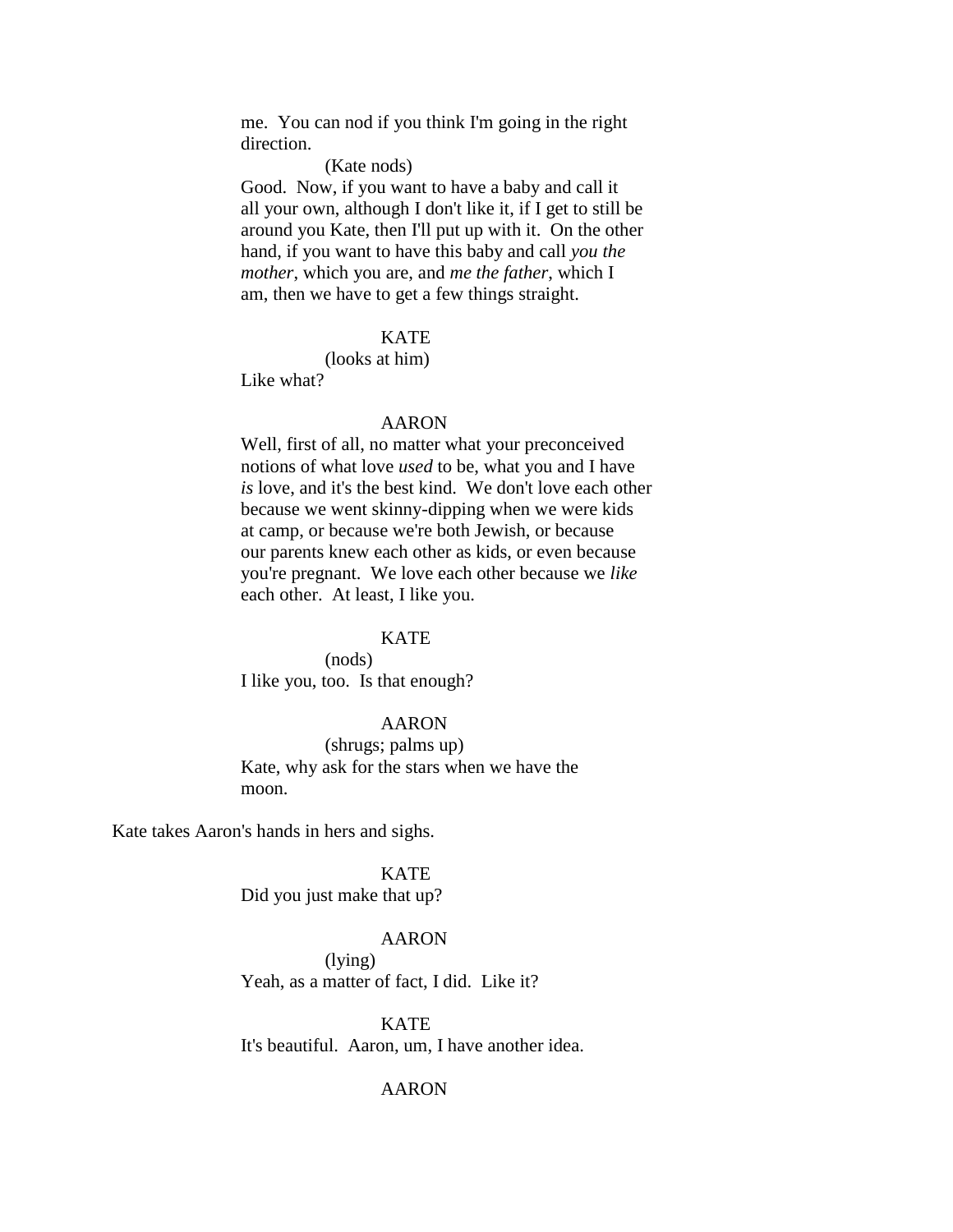Uh-oh, now what?

# **KATE**

What do you think about marrying me, and raising this child with me, and maybe even another one, too?

#### AARON

(shrugs)

Perhaps . . .

### KATE

(her smile fades) Perhaps what?

## AARON

. . . There is one big thing we still have to get straight.

## KATE

(confused)

What?

# AARON

Sex.

## KATE

What about it?

### AARON

Quite frankly, I don't know that we're sexually compatible.

#### **KATE**

Why not?

AARON I think maybe you've got all kinds of hang-ups.

KATE

Oh, really? Like what?

AARON How am I supposed to know?

### KATE

(grins)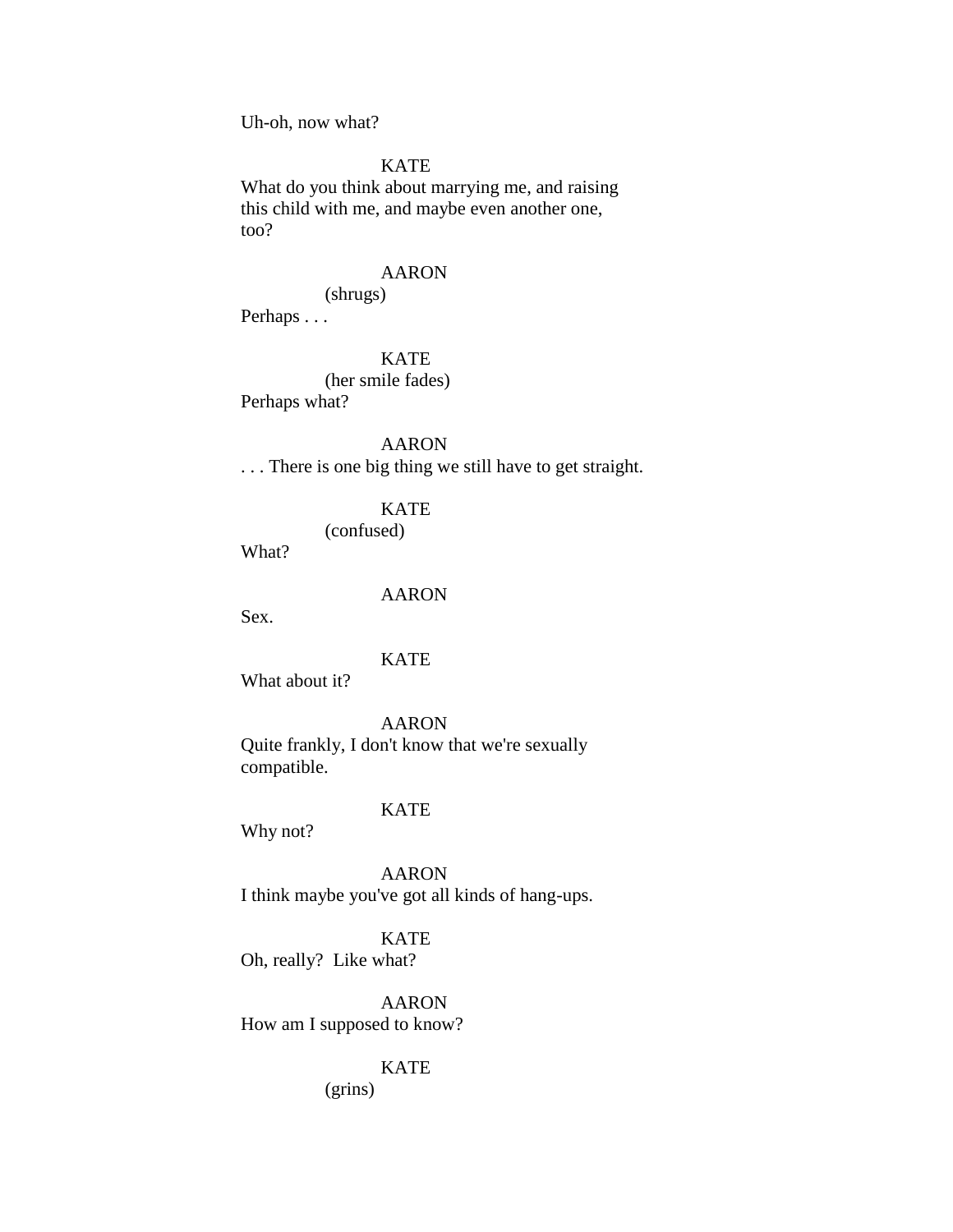Ya know . . . The last time we did it was pretty damn good in my book.

## AARON

(shrugs)

It was okay.

**KATE** 

I thought it was better than okay myself.

## AARON

What of it?

KATE

Maybe we should just experiment a little and see how it goes?

# AARON

(nods; considering) That seems fair. When would you like to start?

Kate moves right next to Aaron.

# **KATE**

How about now?

Aaron looks at Kate for what seems like a long time.

### AARON

# (nods)

Deal.

Kate and Aaron shake hands. They look at each other again, then slowly kiss. Aaron grins, reaches down and takes Kate's hand and leads her into the bedroom. Along the way Aaron's foot kicks the remote control on the floor and the stereo goes on. Frank Sinatra sings *Fly Me To the Moon*.

#### FRANK

(singing) Fly me to the moon, and let me play among the stars/ Let me see what spring is like on Jupiter and Mars . . .

Our view stays in the living room, where we can just see into the bedroom, catching a glimpse of the very edge of the bed. We can see their feet, and soon pieces of clothing sail through view.